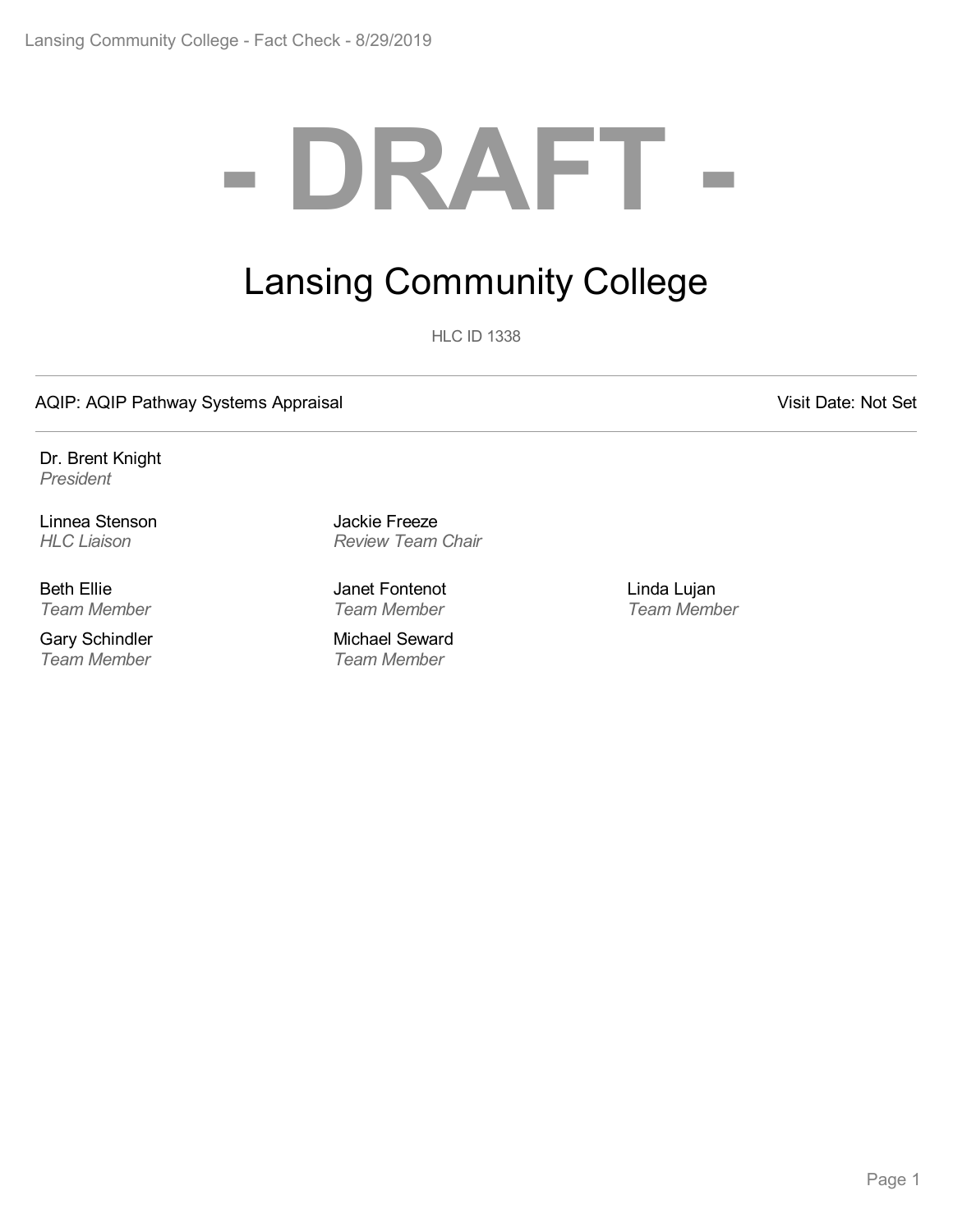# **1 -Reflective Overview**

The first section of the System's Appraisal Feedback Report is the Reflective Overview. Here the team provides summary statements that reflect its broad understanding of the institution and the constituents served. This section shows the institution that the team understood the context and priorities of the institution as it completed the review.

In the Reflective Overview, the team considers such factors as:

- 1. Stage in systems maturity (processes and results).
- 2. Utilization or deployment of processes.
- 3. The existence of results, trends and comparative data.
- 4. The use of results data as feedback.
- 5. Systematic improvement processes of the activities each AQIP Category covers.

#### **Instructions for Systems Appraisal Team**

During this stage of the Systems Appraisal, provide the team's consensus reflective overview statement, which should be based on the independent reflective overviews written by each team member. The consensus overview statement should communicate the team's understanding of the institution, its mission and the [constituents](https://www.hlcommission.org/Accreditation/aqip-portfolio.html) it serves. Please see additional directions in the Systems Appraisal procedural document provided by HLC.

# **Evidence**

# **Overall:**

Lansing Community College has been providing educational opportunities for 60 years with five locations in the Lansing area, offering more than 200 degree and certificate programs. Partnerships with other colleges and universities assist students in continuing into bachelor's and master's programs. The college annually serves 12,000 credit students, with 9000 more enrolled in continuing education courses. The college serves a diverse student body, with 45 percent of students over the age of 25 and 30 percent students of color. To support student success, the college offers an array of wrap-around services, including assigning an academic success coach to each student. Additionally, LCC is moving away from placing students in developmental courses and providing embedded academic support instead. The Early College program allows local high school students to graduate with a high school diploma and up to 60 tuition-free college credits.

The institution is governed by a seven-member elected Board of Trustees who delegates administration and operation of the college to the president. The college notes its recent AQIP project focusing on measuring student learning across the campus as an example of its commitment to continuous quality improvement.

#### **Category 1:**

LCC's mission statement expresses a commitment to helping students learn: "Lansing Community College provides high-quality education ensuring that all students successfully complete their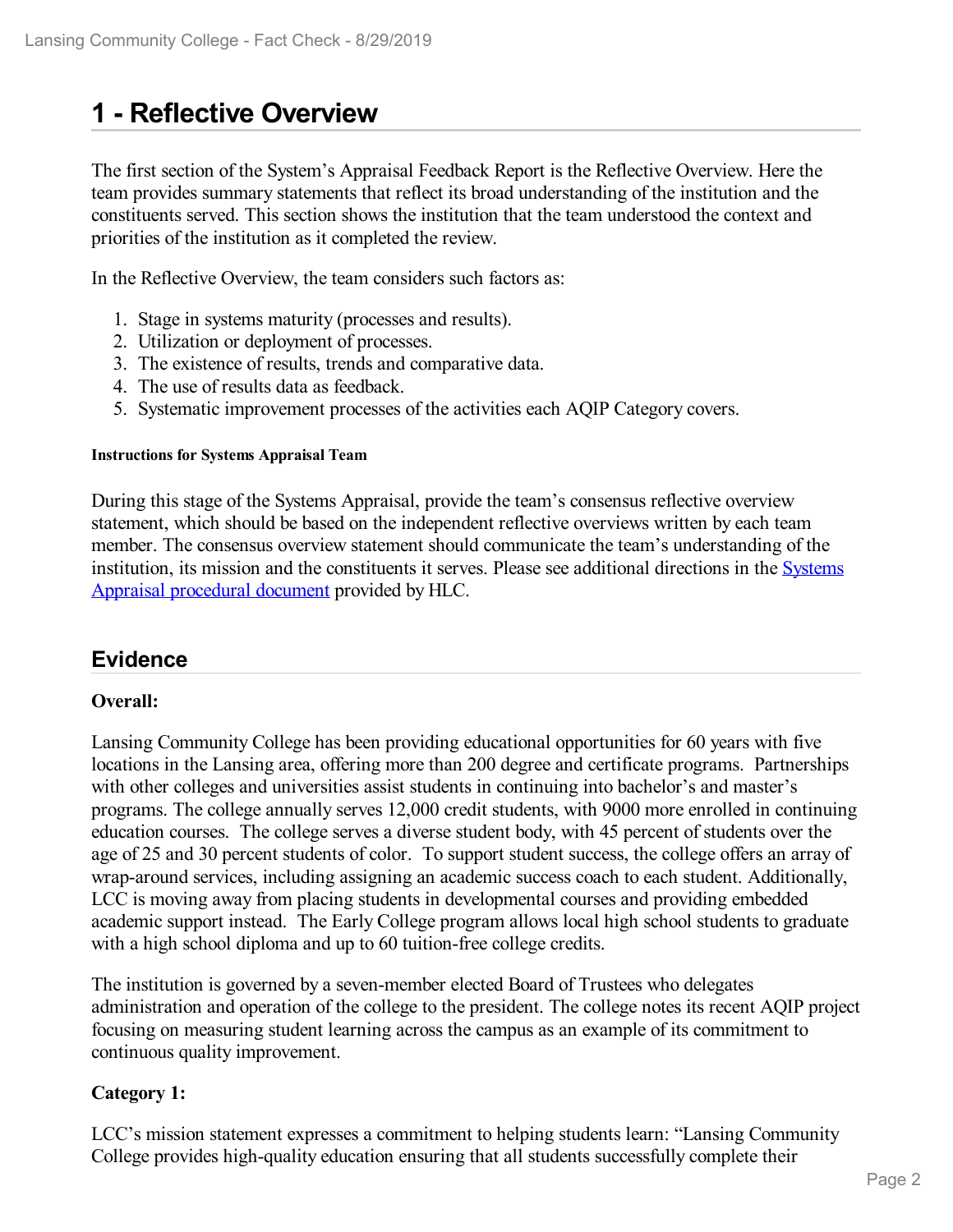educational goals while developing life skills necessary for them to enrich and support themselves, their families, and their community as engaged global citizens." The college notes that many of its processes are faculty-driven, especially those focused on learning and teaching and that faculty are supported in developing processes for assessment of student learning, developing responsive programming, and ensuring program rigor.

LCC responded to feedback from its 2013 Systems Portfolio Appraisal and created an assessment framework that measures student learning at all levels of the institution. The college uses environmental scans, labor market valuations, stakeholder input collection, program review, program health evaluation, and new program development to assess needs and respond to stakeholders. Essential Learning Outcomes (ELO) have been adopted based on the American Association of Colleges & Universities (AACU) model, and all programs of study and general education courses are required to align with the ELOs. The Committee for Assessing Student Learning (CASL) and the director of assessment provide leadership and support for the college's assessment efforts. All programs at LCC have identified program level learning outcomes, and these are reviewed every four years as part of the institution's program review cycle. The co-curricular leadership team coordinates co-curricular assessment efforts at LCC to promote alignment with the college-wide assessment approach. LCC Instructors are required to teach to common learning outcomes following a common syllabus, and all faculty meet credential requirements.

Generally, the college evaluated its maturity level for this category at systematic, with some areas of aligned and some reactive.

# **Category 2:**

Lansing Community College has a standard array of student support services, and the majority is centrally located in a one-stop student services hub, the StarZone.

Benchmarks for student success are approved by the Board of Trustees and measured through input from tools such as IPEDS, Voluntary Framework of Accountability (VFA), and the Guided Pathways scorecard. The college identifies key stakeholders through environmental scans, advisory committees, surveys, and expectations within the Michigan Omnibus public education bill. The college has processes in place for identifying, working with, and assessing key partners.

The Embedded Academic Support Team is guiding the college toward a view of student support from an "Achieve 360" perspective, based on the belief that many students need complete, wrap-around support systems. In fall 2017, the college implemented an Early Alert system. The college admits that it could do a better job in soliciting, evaluating and acting upon student complaints.

LCC rates its maturity level for processes and results for this category from reactive to systematic.

# **Category 3:**

With a faculty of approximately 1,200 and over 500 staff, LCC employs a standardized hiring process for all full and part-time employees. Orientations are required for all new employees. Faculty orientation is available both face-to-face and online and includes topics unique to this employee group. Regular evaluations are conducted for all employee groups in accordance with collective bargaining agreements.

The college provides resources and support for the professional development of faculty, staff, and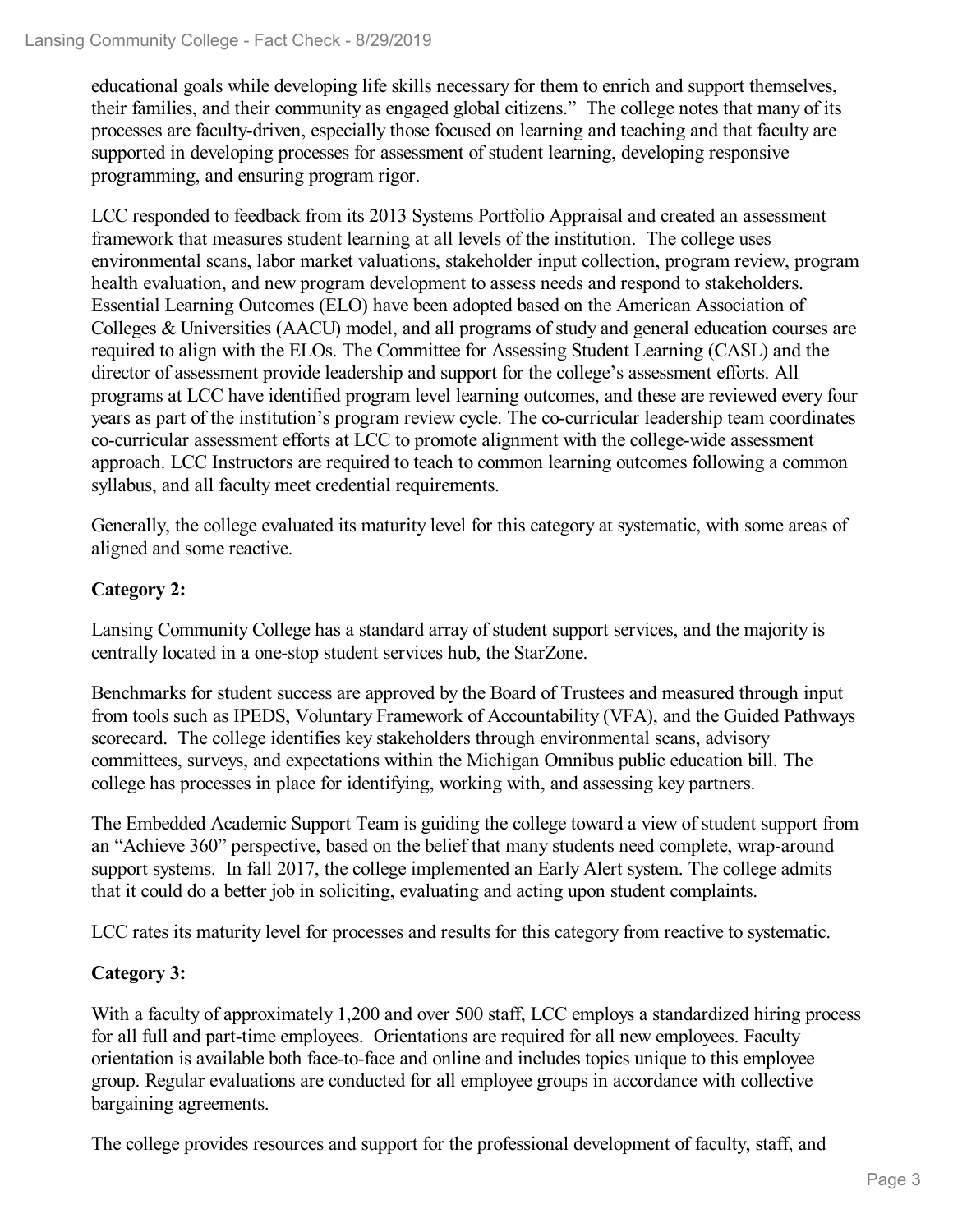administrators and offers several recognition programs, including the StarTalks program to recognize employees who have contributed to the college's culture in positive and innovative ways.

The HR department recently underwent an audit by an external firm. As a result, a new initiative was implemented that has HR staff meeting with HR liaisons from divisions across the college to review hiring and recruitment processes, to share best practices, and to trouble-shoot perceived problems. The college utilizes the Survey of Employee Engagement to gather information and make changes to its HR processes.

LCC identifies itself as systematic to aligned in Category 3.

# **Category 4:**

Lansing Community College reviews its mission, vision, goals and strategic plan on a three-year rotation. The mission was last reviewed and approved in 2016. The most recent strategic plan was approved in 2017 and is the foundation of the budgeting process. LCC has a number of college-wide committees dedicated to college operations and academic programs. The committees include the Academic Senate, Curriculum Committee, Academic Procedures Advisory Committee, and Student and Academic Affairs Leadership Team.

The College is governed by an elected seven-member Board of Trustees which establishes the policies that guide LCC's operational efforts and serves in accordance with Michigan's Community College Act of 1966. The college's ethics policy was updated in 2016. The Survey of Employee Engagement indicates that 80 percent of the employees believe the institution is an ethical workplace.

The institution rates its maturity level as systematic in this category.

# **Category 5:**

Lansing Community College's Center for Data Science guides the use of data to inform decision making. A data governance committee has been implemented to oversee data integrity and efficiency. This team is credited for bringing sound and meaningful data management to institutional decision-making. Processes for knowledge management and resource stewardship are guided by both internal and external standards and are often managed by committee to promote participation and voice for stakeholders.

LCC maintains compliance with Sarbanes-Oxley internal control requirements. The college's budgeting process has won awards and incorporates information from required five-year review plans for financial allocations. An annual budget process, an annual facilities condition assessment (which is aligned with the five-year capital outlay plan), and a five-year Information Technology Services master plan all help the institution maintain the resources and infrastructure necessary to meet student and faculty needs.

LCC has hired a new director of emergency management to oversee health and safety issues. A new director of compliance has also been hired.

LCC identifies its maturity levels for this category as a blend of systematic, aligned and integrated.

# **Category 6:**

The college indicates that its culture of quality has continuously improved, as evidenced by the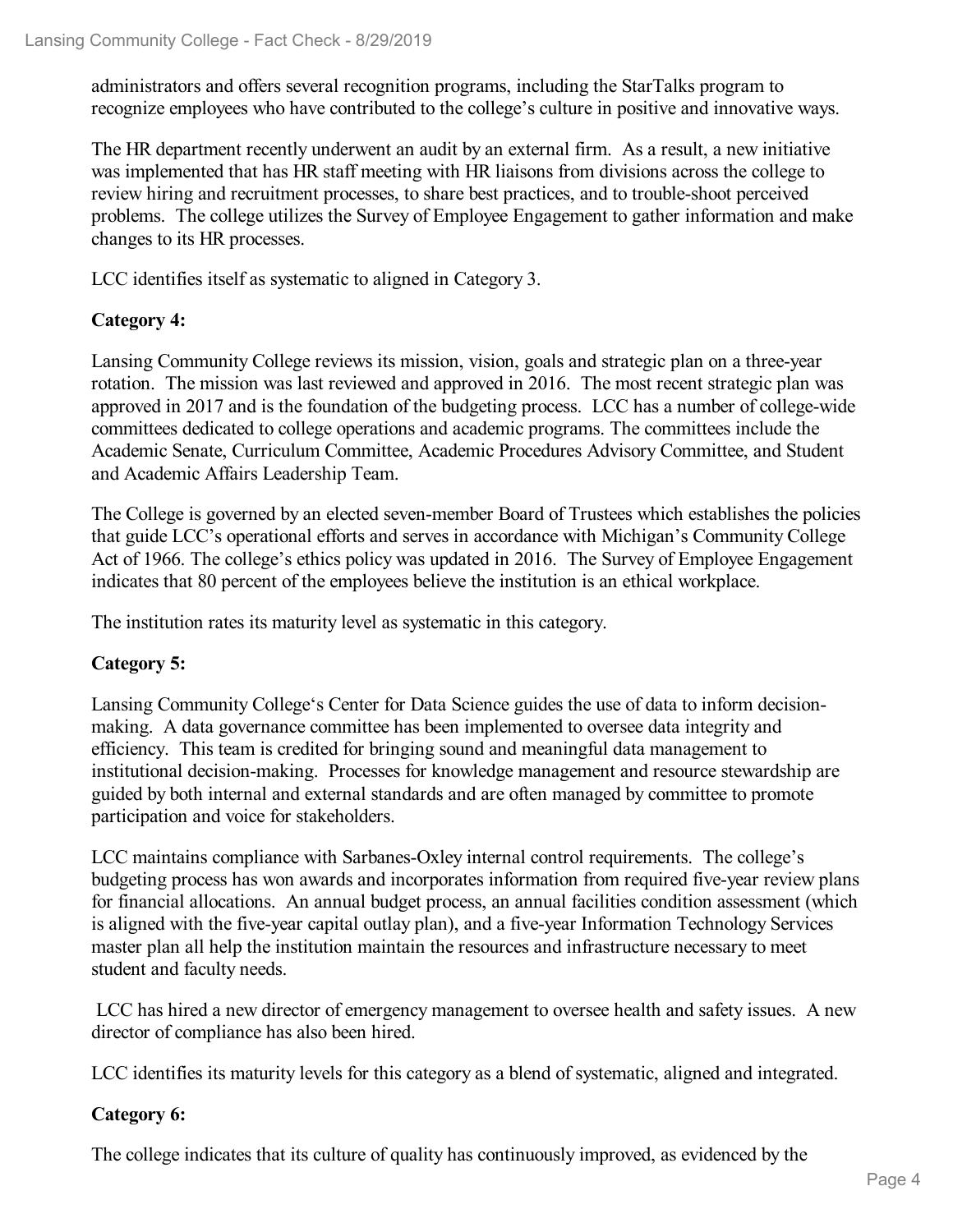evolution of its two most-recent iterations of the strategic plan. LCC's 2017-2020 strategic plan focuses on continuous quality improvement. College leadership uses Deming's Plan-Do-Act-Study model to guide and inform its actions and processes. LCC cites as examples its use of Baker Tilly external consultants to conduct internal audits and risk assessment and its use of the mission and strategic plan to guide the selection of large-impact projects. The consultants have assessed four primary risk areas: cybersecurity and information policy, human resources, Title IX, and institutional reporting and integrity.

LCC has implemented 16 AQIP Action Projects including processes for strategic planning, program review, student learning assessment, and the development of the academic success coaching system.

In general, the college evaluates itself at the systemic to aligned level for most of its processes and notes results are reactive to systematic.

# **Interim Monitoring (if applicable)**

*No Interim Monitoring Recommended.*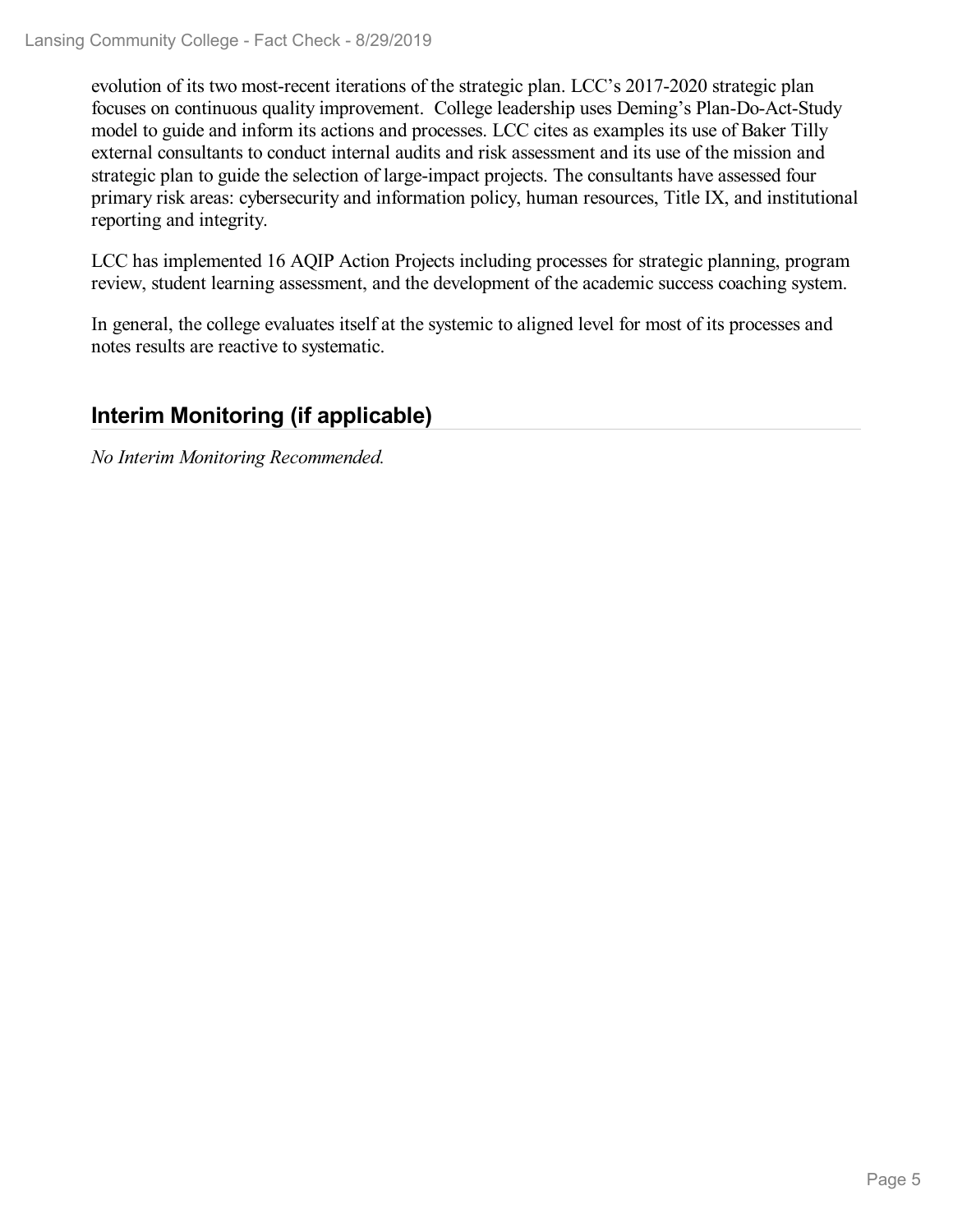# **2 -Strategic Challenges Analysis**

Strategic Challenges are those most closely related to an institution's ability to succeed in reaching its mission, planning and quality improvement goals. Review teams formulate judgments related to strategic challenges and accreditation issues through careful analysis of the Institutional Overview and through their own feedback provided for each AQIP Pathway Category. These findings offer a framework for future improvement of processes and systems.

#### **Instructions for Systems Appraisal Team**

Strategic Challenges may be identified on the Independent Category worksheets as the review progresses. The team chair will work with the team to develop a consensus Strategic Challenges statement based on their [independent](https://www.hlcommission.org/Accreditation/aqip-portfolio.html) reviews. Please see additional directions in the Systems Appraisal procedural document provided by HLC.

# **Evidence**

**Strategic Issue One**: Lansing Community College has focused on continuous quality improvement for years. The college has established processes that support its mission, vision, values and strategic plans. The institution has identified some metrics and tools for assessing efficacy and gathers data through a variety of mechanisms. Common tools for assessing outcomes include state and national metrics that may not be the most appropriate or exclusive indicators of success for LCC. Survey data are also used to address many areas. There is a heavy reliance upon indirect measures instead of direct measures.

Overall, the results sections of the systems portfolio do not have the depth one would expect from an institution at this level of maturity in its processes. Little information is provided on how metrics are established, how the most appropriate tools are selected, how comparisons groups are selected, and how data are gathered and analyzed to make informed decisions. The interpretation sections provided minimal information to showcase how data are gathered, analyzed and used. Minimal information is provided on how trend data are analyzed and used in decision-making. A key aspect of CQI is that an institution is able to show (via results and evidence) that it knows it is achieving its goals in the most strategic and efficient ways possible.

Developing consistent, documented results based upon best practices and clearly defined tools, outcomes, and metrics might help the institution move to a higher level of achievement. As the transition from AQIP progresses, the college might benefit from clearly articulating how it establishes benchmarks, gathers and evaluates data, and makes changes to improve student success and document evidence of meeting accreditation criteria.

**Strategic Issue Two**. LCC appears to have many well-defined processes. However, it is often difficult to distinguish between processes and simple lists of activities. The college could better document how it develops, documents, reviews and refines its processes.

**Strategic Issue Three**. There was little evidence provided that LCC systematically analyzes student complaint data in a holistic manner and regularly evaluates and makes changes based upon trends.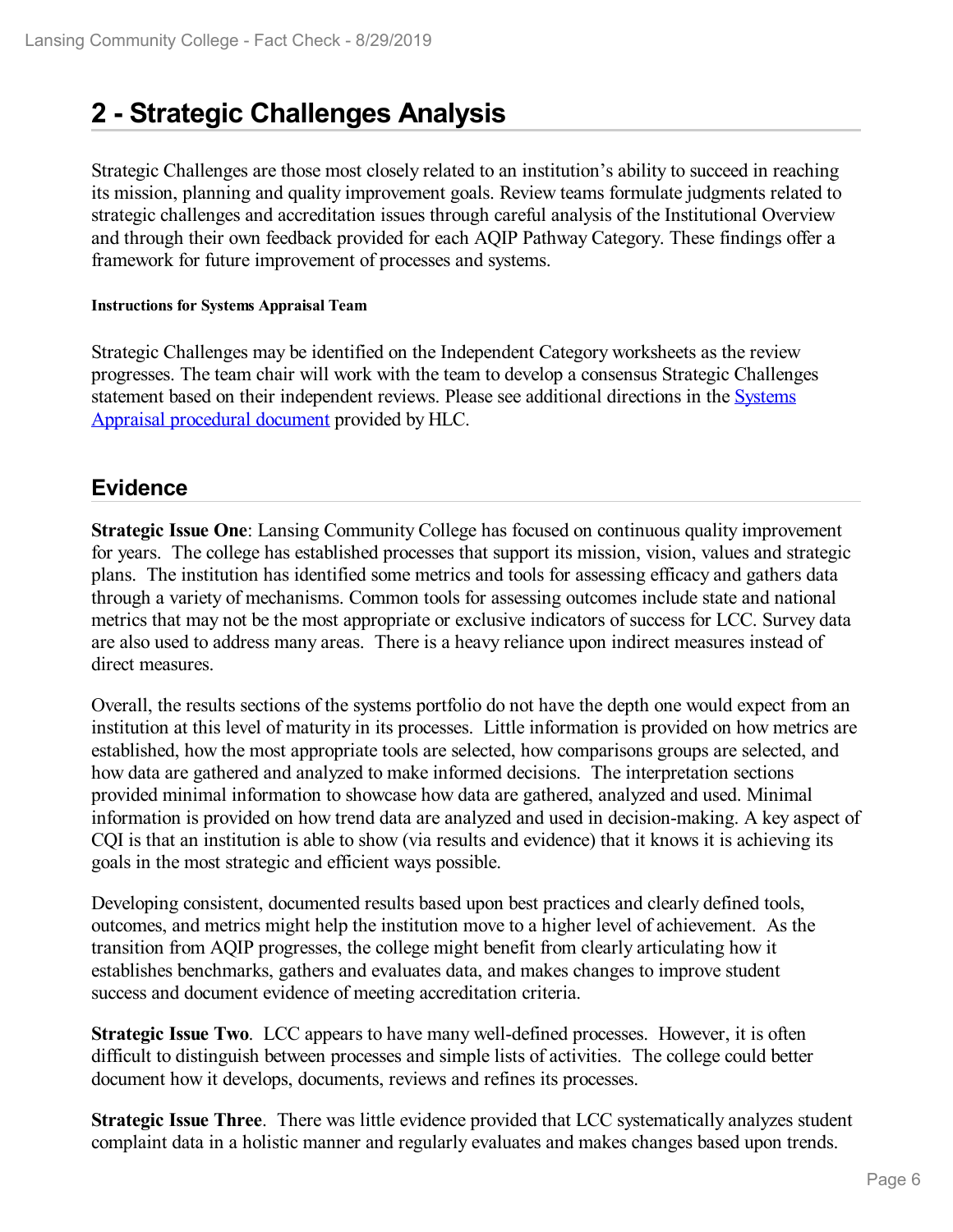This concern may surface as a federal compliance issue in the next review if not clarified prior to the visit.

# **Interim Monitoring (if applicable)**

*No Interim Monitoring Recommended.*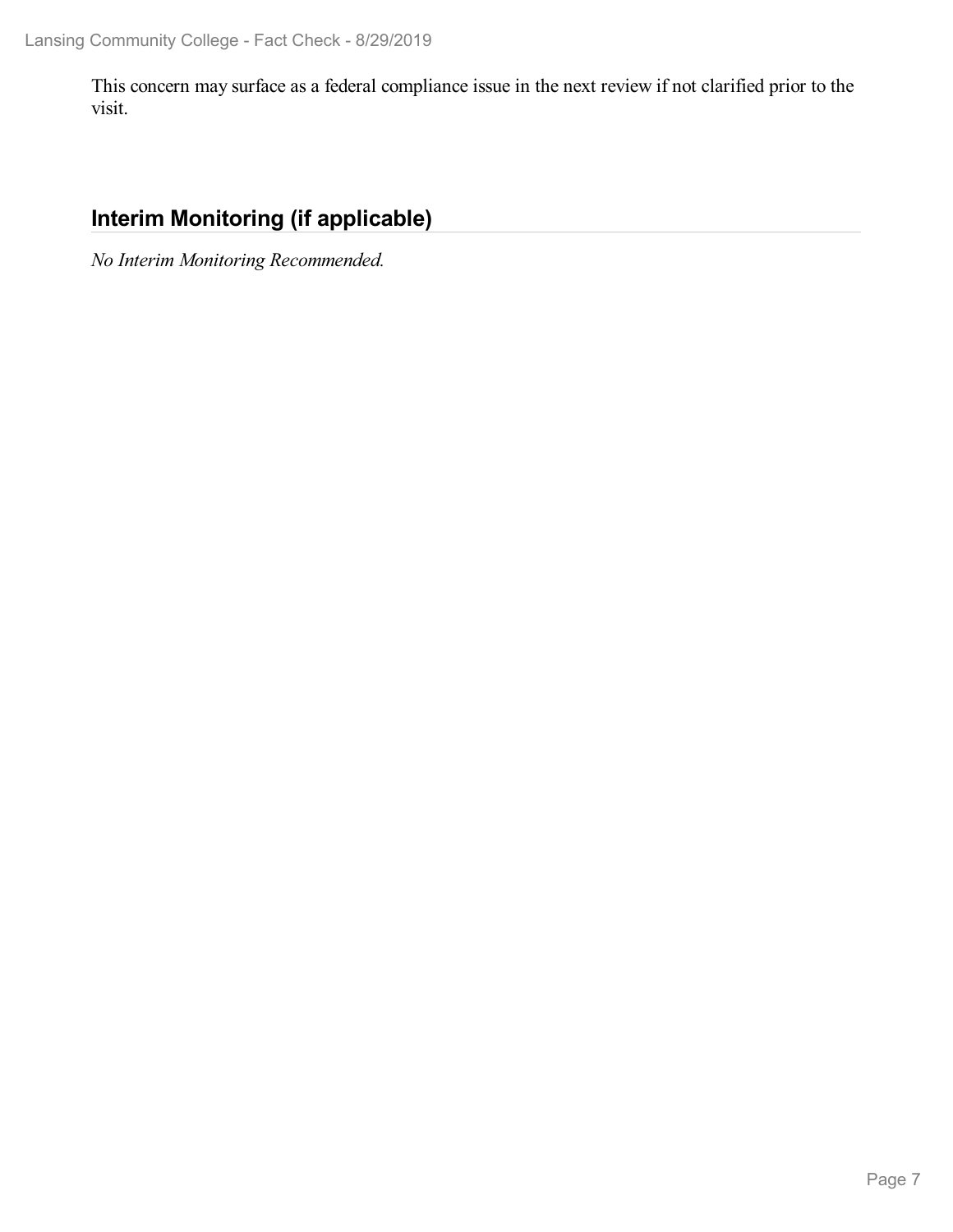# **3 -Accreditation Evidence Screening Summary**

Systems Appraisal teams screen the institution's Systems Portfolio evidence in relation to the Criteria for Accreditation and the Core Components. This step is designed to position the institution for success during the subsequent review to reaffirm the institution's accreditation. In order to accomplish this task, HLC has established linkages between various Process and Results questions and the Criteria's Core Components. Systems Appraisal teams have been trained to conduct a "soft review" of the Criteria/Core Components for Systems Portfolios completed in the third year of the AQIP Pathway cycle and a more robust review for Systems Portfolios completed in the seventh year. The formal review of the Criteria and Core Components for purposes of reaffirming the institution's accreditation through the comprehensive evaluation that occurs in the eighth year of the cycle, unless serious problems are identified earlier in the cycle. As part of this Systems Appraisal screening process, teams indicate whether each Core Component is "strong, clear, and well-presented," "adequate but could be improved," or "unclear or incomplete." When the Criteria and Core Components are reviewed formally for reaffirmation of accreditation, peer reviewers must determine whether each is "met", "met with concerns", or "not met".

The full report documents in detail the Appraisal team's best judgment as to the current strength of the institution's evidence for each Core Component and thus for each Criterion. It is structured according to the Criteria for Accreditation and the Systems Appraisal procedural document. Institutions are encouraged to review this report carefully in order to guide improvement work relative to the Criteria and Core Components.

Immediately below the team provides summary statements that convey broadly its observations regarding the institution's present ability to satisfy each Criterion as well as any suggestions for improvement. Again, this feedback is based only upon information contained in the institution's Systems Portfolio and thus may be limited.

#### **Instructions for Systems Appraisal Team**

In this section, the team should create summary statements/suggestions for improvement for each of the Criteria for Accreditation.

# **Evidence**

# **Core Component 1: Mission**

Lansing Community College provided evidence of a clearly articulated mission, vision and values, which are called the Statements of Purpose. These documents were developed through a process that included internal and external stakeholder feedback and review. The Board of Trustees approved the last update of the mission in December 2016. A review in 2018 determined the Statements of Purpose were still relevant. The planning and budgeting processes have clear ties to the Statements of Purpose.

The college has four Essential Learning Outcomes (ELOs). Two address student diversity and multicultural perspective. Evidence was provided on how the ELOs are operationalized and assessed for currency. The college also provided evidence of good relationships with the communities it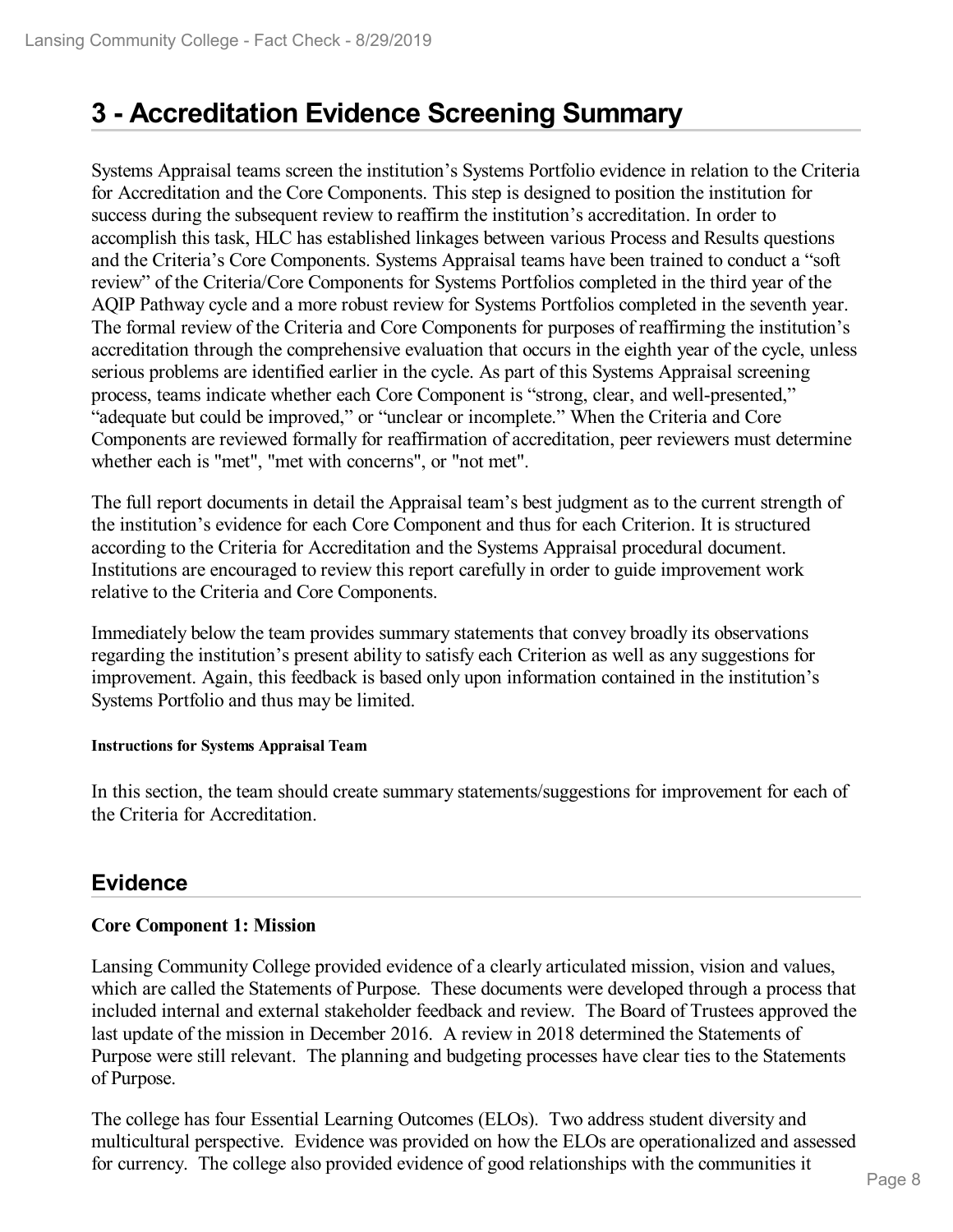serves and how feedback is gathered regarding future direction.

# **Core Component 2: Ethical and Responsible Conduct**

LCC has numerous policies that address ethics, integrity and conduct. There are policies applicable to the Board, faculty and staff and students. Faculty policies are part of the contract, and students are covered by the Code of Conduct, which is readily available to all students. Appropriate accountability and training are in place.

The college utilizes appropriate and generally universal communication methods to assure that policy information is available to all stakeholders. Policies are available on the website, which is accessible through normal channels, as well as on mobile devices.

The Board of Trustees is elected, and members are required to participate in training and have the opportunity for ongoing professional development. Clear delegation of operations exists from the Board to the college president. The Board agendas facilitate understanding and open communication.

While information provided is minimal (2.D), the college has an academic freedom policy that is part of the contract and provides support for students, primarily through the library. The Student Conduct Policy addresses academic honesty and integrity. The institution's IRB provides review and approval for research.

# **Core Component 3: Teaching and Learning: Quality, Resources, and Support**

LCC provided clear evidence that its courses and programs go through regular review and are appropriate for the associate and certificate levels. It also provided evidence that policies were consistently applied across modalities and locations. The college's learning goals are clearly articulated and have different levels of expected student accomplishment for certificates and associate degrees.

General education courses are appropriate to the degree or certificate, and students are assessed based upon three defined levels of accomplishment. Evidence was clear on how the general education program is assessed and reviewed.

3.B.5 Minimal evidence was provided on faculty and student contribution to scholarship, creative work and the discovery of knowledge; however, the structure of the ELOs and general education requirements imply the existence of such a dynamic.

LCC provided evidence that it has sufficient numbers of faculty to meet its educational goals and that all faculty are appropriately qualified to teach courses.

The college provided data on a professional development system that provides general training, position-specific development, and required targeted training programs. Dollars are reserved annually to fund unexpected opportunities.

LCC provided clear evidence of comprehensive processes to support students as they pursue their educational goals.

The college has a clear definition of a co-curricular program and has developed program learning goals. The college is implementing processes to incorporate them into its overall assessment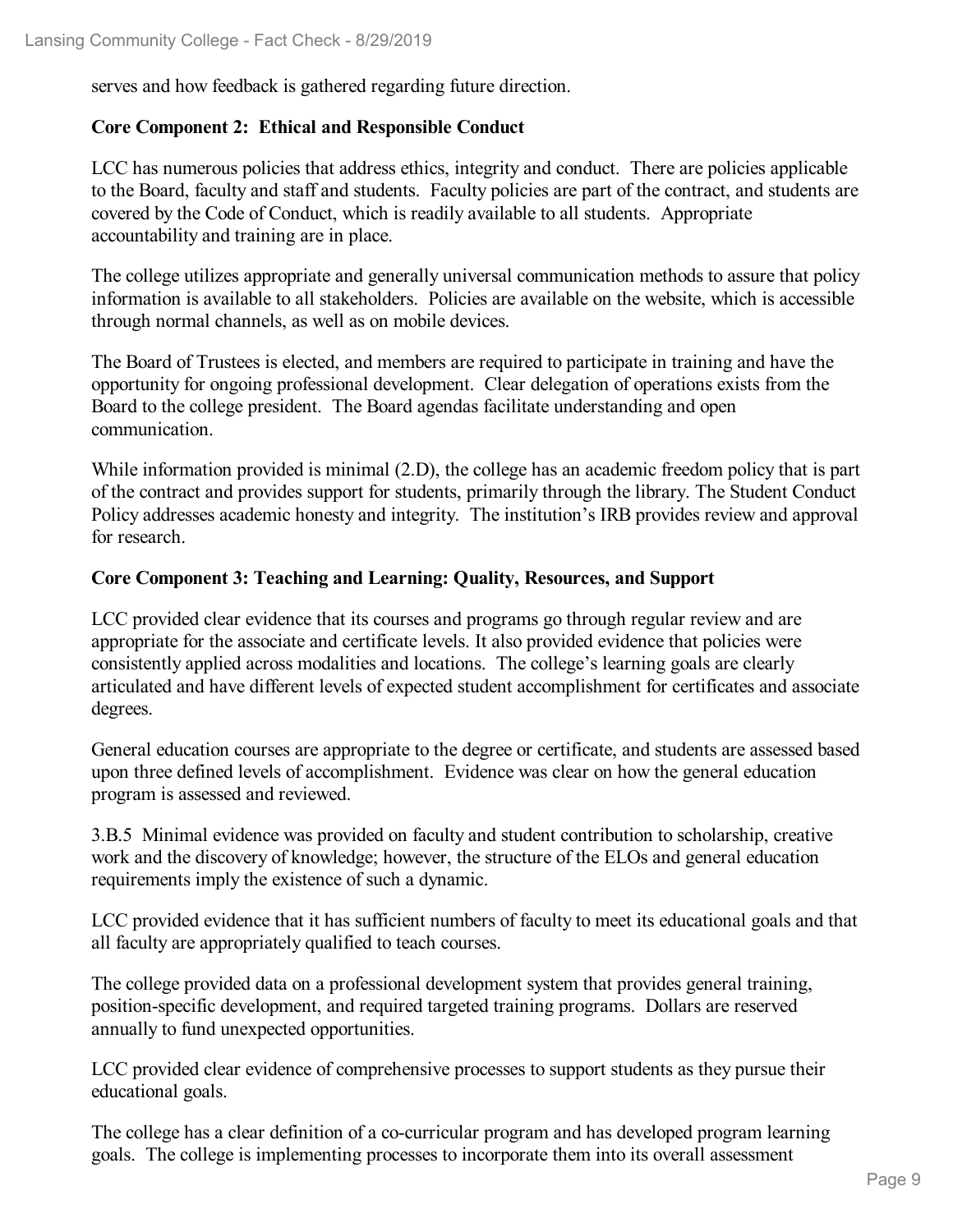practices.

# **Core Component 4: Teaching and Learning: Evaluation and Improvement**

Lansing Community College provided evidence of a comprehensive program review process that has every academic and non-academic program on a four-year review rotation. The institution has documented processes in place for the evaluation and transcripting of transfer credit and the handling of prerequisites.

The college provided evidence of specialized accreditation for specific programs.

The college has objectives in place for persistence, retention, and completion and gathers and analyzes key performance indicators.

The institution's essential learning outcomes (ELOs) were developed from those created by AAC&U for community colleges. General education and programmatic outcomes are aligned with the ELOs. The comprehensive assessment plan includes data collection and dissemination to support the program review and assessment of student learning processes. Co-curricular programming has been defined and assessment is underway in these areas as well.

LCC has defined goals for student persistence, retention and completion and monitors key performance indicators. Data sources reflect appropriate national standards and institutional metrics that support strategic goals.

# **Core Component 5: Resources, Planning and Institutional Effectiveness**

Lansing Community College provides evidence of a strong fiscal management and budgeting system that is tied to strategic goals and has garnered national awards for the connection. Budget allocations are appropriate to its community college mission and Statements of Purpose.

**5. A. 1** Evidence regarding how the college assesses and manages the number of non-faculty staff needed to accomplish its goals is minimal. While the college discusses accomplishments and strategies to address critical goals, it is unclear how needed staffing levels are determined and assessed.

The mission is an integral part of the planning processes starting with the strategic plan and progressing through operational and unit plans.

The institution makes a significant investment into professional development and has a broad scope of opportunities for employees across levels. Faculty professional development is addressed in the contract.

The seven-member elected Board of Trustees practices the Carver Model and has appropriate supporting policies and procedures. The president and his delegees are responsible for daily operations, and academic affairs oversees the curriculum.

A comprehensive planning system is documented and followed by LCC, with operational planning across the institution addressing strategic goals. This integration serves to help the institution achieve the goals stated in its mission.

The institution's capacity to improve is limited somewhat by the lack of evidence that data gathered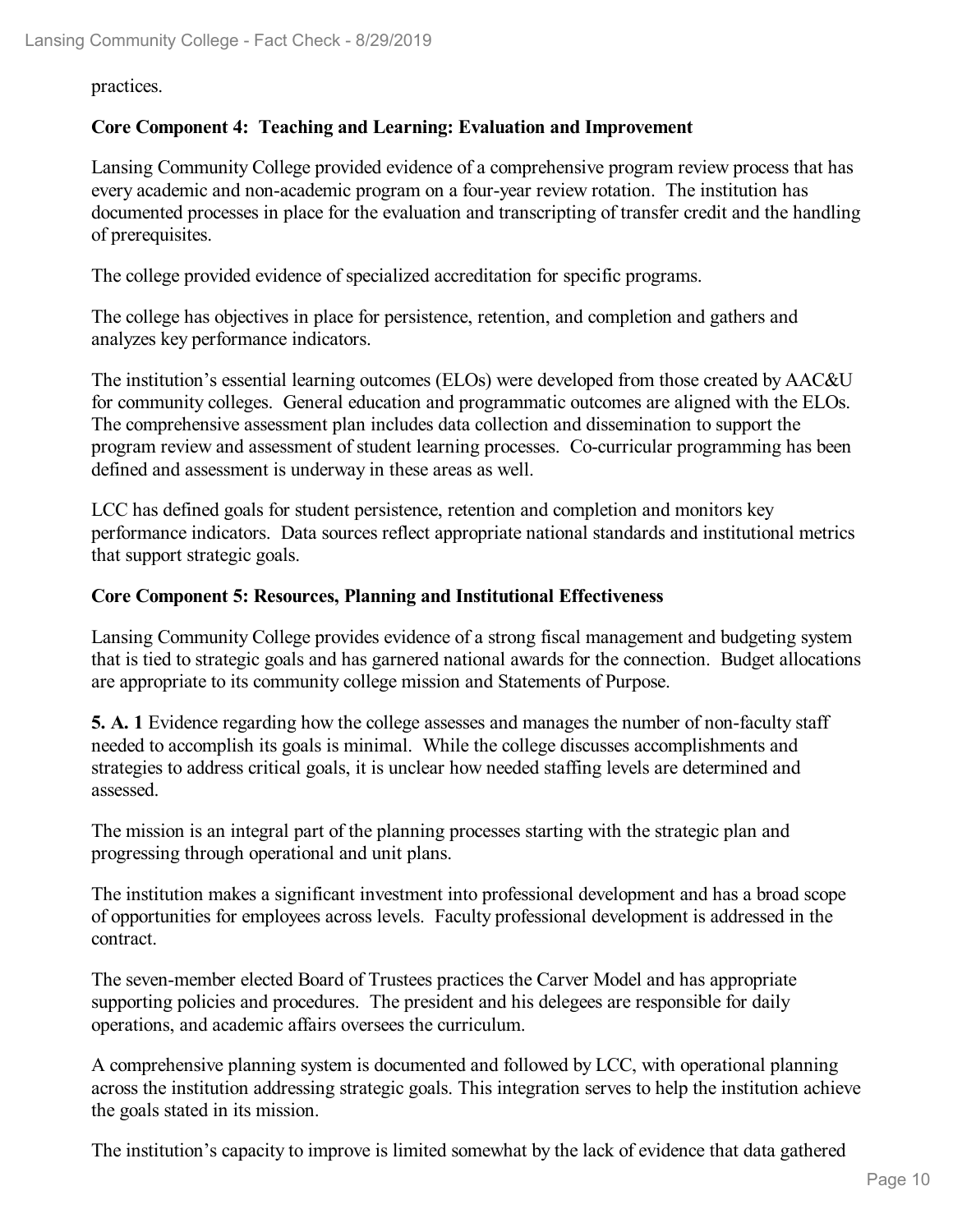generates from processes that allow for the appropriate selection of metrics and benchmarks, and that analysis and action happens systematically and includes internal and external comparisons, interpretations, and action planning. While it appears to be happening informally, the evidence is not readily apparent.

# **Interim Monitoring (if applicable)**

*No Interim Monitoring Recommended.*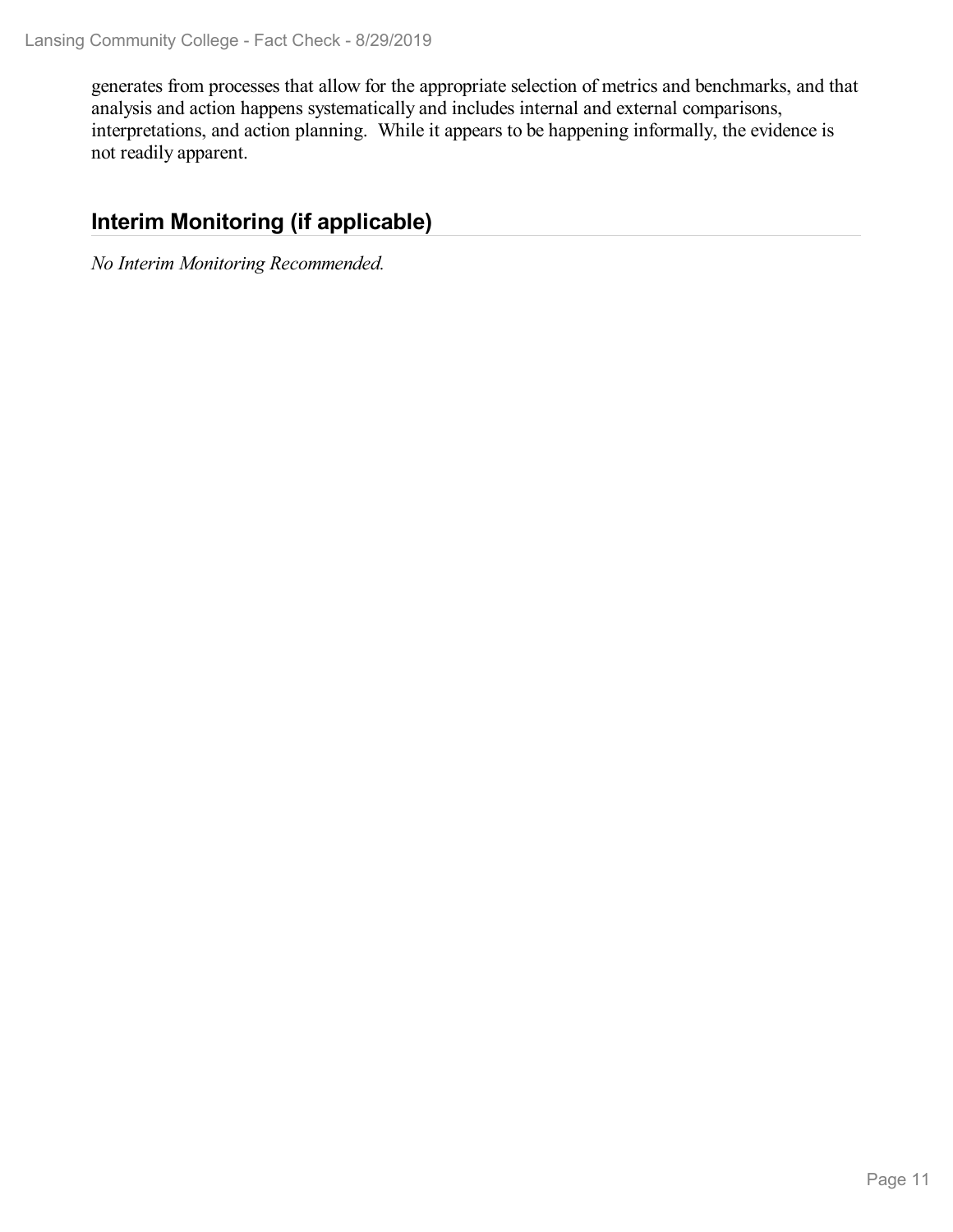# **4 -Quality of Systems Portfolio**

In this System Appraisal, peer review teams should acknowledge any work that the institution has begun toward addressing the Criteria for Accreditation and the Core Components. The more focused analysis remains on the AQIP Categories and the institution's evidence related to the Process (P), Results (R), and Improvement (I) questions. In cases where there was HLC follow-up stemming from the institution's previous reaffirmation review, the institution may request closer scrutiny of those items during this Systems Appraisal.

#### **Instructions for Systems Appraisal Team**

Because it stands as a reflection of the institution, the Systems Portfolio should be complete and coherent, and it should provide an open and honest self-analysis on the strengths and challenges facing the institution. In this section, the peer review team provides the institution with constructive feedback on the overall quality of the Systems Portfolio, along with suggestions for improving future Systems Portfolio submissions.

# **Evidence**

Within the portfolio Lansing Community College effectively described its processes and provided appropriate links and references to allow validation of efforts. However, inconsistencies in the presentation suggested that different writers used different strategies for developing sections across the portfolio. Nonetheless, overall, these variations did not significantly impact the ability of the team to gather the needed information. The college did a good job providing additional links to supplemental information and evidence of their processes.

The results areas throughout the portfolio were less effectively presented, primarily due to the limited presentation of data, of insights gained (from the data) and of clear linkages between actions taken to improve and an analysis of data. The summaries often provided only unidimensional examples that prevented reviewers from affirming that the areas being addressed were comprehensively and adequately being measured and evaluated. Because the results questions were generally handled as one question, it was often difficult to identify how data were gathered, analyzed and used in decision making; similarly, the lack of comparative data prevented LCC from presenting a context for how its results might be interpreted. In fact, explanations on how results were interpreted were rarely explicitly provided. Answering each part of the results directly and fully might have helped the college enable the team to make better judgements about the comprehensiveness of the institution's analysis and action based upon the analysis of data resulting from metrics, benchmarks, and comparisons.

# **Interim Monitoring (if applicable)**

*No Interim Monitoring Recommended.*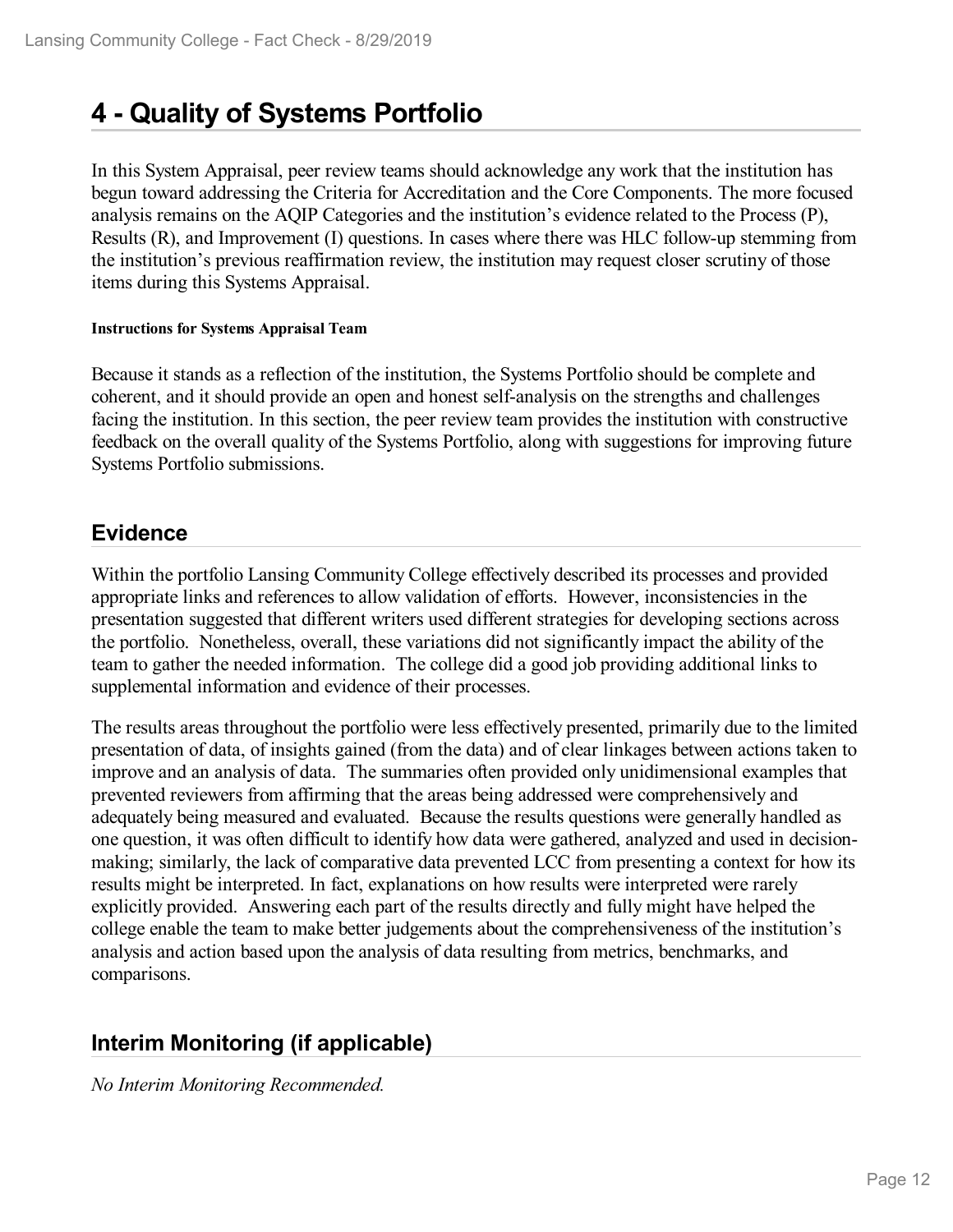# **5 -AQIP Category Feedback**

The Systems Appraisal Feedback Report addresses each AQIP Category by identifying strengths and opportunities for improvement. Through detailed comments, which are tied to the institution's Systems Portfolio, the team offers in-depth analysis of the institution's processes, results and improvement efforts. These comments should be straightforward and consultative, and should align to the maturity tables. This allows the team to identify areas for improvement and recommend improvement strategies for the institution to consider.

# **I - Helping Students Learn**

Focuses on the design, deployment, and effectiveness of teaching-learning processes (and on the processes required to support them) that underlie the institution's credit and non-credit programs and courses.

#### **Instructions for Systems Appraisal Team**

In this section, the team should provide a consensus narrative that focuses on the processes, results and improvements for Common Learning Outcomes, Program Learning Outcomes, Academic Program Design, Academic Program Quality and Academic Integrity.

Independent Category Feedback for each AQIP Category from each team member should be synthesized into an in-depth narrative that includes an analysis of the institution's processes, results and quality improvement efforts for each category. Wording from the Stages in Systems Maturity tables for both processes and results should be incorporated into the narrative to help the institution understand how the maturity of processes and results have been rated. The narrative should also include recommendations to assist the institution in improving its processes and/or results. It is from this work that the team will develop a consensus on the Strategic Challenges analysis, noting three to five strategic issues that are crucial for the future of the institution. Please see additional directions in the Systems Appraisal [procedural](https://www.hlcommission.org/Accreditation/aqip-portfolio.html) document provided by HLC.

# **Evidence**

# CATEGORY 1: HELPING STUDENTS LEARN

Category 1 focuses on the design, deployment and effectiveness of teaching-learning processes (and the processes required to support them) that underlie the institution's credit and non-credit programs and courses.

# 1.1: COMMON LEARNING OUTCOMES

Common Learning Outcomes focuses on the knowledge, skills and abilities expected of graduates from all programs. The institution should provide evidence for Core Components 3.B., 3.E. and 4.B. in this section.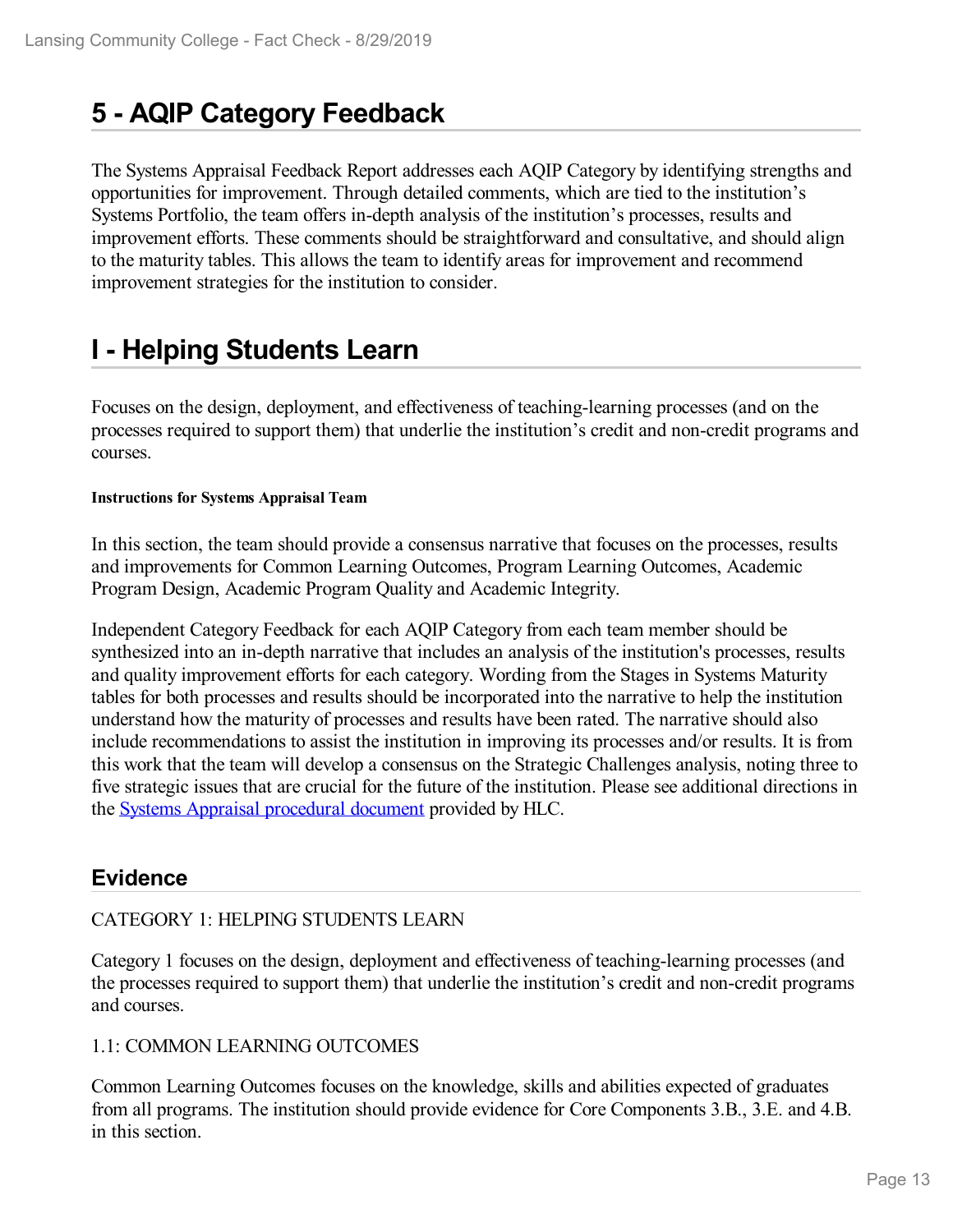**1P1** Describe the processes for determining, communicating and ensuring the stated common learning outcomes, and identify who is involved in those processes. This includes, but is not limited to, descriptions of key processes for the following:

Aligning common outcomes (institutional or general education goals) to the mission, educational offerings and degree levels of the institution (3.B.1, 3.E.2)

**Systematic** LCC has adopted the essential learning outcomes (ELOs) of the American Association of Colleges & Universities (AAC&U) as its common learning outcomes. By requiring (1) all curricula to address the ELOs, (2) each general education course to annually address at least one ELO, and (3) programs to complete a Program of Study Learning Outcomes form to test the viability of its Essential Learning Outcomes, LCC has begun to systematize its approach to aligning its common outcomes to its offerings and degrees. What remains unclear, however, is how the college (1) ensures in an ongoing fashion that its selected ELOs are appropriately aligned to its mission or (2) assesses the effectiveness of its approach. To mature, the college might track data on measures it believes will reflect its effectiveness in this area; for example, stakeholder satisfaction with both the ELOs the college selects and the processes it engages to select them.

• Determining common outcomes  $(3.B.2, 4.B.4)$ 

**Systematic** The decision to adopt AAC&U's essential learning outcomes (ELOs) was made as part of an AQIP Action Project to revise LCC's approach to assessment. The college used an "outcomes sweep" process to determine links between program majors and outcomes and affirm applicability of the ELOs to LCC's curriculum. The college has systematized its approach to determining its common outcomes by incorporating its ELOs into every program of study, by including an ELO review as part of the program review process, and by collectively reviewing the relevancy of the ELOs on a four-year cycle.

Articulating the purposes, content and level of achievement of the outcomes (3.B.2, 4.B.1)

**Aligned** All LCC programs of study are required to complete a curriculum map (which stipulates the level of learning) and update the map every four years. General education courses are required to assess one ELO on a regular cycle. Assessment is conducted annually, and results generated are analyzed through the Center for Data Science. The annual assessment report includes an analysis of ELOs and assessment plans at the institution, division and program levels, as well as by level of achievement. The completion of an annual assessment report allows faculty to close the loop on assessment of student learning.

Incorporating into the curriculum opportunities for all students to achieve the outcomes (3.B.3, 3.B.5)

**Aligned** All students seeking an associate's degree are required to complete a general education curriculum aligned with the college's ELOs. Review of learning outcomes inclusion and alignment is conducted during program review, general education assessment, or new or revised course proposal processes. During program review, each program of study is required to submit several key components: a curriculum map reflecting current alignment, completeness, and progression of learning outcomes achievement; methods of assessment; and quality student learning outcome statements. LCC is aligned in its process for incorporating into the curriculum opportunities for all students to achieve the outcomes.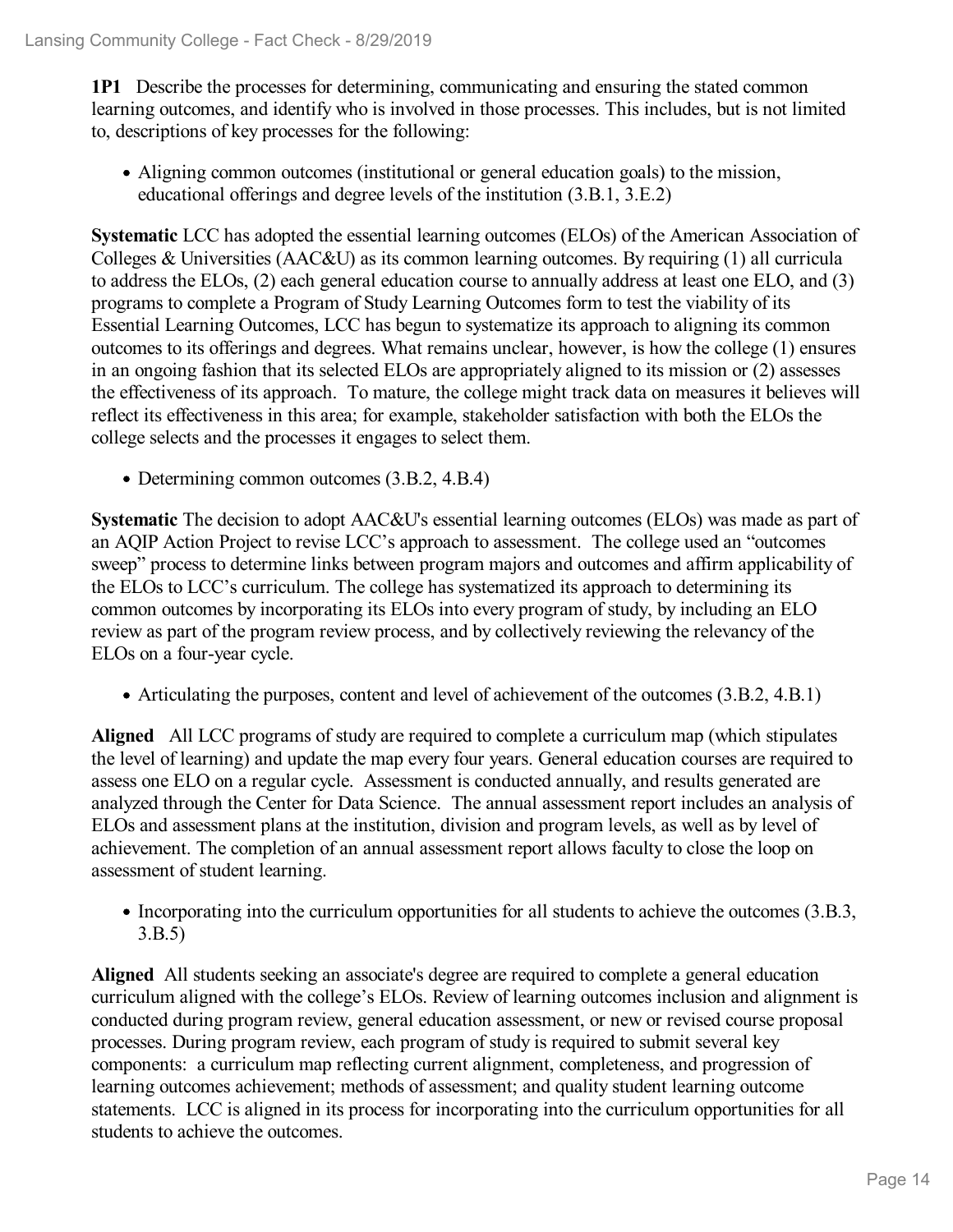Ensuring the outcomes remain relevant and aligned with student, workplace and societal needs (3.B.4)

**Systematic** LCC ensures the outcomes remain relevant and aligned with student, workplace and societal needs through the program review and general education assessment cycles. Faculty conduct the reviews with input from discipline-specific community members, such as advisory boards and transfer partners. In addition, relevance and alignment of ELOs to course-level student learning outcomes is reviewed during requests for a new or revised course. To mature, the college might track data on some measure it believes will reflect on its effectiveness in this area, for example, stakeholder satisfaction with both the ELOs the college selects and the effectiveness of the ELOs in meeting stakeholder needs.

Designing, aligning and delivering cocurricular activities to support learning (3.E.1, 4.B.2)

**Aligned** LCC has begun to align its approach to designing, aligning and delivering co-curricular activities to support learning. The college defines as co-curricular those activities and events that enhance and complement the educational experience, relate to the ELOs, and connect students to the college and community. The components of co-curricular assessment are guided by LCC's strategic plan and assessment system metrics: demonstrating alignment to the ELOs, methods of assessment, alignment between the method of assessment and learning outcome, and a plan for ongoing student learning assessment. LCC's approach has the potential to be a model for other similar institutions.

Selecting the tools, methods and instruments used to assess attainment of common learning outcomes (4.B.2)

**Systematic** LCC is systematic in its approach to selecting tools, methods, and instruments to be used to assess attainment of common learning outcomes. Every course section teaches to the same learning outcomes, uses a common syllabus, applies the same faculty qualifications, and uses a common assessment method, regardless of location or modality. Faculty design course-embedded assessment instruments using levels of achievement to provide opportunities for students to demonstrate progression of learning and application of that learning throughout the curriculum. To ensure the appropriateness of outcome to method, all assessment method selections undergo a vetting process by the director of assessment and/or the Committee for Assessing Student Learning (CASL).

Assessing common learning outcomes (4.B.1, 4.B.2, 4.B.4)

**Systematic** LCC has developed a college-wide general education assessment plan to ensure faculty are collecting, reviewing, and receiving feedback on student achievement of the ELOs on a regularized schedule. The college began assessing its common learning outcomes with high enrollment general education courses and co-curricular activities. All four ELOs and five subcategories were assessed. To assess essential learning outcomes, general education faculty submit an online questionnaire listing the course, learning outcome being assessed, level of outcomes (introduced, reinforced, mastered), and method of assessment. The Center for Data Science (CDS) extracts data from the learning management system for analysis.

**1R1** What are the results for determining if students possess the knowledge, skills and abilities that are expected at each degree level? The results presented should be for the processes identified in 1P1. All data presented should include the population studied, response rate and sample size. All results should also include a brief explanation of how often the data is collected, who is involved in collecting the data and how the results are shared. These results might include: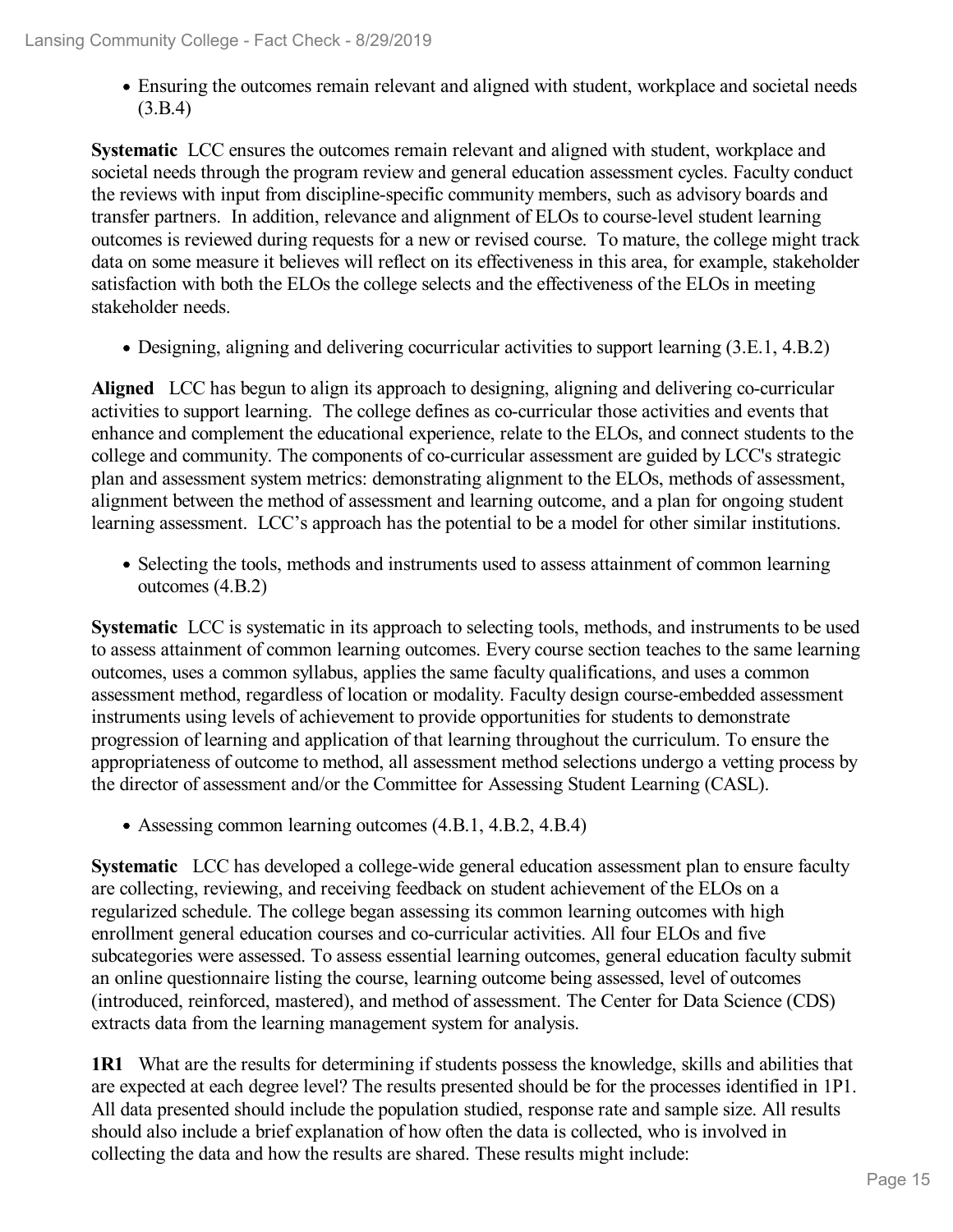• Summary results of measures (include tables and figures when possible)

**Systematic** LCC records the growth of its assessment system through an annual assessment scorecard, which reports on LCC's key assessment metrics (alignment to common learning outcomes, reported program student learning outcomes, reported methods of assessment). The college also produces a summary report on the general education courses, which includes the mastery level of students in each course, as well as overall averages and comparisons based upon modality. To mature, LCC might report 1) what the scores were for students at each level of learning (introduce, reinforce or mastery) and 2) what the expected score for each level of mastery is. The current simple reporting of percentages does not provide a context for interpreting the data. Is the fact that students' average score is 74% an indicator of success or an opportunity for improvement or both?

Comparison of results with internal targets and external benchmarks

**Reacting** LCC utilizes AAC&U benchmarks on its assessment scorecard to assess the growth of its assessment system. While those results are positive and suggest LCC has a strong assessment plan in place, they do not establish internal targets or external benchmarks for student achievement of its ELOs. The college has an opportunity to advance beyond reacting by identifying and tracking performance on institutional ELO goals.

• Interpretation of results and insights gained

**Systematic** The 2015-2018 Assessment Plan includes an Assessment Plan Measurement Strategy to assess the quality of the assessment process. The college has improved the quality of assessment by scaling practices institutionally, refining the tools used, establishing targets, and collecting and analyzing data in addition to numerous process improvements. LCC did not, however, report an interpretation of its results for the assessment of student achievement of its ELOs. LCC has the opportunity to mature by providing a richer context for its analysis and interpretation of its results.

**1I1** Based on 1R1, what process improvements have been implemented or will be implemented in the next one to three years? (4.B.3)

Since receiving the feedback on its 2013 Systems Portfolio, LCC has made several significant improvements to its approach to assessing its common learning outcomes. Four ELOS have been identified, and all programs of study have mapped their curricula to those ELOs. Co-curricular activities have also been linked to the ELOs. Assessment methods have been identified for specific courses, and results on student performance have been collected. Specific structures (course proposals, director of assessment, and CASL) have been developed or modified to promote systematization, with specific activities scheduled on a regularized cycle and feedback provided. Finally, assessment efforts have been linked to program review. These aspects of LCC's assessment of common learning outcomes constitute best practices, and the college is encouraged to replicate this approach in other areas. The college is now poised 1) to close the loop and to use data on student learning to improve its work (and thus increase its impact on student learning) and 2) to align its assessment efforts with other key processes such as hiring and recruitment, faculty development, budgeting, and facilities. Finally, the college is encouraged to further improve its efforts by providing a context for interpreting its results through the inclusion of a comparison of LCC student performance to pre-set expectations (internal targets) and to the performance of students at other institutions (external benchmarks).

# 1.2: PROGRAM LEARNING OUTCOMES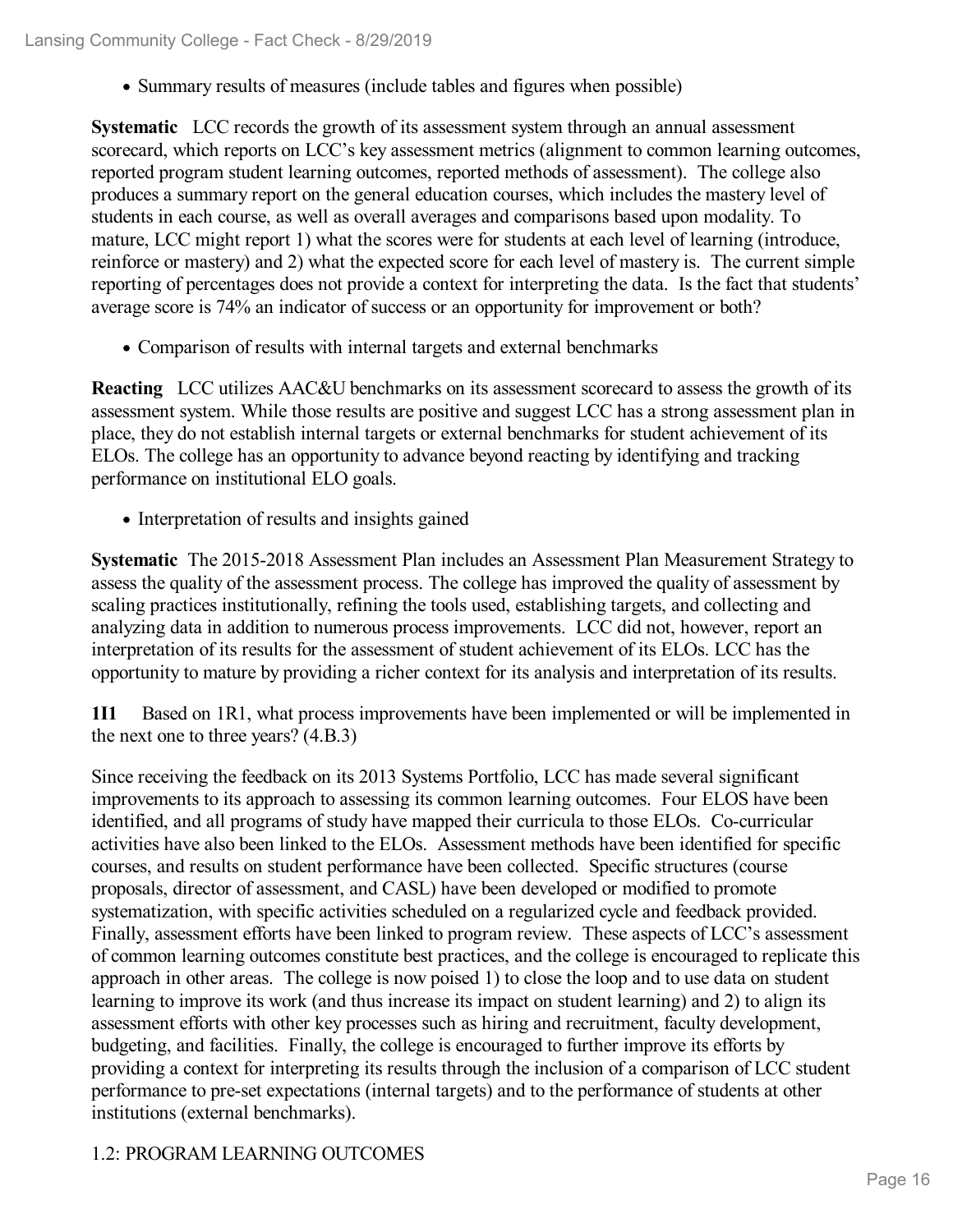Program Learning Outcomes focuses on the knowledge, skills and abilities graduates from particular programs are expected to possess. The institution should provide evidence for Core Components 3.B., 3.E. and 4.B. in this section.

**1P2** Describe the processes for determining, communicating and ensuring the stated program learning outcomes and identify who is involved in those processes. This includes, but is not limited to, descriptions of key processes for the following:

Aligning learning outcomes for programs (e.g., nursing, business administration, elementary teaching, etc.) to the mission, educational offerings and degree levels of the institution (3.E.2)

**Systematic** LCC has in place specific structures and steps, which indicate that is has systematized its approach to aligning program learning outcomes to the mission, offerings and degree levels of the institution. Program learning outcomes are aligned with LCC's essential learning outcomes. When setting learning goals, all programs of study apply LCC's mission, discipline-specific standards, expectations appropriate for a two-year institution for non-transfer students, expectations of four-year learning institutions for transfer students, and input from advisory boards appropriate for employment. The Curriculum Committee and Committee for Assessing Student Learning (CASL) work in partnership to conduct regular reviews of the alignment of program learning outcomes. When changes are made to courses outside the program review process, faculty submit a new or revised course proposal form to academic leadership and the Curriculum Committee. Developing program learning outcomes is a faculty-driven process. To mature, LCC might report the measures and data it tracks to evaluate the effectiveness of its approach: how do leaders know that this approach is having the desired impact?

• Determining program outcomes  $(4.B.4)$ 

**Systematic** The process for determining program outcomes is faculty driven, incorporating discipline-specific standards and expectations, transfer requirements of four-year institutions, accreditation requirements, advisory boards, and other community and industry-specific needs. Curriculum maps are submitted every four years during program review to allow for interim, collaborative review of the program outcomes by faculty and the Program Review Support Team. Feedback from the director of assessment allows LCC to close the loop by providing guidance on how faculty might better calibrate levels of cognition throughout curricula. Additionally, LCC has begun to coordinate these efforts with the work of its Center for Teaching Excellence.

Articulating the purposes, content and level of achievement of the outcomes (4.B.1)

**Aligned** LCC has begun to align its approach for articulating the purposes, content and level of achievement of program outcomes by requiring all programs of study to 1) complete a curriculum map (which stipulates level of learning) and update the map every four years and 2) receive feedback on their efforts via program review.

Ensuring the outcomes remain relevant and aligned with student, workplace and societal needs (3.B.4)

**Systematic** Programs ensure relevancy and alignment of learning outcomes with annual input from advisory boards comprised of discipline-specific employers and experts in the community, employer surveys, student surveys, accreditation requirements, and industry standards and expectations. As part of the four-year program review process, each program is required to submit a current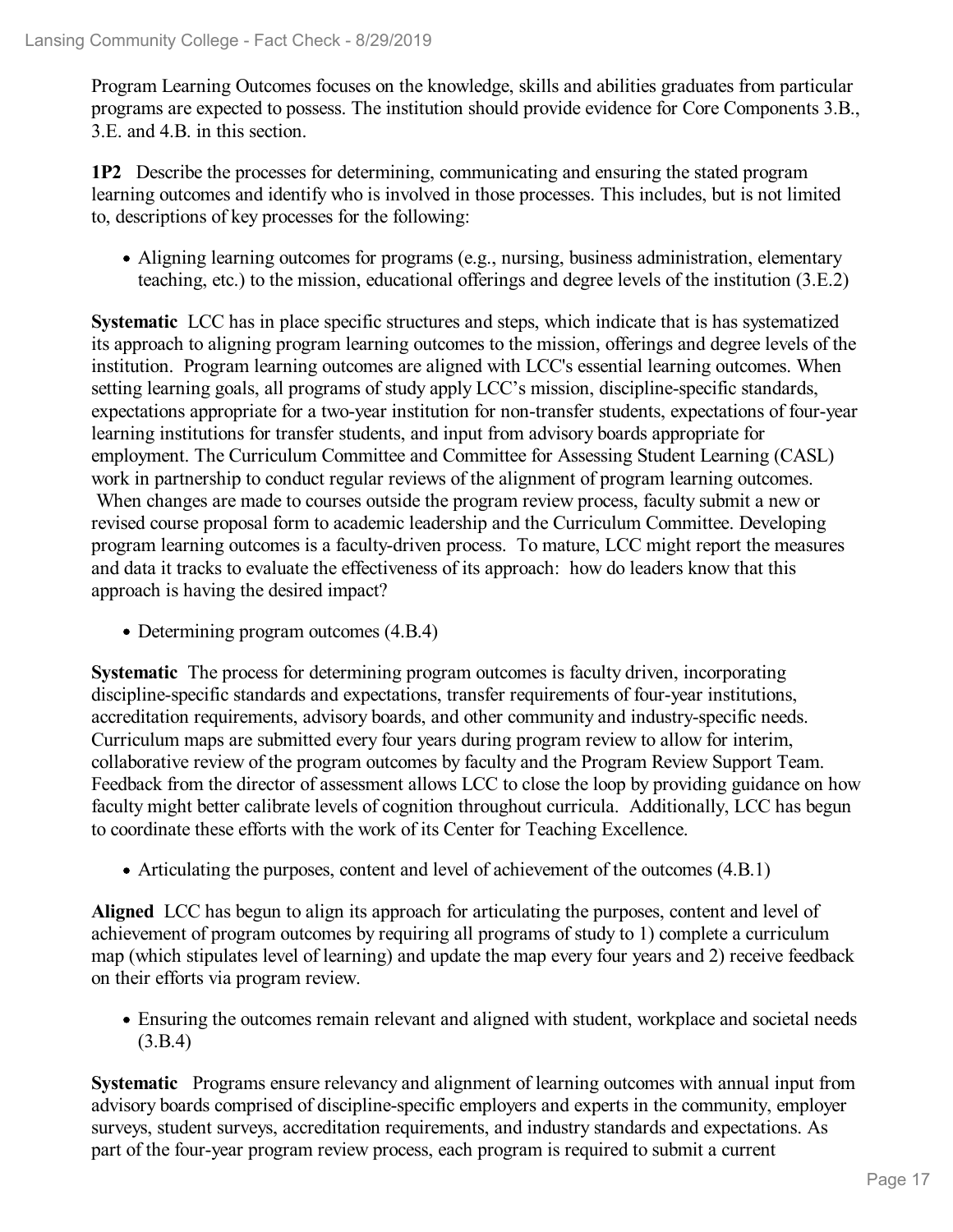curriculum map that reflects alignment, completeness, and quality of student learning outcome statements. To mature, the college might track data on some measure it believes will reflect on its effectiveness in this area, for example, stakeholder satisfaction with both program learning outcomes and effectiveness of the outcomes in meeting student, workplace, and societal needs.

Designing, aligning and delivering cocurricular activities to support learning (3.E.1, 4.B.2)

**Systematic** The college is following a staged process of incorporating co-curricular learning into the college-wide assessment system. The components of co-curricular assessment are guided by LCC's strategic plan and assessment system metrics: demonstrating alignment to the essential learning outcomes, methods of assessment, alignment between the method of assessment and learning outcome, and a plan for ongoing learning assessment. Where possible, co-curricular activities are linked to program student learning outcomes.

• Selecting the tools, methods and instruments used to assess attainment of program learning outcomes (4.B.2)

**Systematic** LCC identifies a variety of tools that may be used to support learning styles and assess program learning outcomes. In addition, every section of every course is required to teach to the same learning outcomes (regardless of instructor, location, or modality), to follow a common syllabus, and to apply the same assessment method. To mature, LCC might track data on some measure that it believes will indicate its effectiveness at selecting assessment tools (stakeholder satisfaction with the tools or the selection process, for example).

Assessing program learning outcomes (4.B.1, 4.B.2, 4.B.4)

**Systematic** LCC has in place clear methods by which it requires faculty in all programs to collect data on student mastery of program learning outcomes, including mechanisms and regularized schedules for planning the data-collection, reporting the results, and receiving feedback. The college assesses program learning outcomes as part of the program review process and uses assessment results to inform annual program operating plans. Faculty are provided with several tools to capture program-level evidence: Program Review questionnaire; Program of Study Learning Outcomes template; Program of Study Learning Outcomes rubric; Annual Improvement Plan; and Student Learning Assessment Data Tracker. To mature, the college might (1) develop a more streamlined and standardized method for programs to report student mastery (especially vis-a-vis pre-set targets) that provides reviewers a way of receiving results in a straightforward and simple manner and (2) demonstrate how leadership uses data on student mastery of program learning outcomes to shape decisions made in other key processes, such as those for budgeting, faculty development, IT and facilities.

**1R2** What are the results for determining if students possess the knowledge, skills and abilities that are expected in programs? The results presented should be for the processes identified in 1P2. All data presented should include the population studied, response rate and sample size. All results should also include a brief explanation of how often the data is collected, who is involved in collecting the data and how the results are shared. These results might include:

Overall levels of deployment of the program assessment processes within the institution (i.e., how many programs are/not assessing program goals)

**Aligned** LCC has begun to align the deployment of program assessment with its program review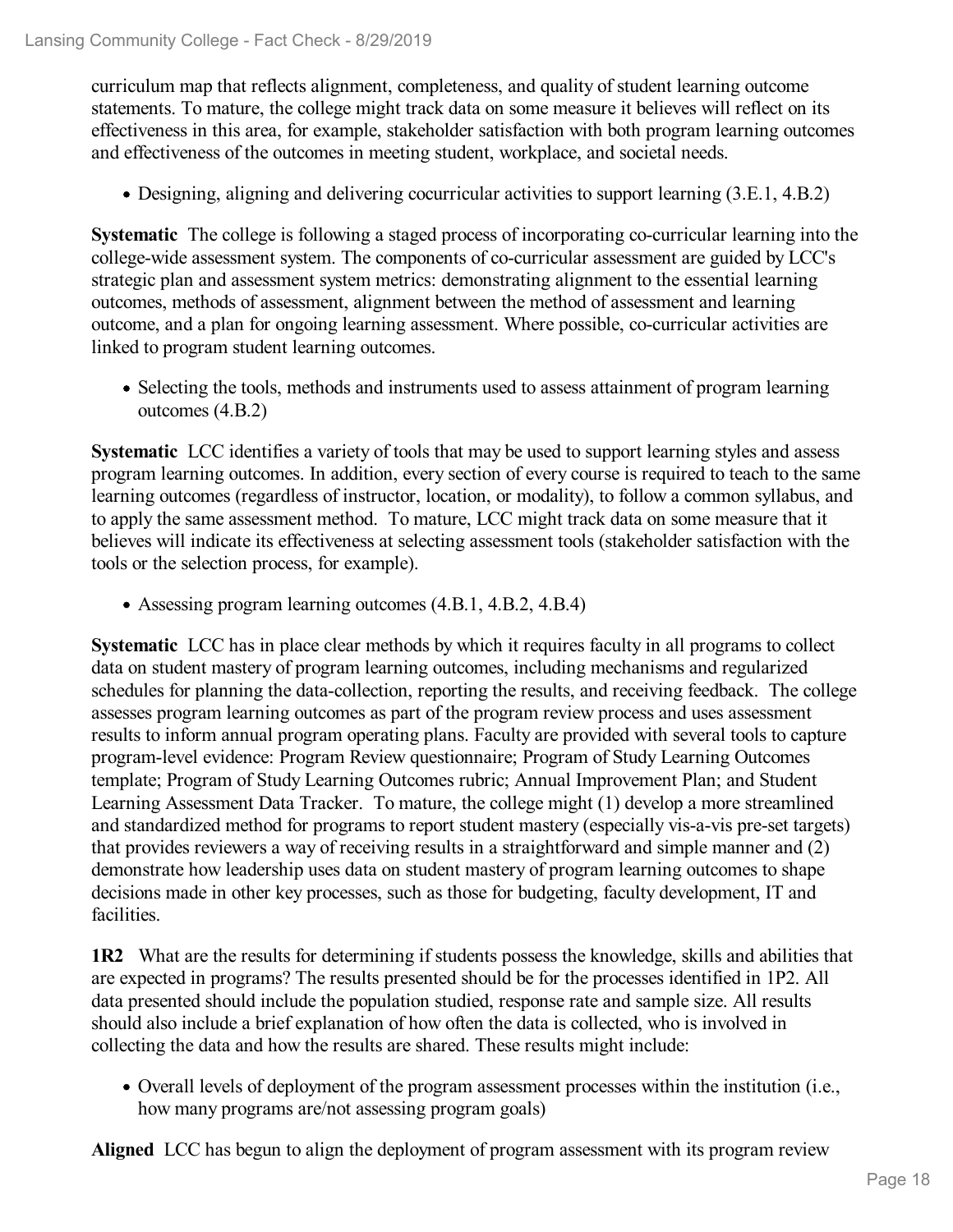process across all programs of study. The college has identified key evidence statements for the program-level assessment, and there is a process in place for reviewing for completeness and alignment of results and providing feedback for change. Examples of how feedback is utilized for improvement were provided for arts and science and health and human services.

• Summary results of assessments (include tables and figures when possible)

**Systematic** The college presents results for some of its programs, as well as aggregate results for program review. Faculty appear to be using the feedback on the results in an effort to close the loop and improve student learning. To mature, the college might 1) develop a more streamlined and standardized method for programs to report student mastery (especially vis-a-vis pre-set targets) that provides reviewers a way of receiving results in an easy, straightforward and simple manner and 2) demonstrate how leadership uses data on student mastery of program learning outcomes to inform decisions made in other key processes such as those for budgeting, faculty development, IT and facilities.

Comparison of results with internal targets and external benchmarks

**Reacting** LCC is positioning itself to move beyond reacting by using results from the 2018-2019 program review cycle as a baseline for establishing targets for future program reviews. Question 8 on the program review rubric requires faculty to provide a curriculum map, an analysis for how well students are meeting student learning expectations, and the action plans faculty have formulated based on their analysis. The college may mature by tracking student performance in a manner that yields trend data and lends itself to comparisons.

• Interpretation of assessment results and insights gained

**Reacting** The college is focusing on improving the program assessment processes, but the narrative did not include a discussion of programmatic improvements made based on assessment results. LCC is poised to mature beyond its current level of reacting by requiring faculty, in the Program Operating Plan, to analyze and act on student learning assessment data.

**1I2** Based on 1R2, what process improvements have been implemented or will be implemented in the next one to three years? (4.B.3)

LCC has established a comprehensive approach to assessing Program Learning Outcomes (PLOs). All programs have identified PLOs and mapped their curriculum to the outcomes. In addition, all programs complete an annual assessment activity, the results of which are reported and evaluated. As it matures, LCC has the opportunity to report trend data on PLOs to provide evidence that its improvement efforts are having an impact on student mastery

# 1.3: ACADEMIC PROGRAM DESIGN

Academic Program Design focuses on developing and revising programs to meet stakeholders' needs. The institution should provide evidence for Core Components 1.C. and 4.A. in this section.

**1P3** Describe the processes for ensuring new and current programs meet the needs of the institution and its diverse stakeholders. This includes, but is not limited to, descriptions of key processes for the following:

• Identifying student stakeholder groups and determining their educational needs (1.C.1, 1.C.2)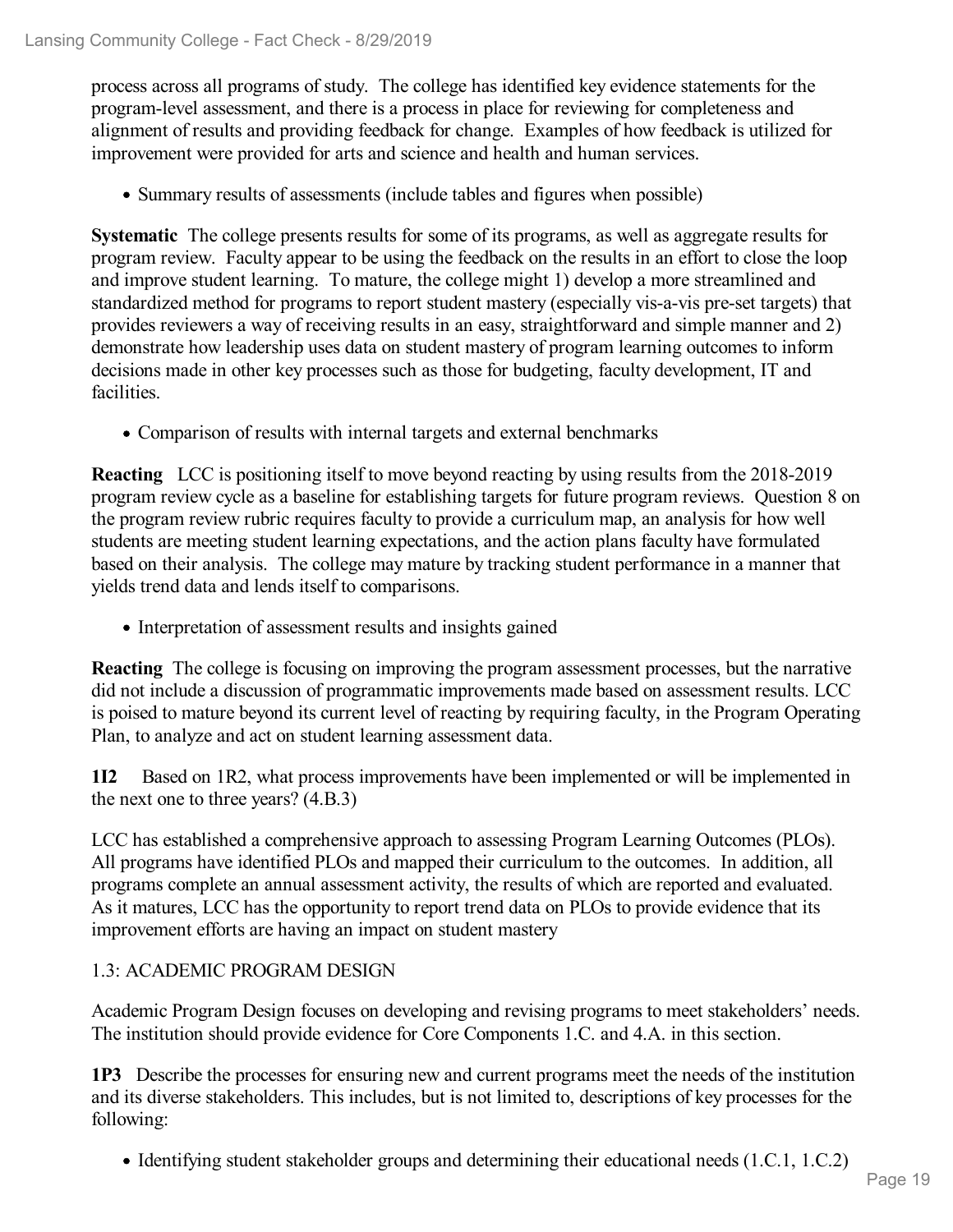**Systematic** LCC engages in many activities to identify student stakeholder groups and determine their needs. These include interactions with prospective and current students, alumni, and partnerships with the Coalition for College and Career Readiness and Michigan State University. The admissions process identifies student groups and academic needs using multiple methods: GPA, college prep test scores, program requirements, and placement assessment results. The program review process includes an analysis of student demographic data to link the identification of student stakeholder groups and their needs to academic program design. To mature, LCC might report how, in its curriculum proposal and development process, it ensures that its academic programming is designed to meet the needs of its current and future students. Additionally, the college has the opportunity to identify and track data on some measure that it believes will indicate its effectiveness at identifying student stakeholder groups and providing academic programs that meet their needs.

• Identifying other key stakeholder groups and determining their needs (1.C.1, 1.C.2)

**Systematic** The needs assessment requirement of the Curriculum Committee suggests that LCC has begun to systematize its approach to ensuring that its academic programming is designed to meet the needs of other stakeholder groups. In addition, LCC also engages in many other activities to identify other stakeholder groups and determine their needs. Surveys, meetings and event attendance appear to be the chief methods employed to ascertain the needs of these stakeholders though it is unclear if the encounters occur as part of a strategic effort or if there is a coordination of the outreach effort. The college has the opportunity to identify and track data on some measure that it believes will indicate its effectiveness at identifying other stakeholder groups and providing academic programs that meet their needs.

Developing and improving responsive programming to meet all stakeholders' needs (1.C.1, 1.C.2)

**Systematic** The needs assessment requirement of the Curriculum Committee suggests that LCC has begun to systematize**,** via its curriculum proposal and development process, its approach to developing and improving responsive programming that meets the needs of stakeholders. New programs are developed through a process that includes an in-depth needs assessment that identifies key stakeholders, collects stakeholder input, analyzes labor data, identifies resources needed, and establishes program learning outcomes. A program health review is conducted during year three of the program review 4-year cycle. The college may consider the opportunity to 1) identify and track data on some measure that it believes will indicate its effectiveness at providing academic programs that respond to stakeholder needs and 2) establish a mechanism that allows the college to ensure that its academic programs are meeting the needs of students by looking at such measures as, for example, student performance at transfer institutions or student performance on external exams.

• Selecting the tools, methods and instruments used to assess the currency and effectiveness of academic programs

**Systematic** LCC's activities for selecting the tools, methods, and instruments used to assess the currency and effectiveness of academic programs incorporate relevant data analysis, stakeholder input, and cyclical comprehensive evaluations. Tools include institutional data such as enrollment, persistence, completion, and transfer trends; employment trends and projections from EMSI, the Bureau for Labor Statistics, the U.S. Department of Labor's O\*Net database, and the Michigan Bureau of Labor Market Information; and industry expectations for education credentials for entrylevel positions. The tools and methods used are embedded in the college's program review, Curriculum Committee, and program health evaluation processes. By incorporating all of these tools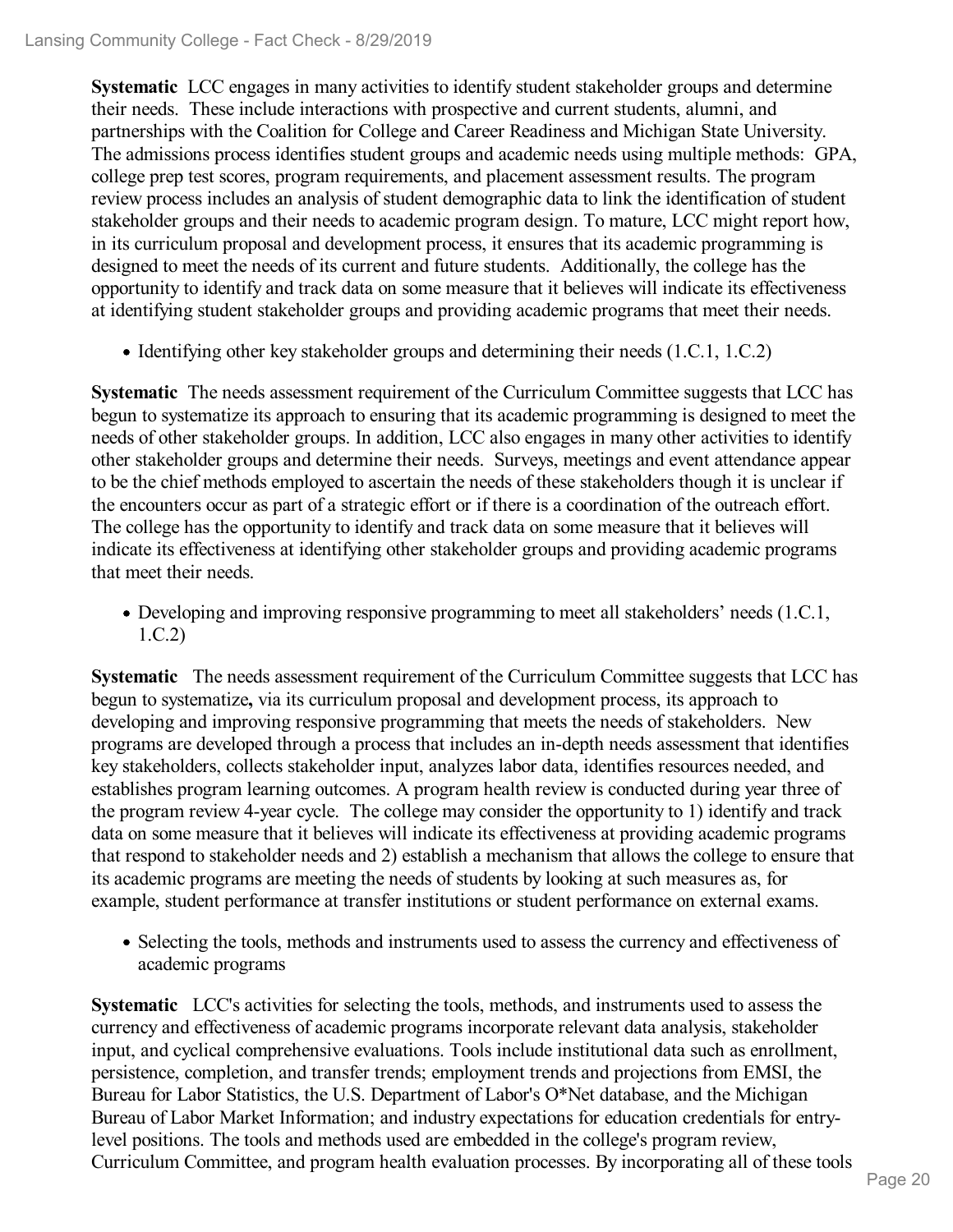and methods, the college has the opportunity to identify and track data on some measure that it believes will indicate its effectiveness at selecting such tools.

Reviewing the viability of courses and programs and changing or discontinuing when necessary (4.A.1)

**Systematic** The program health evaluation process is intended to guide leadership through a comprehensive, data-driven analysis of program viability before a program goes through the program review process. This process and the program review process both indicate that LCC has a systematic approach to reviewing the viability of programs and changing or discontinuing programs when necessary.

**1R3** What are the results for determining if programs are current and meet the needs of the institution's diverse stakeholders? The results presented should be for the processes identified in 1P3. All data presented should include the population studied, response rate and sample size. All results should also include a brief explanation of how often the data is collected, who is involved in collecting the data and how the results are shared. These results might include:

• Summary results of assessments (include tables and figures when possible)

**Systematic** Program review results included examples of stakeholder identification, student success, program currency, program relevancy, and the need for program improvement. By providing the results of program review, LCC has indicated that it is at the systematic level for its summary results. The college might mature by reporting similar aggregate results for its program health evaluation process.

Comparison of results with internal targets and external benchmarks

**Reacting** LCC is reacting in its comparison of results as no comparisons with internal targets or external benchmarks were provided. The college plans to use data from its 2018-2019 program review cycle to form the baseline for program review metrics. LCC may mature by tracking student performance in a manner that yields trend data and lends itself to comparisons.

• Interpretation of results and insights gained

**Reacting** While the narrative provided a description of program development and discontinuation decisions, it contained only a minimal analysis of the program review results.

**1I3** Based on 1R3, what process improvements have been implemented or will be implemented in the next one to three years?

LCC acknowledges that faculty understanding and use of data for program review is still variable and that the college is working on strategies to make such use more consistent. The Program Review Support Team now meets at the end of each program review cycle year to discuss process improvements. In 2019, the college documented an enhanced comprehensive, cyclical program health evaluation process, which includes the establishment of data, metrics, and targets. While these process improvements have the potential to benefit the college's program design efforts, it is unclear how or what data informed these decisions.

# 1.4: ACADEMIC PROGRAM QUALITY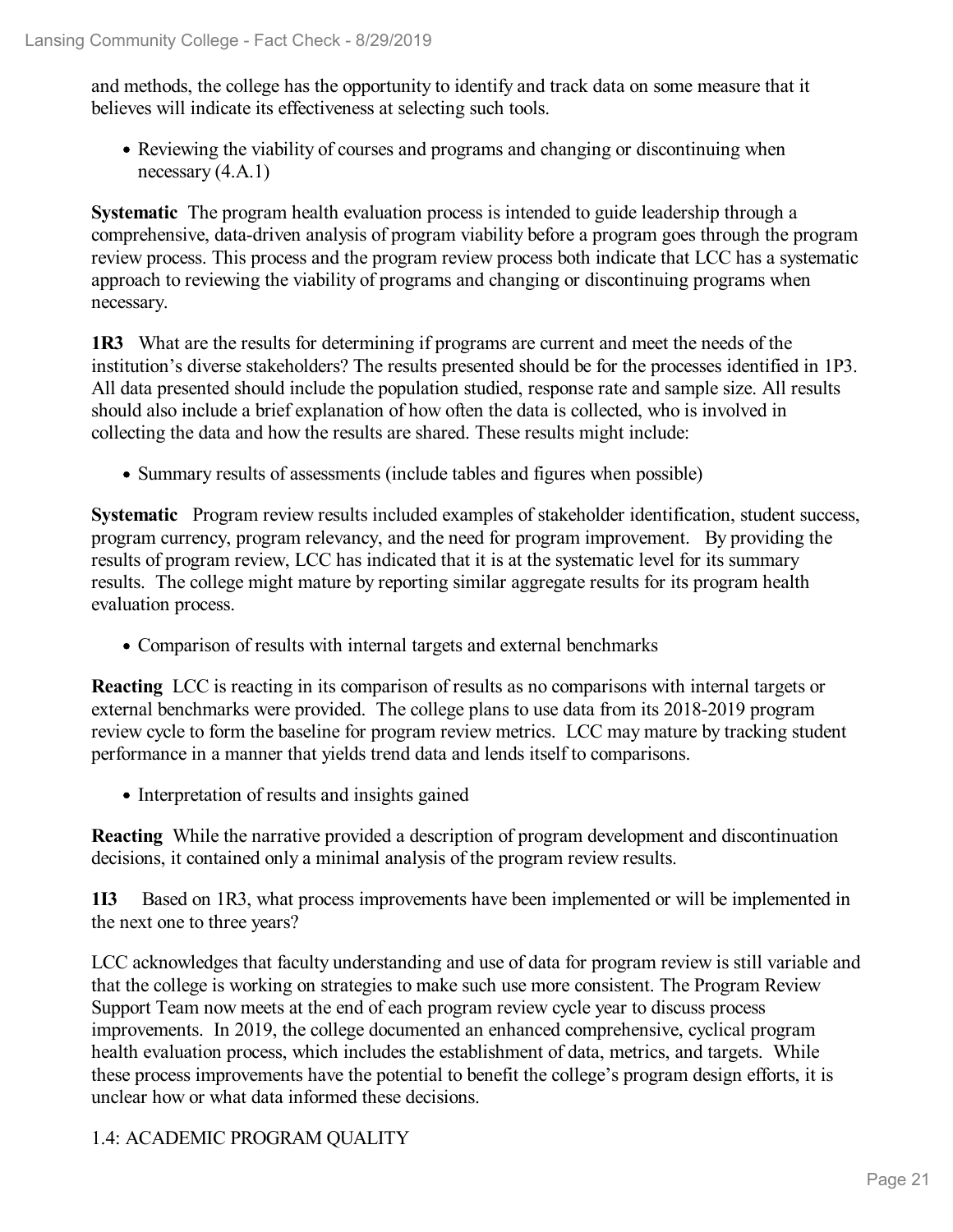Academic Program Quality focuses on ensuring quality across all programs, modalities and locations. The institution should provide evidence for Core Components 3.A. and 4.A. in this section.

**1P4** Describe the processes for ensuring quality academic programming. This includes, but is not limited to, descriptions of key processes for the following:

Determining and communicating the preparation required of students for the specific curricula, programs, courses and learning they will pursue (4.A.4)

**Systematic** LCC faculty assess a course's or program's prerequisite requirements through analysis of the reading, writing, math, and content knowledge necessary to succeed. Course pre-requisites, corequisites, and minimum skill levels are reviewed and approved by the Curriculum Committee. Students may meet minimum skill level requirements via multiple measures. Requirements are communicated to students in the LCC Schedule Book, course descriptions, program pathways, course syllabi, and an assessment equivalency grid. These are made available on the college website, at mandatory student orientations, through DegreeWorks, and via advising. The college might mature by implementing some means of tracking the effectiveness of its approach for determining and communicating preparation requirements.

Evaluating and ensuring program rigor for all modalities, locations, consortia and dual-credit programs (3.A.1, 3.A.3, 4.A.4)

**Systematic** LCC evaluates and ensures program rigor for all modalities, consortia, dual-credit, and locations through Curriculum Committee and program review processes. Faculty are provided disaggregated data by modalities, locations, consortia and dual-credit options to assess program rigor as part of the program review process. Instructors are required to use a standardized course syllabus template with specific items that cannot be modified. The syllabi for each course section, including sections offered for dual-enrollment, at additional locations, and online, are reviewed for the required syllabus components.

Awarding prior learning and transfer credits (4.A.2, 4.A.3)

**Systematic** The college utilizes standard operating procedures for the acceptance and evaluation of transfer credits from other institutions; credit for military courses and/or training; credit by examination; credit for experiential learning; credits earned at foreign institutions; credit for professional licensure and/or certifications; and credit for nationally normed examinations. The college has the opportunity to track data on some measure in order to evaluate the effectiveness of its policies: for example, subsequent academic success of students having been awarded credit; completion rates of those students; etc.

• Selecting, implementing and maintaining specialized accreditation(s) (4.A.5)

**Systematic** Factors for determining the pursuit of specialized accreditation include an assessment of how well the accreditation will support student success in the workforce, how well it will support student transfer success, the demands of the industry, the needs of the local community, input from program advisory boards, and national trends. The college might mature by 1) formalizing its external accreditation approval process, 2) determining more metrics for evaluating success and impact of external accreditations on such things, for example, as meeting institutional goals.

Assessing the level of outcomes attainment by graduates at all levels (3.A.2, 4.A.6)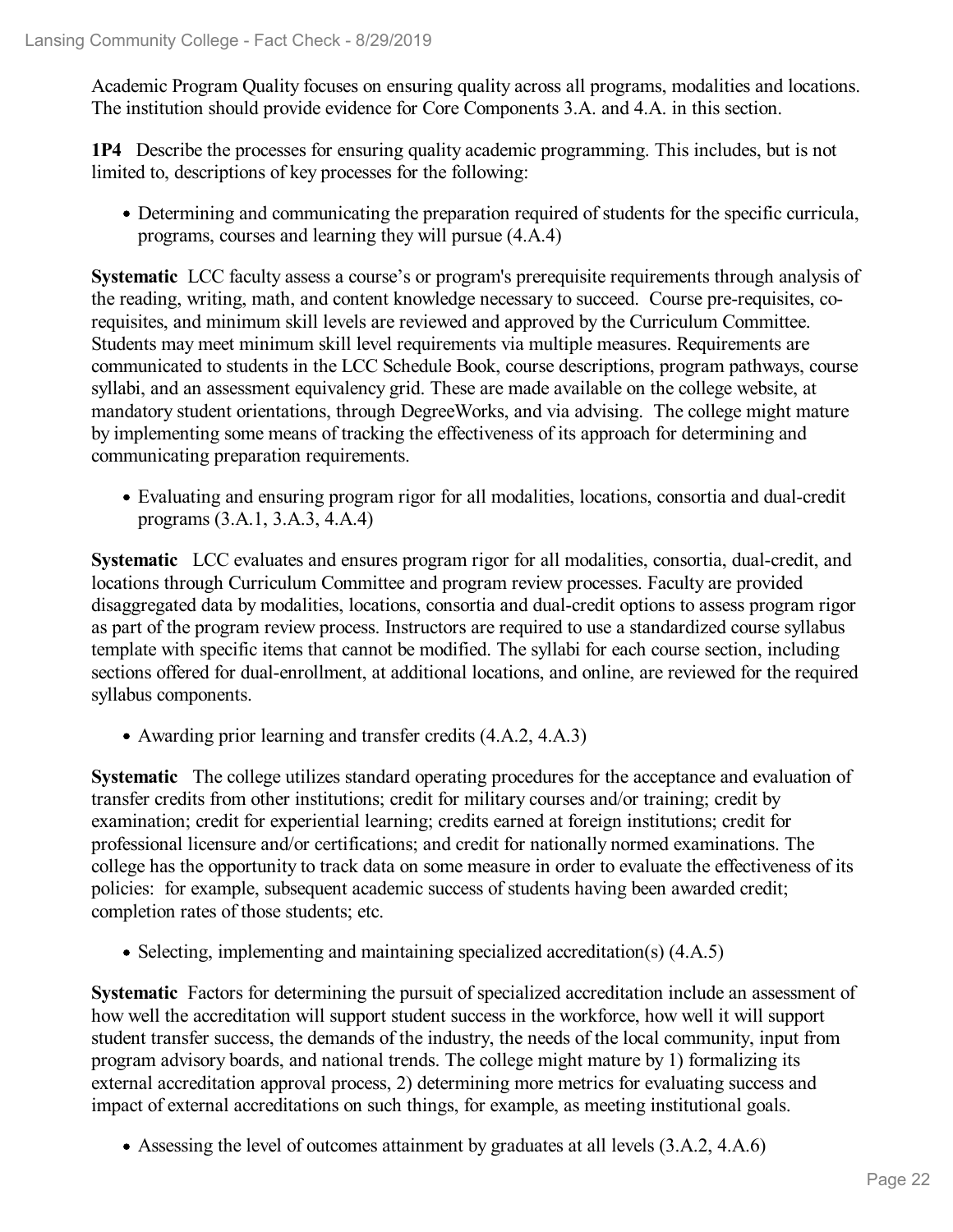**Systematic** LCC utilizes comprehensive assessment planning, student learning outcome mapping, common course assessments, general education assessment, curriculum development, and program review to assess the competency and outcomes attainment for students at all levels. While LCC appears to have in place a systematic comprehensive model for assessing student learning for students currently enrolled in courses and programs, what remains unclear from the narrative is how the college tracks the level of attainment by graduates. LCC provides data on graduate performance on external credentialing exams, but it does not identify in the narrative these pass rates as its measure. Additionally, no measures are reported for programs lacking an external exam; the college might benefit from reporting, for example, data on the performance of gradates at transfer institutions.

• Selecting the tools, methods and instruments used to assess program rigor across all modalities

**Systematic** Several aspects of LCC's approach to selecting the tools, methods and instruments used to assess program rigor across all modalities suggest that the college is poised to mature beyond its current level of systematic: faculty are provided assessment data in program review that is disaggregated by modality; all faculty are required to meet minimum qualifications; all sections share a common course syllabus and method of assessing program learning outcomes. What remains unclear is how the college selected this approach or how it, in an ongoing fashion, tracks data to evaluate the effectiveness of both the tools it has selected and its process for selecting them.

**1R4** What are the results for determining the quality of academic programs? The results presented should be for the processes identified in 1P4. All data presented should include the population studied, response rate and sample size. All results should also include a brief explanation of how often the data is collected, who is involved in collecting the data and how the results are shared. These results might include:

• Summary results of assessments (include tables and figures when possible)

**Systematic** LCC provides results on multiple measures that it believes indicate the quality of its academic programs: employer survey results; program review data; IPEDS reports; and credentialing pass rates for those programs with external credentialing agencies. The use of data on such measures provides the college a rich context for understanding the quality of its programs.

• Comparison of results with internal targets and external benchmarks

**Systematic** LCC is in the early stages of systematizing its approach to identifying and comparing results with internal targets and external benchmarks. The program review data are reported in a fashion that provides a comparison against internal targets (of 2.5 or 2.0), and IPEDS data and credentialing pass rates are reported with comparisons against external benchmarks. The use of such comparative data provides LCC with a context for understanding the meaning of the results it collects. What remains unclear is why the internal program review targets were set where they were. The college has an opportunity to develop explicit processes for identifying internal targets and external benchmarks.

• Interpretation of results and insights gained

**Reacting** LCC provides results on multiple measures that it believes indicate the quality of its academic programs. Employer survey results were positive, and IPEDS data indicate the college's graduation and transfer-out rate is higher than its comparison group. Data from programs that lead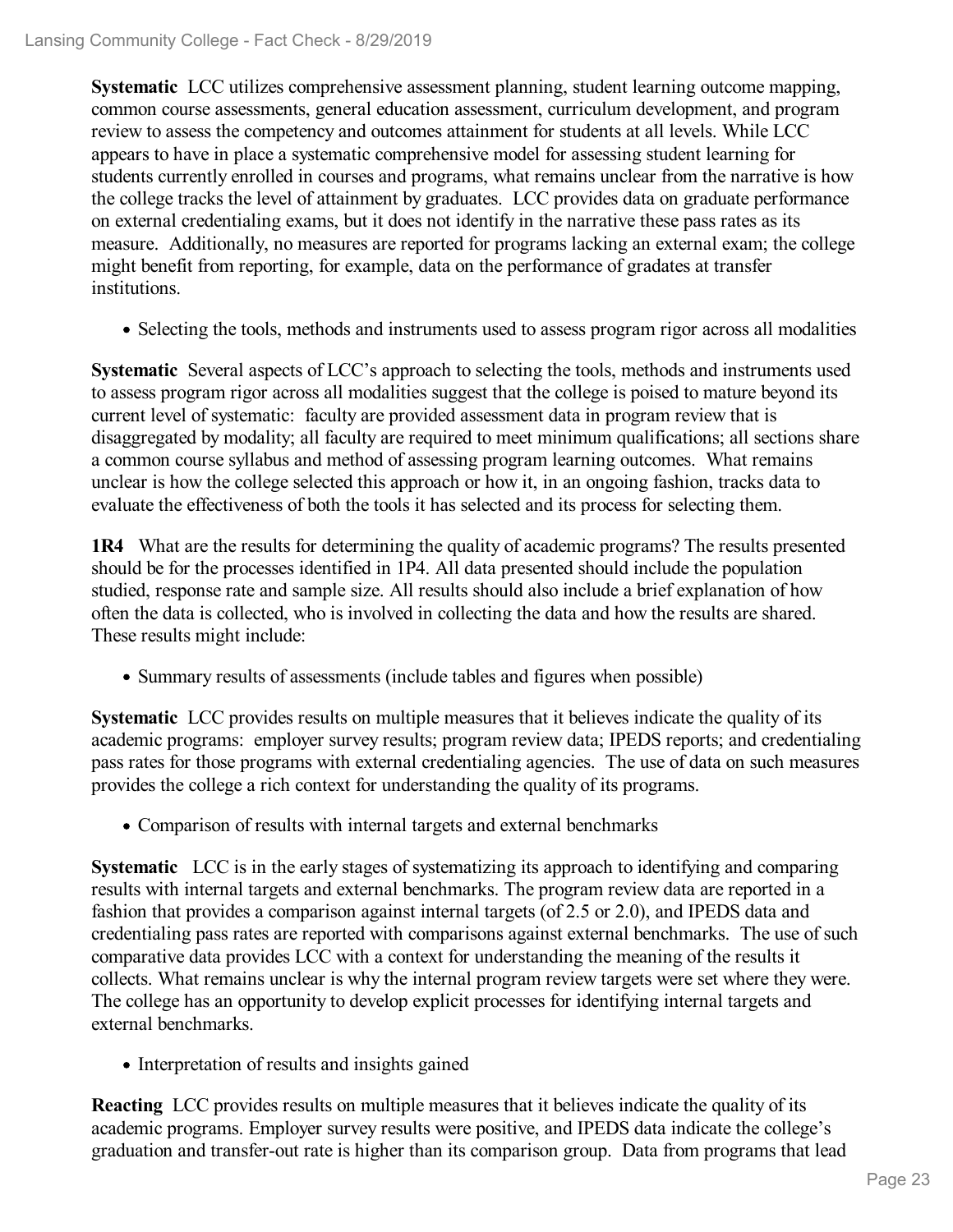to a third-party certificate or licensure demonstrate strong student performance and, in most cases, students meet or exceed national benchmarks. It is unclear, however, what insight these data provide for program quality improvement efforts.

**1I4** Based on 1R4, what process improvements have been implemented or will be implemented in the next one to three years?

As a result of discussions with the workforce in the area, Lansing Community College added a Technology Services Team that, in part, monitors progress of students in technical programs. The use of 2018 program review benchmark data will allow comparisons of student learning and program effectiveness over time and the process for awarding of prior learning credit has been reviewed and updated. While LCC describes these changes, what remains unclear is how leaders have linked these improvements to an analysis or interpretation of data.

# 1.5: ACADEMIC INTEGRITY

Academic Integrity focuses on ethical practices while pursuing knowledge. The institution should provide evidence for Core Components 2.D. and 2.E. in this section.

**1P5** Describe the processes for supporting ethical scholarly practices by students and faculty. This includes, but is not limited to, descriptions of key processes for the following:

Ensuring freedom of expression and the integrity of research and scholarly practice (2.D., 2.E.1, 2.E.3)

**Systematic** LCC describes a set of policies and processes that ensure freedom of expression and academic integrity for students, faculty, and other employees. These include a statement on academic freedom commensurate with the American Association of University Professors. The college has a formal Institutional Review Board to protect human research subjects. By having in place clear policies, procedures, contracts, handbooks and review boards, the college might benefit from identifying--and then tracking data on--some measure it believes will act as an indicator of its effectiveness at ensuring academic freedom and integrity.

• Ensuring ethical learning and research practices of students (2.E.2, 2.E.3)

**Systematic** The Student Code of Conduct prohibits acts of academic dishonesty. All course syllabi include a reference and link to the Student Code of Conduct and General Rules and Guidelines. LCC's Library website offers students guidance on conducting academic research, avoiding plagiarism, and citing materials in accordance with professional guidelines. These policies, syllabus guidelines, and assigned librarians reflect a systematized approach to ensuring ethical learning and research practices of students.

• Ensuring ethical teaching and research practices of faculty (2.E.2, 2.E.3)

**Systematic** The college has an Ethics and Standards of Conduct policy that applies to all employees, including faculty. Ethical behavior is further reinforced through performance evaluations. The new IRB will also support the college's processes for ensuring ethical teaching and research practices.

Selecting the tools, methods and instruments used to evaluate the effectiveness and comprehensiveness of supporting academic integrity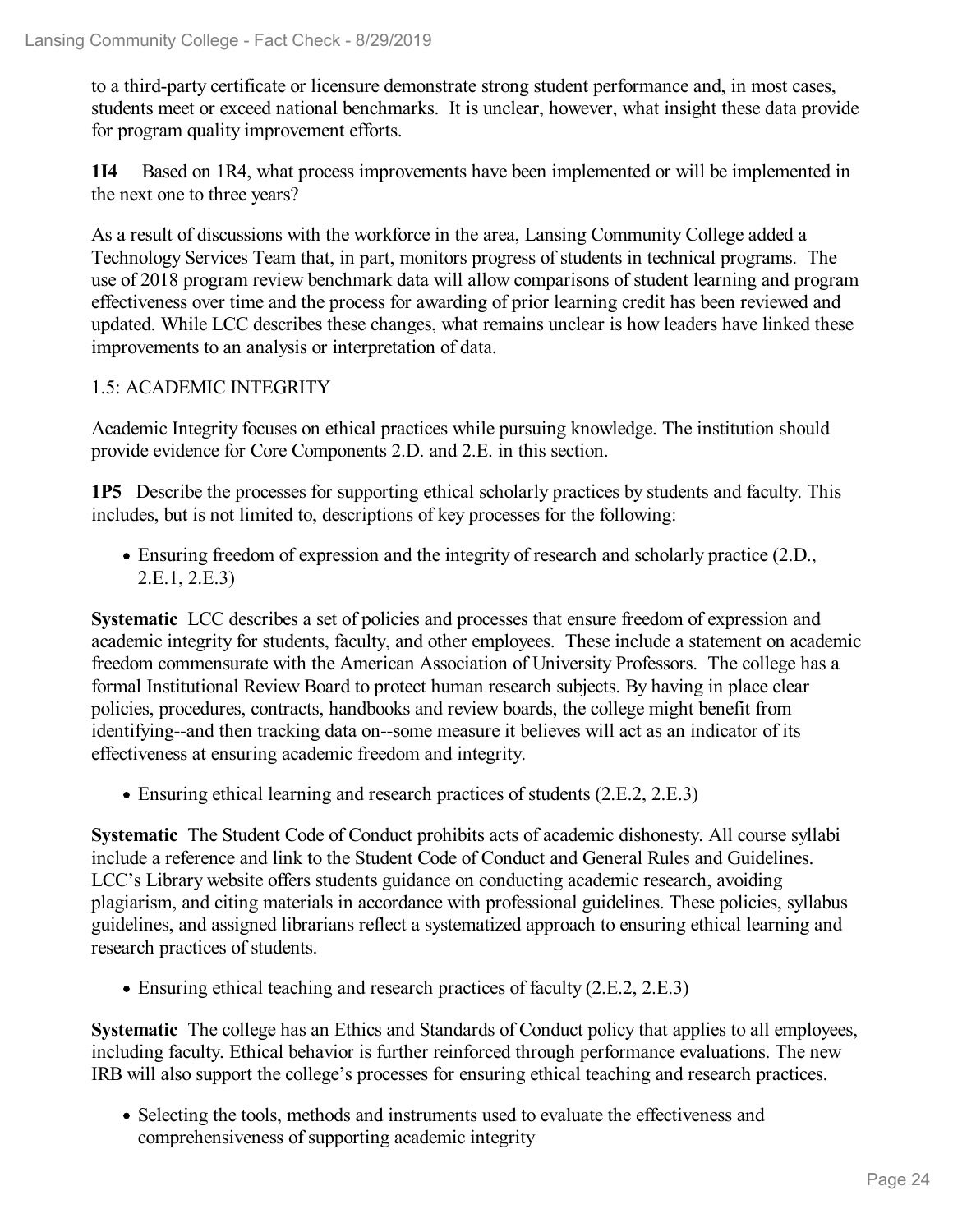**Reacting** While the college explained processes for ensuring academic integrity, it has an opportunity to describe more effectively what tools or methods are used to evaluate the effectiveness of its approach and how those might be selected.

**1R5** What are the results for determining the quality of academic integrity? The results presented should be for the processes identified in 1P5. All data presented should include the population studied, response rate and sample size. All results should also include a brief explanation of how often the data is collected, who is involved in collecting the data and how the results are shared. These results might include:

Summary results of measures (include tables and figures where appropriate)

**Reacting** As evidence, LCC documents the number of library training sessions offered and the number of attendees, employee climate survey results, and the number of proposals reviewed by the IRB. However, these are all indirect measures; the college has an opportunity to report results on more direct measures that it believes will indicate ethical behavior.

• Comparison of results with internal targets and external benchmarks

**Reacting** LCC reported no comparative results for its ability to ensure academic integrity.

• Interpretation of results and insights gained

**Reacting** Minimal interpretation of results appears to be occurring.

**1I5** Based on 1R6, what process improvements have been implemented or will be implemented in the next one to three years?

LCC describes as improvements to its academic integrity processes the changes it has made to IRB and the goals that the Library Instruction Team has identified to assist in helping students improve their information literacy. What remains unclear is how leaders may have linked these changes to an analysis or interpretation of the data garnered from these processes.

# **CATEGORY SUMMARY**

Overall LCC appears to be at the **systematic** level for its ability to help students learn. Significant improvements have been engaged since the college's last Appraisal in 2013. Of particular note are the college's use of both curriculum mapping and program review in its approach to implementing a comprehensive approach to assessing student learning. While for many areas in this category, LCC has identified measures and tracks data on those measures in an attempt to evaluate its effectiveness, some processes appear to be lacking such measures. In particular, the college might benefit from tracking comparative data, which might provide both college leaders and outside reviewers a context for understanding and interpreting the data: how do the numbers provided compare against expectations and results at other institutions. Providing a richer context might enable LCC to report a more meaningful (and actionable) interpretation of its results. Lastly, LCC might benefit from closing the loop; that is, when actions taken to improve processes are described, LCC has the opportunity to explain how those actions were selected based on an analysis of the results reported.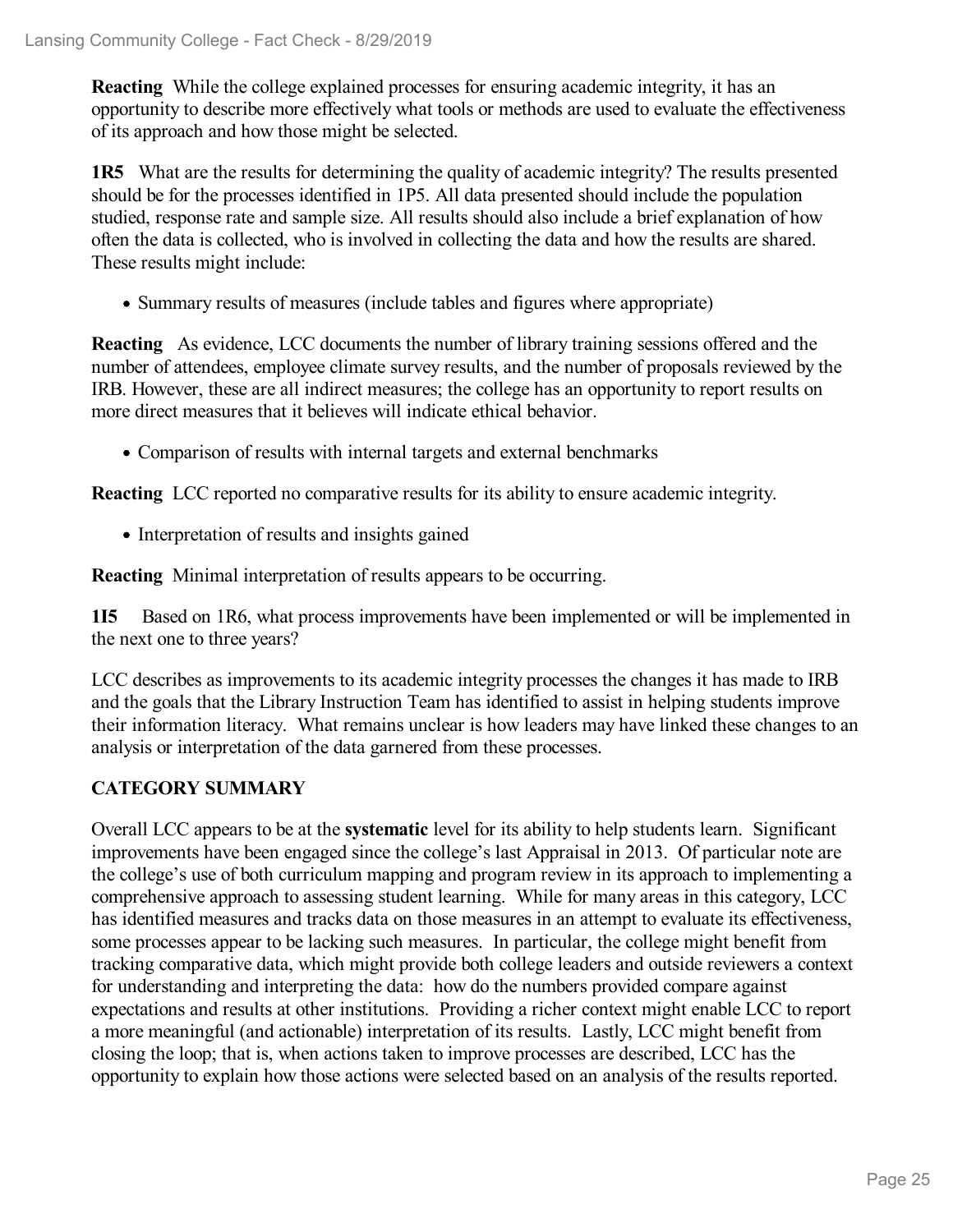# **Interim Monitoring (if applicable)**

*No Interim Monitoring Recommended.*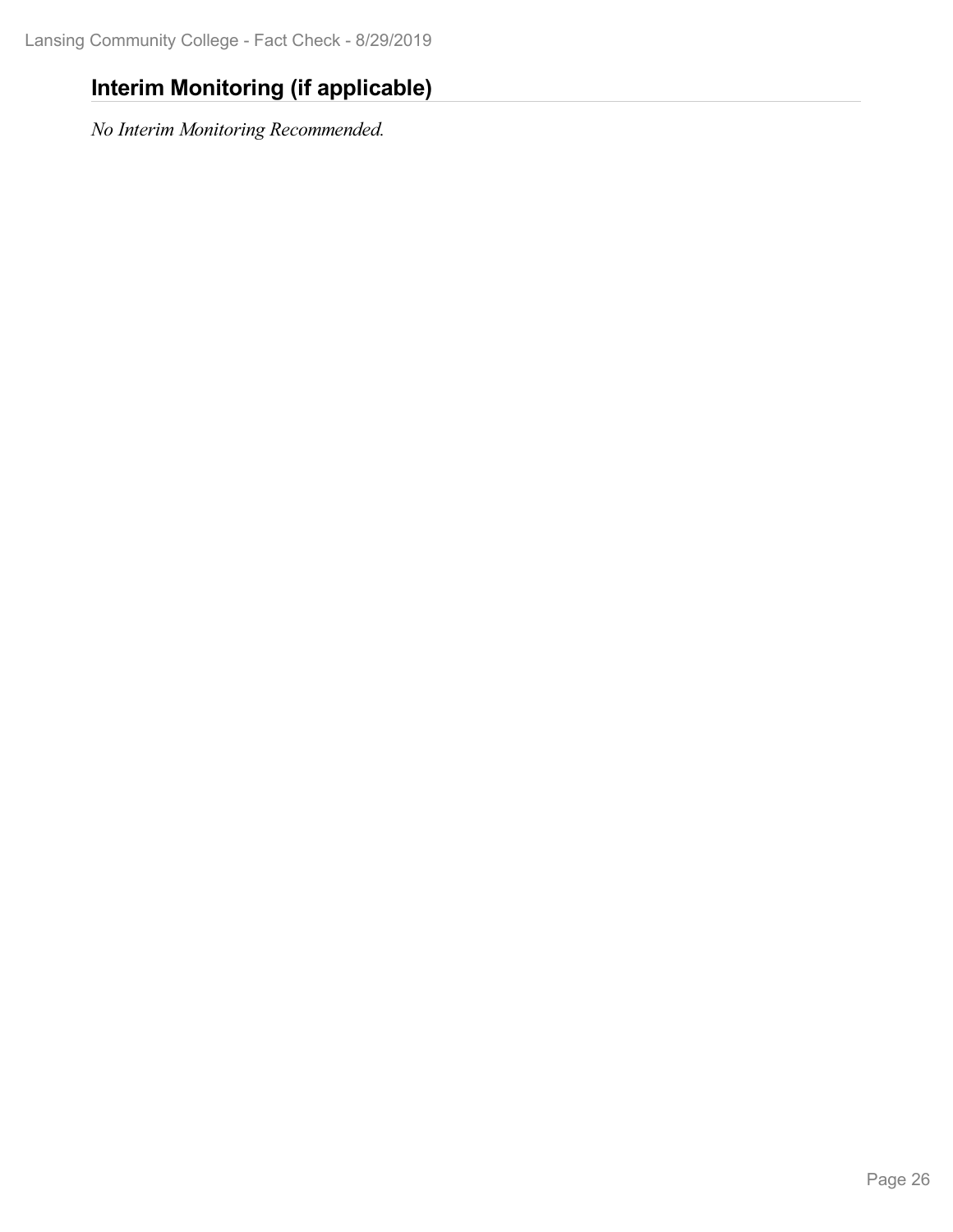# **II - Meeting Student and Other Key Stakeholder Needs**

Focuses on determining, understanding and meeting needs of current and prospective students and other key stakeholders, such as alumni and community partners.

#### **Instructions for Systems Appraisal Team**

In this section, the team should provide a consensus narrative that focuses on the processes, results and improvements for Current and Prospective Student Needs, Retention, Persistence and Completion, Key Stakeholder Needs, Complaint Processes, and Building Collaborations and Partnerships.

Independent Category Feedback for each AQIP Category from each team member should be synthesized into an in-depth narrative that includes an analysis of the institution's processes, results and quality improvement efforts for each category. Wording from the Stages in Systems Maturity tables for both processes and results should be incorporated into the narrative to help the institution understand how the maturity of processes and results have been rated. The narrative should also include recommendations to assist the institution in improving its processes and/or results. It is from this work that the team will develop a consensus on the Strategic Challenges analysis, noting three to five strategic issues that are crucial for the future of the institution. Please see additional directions in the Systems Appraisal [procedural](https://www.hlcommission.org/Accreditation/aqip-portfolio.html) document provided by HLC.

# **Evidence**

# CATEGORY 2: MEETING STUDENT AND OTHER KEY STAKEHOLDER NEEDS

Category 2 focuses on determining, understanding and meeting needs of current and prospective students and other key stakeholders, such as alumni and community partners.

# 2.1: CURRENT AND PROSPECTIVE STUDENT NEED

Current and Prospective Student Need focuses on determining, understanding and meeting the nonacademic needs of current and prospective students. The institution should provide evidence for Core Components 3.C. and 3.D in this section.

**2P1** Describe the processes for serving the academic and non-academic needs of current and prospective students. This includes, but is not limited to, descriptions of key processes for the following:

• Identifying underprepared and at-risk students, and determining their academic support needs (3.D.1)

**Systematic** Lansing Community College has revised its student intake process to focus on student success and the needs of the individual student. Intake starts at the recruitment stage, where students are assigned an engagement coordinator, and through campus visits, where students meet with an advisor. To determine student readiness, the college utilizes multiple measures. Results assign students into three-tiers to provide distinct levels of support to address academic needs. Faculty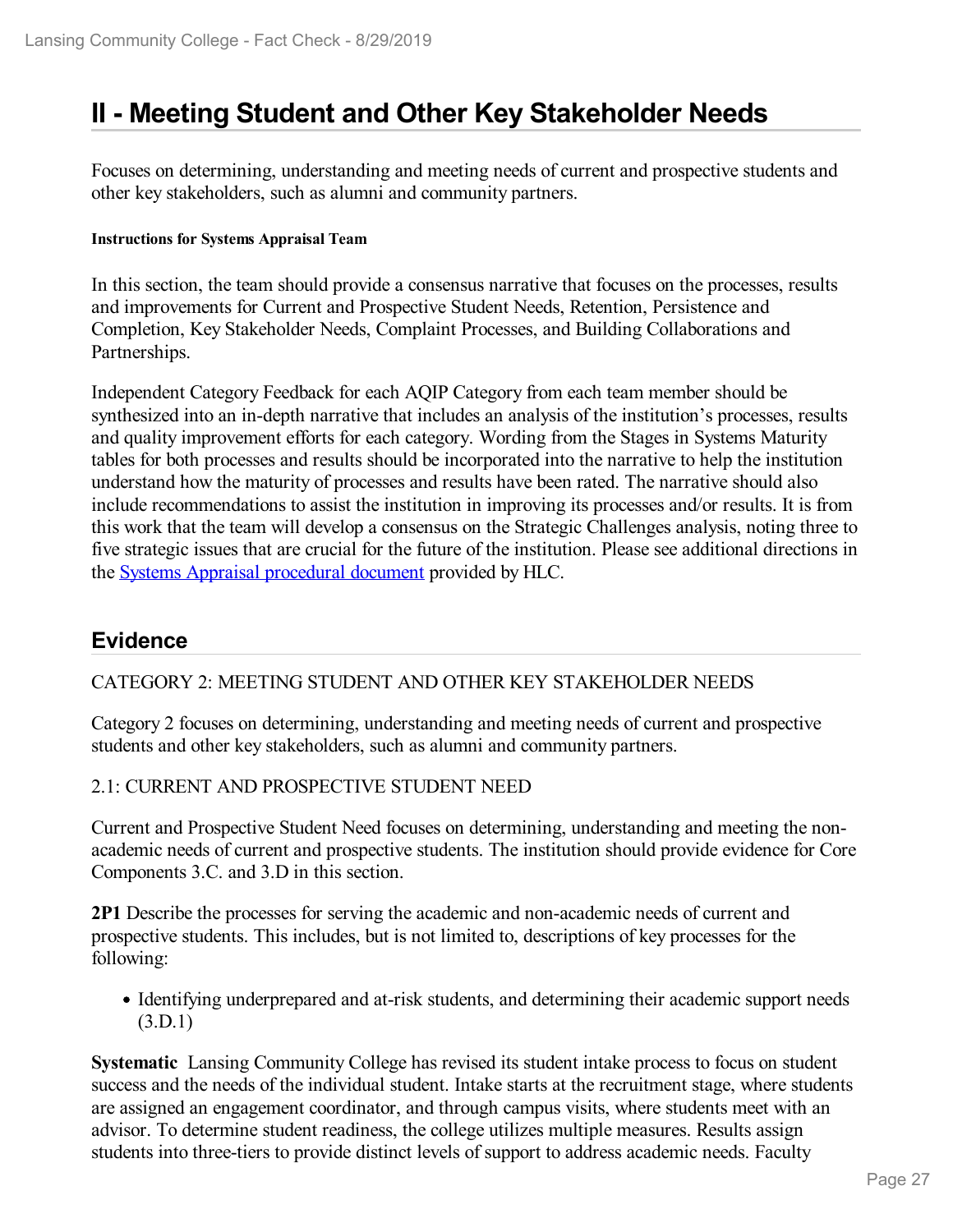review student success data to determine the academic preparation required for each course. Continuing students may be assigned an Academic Success Coach (ASC) through faculty referral or by request.

Lansing Community College has an opportunity to clarify how it knows if its approach is having the desired effect. For example, incoming students receive targeted outreach materials to identify their potential needs and to assist the college in providing resources; however, the processes by which this is accomplished are not described. To move to the next level of maturity, the college is encouraged to identify a set of measures it believes will indicate the effectiveness of its processes and to collect and analyze data on those measures.

Deploying academic support services to help students select and successfully complete courses and programs (3.D.2)

**Systematic** Lansing Community College is engaged in the use of Guided Pathways and academic advisors to create a My Academic Pathway, along with tiered support levels, academic department support strategies, and traditional services for its students. In addition, support for developmental courses has been streamlined to help students move more quickly through course sequences. The Mathematics Program offers pre-college courses for students who need to build math skills, and the Integrated English Program provides instruction in English for non-native speakers and for those students needing development in reading and writing. Co-requisite developmental courses are also available for students as appropriate by their classification on Lansing Community College's threetier system.

The college has an opportunity to advance in maturity by evaluating the effectiveness of its academic support services both to identify areas for potential improvements and to provide evidence that all students are receiving the necessary services. The college is encouraged to identify a set of measures it believes will indicate the effectiveness of its processes and to collect and analyze data on those measures.

• Ensuring faculty are available for student inquiry (3.C.5)

**Systematic** Lansing Community College requires faculty (in compliance with MAHE contract requirements) to hold and communicate office hours, thus ensuring that faculty are available for student inquiry.

Lansing Community College has an opportunity to identify a set of measures it believes will indicate the effectiveness of its processes and to collect and analyze data on those measures. In addition, there is an opportunity for the college to clarify the processes for ensuring part-time faculty are available for student inquiry.

Determining and addressing the learning support needs (tutoring, advising, library, laboratories, research, etc.) of students and faculty (3.D.1, 3.D.3, 3.D.4, 3.D.5)

**Reacting** Lansing Community College utilizes several activities to determine and address the support needs for both students and faculty. The methods include surveys, Help Desk tickets, eLearning data, Early Alert data, and informal feedback. Academic advisors hold monthly meetings with their academic partners to document program updates and changes. To identify programspecific needs, academic divisions use surveys, advising sessions, accreditation requirements, student interaction with division staff, special feedback sessions with student organizations, social media,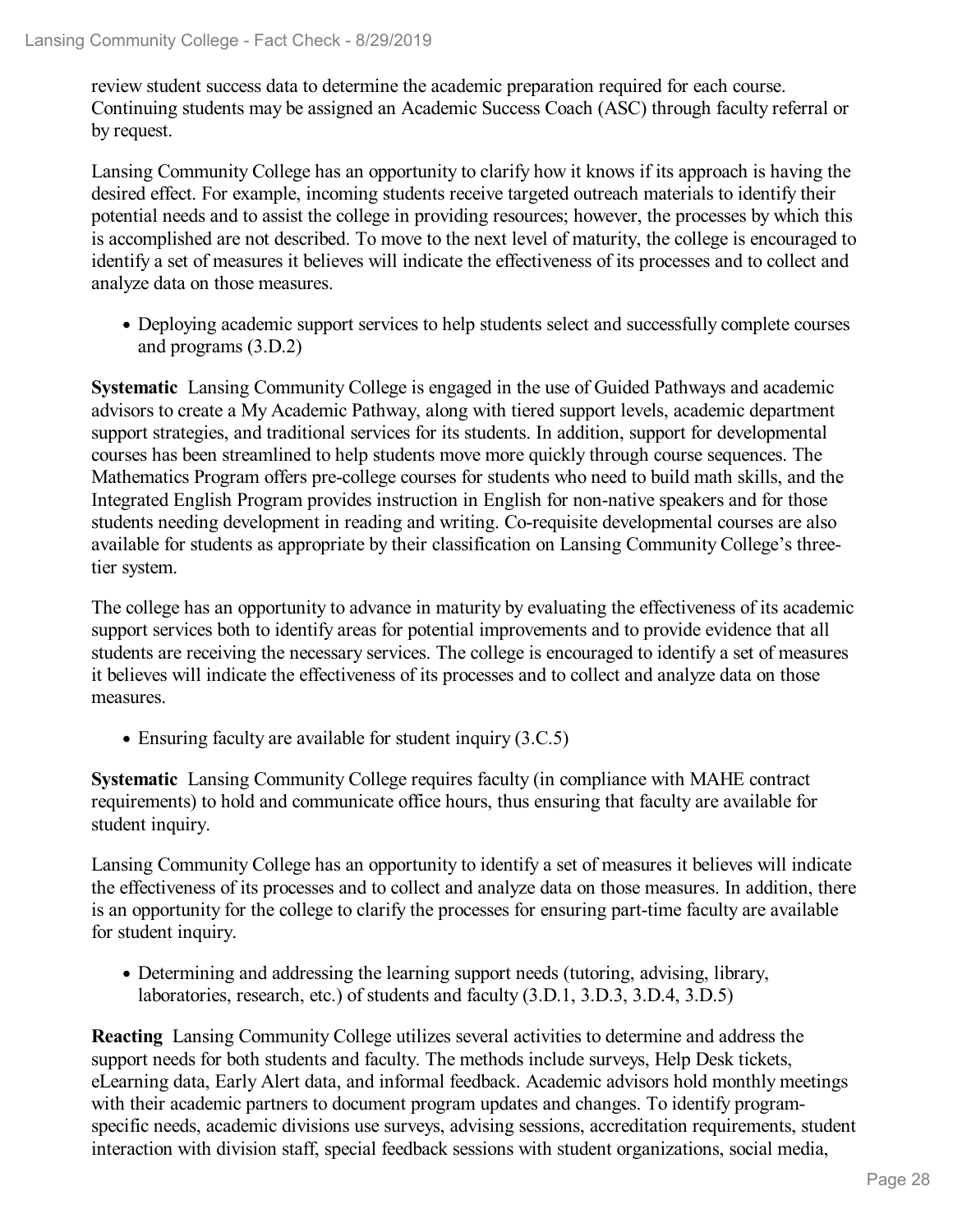faculty classroom observations, and student success data.

The college is encouraged to put in place cyclical processes, to identify a set of measures it believes will indicate the effectiveness of its processes and to collect and analyze data on those measures. In addition, while the college provides examples of a wide range of support services, the narrative does not provide a description of a clearly defined process that integrates these activities into a systematic approach for determining and addressing learning support needs. The college may benefit from developing such a process as well as a description of how the process is to be evaluated for effectiveness and improvement**.**

Determining new student groups to target for educational offerings and services

**Reacting** While Lansing Community College discusses its enrollment management and program review processes to help determine new student groups; it does not delineate how the processes assist the college in determining new student groups to target. In addition, the activities of the Recruitment and Outreach Team do not appear to be systematized, appearing to be neither on a regular schedule, nor measured and evaluated. For example, Recruitment and Marketing have responded to a reduced numbers of high school graduates by targeting adult students; however, it is unclear how appropriate targets are chosen, reached, and served. The college may benefit from developing such a process as well as a description of how the process is to be evaluated for effectiveness and improvement.

• Meeting changing student needs

**Reacting** While Lansing Community College describes an extensive set of activities for meeting student needs**,** it is not clear what strategies lead to a more global institutional awareness of changing student needs and actions that provide an environment for success as student needs shift. It is also unclear if the college has evidence to demonstrate if it is effective in meeting changing student needs. The narrative does not describe how the data are analyzed to make decisions to improve operational processes or how the college determines the impact of any adjustments.

• Identifying and supporting student subgroups with distinctive needs (e.g., seniors, commuters, distance learners, military veterans) (3.D.1)

**Reacting** While Lansing Community College describes several subgroups of students with distinctive needs and support programs (for example programs are in place to support students with disabilities and veteran students and their families), strategies for identifying appropriate sub populations and identifying and promoting specialized services to these groups are not readily apparent.

The institution might benefit from developing documented processes for identifying, assessing and supporting appropriate student groups in the future to assure that the college meets all student subgroup distinctive needs.

• Deploying non-academic support services to help students be successful (3.D.2)

**Systematic** At Lansing Community College, the Star Zone and the Center for Student Support provide non-academic support services to students, with support surveys in place to assess their effectiveness. Some examples include a food pantry and cafeteria gift cards that serve students with food insecurity. The ASC's also issue small, one-time emergency funds to students in need.

The college's chief assessment process in this area has Student Affairs staff reviewing survey data to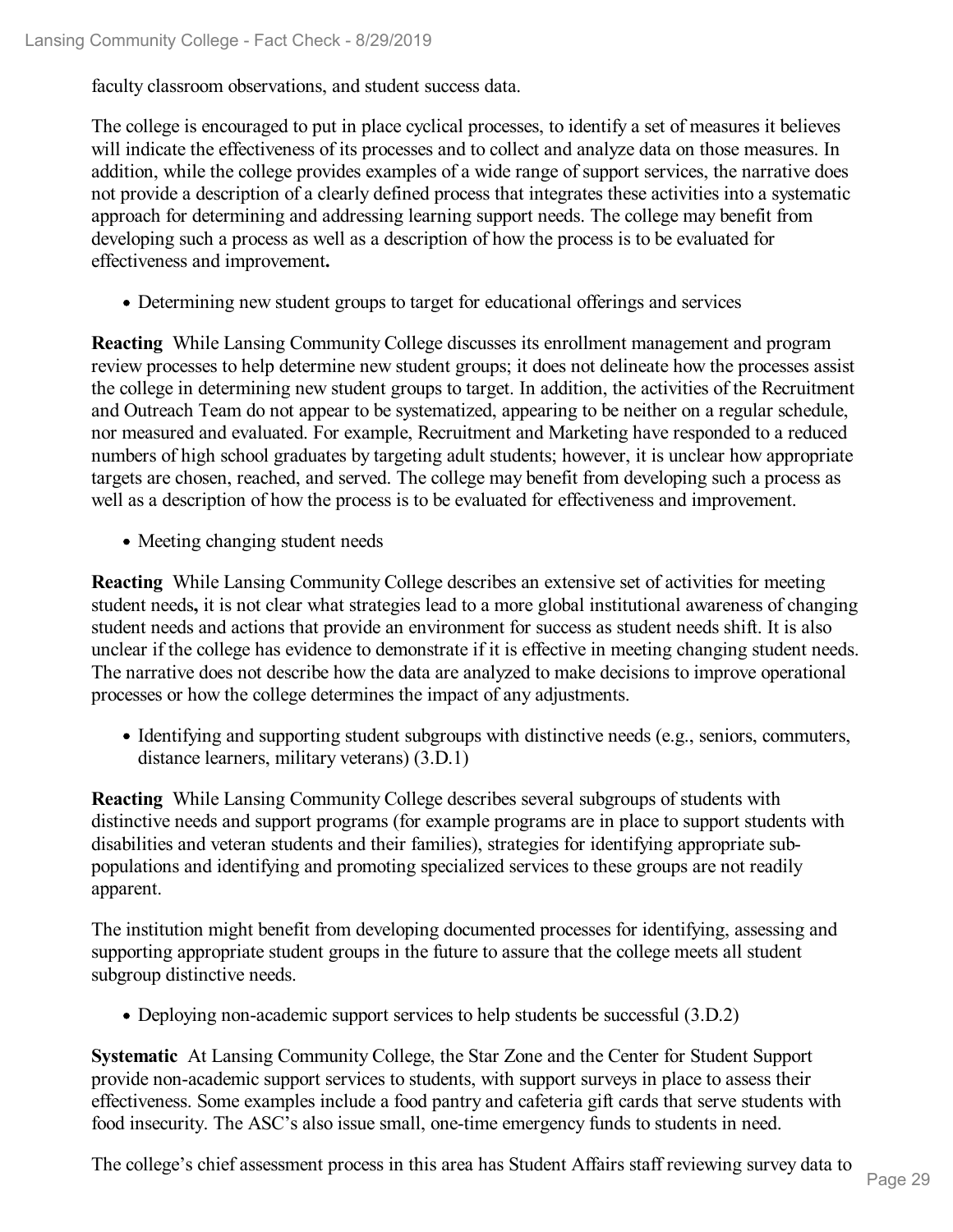reallocate budgets and personnel. The college might apply such use of data to shape decisions to other areas and report what specific measures it continues to track in order to evaluate the ongoing impact of these efforts.

Ensuring staff members who provide non-academic student support services are qualified, trained and supported (3.C.6)

**Systematic** Lansing Community College's process for ensuring that non-academic support staff are qualified is governed by the hiring process. All job descriptions are reviewed and updated before being used in the hiring process for new or replacement positions. Academic support staff and Student Affairs employees participate in regular in-service training, and financial support is available for professional development.

Communicating the availability of non-academic support services (3.D.2)

**Reacting** Information about support services is communicated on the general college website, as well as in the learning management system. Students also receive information on services during the mandatory orientation program. Other communication tools, such as targeted e-mails, banners, and signs around campus, are also utilized.

It is unclear if these activities were identified as part of systematic process or if the college has evaluated the effectiveness of its communication. The college has an opportunity to advance in maturity by developing a process that is explicit, measurable and subject to improvement.

• Selecting the tools, methods and instruments to assess student needs

**Systematic** Lansing Community College describes processes for selecting internal and external survey tools and further discusses how college-wide committees and student leadership groups provide input to methods and tools.

While LCC seems to have selected surveys and methods for assessing student needs that are appropriate for the college, what remains unclear is what data the college reviewed to select these tools or how, on an ongoing basis, the college evaluates the effectiveness of the tools it has selected.

Assessing the degree to which student needs are met

**Systematic** Lansing Community College correlates the effectiveness of services meeting students' needs to student retention and persistence, credits earned, GPA, student satisfaction and graduation rates. In addition, LCC has put in place other structures to assist the college in assessing the degree to which student needs are being met: requiring student members on the Academic Senate and avenues for students to provide input.

It is unclear how and when data are analyzed or how such an analysis may be used to assess the degree to which student needs are met.

**2R1** What are the results for determining if current and prospective students' needs are being met? The results presented should be for the processes identified in 2P1. All data presented should include the population studied, response rate and sample size. All results should also include a brief explanation of how often the data is collected, who is involved in collecting the data and how the results are shared. These results might include: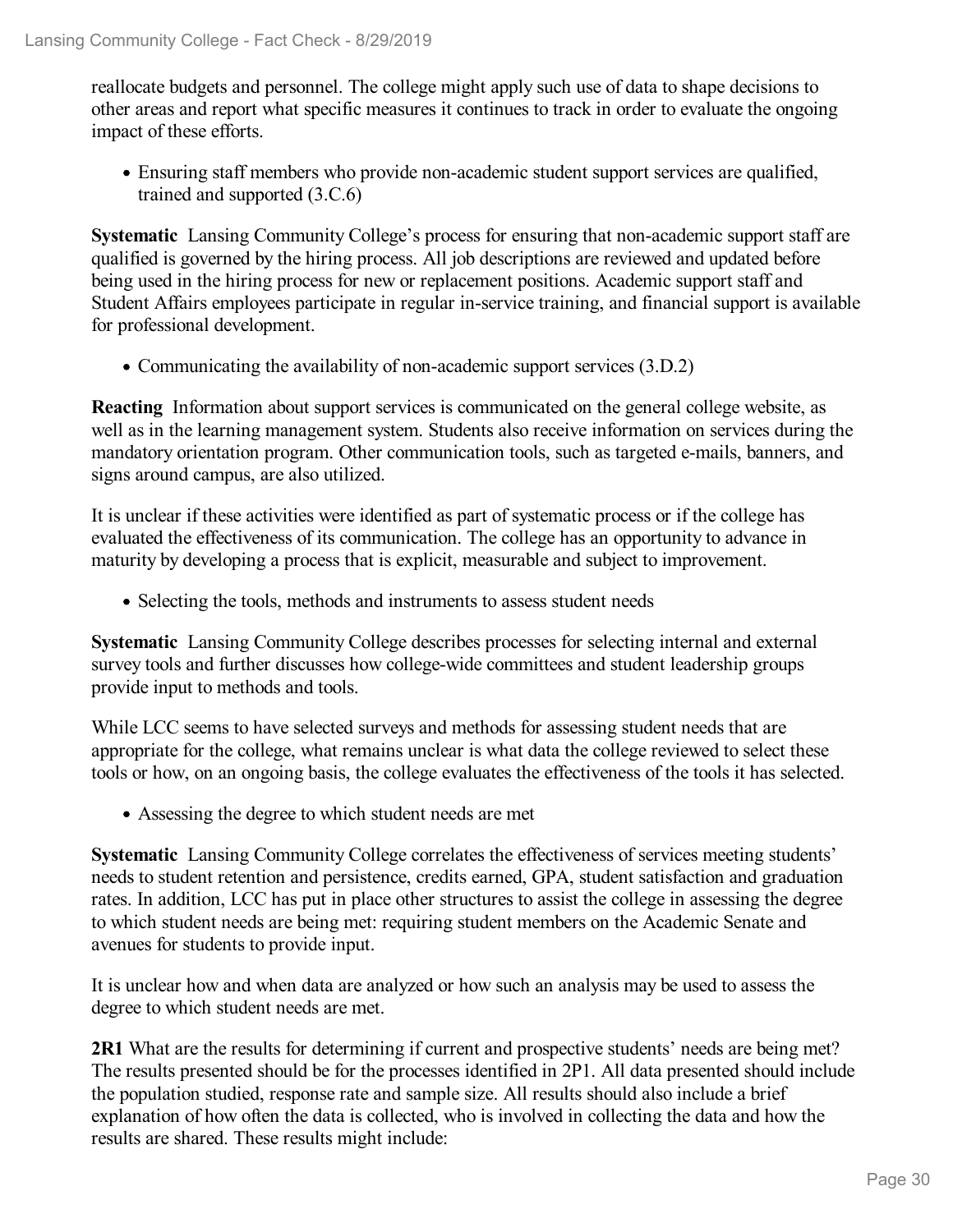Summary results of measures (include tables and figures when possible)

**Systematic** Lansing Community College appears to have begun to **systematize** its use of summary results. For example, the ASCs regularly collect and review data from students, and the college employs several surveys to gather data.

To further strengthen the college's understanding of its students and how well it is meeting their needs, it may want to consider developing more direct measures of performance outcomes that have the potential to provide trend data and facilitate the identification of internal goals and external benchmarks. As the institution is able to track consistently over time such efforts as the Pathways project, academic coaches and learning commons, valuable trends may emerge and lead to more direct changes and improvements.

Comparison of results with internal targets and external benchmarks

**Reacting** While Lansing Community College does present results, there is an opportunity to develop internal targets and external benchmarks. Such points of comparison can be very helpful in providing a context for interpreting the actual data collected.

• Interpretation of results and insights gained

**Systematic** The interpretation of results and insights gained demonstrate how Lansing Community College is utilizing data to inform student support activities. The college has used its results to guide improvements in its Early Alert process, the use of the ASC's, wrap-around support services, improvements in its extension centers, and its process for attracting and retaining students.

While improvements are occurring at LCC, the college has an opportunity to demonstrate that data underwent interpretation and that the data were shared across the institution.

**2I1**Based on 2R1, what process improvements have been implemented or will be implemented in the next one to three years?

Lansing Community College appears to have made several improvements to processes for meeting student needs. The college notes the success of a number of its processes and identifies some areas of improvement, including ways to ensure more students see advisors, improve their information literacy, and receive counseling support. The college has implemented an Early Alert System and is currently revising the form to make it more useful. The coaching and embedded academic support systems are evolving from voluntary to mandatory, and the institution continues to revise the process. The Embedded Academic Support Team is leading the college's efforts to provide wrap-around support systems through its "Achieve 360" program, and academic advisors have increased appointment availability to encourage student use.

What remains unclear, however, is how the actions taken to improve processes resulted from an analysis of data on pre-selected measures. The college may mature by closing the loop: that is, by linking the actions it takes to improve processes to the data it collects and analyzes on the effectiveness of those processes. In addition, Lansing could benefit by comparing its results with similar institutions.

# 2.2: RETENTION, PERSISTENCE AND COMPLETION

Retention, Persistence and Completion focuses on the approach to collecting, analyzing and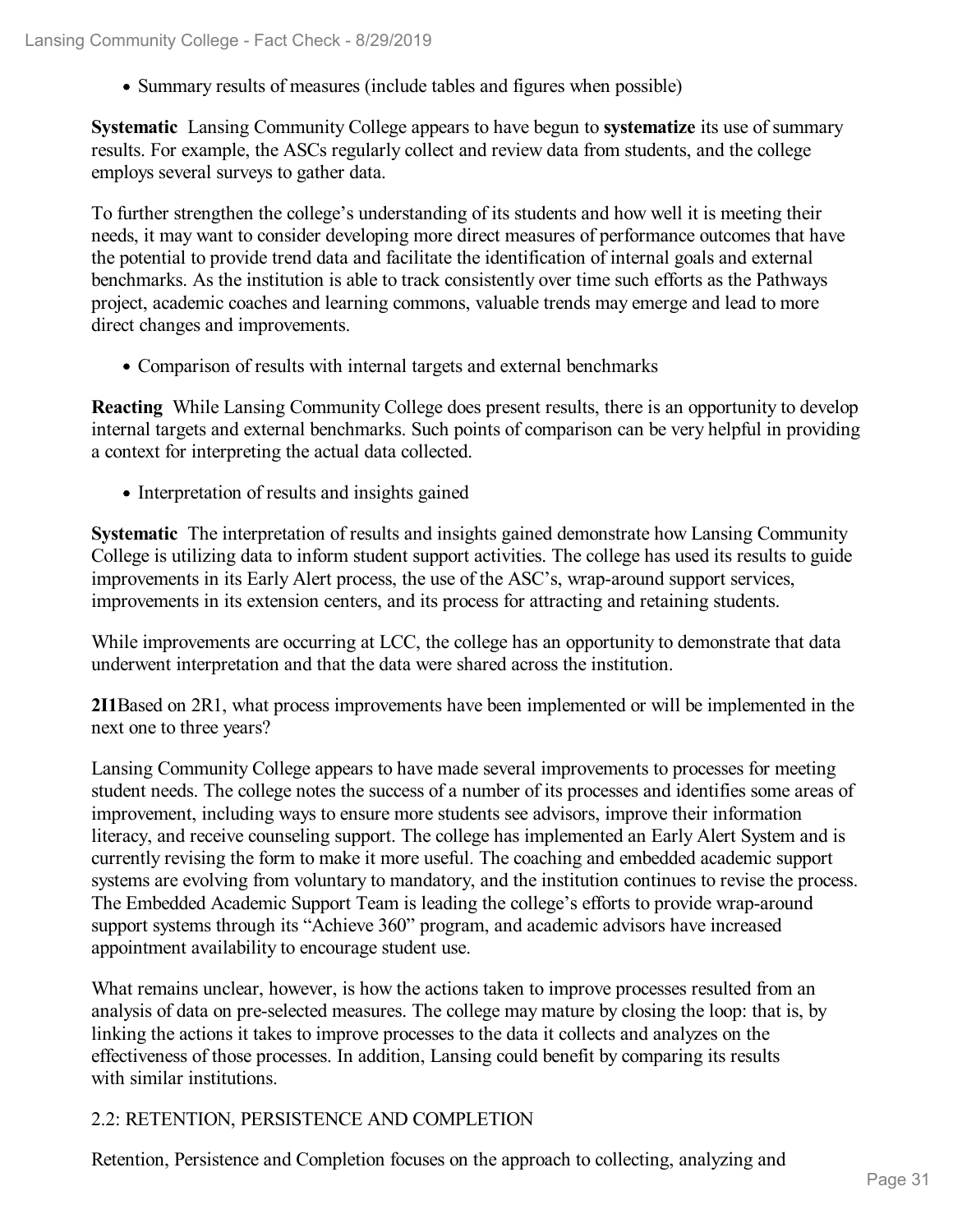distributing data on retention, persistence and completion to stakeholders for decision making. The institution should provide evidence for Core Component 4.C. in this section.

**2P2** Describe the processes for collecting, analyzing and distributing data on retention, persistence and completion. This includes, but is not limited to, descriptions of key processes for the following:

• Collecting student retention, persistence and completion data  $(4.C.2, 4.C.4)$ 

**Systematic** Lansing Community College utilizes student retention, persistence and completion data from IPEDs, VFA, and AACC Guided Pathway metrics to frame its data conversations. These data are integrated into program review and utilized for targeted supports through the Carl D. Perkins Grant. Retention, persistence, and completion data in program review include an analysis of five-year trend data disaggregated by student demographics. In accordance with requirements for its Carl D. Perkins Grant, LCC monitors persistence and completion rates on core performance indicators of students enrolled in its career and technical education programs.

Determining targets for student retention, persistence and completion (4.C.1, 4.C.4)

**Systematic** The Board of Trustees set LCC's retention goals based on AACC's Guided Pathways measure for First Time Ever in College (FTEIC) trend data. Details for goals and strategies for attainment are outlined in the college's 2018-2021 Enrollment Management and Retention Plan. For example, targets for completion of college-level coursework in English and math in a student's first year were established using AACC Guided Pathways data. Overall completion targets were also set using the AACC Guided Pathways Milestone metrics, which focus on student success in the first academic year, credit momentum, gateway math and English completion, persistence, and college course completion.

The college has the opportunity to align its collection of data in this realm to other key processes and operations.

Analyzing information on student retention, persistence and completion

**Aligned** Lansing Community College has aligned multiple processes to monitor and review information on student retention, persistence, and completion, starting at the Trustees' level and continuing through the operational level. The process for analyzing information on student retention, persistence and completion includes Embedded Academic Support team reviews, program review, board monitoring reports, and Perkins reports.

Analysis of the AACC Guided Pathways Milestone metrics indicates an upward trend in all areas for the first academic year under review. The greatest improvement, with an increase from 42% to 57%, is completion of college-level English in the first academic year. Recent Embedded Academic Support (EAS) initiatives, such as co-enrollment in English courses and the use of multiple measures to improve college-level placement, are identified as contributing factors to success in this area.

• Meeting targets for retention, persistence and completion  $(4.C.1)$ 

**Aligned** Lansing Community College's processes for monitoring and tracking progress in meeting its retention, persistence, and completion targets are aligned and offer opportunity for multiple stakeholders to track outcomes. By having its Board of Trustees regularly review retention, persistence and completion data within a comparative context and by infusing such data into its program review process, the college has aligned its approach to determining how effectively it is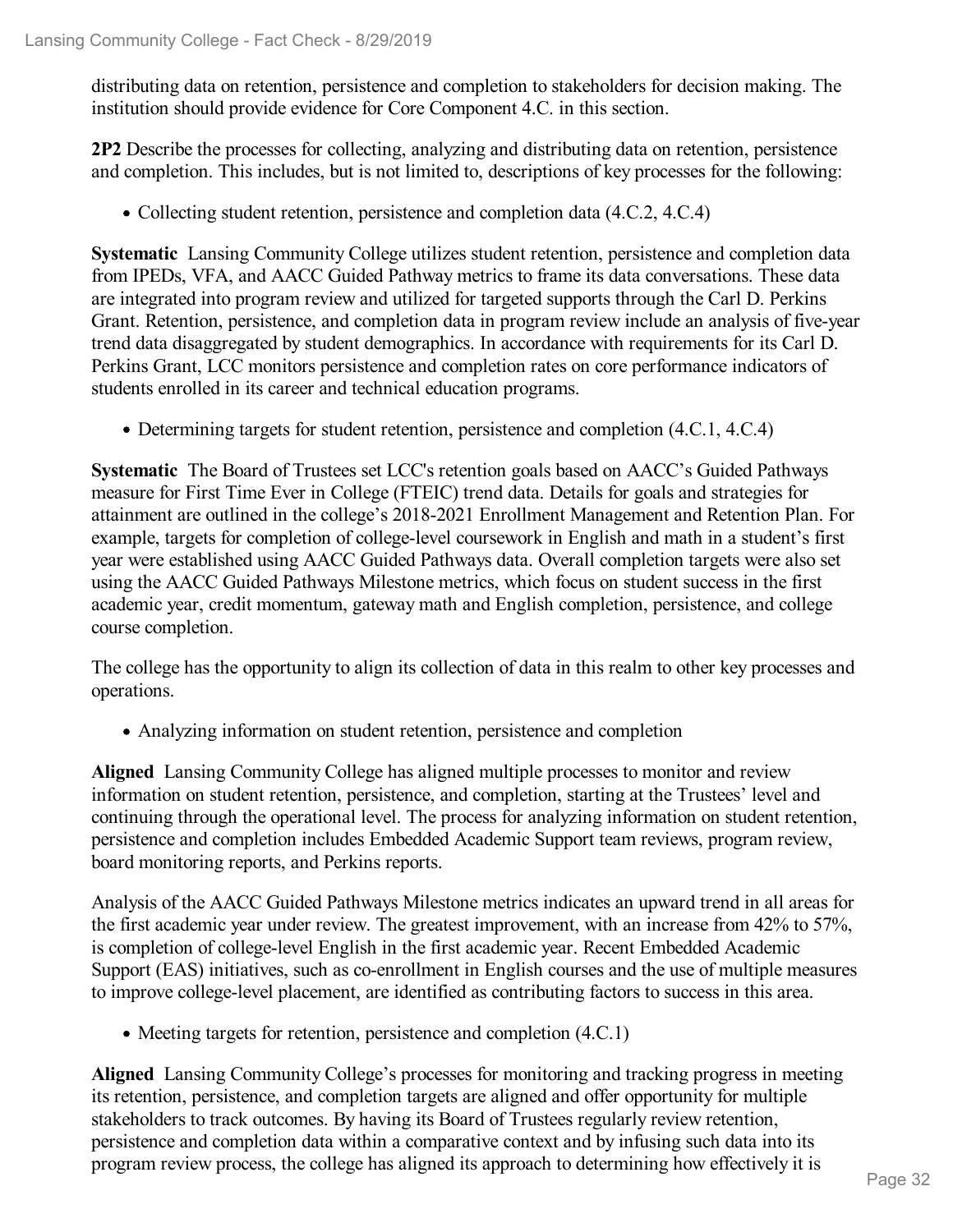meeting its targets. For example, the college used results in developmental education to identify needed improvements. To further achieve alignment, program review serves as LCC's key process for meeting targets for retention, persistence and completion. The data are also embedded into the strategic plan, where KPIs are monitored.

• Selecting the tools, methods and instruments to assess retention, persistence and completion (4.C.4)

**Systematic** Lansing Community College's process for selecting tools, methods and instruments to assess retention, persistence and completion show a commitment to utilizing AACC Guided Pathways data best practices to understand student success patterns and improve student outcomes through targeted interventions. These goals are also woven into the college strategic plan, and data are disseminated via the program review process. The college is moving toward alignment in this area.

**2R2** What are the results for student retention, persistence and completion? The results presented should be for the processes identified in 2P2. All data presented should include the population studied, response rate and sample size. All results should also include a brief explanation of how often the data is collected, who is involved in collecting the data and how the results are shared. These results might include:

• Summary results of measures (include tables and figures when possible)

**Aligned** Lansing Community College provides evidence of its results in retention, persistence, and completion. Its trends over time are strong and remain above many national benchmarks in a number of areas. The college indicates it remains focused on improving these results. Program data are compared with institutional data and disaggregated by gender, race and ethnicity, and age. Summary results from the VFA and Guided Pathways scorecard were presented, and trend data were reported when available.

Comparison of results with internal targets and external benchmarks

**Systematic** Lansing Community College's comparison of results with internal targets and external benchmarks, including VFA, Guided Pathways, and the AACC Pathways projects, allows for comparison of peer institution. By including trend and comparative data, including both internal targets and external benchmarks, LCC has **systemized** its use of comparative results for student retention, persistence and completion.

• Interpretation of results and insights gained

**Aligned** The Board of Trustees, by acting on an analysis of the data provided, have led Lansing Community College in using its interpretation of results to identify and target areas for improvement efforts in order to see continued growth on the measures being reviewed. According to the Guided Pathways trend data, the college has made significant improvements in the first credit momentum for students enrolled in English classes. This is deemed to be significant as it ties directly to the progress of the college's part-time students, who represent approximately two-thirds of the student population.

**2I2**Based on 2R2, what process improvements have been implemented or will be implemented in the next one to three years? (4.C.3)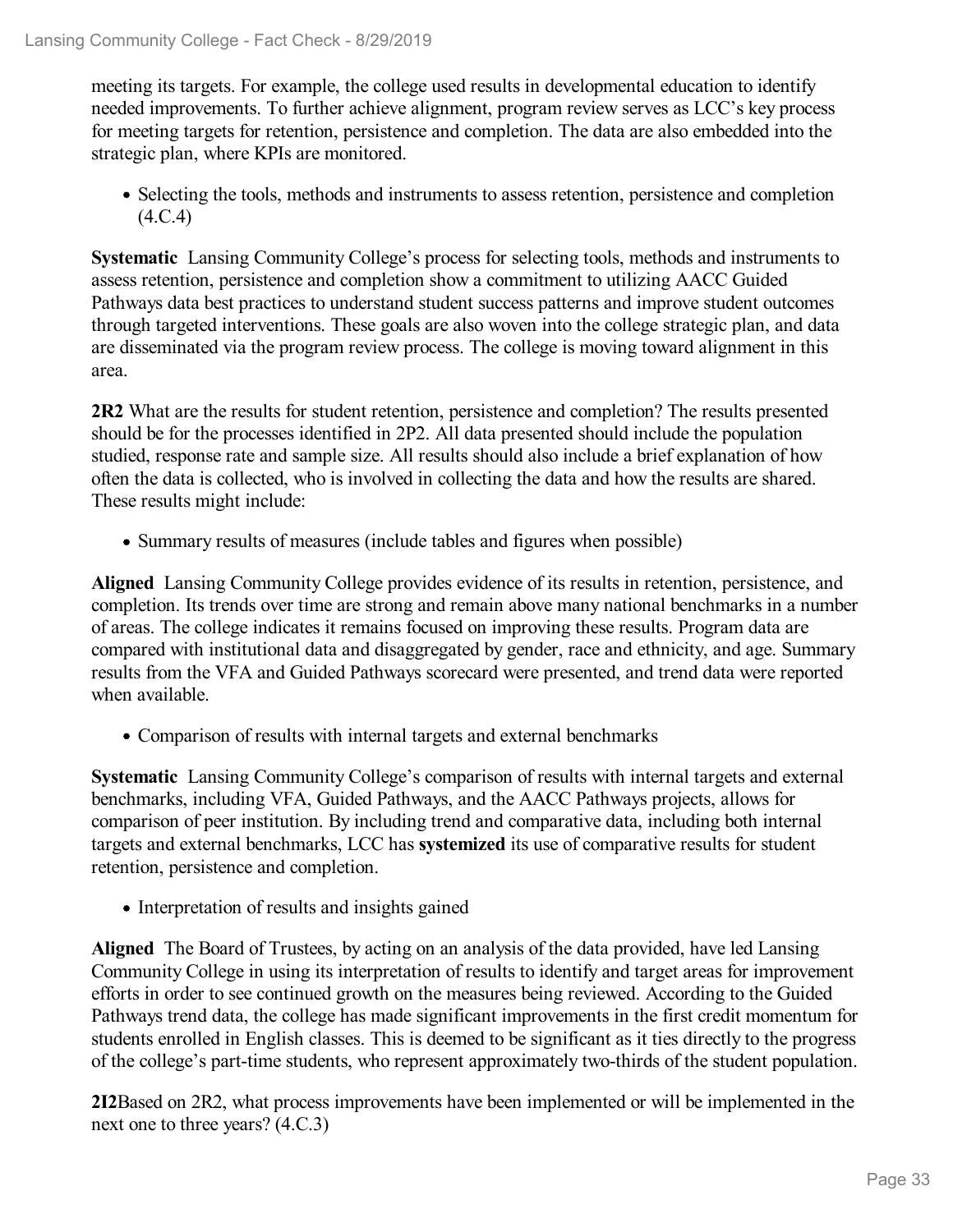Lansing Community College has made strides in understanding and addressing retention, persistence, and completion through the AACC Guided Pathways Project. The Embedded Academic Support Initiative allows the college to utilize evidence-based decision-making to support student success. The college is continuing to promote student success through a focus on college-level math course success. In addition, the program review process allows faculty to target retention, persistence and completion strategies in their program.

Several individual programs have developed student success goals. Improved results in mathematics, which is a barrier to student success, is also a priority. An effort is underway to help faculty and staff better utilize data in decision-making. Results of the college-level math performance as measured on the Guided Pathways scorecard have prompted improvement efforts for the college's remedial sequences into college-level courses. Lansing Community College is demonstrating best practices and has an opportunity to apply them to other areas of the college.

# 2.3: KEY STAKEHOLDER NEEDS

Key Stakeholder Needs focuses on determining, understanding and meeting needs of key stakeholder groups, including alumni and community partners.

**2P3** Describe the processes for serving the needs of key external stakeholder groups. This includes, but is not limited to, descriptions of key processes for the following:

Determining key external stakeholder groups (e.g., alumni, employers, community)

**Systematic** Lansing Community College makes use of a variety of processes, including environmental scans, advisory meetings, and surveys to determine key stakeholder groups. North American Industry Classification System (NAICS) data are also utilized.

It is unclear how the college uses such specific data points from such tools intentionally to identify its key external stakeholders or how the data are reviewed and analyzed in order to evaluate the effectiveness of the approach to determining key external groups.

Determining new stakeholders to target for services or partnership

**Systematic** The Michigan Public Act 265 requires colleges to maintain best practices in economic development and business or industry partnerships, educational partnerships and community service. Lansing determines new stakeholders to target for services or partnership through open communication; data collection and analysis: and methodological outreach based on the Best Practices resolution. In addition, the Foundation coordinates alumni relations.

It is unclear how LCC leverages such tools in an intentional, measured and evaluated fashion. It is unclear what priorities the college employs in making decisions about new relationships and how leaders evaluate new partnerships for effectiveness and impact.

• Meeting the changing needs of key stakeholders

**Reacting** While Lansing Community College strives to meet the changing needs of key stakeholders through advisory committees and maintaining partnerships, it is unclear if these processes are effective in meeting changing stakeholder needs. It is also unclear how the college leverages these committees in an intentional fashion to identify stakeholders' changing needs and to evaluate whether the college is meeting those needs.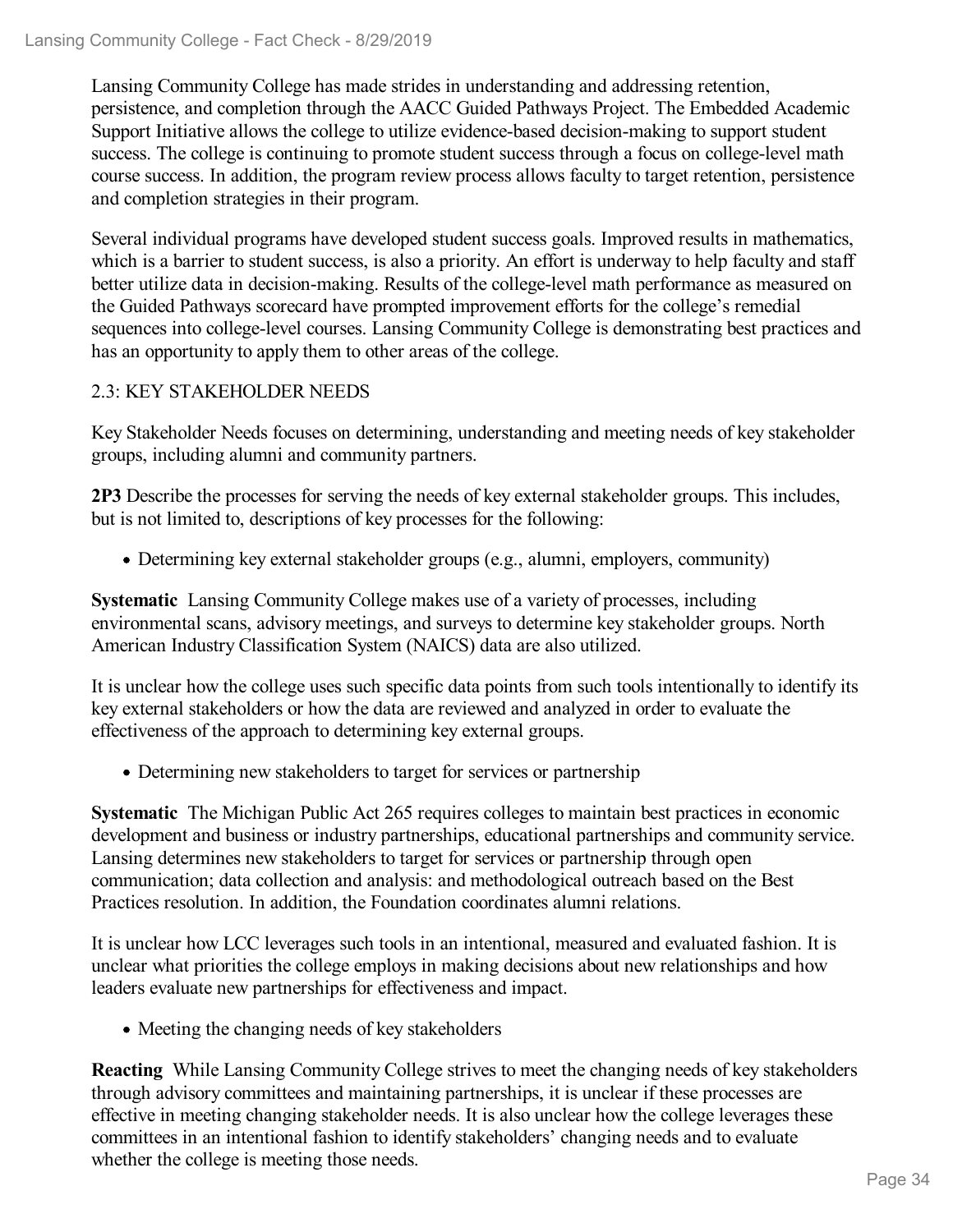The college has an opportunity to develop and implement a formal process for determining if it is meeting the changing needs of its stakeholders.

• Selecting the tools, methods and instruments to assess key stakeholder needs

**Reacting** Lansing Community College notes that it utilizes the Community College Survey of Student Engagement (CCSSE) and customer needs surveys to assess key stakeholders' needs. The college is cautioned about its use of CCSSE data as a tool to measure how well it is meeting stakeholder needs as the instrument is designed to measure student engagement.

The college does not appear to have an overarching structure for the assessment of stakeholder needs and how tools are selected. In addition, it is unclear what data leaders are reviewing in deciding if these surveys are appropriate or sufficient to assess how well external stakeholder needs are being met.

Assessing the degree to which key stakeholder needs are met

**Systematic** Lansing Community College's process for assessing the degree to which key stakeholder needs are met is through advisory committee participation, training satisfaction results, and graduate surveys.

The college has an opportunity to enhance its process by reporting which specific parties on the campus review the resulting data and the frequency of the review in order to evaluate the effectiveness the processes. The college also has an opportunity to examine the Child Development and Early Education program employer satisfaction survey, which is in development and may constitute a means of assessing stakeholders' needs.

**2R3** What are the results for determining if key stakeholder needs are being met? The results presented should be for the processes identified in 2P3. All data presented should include the population studied, response rate and sample size. All results should also include a brief explanation of how often the data is collected, who is involved in collecting the data and how the results are shared. These results might include:

Summary results of measures (include tables and figures when possible)

**Systematic** Lansing Community College uses results from the graduate survey, the BCI Employer Evaluation survey, and the older youth Condensed Item Analysis Report to demonstrate that it is meeting key stakeholder needs. The graduate survey shows positive results for students' being employed within six months of graduation and being satisfied with their LCC experience. The BCI survey and the Condensed Item Analysis Report for older youth both show high levels of satisfaction with the training/educational experience. In 2015 the college partnered with the Economic Modeling Specialists International (EMSI) to assess the impact of Lansing Community College on the local economy and the benefits it provides for students, society, and taxpayers. This report indicates the college has had a positive financial impact on the local region.

The college has the opportunity to mature by tracking data in a manner that allows it to align the results it collects on the effectiveness of its relationships with external stakeholders with its broader institutional strategic goals.

Comparison of results with internal targets and external benchmarks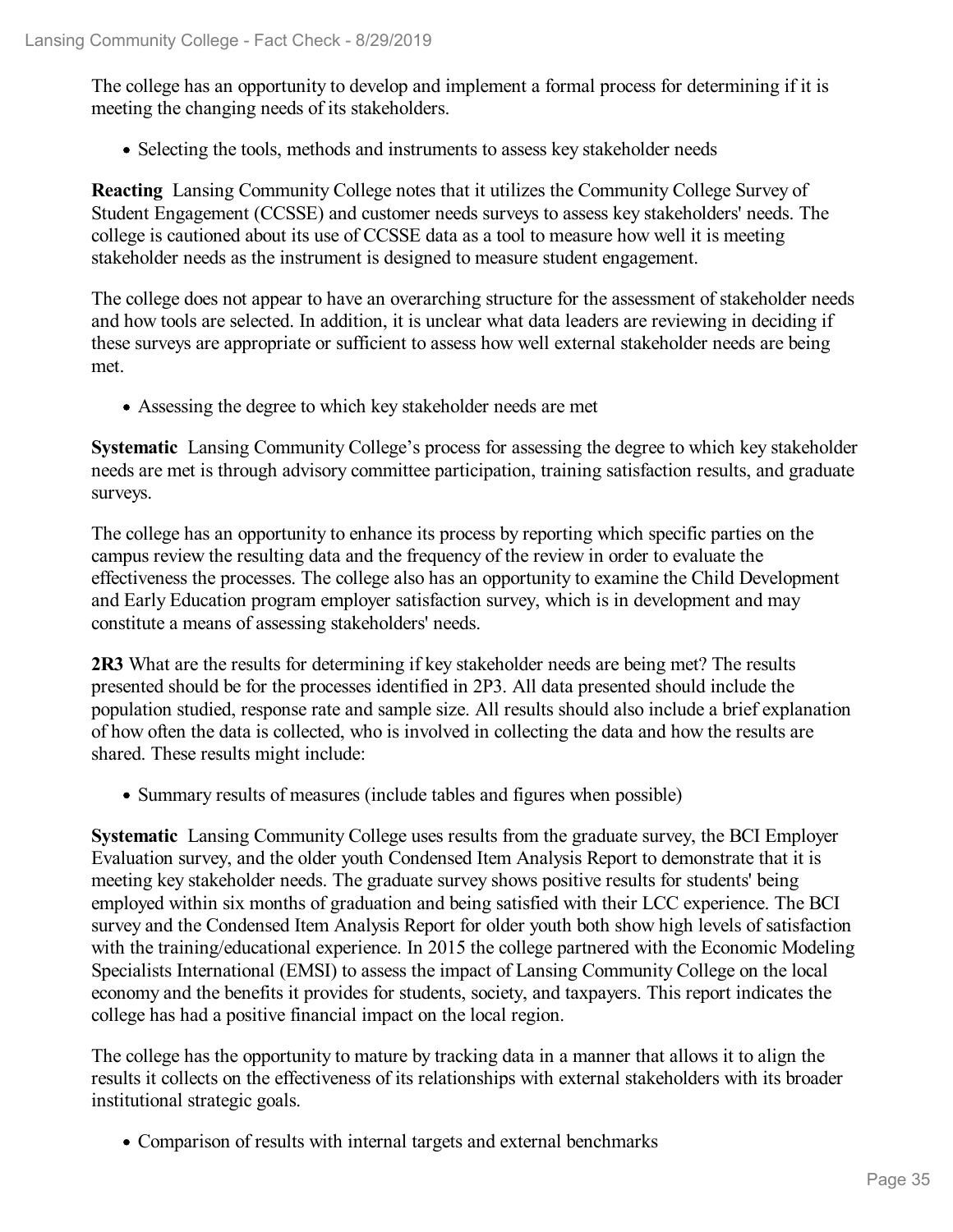**Reacting** While Lansing Community College provides good examples of results, it could improve its analysis of its progress by comparing its current results with pre-set expectations, past results or the results of other institutions.

• Interpretation of results and insights gained

**Reacting** Other than noting that the results are positive and that it has determined it is meeting the needs of its stakeholders, Lansing Community College offers little interpretation. While positive results are encouraging, comparative results allow for contextualization, especially because data that do not meet expectations can help leaders identify areas to focus on for improvement. As a part of the evaluation, the college is also encouraged to find a means to apply the data to institutional decision making.

**2I3**Based on 2R3, what process improvements have been implemented or will be implemented in the next one to three years?

It is clear Lansing Community College has numerous external stakeholder groups and interacts with them in a variety of ways. Less clear are the processes and results for doing so. While the college has a strong focus on student outcomes, its effectiveness on tracking, measuring, and documenting outcomes in serving external stakeholders could be improved. The BCI's Customer Relationship Management Software and processes could provide an opportunity for doing so, and the college is commended for moving in this direction.

Lansing Community College appears to plan improvements to its customer relations and to its alumni outreach; trying to increase the response rate on the six-month graduate survey, in particular, is noteworthy because it is a planned improvement based on a review of existing data. In addition, Lansing is working to implement a customer relationship management (CRM) system which would help to inform stakeholder needs and planning.

# 2.4: COMPLAINT PROCESSES

Complaint Processes focuses on collecting, analyzing and responding to complaints from students or key stakeholder groups.

**2P4**Describe the processes for collecting, analyzing and responding to complaints from students and stakeholder groups. This includes, but is not limited to, descriptions of key processes for the following:

• Collecting complaint information from students

**Systematic** Lansing Community College formed the Academic Procedures Advisory Committee with the charge to develop standard practices for cataloging and reviewing student complaints on at least an annual basis. In addition, the committee enforces complaint procedures, addresses appeals and disputes, and established a process for formally documenting complaint information including appeals and their resolution. By categorizing the types of complaints, by having set guidelines, policies and forms, and by tracking resolutions, the college has begun to **systematize** its approach to collecting complaint information from students.

The college has an opportunity to advance in maturity by establishing a mechanism through which its current procedure can be evaluated for effectiveness and potential improvements.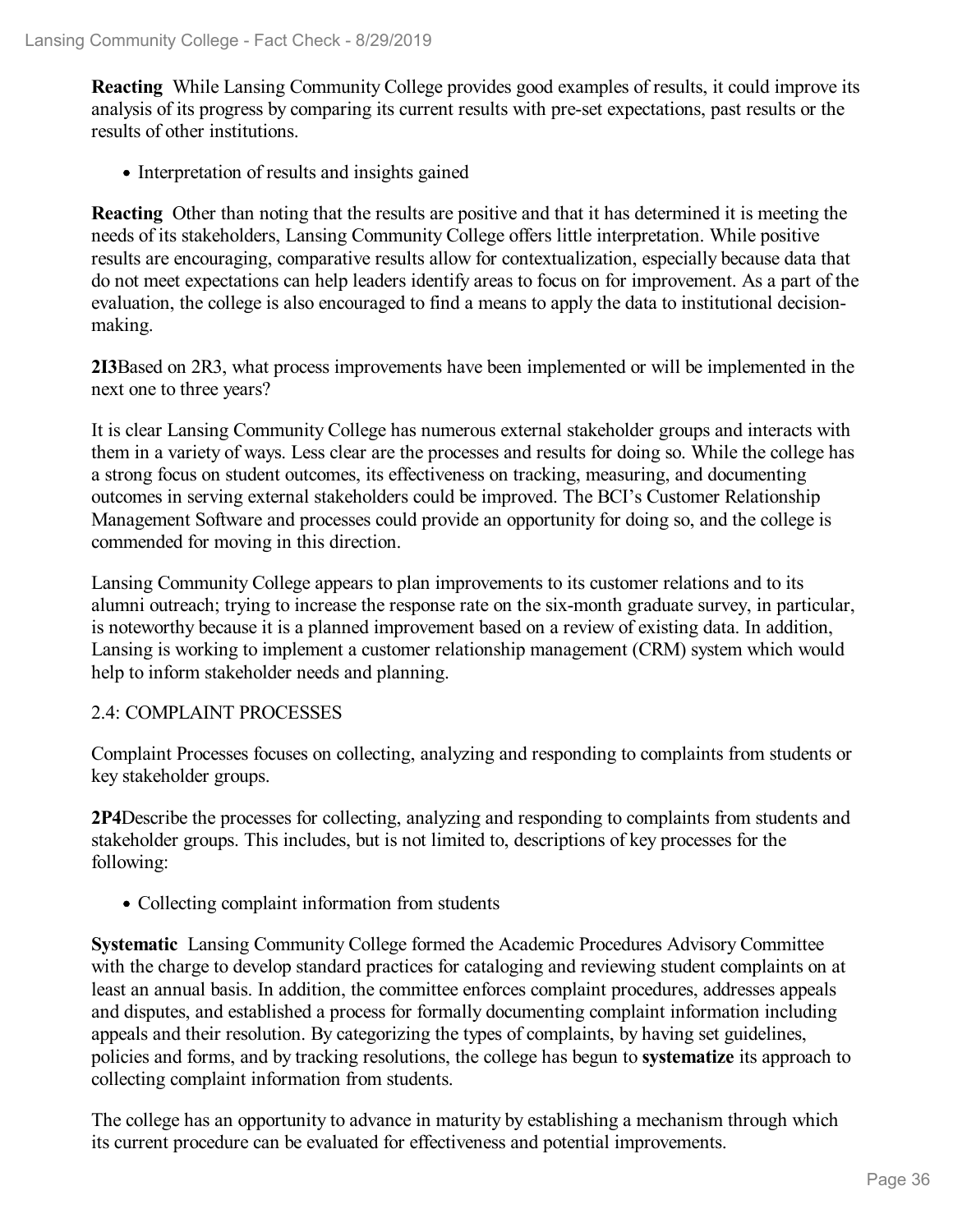Collecting complaint information from other key stakeholders

**Systematic** Key stakeholders may submit complaints on the Lansing Community College website. In addition, stakeholder complaints can be submitted by contacting the President's Office, Board of Trustees Office, and Provost's Office, or through public comment at the Board of Trustee meetings. Grievances from collectives bargaining units follow a specified process defined in labor agreements.

The college has an opportunity to discuss how complaints received in these ways are tracked, monitored, and resolved. In addition, Lansing Community College has an opportunity to advance in maturity by establishing a mechanism through which its current procedure can be evaluated for effectiveness and potential improvements.

Learning from complaint information and determining actions

**Reacting** The approach for learning from complaints and determining actions described by Lansing Community College appears to be departmentalized and informal. While resolving each individual complaint is beneficial, the college has an opportunity to learn from a review of complaints in the aggregate to identify patterns that either need to be addressed or can indicate effective means of resolving complaints. The document titled "Administrative Appeals Infographic" indicates that the college does indeed aggregate some complaint data, yet how this aggregation is used to promote learning remains unclear.

Communicating actions to students and other key stakeholders

**Systematic** At Lansing Community College actions resulting from complaints are communicated to students and other stakeholders using confidential communication methods such as email and mail. Communication of timelines to staff and faculty are done in accordance with the complainant's collective bargaining agreement. The college is encouraged to establish reasonable timelines for responding to student complaints and including those in its formal processes.

The college has an opportunity to report, when possible, the aggregate results of complaints: to report patterns that have been identified and addressed. The document titled "Administrative Appeals Infographic" indicates that Lansing Community College does indeed report aggregate complaint data, yet how this report is communicated and to whom remains unclear.

• Selecting the tools, methods and instruments to evaluate complaint resolution

**Reacting** While Lansing Community College reports how it deals with complaints, the narrative does not describe how the college selects the tools, how the logging and categorizing of complaints occurs, or which methods and instruments it uses to evaluate complaint resolution.

**2R4**What are the results for student and key stakeholder complaints? The results presented should be for the processes identified in 2P4. All data presented should include the population studied, response rate and sample size. All results should also include a brief explanation of how often the data is collected, who is involved in collecting the data and how the results are shared. These results might include:

• Summary results of measures (include tables and figures when possible)

**Reacting** Lansing Community College utilizes a complaint spreadsheet to analyze complaint trends. The college has an opportunity to summarize all its complaint data in tabular form, which would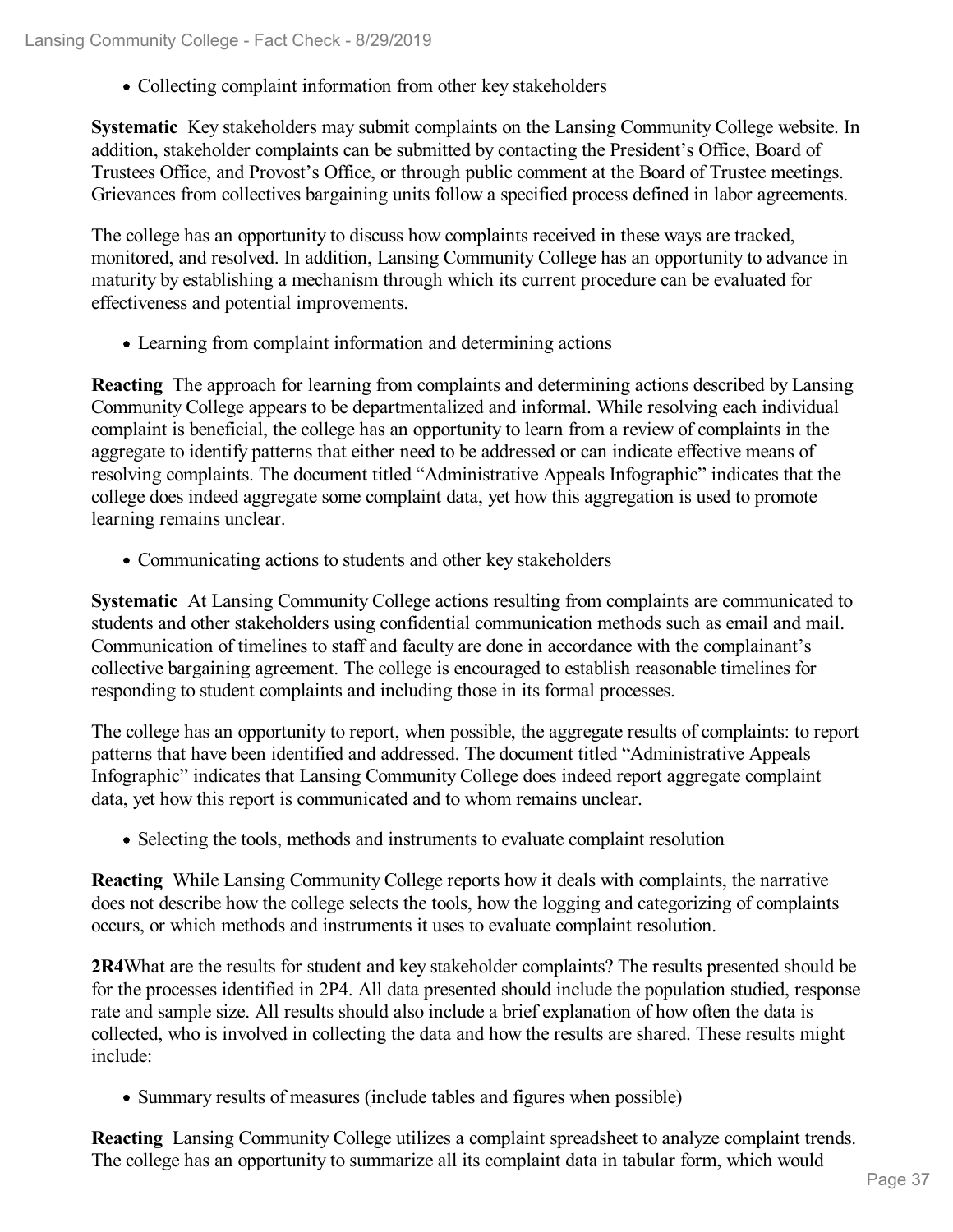provide direct evidence of tracking all categories of complaints.

Comparison of results with internal targets and external benchmarks

**Reacting** Lansing Community College has not established internal targets or external benchmarks. The college has the opportunity both to set targets for itself in terms of complaints and to identify any external benchmarks it might track.

• Interpretation of results and insights gained

**Reacting** Based on the Excel tracking log, the Registrar's Office identified residency as a focus of student complaints. A working group was formed, and changes were made to the deadline requirements for establishing residency. The changes resulted in a decline in student complaints on this topic. This single example reflects a systematic approach, and the college is encouraged to replicate this approach within other departments.

**2I4**Based on 2R4, what process improvements have been implemented or will be implemented in the next one to three years?

Lansing Community College recognized the need to improve the process for tracking complaints, and in January 2019 formed a complaint task force. Its work has begun with some early improvements to process and tools. The college has formalized many of its complaint collection and analysis processes. The Administrative Appeals Annual Report provides valuable metrics on complaint process. Enhancements are being made to the college's website to improve ease of access and navigation, to ensure consistency in communication and language regarding complaints. The Registrar's Office and Student Affairs division have developed a new electronic tracking process for administrative appeals which will track types of complaints, appeals, and outcomes. The change will provide opportunities to analyze complaint data for patterns and to identify potential improvements.

#### 2.5: BUILDING COLLABORATIONS AND PARTNERSHIPS

Building Collaborations and Partnerships focuses on aligning, building and determining the effectiveness of collaborations and partnerships to further the mission of the institution.

**2P5** Describe the processes for managing collaborations and partnerships to further the mission of the institution. This includes, but is not limited to, descriptions of key processes for the following:

• Selecting partners for collaboration (e.g., other educational institutions, civic organizations, businesses)

**Systematic** Lansing Community College uses a mission-driven process for identifying and selecting partners that support its programs. The college uses a variety of data points (including economic and labor data), collects stakeholder input, and reviews funding availability to determine new partnership opportunities. The college selects partners for collaboration based on the potential of the partnership to support student success and the alignment with the college's mission and values. Partnerships may be initiated internally or externally, and data regarding labor needs, potential financial impact, and facilities assessment inform the decision. The college identifies several existing partnerships, but the portfolio does not describe the process by which those were selected.

To mature, the college might identify and collect data on measures that it believes will indicate the effectiveness of its approach to selecting partners and align its method for selecting partners with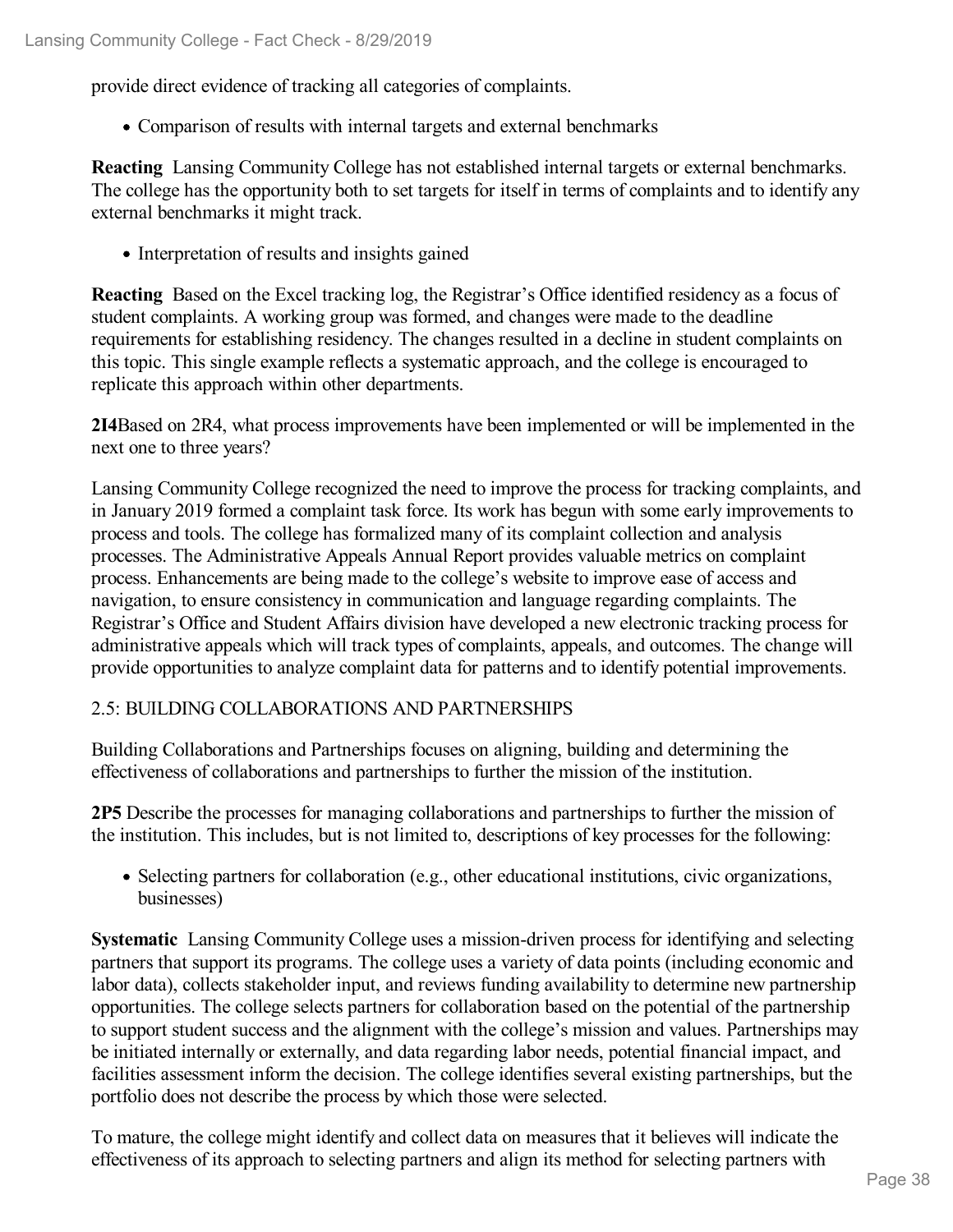other key areas, especially the college's strategic goals. This process could be further formalized through use of an evaluative rubric for partnerships based on stated criteria.

• Building and maintaining relationships with partners

**Systematic** Lansing Community College provides examples of its processes for building and maintaining partnership relations. Its efforts include community outreach through events, articulation agreements, consortium agreements, apprenticeships, health fairs, and outreach to legislators. Board and cabinet members are actively involved with the community and advisory boards and other stakeholders are connected to appropriate staff.

The college has an opportunity to clarify how it measures and evaluates the effectiveness of its process and to formalize its process for managing partnerships.

• Selecting the tools, methods and instruments to assess partnership effectiveness

**Reacting** Lansing Community College uses surveys and advisory committee feedback as its primary sources of data. While these data can be viewed as indirect measures of partnerships, they are not measuring partnership *effectiveness*. The college is encouraged to identify other strategies for measuring its effectiveness in this area.

Evaluating the degree to which collaborations and partnerships are effective

**Reacting** Lansing Community College evaluates collaborations and partnership effectiveness through a review of articulation agreements, surveys, and advisory committee feedback. The information presented does not provide a comprehensive evaluation of the effectiveness of such relationships. Most of the methods for evaluating the degree to which collaborations and partnerships are effective appear to be informal and indirect. The college might benefit from a regular review of data on direct measures for how well its partnerships and collaborations promote progress on its institutional goals and priorities, as well as satisfaction for its partners.

**2R5** What are the results for determining the effectiveness of aligning and building collaborations and partnerships? The results presented should be for the processes identified in 2P5. All data presented should include the population studied, response rate and sample size. All results should also include a brief explanation of how often the data is collected, who is involved in collecting the data and how the results are shared. These results might include:

• Summary results of measures (include tables and figures when possible)

**Reacting** Survey results provide a method for departments to determine challenges and make changes, but the summary results are examples and do not strongly align with measurements of overall partnerships and collaboration effectiveness. The focus of the results presented were more on student outcomes than on partnerships.

Lansing Community College might benefit from reporting trend data on direct measures for more of its partnerships. The data can shed light on how well such collaborations promote progress on the college's institutional goals and priorities, as well as satisfaction for its partners.

Comparison of results with internal targets and external benchmarks

**Reacting** Lansing Community College has the opportunity both to set targets for itself and to identify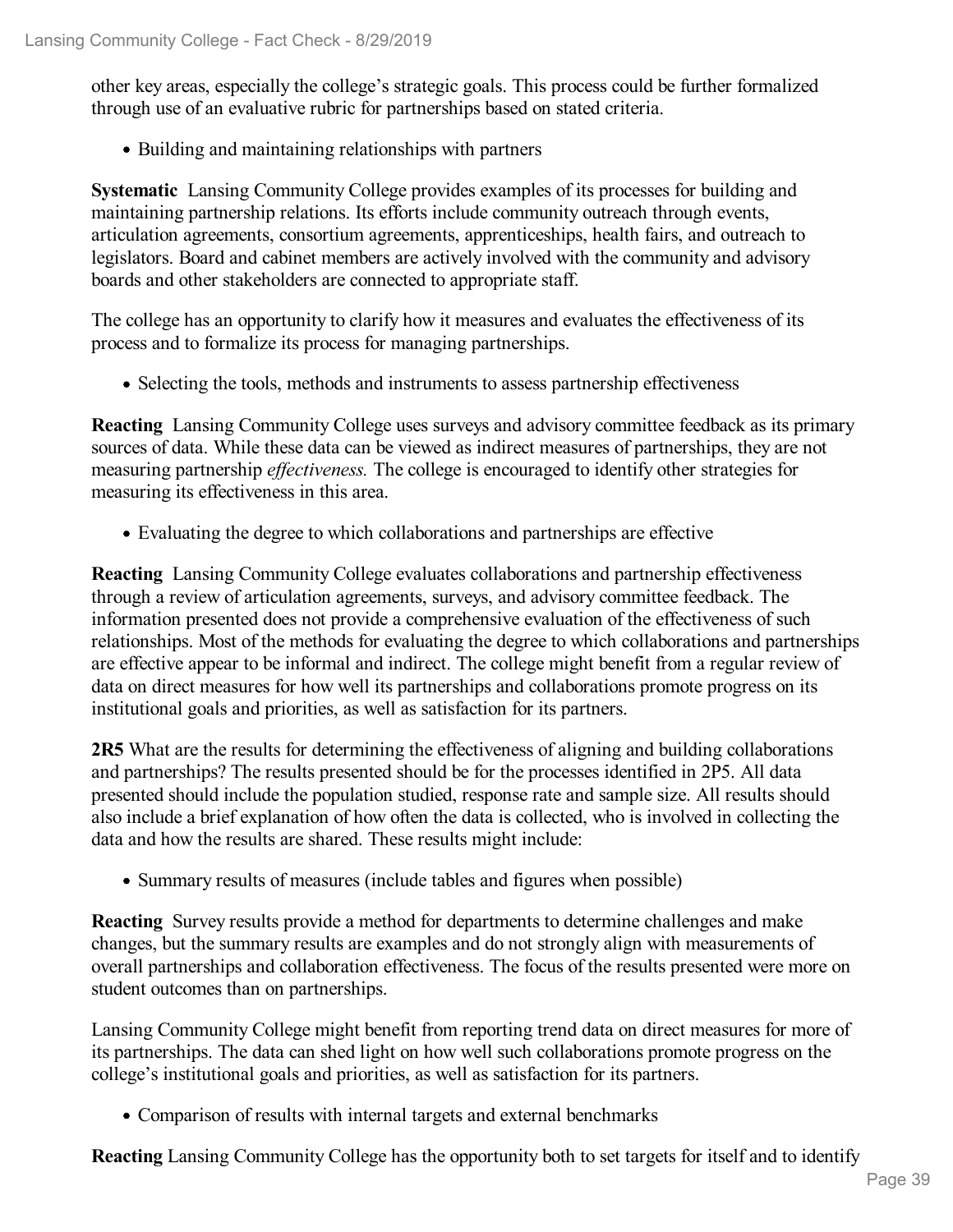any external benchmarks it might track.

• Interpretation of results and insights gained

**Reacting** Other than noting that many of the results are positive, Lansing Community College offers little interpretation. While positive results are encouraging, comparative results allow for contextualization, especially because data that do not meet expectations can help leaders identify areas to focus on for improvement.

**2I5** Based on 2R5, what process improvements have been implemented or will be implemented in the next one to three years?

Lansing Community College is exploring options for improvements. The college is contracting with EMSI to gather data to evaluate labor market trends and projected employment needs for the region. The college acknowledges the need for enhanced data collection regarding post-graduation job placement for students who participation in apprenticeships, articulation, and consortium agreements.

### **CATEGORY SUMMARY**

Lansing Community College is primarily at the **systematic** level of maturity in its processes for understanding and acting upon stakeholder needs; while the use of results is at the **reacting** level. Retention, persistence and completion are priority areas, and the institution participates in the AACC Guided Pathways project to help student success. Processes are available and being followed; however, it is difficult to see data, strategies for interpretation, and changes resulting directly from an analysis of data.

Lansing Community College demonstrates strong processes and results in meeting student needs as evidenced by its discussion in 2.1 and 2.2. The embedded support team model is a best practice that provides proactive student support. The college uses multiple methods to determine college readiness, and new students are organized within a three-tier classification system to identify the level of support necessary for academic success. Articulation agreements are in place to provide a smooth transition for transferring students, and the college is a member of several consortia for specialized programs designed to serve the educational needs of the area. In addition, as stipulated in Public Act 265 of 2018, Section 230 of the Michigan Omnibus Public Education Act, the college must meet at least four of five best practice standards under each category of serving stakeholders. The Board of Trustees sets expectations and Lansing Community College developed processes for doing so.

In reporting the improvements it has engaged in, Lansing Community College has the opportunity to link its actions to an analysis of the data it has collected, rather than simply reporting actions taken to improve. The college might report how it decided to take certain steps based on an analysis of the data collected to show that its improvement actions have, indeed, closed the loop and had an impact on the data collected on its measures. In addition, the college has the opportunity to better leverage data to understand key stakeholder needs by implementing the CRM and then utilizing the data. Additionally, the college has the opportunity to advance in its understanding of the overall effectiveness of partnerships. Finally, while the college demonstrates it has positive partnerships with stakeholders and offers a wide range of student support services, it is challenged to provide strong data with targets and benchmarks that can be used for continuous improvement.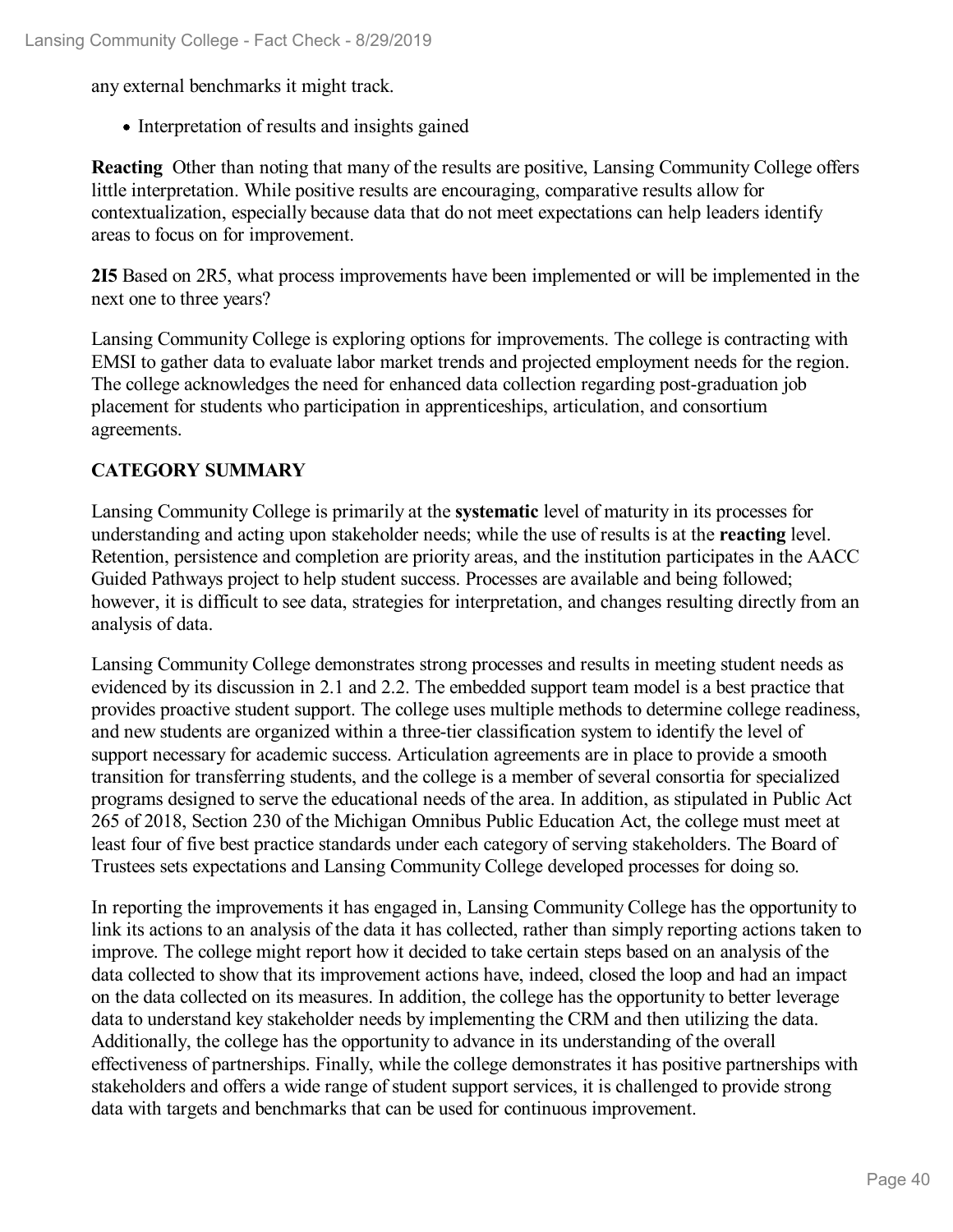## **Interim Monitoring (if applicable)**

*No Interim Monitoring Recommended.*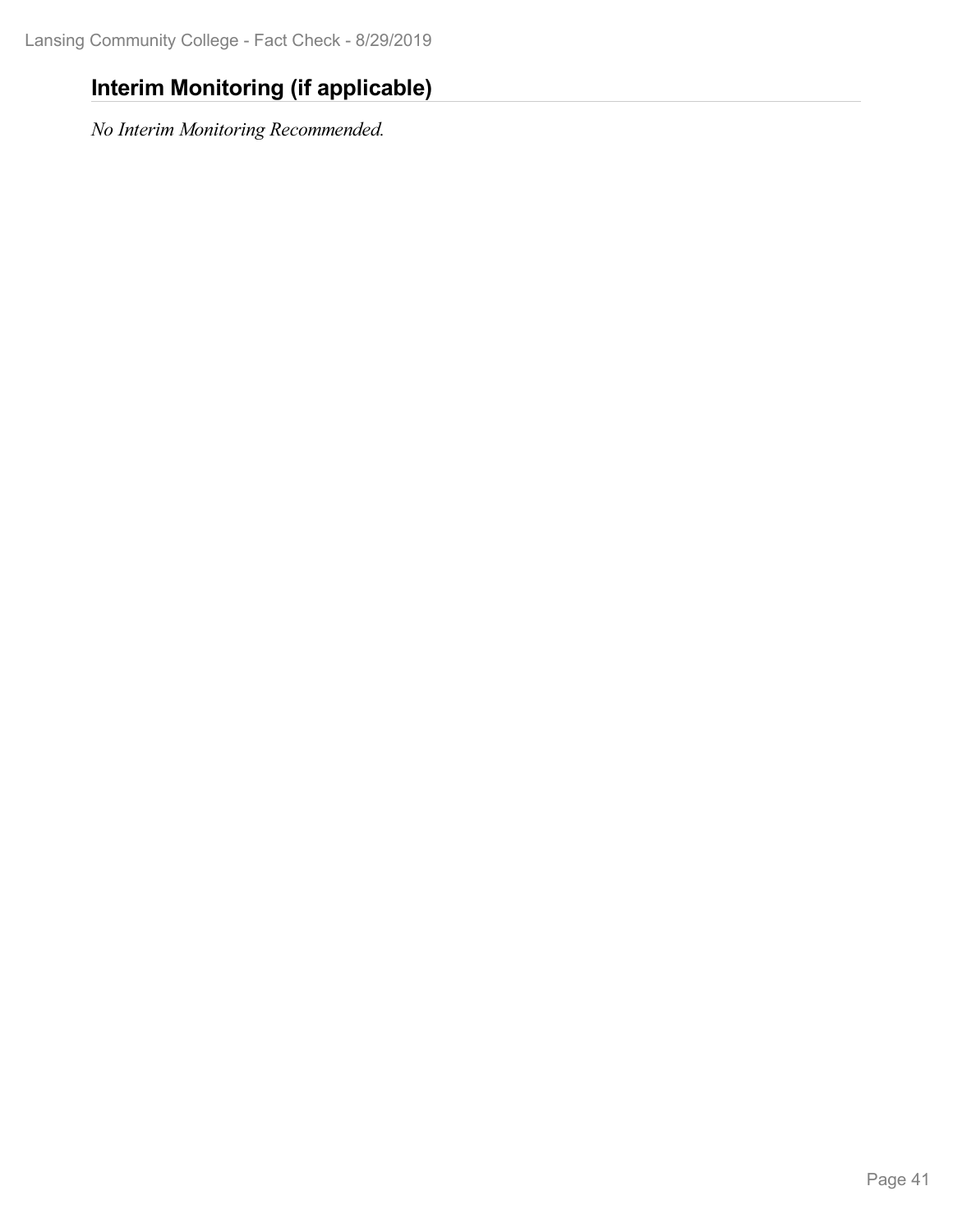# **III - Valuing Employees**

Explores the institution's commitment to the hiring, development, and evaluation of faculty, staff and administrators.

#### **Instructions for Systems Appraisal Team**

In this section, the team should provide a consensus narrative that focuses on the processes, results and improvements for Hiring, Evaluation and Recognition and Development.

Independent Category Feedback for each AQIP Category from each team member should be synthesized into an in-depth narrative that includes an analysis of the institution's processes, results and quality improvement efforts for each category. Wording from the Stages in Systems Maturity tables for both processes and results should be incorporated into the narrative to help the institution understand how the maturity of processes and results have been rated. The narrative should also include recommendations to assist the institution in improving its processes and/or results. It is from this work that the team will develop a consensus on the Strategic Challenges analysis, noting three to five strategic issues that are crucial for the future of the institution. Please see additional directions in the Systems Appraisal [procedural](https://www.hlcommission.org/Accreditation/aqip-portfolio.html) document provided by HLC.

## **Evidence**

### CATEGORY 3: VALUING EMPLOYEES

Category 3 explores the institution's commitment to the hiring, development and evaluation of faculty, staff and administrators.

#### 3.1: HIRING

Hiring focuses on the acquisition of appropriately qualified/credentialed faculty, staff and administrators to ensure that effective, high-quality programs and student support services are provided. The institution should provide evidence for Core Component 3.C. in this section.

**3P1** Describe the process for hiring faculty, staff and administrators. This includes, but is not limited to, descriptions of key processes for the following:

• Recruiting, hiring and orienting processes that result in staff and administrators who possess the required qualification, skills and values (3.C.6)

**Systematic:** LCC's processes for recruiting, hiring, and orienting faculty, staff, and administrators are generally systematic-to-aligned. The college makes use of technology tools, collective bargaining agreements, and hiring policies to coordinate, through HR, its processes with its mission, budget, and strategic planning. Prior to posting positions, the Vacancy Management Review Team reviews job descriptions, including minimum qualification requirements, with Academic Affairs. Job advertisements include required credentials, skills and values. To assure LCC hires qualified staff, the search committee members develop screening criteria, interview questions, and other assessment tools as needed.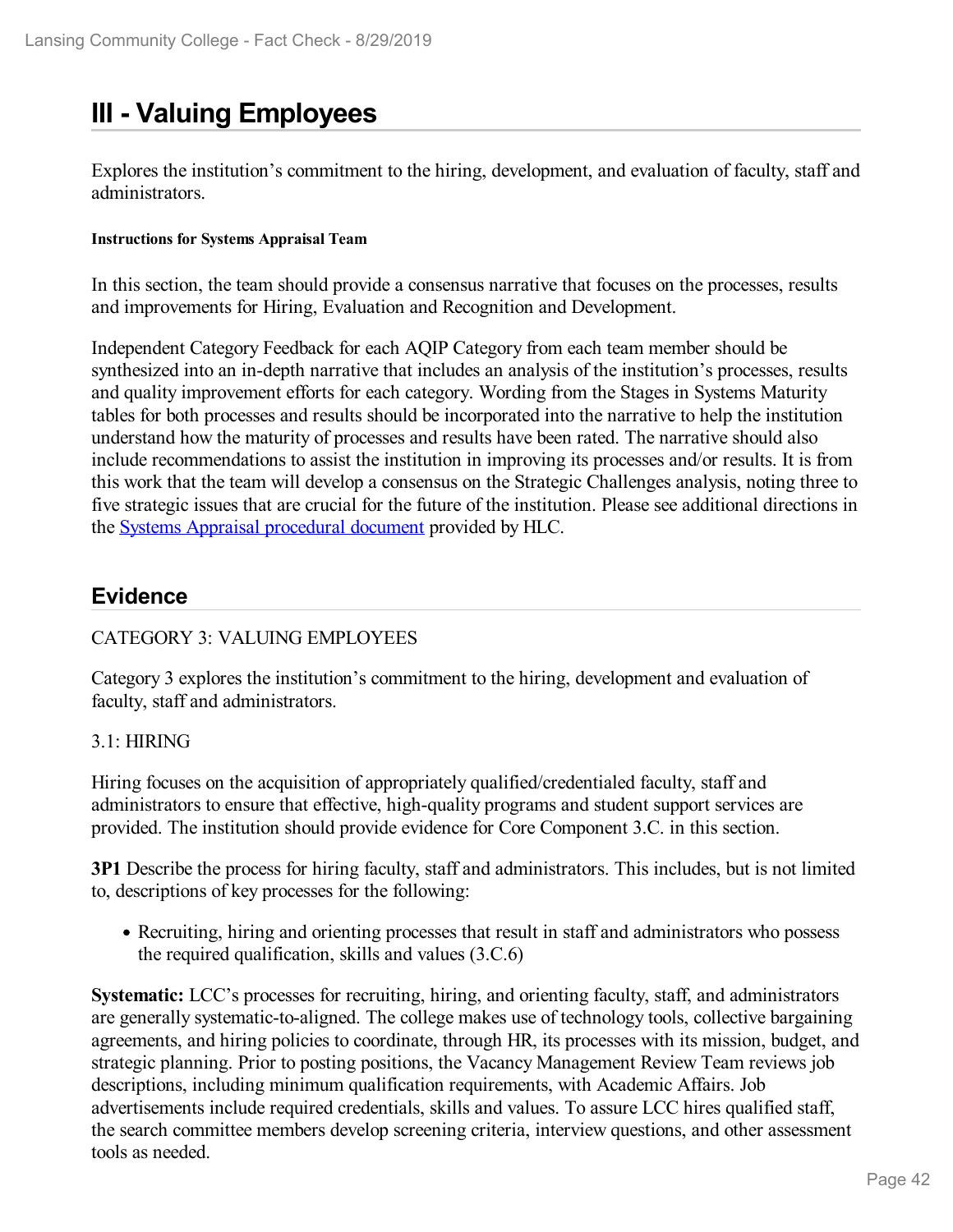All newly-hired administrators, support staff, and students attend a formal, mandatory orientation. The Center for Teaching Excellence (CTE) conducts a specialized orientation for all new faculty. LCC has an opportunity to advance in maturity in its recruiting, hiring and orienting processes by developing a process to evaluate the effectiveness of its current procedures and the Starboard orientation system.

Developing and meeting academic credentialing standards for faculty, including those in dual credit, contractual and consortia programs (3.C.1, 3.C.2)

**Systematic:** LCC's policy aligns with the HLC's faculty credentialing requirements and includes factors to be considered when utilizing tested experience other than academic credentials. A Faculty Minimum Qualification Recommendation Form is used to identify minimum qualifications for new and existing courses. In accordance with the Michigan Association for Higher Education (MAHE) faculty contract, current faculty have an opportunity to review the qualifications for all vacant faculty positions prior to the position's being posted. Professional certificate and licensure expiration dates are monitored at the department level to ensure required credentials are on file with the college. LCC has an opportunity to advance in maturity by developing a process to evaluate the effectiveness of its current procedures and to ensure its minimum qualifications process continues to meet HLC standards.

Ensuring the institution has sufficient numbers of faculty to carry out both classroom and nonclassroom programs and activities (3.C.1)

**Systematic:** The LCC Academic Master Plan addresses instructional needs and planning, including staffing. Full-time faculty non-classroom duties are accounted for in their professional activities plans (PAP). Community Education and Workforce Development adjunct faculty sign non-teaching agreements or project agreements. The institution employees a significant number of adjunct faculty (1,018 or about 80% of total faculty headcount). It is unclear from the portfolio how the college determines an appropriate distribution of full to part-time faculty. LCC's IPEDS student-to-faculty ratio has ranged from 12:1 to 13:1 in the last three years. It was lower than three Michigan community colleges in the comparison group. While the process appears sound, it is not clear how the College makes overall decisions about appropriate staffing levels. There may also be an opportunity to expand peer comparisons to better identify staffing needs.

Ensuring the acquisition of sufficient numbers of staff to provide student support services

**Reacting:** The process described to ensure adequate support staffing levels does not appear to be as robust as the those to determine faculty staffing levels. Beyond assessing the needs of staff and the unmet needs of students (via survey), the process appears to lack structure and does not appear to be data-informed.

Tracking outcomes/measures utilizing appropriate tools

**Reacting:** LCC's methods for tracking outcomes/measures are poised to move beyond the current reacting level by leveraging the talent management system (TMS), excel spreadsheets, and surveys. The college maintains an electronic file in Excel to document the progress and status of its hiring processes. Surveys are used to collect impressions of and satisfaction with orientations from orientation participants. The Survey of Employee Engagement is administered every three years, though it is unclear how results from the survey are used to track outcomes of the college's processes for recruiting, hiring, and orienting faculty and staff. Bringing together all of the related activities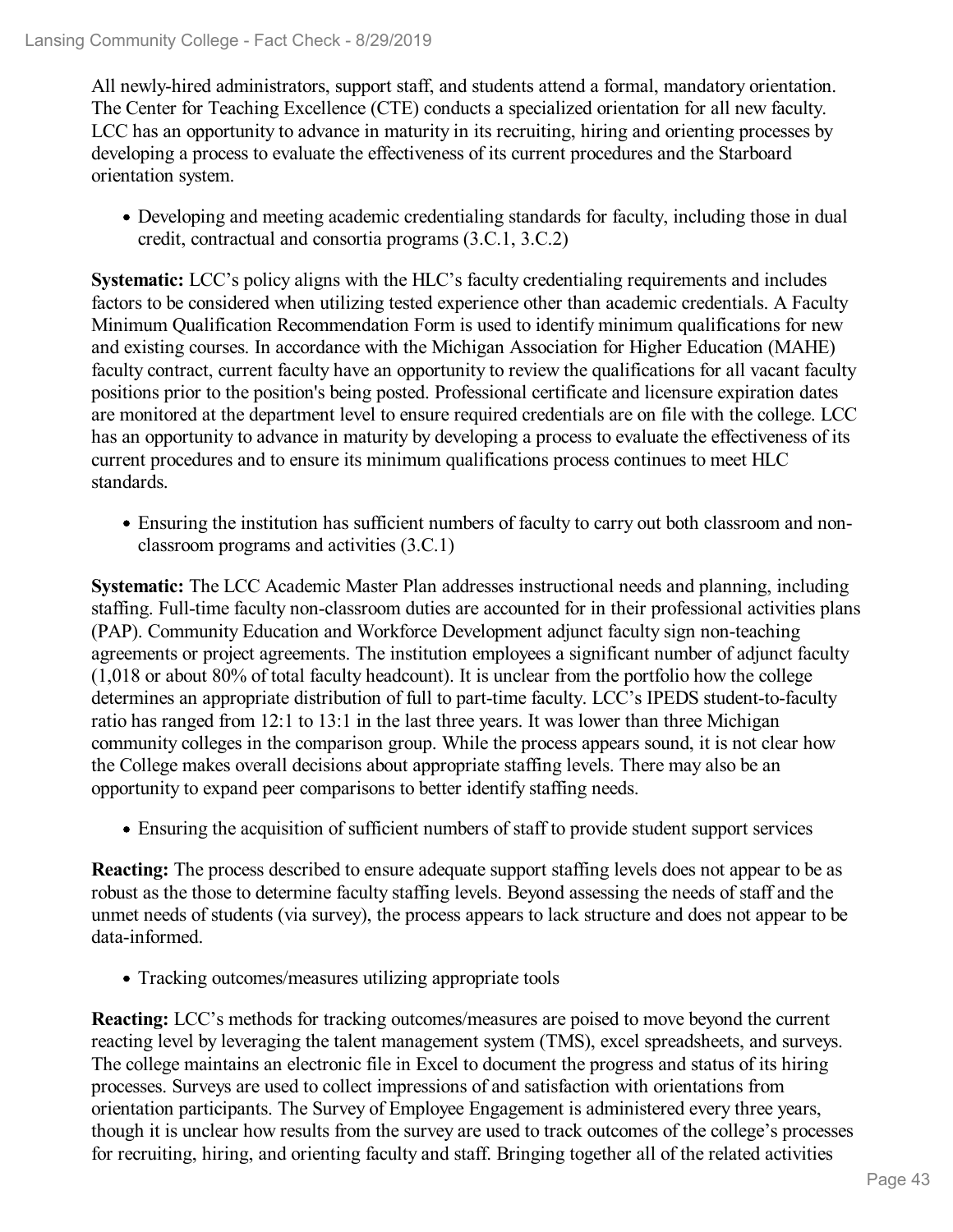into a comprehensive set of processes and policy that are measurable and repeatable would help the institution improve.

**3R1** What are the results for determining if recruitment, hiring and orienting practices ensure effective provision for programs and services? The results presented should be for the processes identified in 3P1. All data presented should include the population studied, response rate and sample size. All results should also include a brief explanation of how often the data is collected, who is involved in collecting the data and how the results are shared. These results might include:

• Summary results of measures (include tables and figures when possible)

**Systematic:** LCC collects feedback from employees participating in new employee orientation, however, reported results did not identify the period covered or the participation rate for each survey. The Hiring Process Report tracks the number of applicants for advertised positions, the time to complete the hire and the percentage of positions filled. It is unclear how the results are shared, analyzed or used to inform college improvement efforts.

Comparison of results with internal targets and external benchmarks

**Reacting:** The portfolio does not provide evidence that LCC has established internal targets or external benchmarks. The college has an opportunity to advance from the reacting level by establishing institutional goals, tracking performance against those goals, and analyzing trend data to identify potential improvements.

• Interpretation of results and insights gained

**Reacting:** LCC states that results from the new employee orientation survey show 66% to 96% of respondents were very much or extremely satisfied with the information provided. In addition, the new student employee survey indicated 74% to 97% were satisfied. While these numbers provide the college some information on employee perceptions, it is not clear how the institution uses these (and other) data to inform improvement. LCC has an opportunity to move beyond **reacting** by describing how results are used in this and other categories.

**3I1** Based on 3R1, what process improvements have been implemented or will be implemented in the next one to three years?

Lansing Community College conducted an external audit of the HR area and utilized results to make changes to the on-boarding process to reflect employee concerns and to create a more inclusive process. The HR department is working with the Data Information Communication for Employees committee to review processes, share best practices, and address other identified needs. The Student Affairs division has updated its interview questions to align with its newly identified core values and the Learning Commons has reclassified its supplemental instructors as learning assistants in an attempt to improve the timeliness of hiring new personnel. Less evident are the ways LCC uses benchmarks, targets, or longitudinal data to inform improvements.

### 3.2: EVALUATION AND RECOGNITION

Evaluation and Recognition focuses on the assessment and recognition of faculty, staff and administrators' contributions to the institution. The institution should provide evidence for Core Component 3.C. within this section.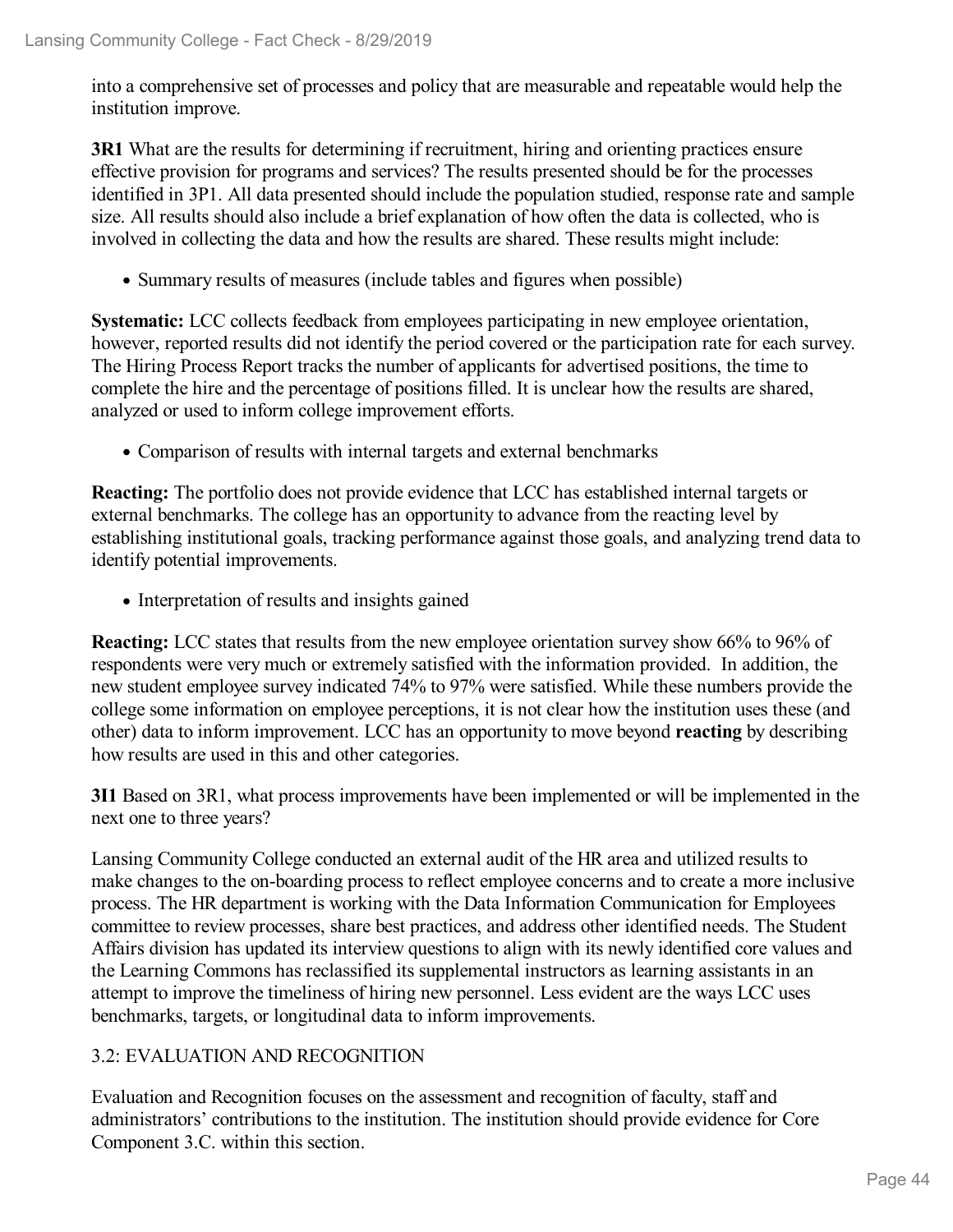**3P2** Describe the processes that assess and recognize faculty, staff and administrators' contributions to the institution. This includes, but is not limited to, descriptions of key processes for the following:

Designing performance evaluation systems for all employees

**Systematic:** LCC conducts performance evaluations for faculty, staff and administrators in accordance with the processes described in their respective collect bargaining agreements. Faculty performance reviews are based on assessments by administrators, student/client feedback, peer review, and self-evaluation. Observation training is provided through the Center for Teaching Excellence (CTE) for those individuals who volunteer to serve as peer reviewers. Modifications to performance review instruments or forms are negotiated with faculty association representatives. Administrator and staff performance reviews include a self-assessment, review by next-level supervisor, and input from relevant employees. Identified deficiencies in performance for all employee groups are addressed through the development of individual improvement plans (IIP). LCC has an opportunity to advance in maturity by developing a process to evaluate the effectiveness of its evaluation processes and using the result to inform its improvement efforts

• Soliciting input from and communicating expectations to faculty, staff and administrators

**Systematic:** Collective bargaining agreements delineate performance review expectations for each employee group, and copies of the agreements are available on the college website. Printed copies are distributed when new agreements are reached. Administrators are required to complete the performance evaluation training module annually. A climate survey is administered every few years. The last was done in 2017 and showed approximately 30% of the respondents felt communication was not what it should be, while 66% of employees agreed or strongly agreed that their supervisor evaluated their performance fairly. There is no information about how frequently the survey is administered, no description of additional tools and measures that might be used, nor how targets and benchmarks are considered in measuring employee satisfaction. Doing so might improve maturity level.

Aligning the evaluation system with institutional objectives for both instructional and noninstructional programs and services

**Systematic:** LCC states its evaluation system aligns with its guiding principles of maintaining a well-qualified faculty and staff. While the processes described are systematic, there is no indication how the college determines that the priority focus of the evaluation is followed or what quality standards are being measured. Additionally, the emphasis is on evaluation of individuals and less so on programs and services. LCC has an opportunity to more clearly describe how it aligns the evaluation system(s) and its objectives.

Utilizing established institutional policies and procedures to regularly evaluate all faculty, staff and administrators (3.C.3)

**Systematic:** Evaluations for all employee groups are conducted in accordance with the schedules outlined in the college's collective bargaining agreements. Probationary periods are identified for administrators, part-time clerical/technical staff, and educational support personnel. Regular intervals for evaluations are identified for post-probationary employees. Ad hoc reviews may occur when deemed to be appropriate. The college has an opportunity to evaluate its evaluation system and processes for the purpose of continuous improvement.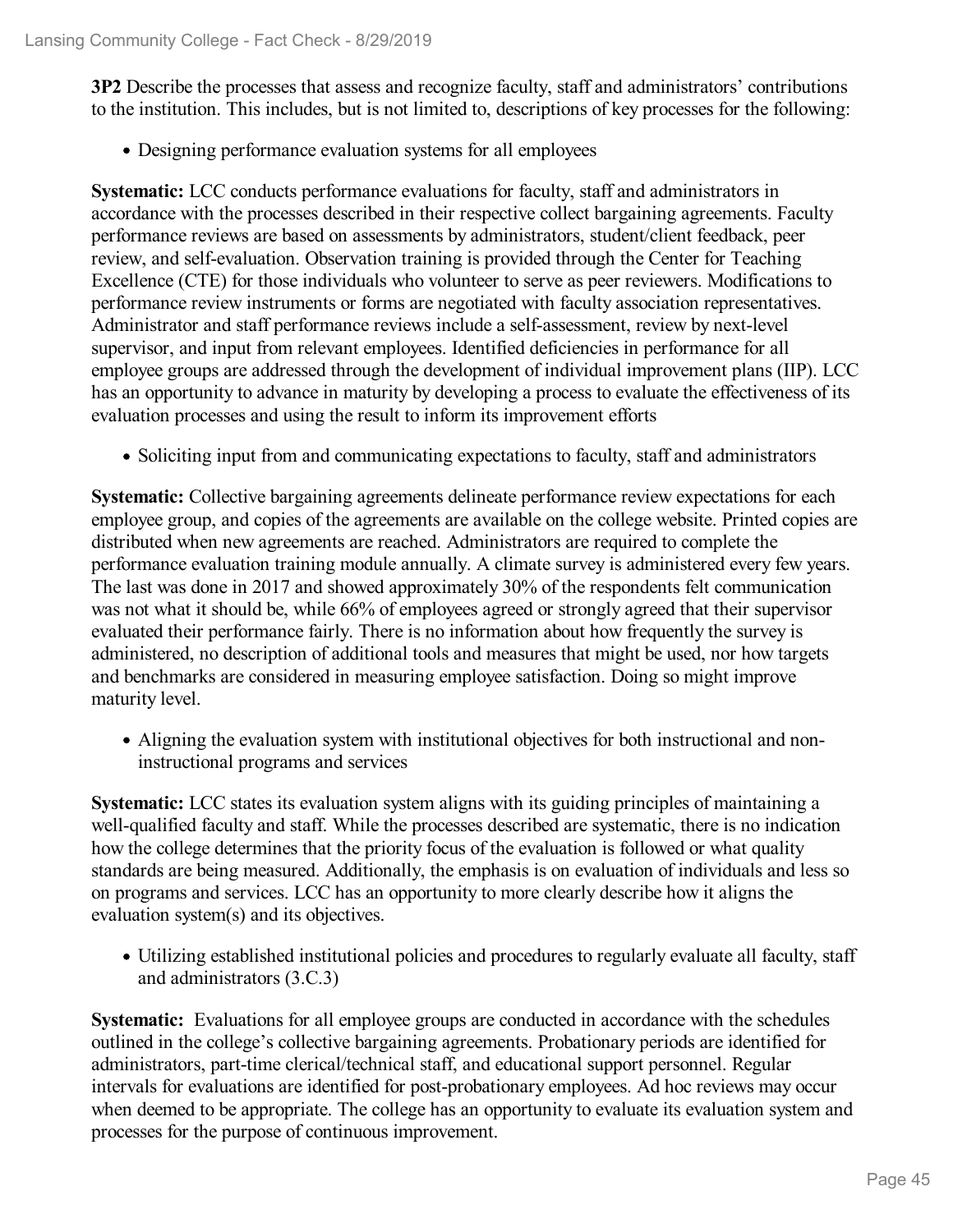Establishing employee recognition, compensation and benefit systems to promote retention and high performance

**Systematic:** LCC reports systematically tracking wage and benefit information to ensure it remains competitive. However, in 2017 LCC conducted a Survey of Employee Engagement where employees rated items related to compensation and benefits at the lowest levels of satisfaction. The college has an opportunity to measure how well its employee recognition processes actually align with and support its goals and values by more clearly identifying metrics, benchmarks, targets, and outcomes for employee recognition.

• Promoting employee satisfaction and engagement

**Reacting:** LCC identifies a variety of activities designed to promote employee satisfaction and engagement. The Experience Starpower team hosts #starpower to communicate activities that are held throughout the year, and the library coordinates One Book One LCC, a shared community reading experience open to faculty, staff, and students. The LCC Foundation coordinates an Employee Development Fund that provides financial support for cultural events, professional development grants, and various employee recognition events. While LCC offers numerous opportunities, they appear to be more of a collection of activities than an integrated whole. It is unclear what processes were used to identify and develop these activities or how the institution knows if they actually promote employee satisfaction and engagement.

Tracking outcomes/measures utilizing appropriate tools

**Reacting:** LCC uses a reporting dashboard in Cornerstone for administrators to monitor performance reviews. The Survey of Employment Engagement is used to collect feedback from employees on the college's performance evaluation systems. The Board of Trustees receives an annual report on the college's recognition, team building and professional development activities. The processes by which these tools were selected and identified are not described, and it is unclear how these tools have been linked to staff retention or to specific outcomes.

**3R2** What are the results for determining if evaluation processes assess employees' contributions to the institution? The results presented should be for the processes identified in 3P2. All data presented should include the population studied, response rate and sample size. All results should also include a brief explanation of how often the data is collected, who is involved in collecting the data and how the results are shared. These results might include:

• Summary results of measures (include tables and figures when possible)

**Reacting:** The narrative in this section provides descriptions of processes for evaluation and superficial use of survey data. While LCC does track completed employee evaluations (which provides evidence of compliance with evaluation processes) and the 2017 Survey of Employee Engagement results provide an understanding of employees' perceptions of evaluation and supervisory relationships, the absence of clear benchmarks and an explanation of how data are utilized in decision-making keep the college at the reacting level.

Comparison of results with internal targets and external benchmarks

**Reacting:** It is unclear if internal targets have been established or how external benchmarks are used. The college has an opportunity to advance in maturity by identifying institutional goals in this area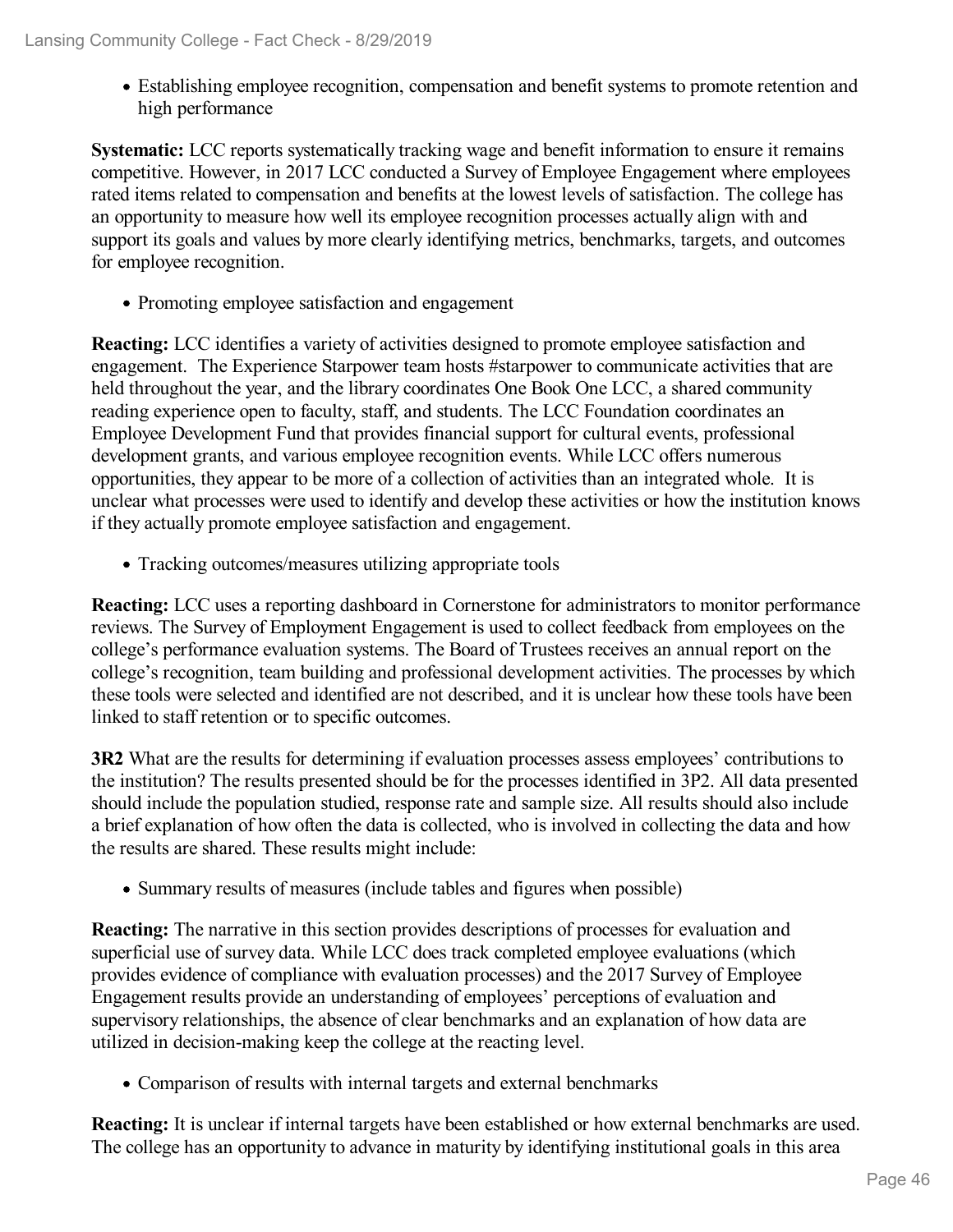and using external benchmarks to measure progress in meeting its goals.

• Interpretation of results and insights gained

**Reacting:** The 2017 LCC Survey of Employee Engagement results indicate that most respondents agree or strongly agree that their evaluations are conducted fairly, that they have a clear understanding of their work responsibilities, that their supervisor recognizes good work, that administrators are consistent when administering policies concerning employees, and that colleagues respect one another. Unclear is how frequently the survey is administered and how the college interprets results and gains new insights to improve individual and institutional performance over time based on repeated administrations of the survey.

**3I2** Based on 3R2, what process improvements have been implemented or will be implemented in the next one to three years?

LCC continues to automate employee evaluation processes, allowing HR and supervisors to use Cornerstone to track evaluations for administrators, faculty, and part-time clerical and technical staff. Plans are underway to include evaluation processes into the system for educational support personnel and facilities maintenance personnel.

The college's system provides opportunity to solicit anonymous input from employees in each administrator's area. These data may provide useful feedback to administrators to improve overall performance evaluation accountability. The college may also wish to look at how its results and outcomes compare to similar colleges and/or to track its results longitudinally in order to determine ways to improve individual and institutional performance.

#### 3.3: DEVELOPMENT

Development focuses on processes for continually training, educating and supporting employees to remain current in their methods and to contribute fully and effectively throughout their careers at the institution. The institution should provide evidence for Core Components 3.C. and 5.A. in this section.

**3P3** Describe the processes for training, educating and supporting the professional development of employees. This includes, but is not limited to, descriptions of key processes for the following:

Providing and supporting regular professional development for all employees (3.C.4, 5.A.4)

**Aligned:** LCC provides and supports regular professional development for all employees through their annual budgeting process, which is linked to the strategic plan. Each department has dollars for professional development, and there are defined procedures for allocating funds. The institution reserves 10% of the fund for unexpected opportunities, and employees can apply to this fund. The college also sponsors internal workshops, courses, and activity days to foster professional development in specific areas. The college has a collaborative system for administrators to share common challenges and to build leadership skills. Appropriate national memberships are also maintained, allowing employees to access information and attend conferences and workshops. Based on responses to the employee engagement survey, employees appear generally satisfied with professional development opportunities.

Ensuring that instructors are current in instructional content in their disciplines and pedagogical processes (3.C.4)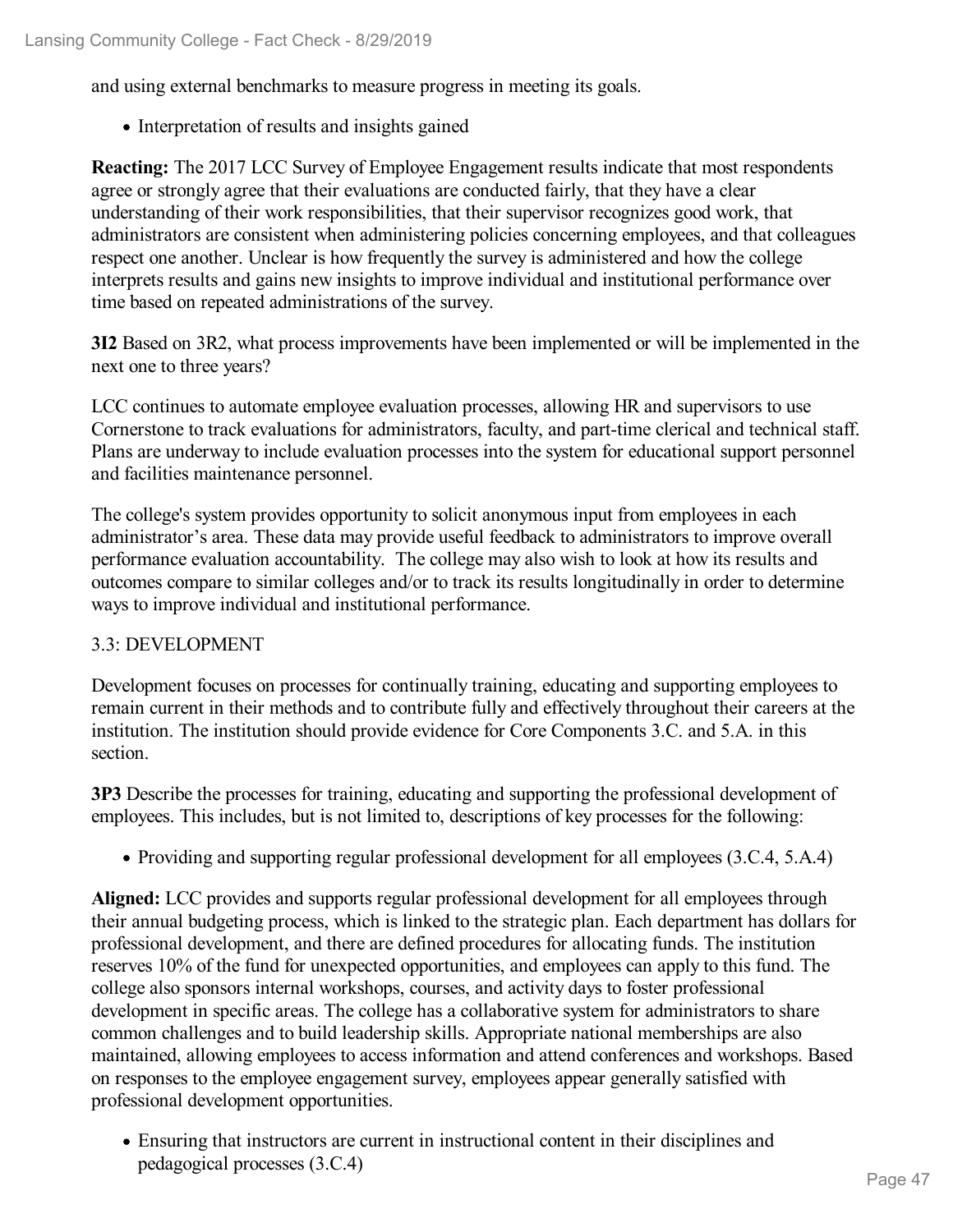**Aligned**: LCC provides training in instructional content and pedagogical processes in numerous venues. CTE sponsors four Professional Activity Days, a 12-week "Transforming Learning Through Teaching" course, and an online teaching certification course to prepare faculty to teach hybrid and online courses. Online and technological support for faculty and support staff is provided by the college's eLearning department, which offers workshops on using the D2L course management system, from policies and standards to tips for effective teaching online. Annually, full-time faculty members document their professional activities plans, including professional development and professional organizational leadership to ensure currency in instructional content and pedagogical processes. In addition, the program review process and faculty performance evaluations address the quality of instruction. IDEA Course Evaluations are reviewed every semester to measure instructional effectiveness. It is not as clear how LCC ensures currency for its large number of part-time instructors.

Supporting student support staff members to increase their skills and knowledge in their areas of expertise (e.g. advising, financial aid, etc.) (3.C.6)

**Systematic:** In addition to having access to the training opportunities offered to all employees, Student Affairs employees participate in regular in-service trainings, attend conferences specific to their areas of student support, have training and mentoring opportunities from other staff, and have access to training documents. The college has an opportunity to track and monitor annual improvement plans for student support staff

Aligning employee professional development activities with institutional objectives

**Systematic:** LCC's professional development processes are described as aligning with the college mission of providing "high-quality education," so students might achieve their educational goals and become "engaged global citizens." Activities are described as also aligning with guiding principles, as well as the strategic plan focus areas of Engaged Learning and Student Success and Community Engagement. The College has an opportunity to measure how well its professional development actually align with and support its goals and values by more clearly identifying metrics, benchmarks, targets, and outcomes for professional development.

Tracking outcomes/measures utilizing appropriate tools

**Systematic:** The institution documents and tracks the number of employees participating in professional development activities and notes that it has spent \$1.5M on professional development in the past two years. The college uses its talent management system, Cornerstone, to offer and track required and optional college training for all employees. Attendance in Center for Teaching Excellence and eLearning activities is tracked in Excel, and professional development for faculty is tracked through annual professional activities plans and performance evaluations. Employee responses to related questions on the Survey of Employee Engagement do indicate that they believe they have adequate professional development. The examples provided, however, suggest LCC's methods for tracking outcomes for its professional development activities are focused primarily on participation rates. The college has an opportunity to measure how employee participation in professional development enhances job performance or contributes to the college's mission and institutional goals.

**3R3** What are the results for determining if employees are assisted and supported in their professional development? The results presented should be for the processes identified in 3P3. All data presented should include the population studied, response rate and sample size. All results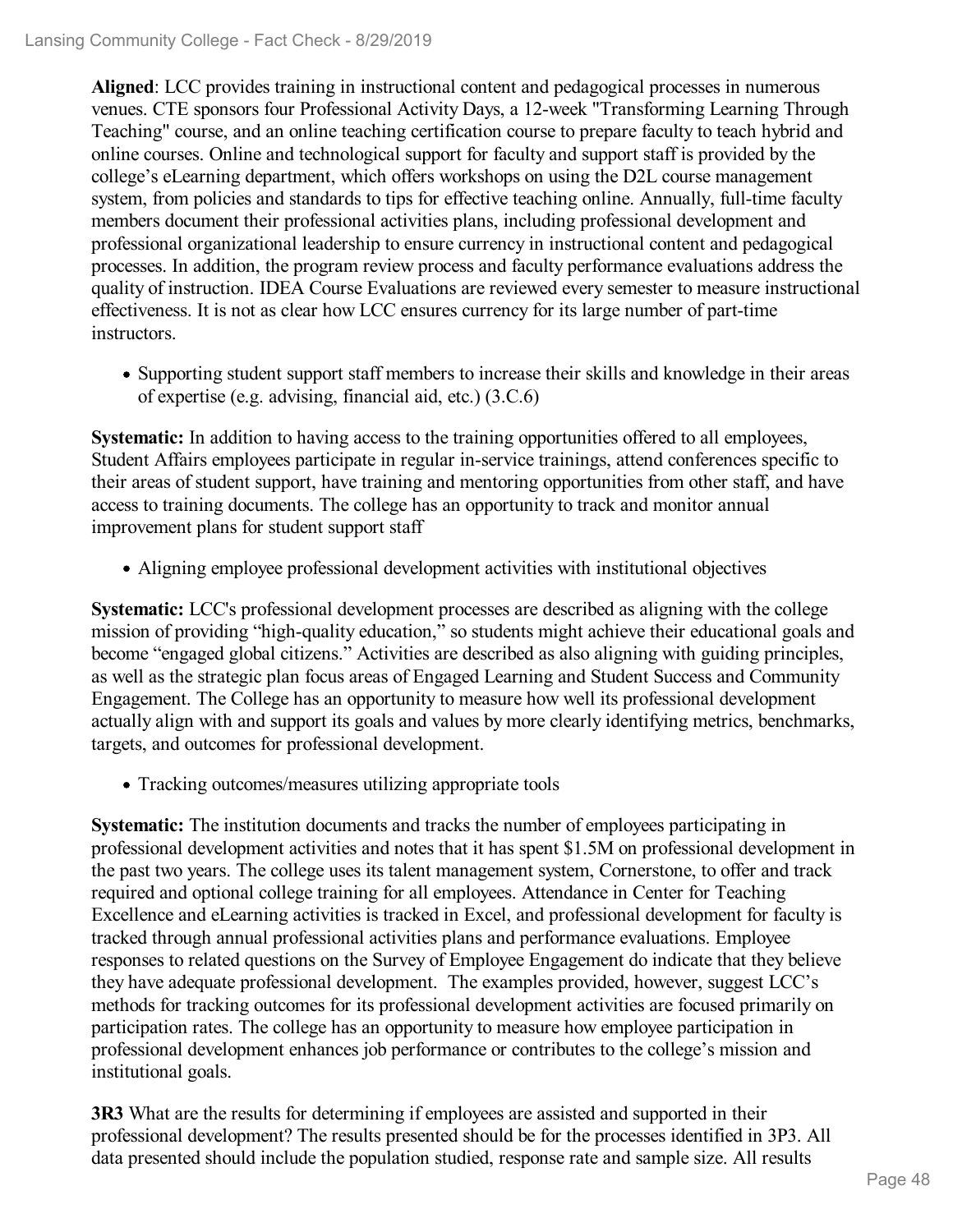should also include a brief explanation of how often the data is collected, who is involved in collecting the data and how the results are shared. These results might include:

• Summary results of measures (include tables and figures when possible)

**Reacting:** While LCC is committed to professional development and effectively tracks resource use and participation, it does not provide direct evidence of the ways professional development improves student or employee outcomes. The college has a high level of participation in professional development and has an opportunity to improve the ways it presents summary results linked to its goals and objectives.

• Comparison of results with internal targets and external benchmarks

**Reacting:** Neither internal targets nor external benchmarks were provided. Possible internal measures could include fund distribution by area, level of participation by employee group, and linkage to college goals. The college is encouraged to collect appropriate data to be used to track performance, yield trend data, and inform decisions.

• Interpretation of results and insights gained

**Reacting:** LCC has an opportunity to describe how results are used to make proactive change and/or to improve its professional development processes and outcomes.

**3I3** Based on 3R3, what process improvements have been implemented or will be implemented in the next one to three years?

LCC devotes significant resources to professional development. The Center for Teaching Excellence and eLearning have development roles that are understood by staff and promote high participation in targeted training events. The collaboration in professional development activities between departments has provided opportunities for faculty and staff to not only grow in their expertise, but provides faculty and staff opportunities to share their expertise with others. LCC continues to work on professional development for the online environment and is beginning the discussion to provide leadership development for faculty. It is difficult for the reviewers to identify a linkage between results and planned improvements.

### **CATEGORY SUMMARY**

The maturity level for processes in in this category are generally **systematic** with results at the **reacting-to-systematic** level. The institution could better use data, metrics, targets, and benchmarks to demonstrate how its processes produce results in support of continuous quality improvement. Doing so will better position LCC to move forward into a new Pathway.

LCC has processes in place to hire, orient, and evaluate new and current staff, faculty, and administrators. Its hiring process includes multiple checks and balances to ensure the college hires qualified individuals; the college also has a tracking process to ensure that professional licensures are maintained. LCC's orientation processes are well-defined. The college uses program operational plans and the faculty prioritization process to determine sufficiency of faculty staffing. The college also reviews the sufficiency of student support staff through tracking of services and student surveys. The employee evaluation processes are supported through technology tools and appear to be evolving and improving.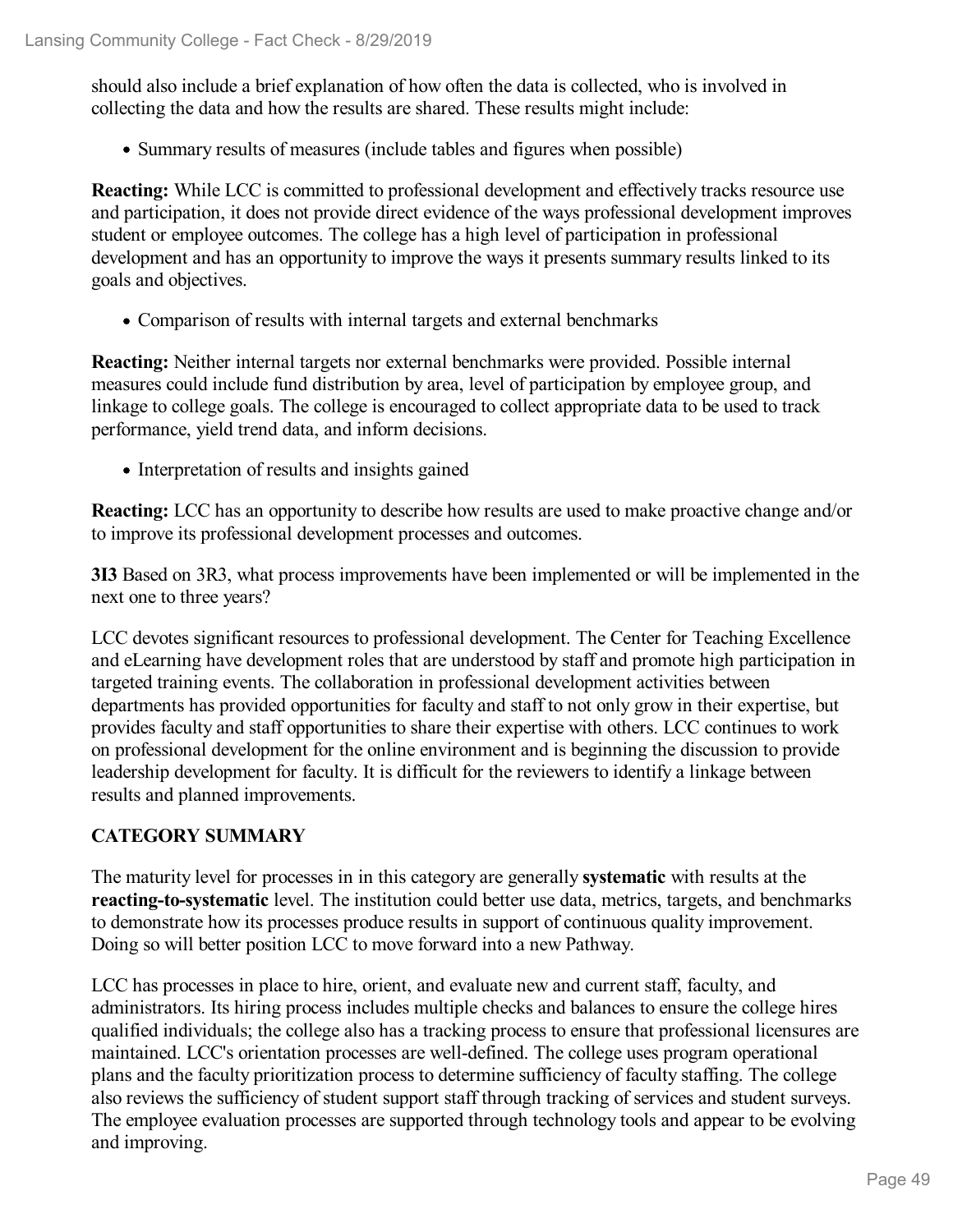The 2017 LCC Survey of Employee Engagement showed employee dissatisfaction with compensation and benefits, which was not addressed in the portfolio. Comparison wage and benefit data were shared with no analysis of results or actions taken in light of this dissatisfaction. No measures of employee retention were shared. There exists an opportunity to identify targets and benchmarks.

LCC has dedicated significant resources to professional development for all employee groups. The offerings are diverse and provide for internal and external involvement. The portfolio does not clearly define the benefits and outcomes of these professional development processes. LCC has an opportunity to take a more systematic approach to gathering, analyzing and utilizing data regarding these efforts.

## **Interim Monitoring (if applicable)**

*No Interim Monitoring Recommended.*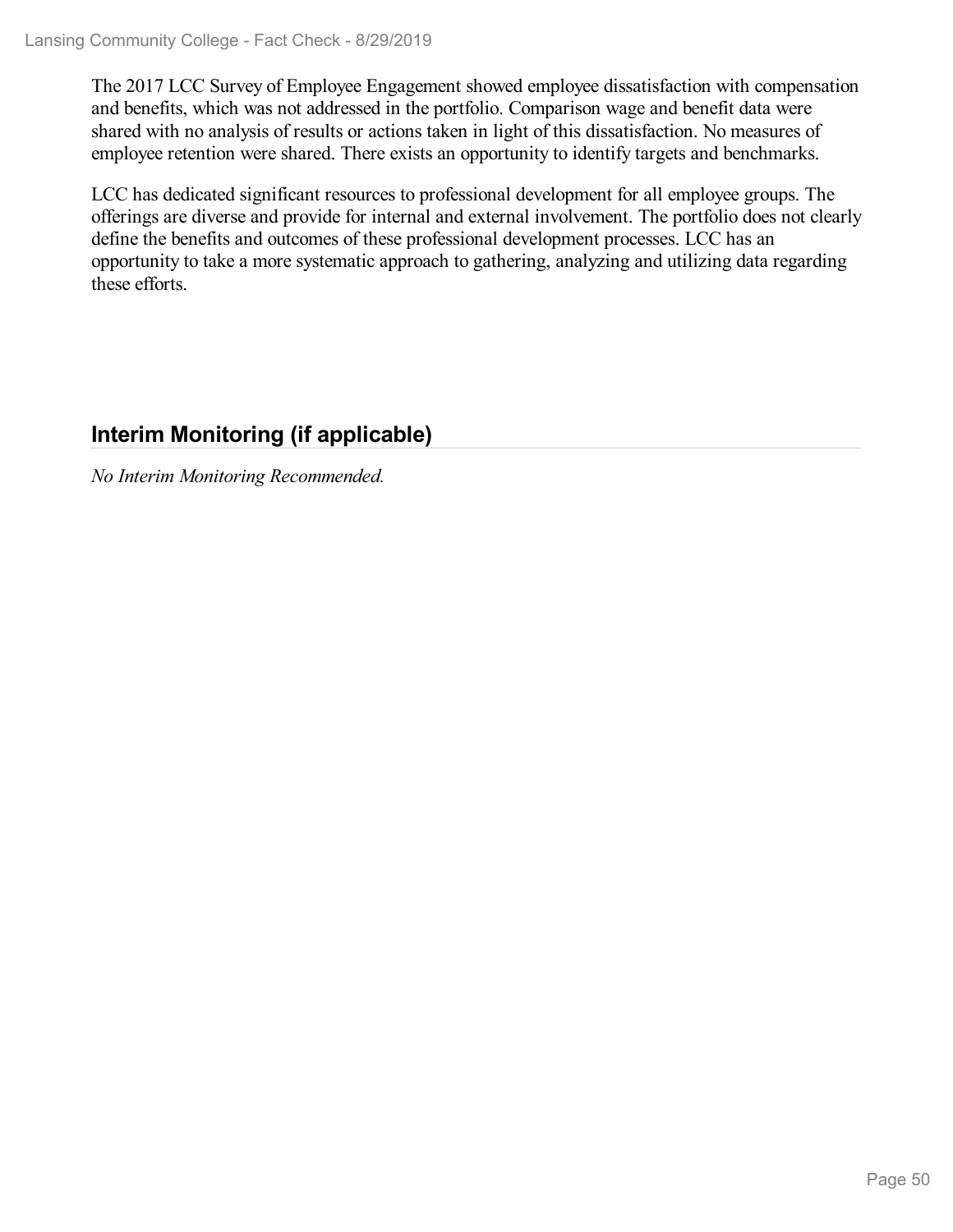# **IV - Planning and Leading**

Focuses on how the institution achieves its mission and lives its vision through direction setting, goal development, strategic actions, threat mitigation, and capitalizing on opportunities.

#### **Instructions for Systems Appraisal Team**

In this section, the team should provide a consensus narrative that focuses on the processes, results and improvements for Mission and Vision, Strategic Planning, Leadership and Integrity.

Independent Category Feedback for each AQIP Category from each team member should be synthesized into an in-depth narrative that includes an analysis of the institution's processes, results and quality improvement efforts for each category. Wording from the Stages in Systems Maturity tables for both processes and results should be incorporated into the narrative to help the institution understand how the maturity of processes and results have been rated. The narrative should also include recommendations to assist the institution in improving its processes and/or results. It is from this work that the team will develop a consensus on the Strategic Challenges analysis, noting three to five strategic issues that are crucial for the future of the institution. Please see additional directions in the Systems Appraisal [procedural](https://www.hlcommission.org/Accreditation/aqip-portfolio.html) document provided by HLC.

## **Evidence**

### CATEGORY 4: PLANNING AND LEADING

Category 4 focuses on how the institution achieves its mission and vision through direction setting, goal development, strategic actions, threat mitigation and capitalizing on opportunities.

#### 4.1: MISSION AND VISION

Mission and Vision focuses on how the institution develops, communicates and reviews its mission and vision. The institution should provide evidence for Core Components 1.A., 1.B. and 1.D. within this section.

**4P1** Describe the processes for developing, communicating and reviewing the institution's mission, vision and values, and identify who is involved in those processes. This includes, but is not limited to, descriptions of key processes for the following:

Developing, deploying, and reviewing the institution's mission, vision and values (1.A.1, 1.D.2, 1.D.3)

**Systematic** LCC describes having a three-year cycle for reviewing its Mission, Vision, and Values, which is collectively referred to as its Statement of Purpose. The most-recent review in 2016 focused on the Mission and engaged internal and external stakeholders. Themes that emerged from this process led to a revision that was reviewed by the Academic Senate and adopted by the Board of Trustees. In 2017 the Executive Leadership Team and Board reviewed the Statement of Purpose and determined it remained relevant with no revisions needed. As the college moves forward, it might benefit from reviewing data collected on measures it believes will indicate its effectiveness in this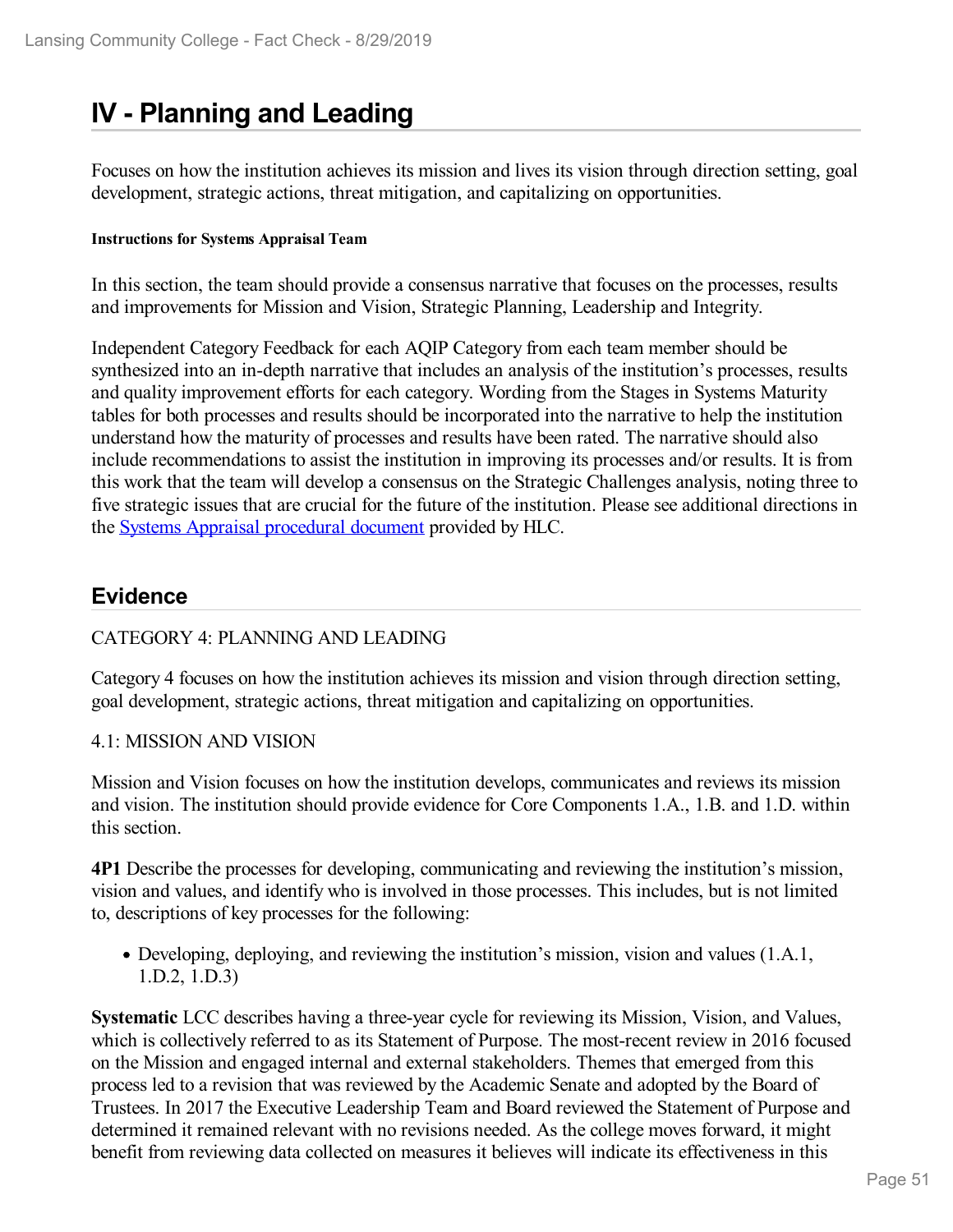area, for example, stakeholder satisfaction with the Statement of Purpose or with the process of establishing it.

Ensuring that institutional actions reflect a commitment to its values

**Systematic** LCC strives to embed the achievement of college values across various operations of the college. These include budgeting, program review, applications for employment, and new student orientation. Program review specifically requests from faculty how their program is linked to the college mission, vision, values, and guiding principles. While the college describes a number of actions, lacking is an effort to close the loop; in other words, how does LCC document the effectiveness of its actions and use data to improve its effectiveness?

• Communicating the mission, vision and values (1.B.1, 1.B.2, 1.B.3)

**Systematic** The Statements of Purpose are communicated through standard mechanisms, including the college website, the strategic plan, annual budget, job applications and orientation. The mission statement is included in the college signature block. The mechanism used to identify the appropriateness or effectiveness of these methods is not described; the college might benefit from assessing the effectiveness of its communication processes in order to learn and improve.

Ensuring that academic programs and services are consistent with the institution's mission  $(1.A.2)$ 

**Systematic** LCC states that it ensures its academic programs and services are consistent with its mission through its program review process and strategic planning efforts. Faculty are required to reflect on the alignment of their academic program with the college's mission and strategic priorities. The strategic planning process focuses on the mission and includes environmental scanning and stakeholder input. However, what remains unclear is whether all programs and services follow a consistent process. In order to move to the next level of maturity, LCC may want to (1) describe a consistent process for all programs and services and (2) track data on some measure that will indicate the effectiveness of program review and strategic planning efforts in ensuring consistency with the mission.

Allocating resources to advance the institution's mission and vision, while upholding the institution's values (1.D.1, 1.A.3)

**Systematic** The budget planning process at LCC is tied to operational plans and the strategic plan. The Financial Oversight and Monitoring Policy appears to be designed to achieve accountability to the Board. The institution might benefit from a more concrete approach to assessing its ability to ensure that the allocation of its resources does, indeed, advance its mission.

Tracking outcomes/measures utilizing appropriate tools (e.g. brand studies, focus groups, community forums/studies and employee satisfaction surveys)

**Systematic** Program review documents provide feedback from academic programs regarding alignment between programs and the college's mission and guiding principles. LCC states it also uses the employee climate survey to capture employees' perception of their role in the college and the college's mission, vision, and strategic plan. However, what remains unclear is how the college links specific items on the survey to specific planning processes. Likewise, the college has the opportunity to consider other, more direct measures, as well as feedback from a broader stakeholder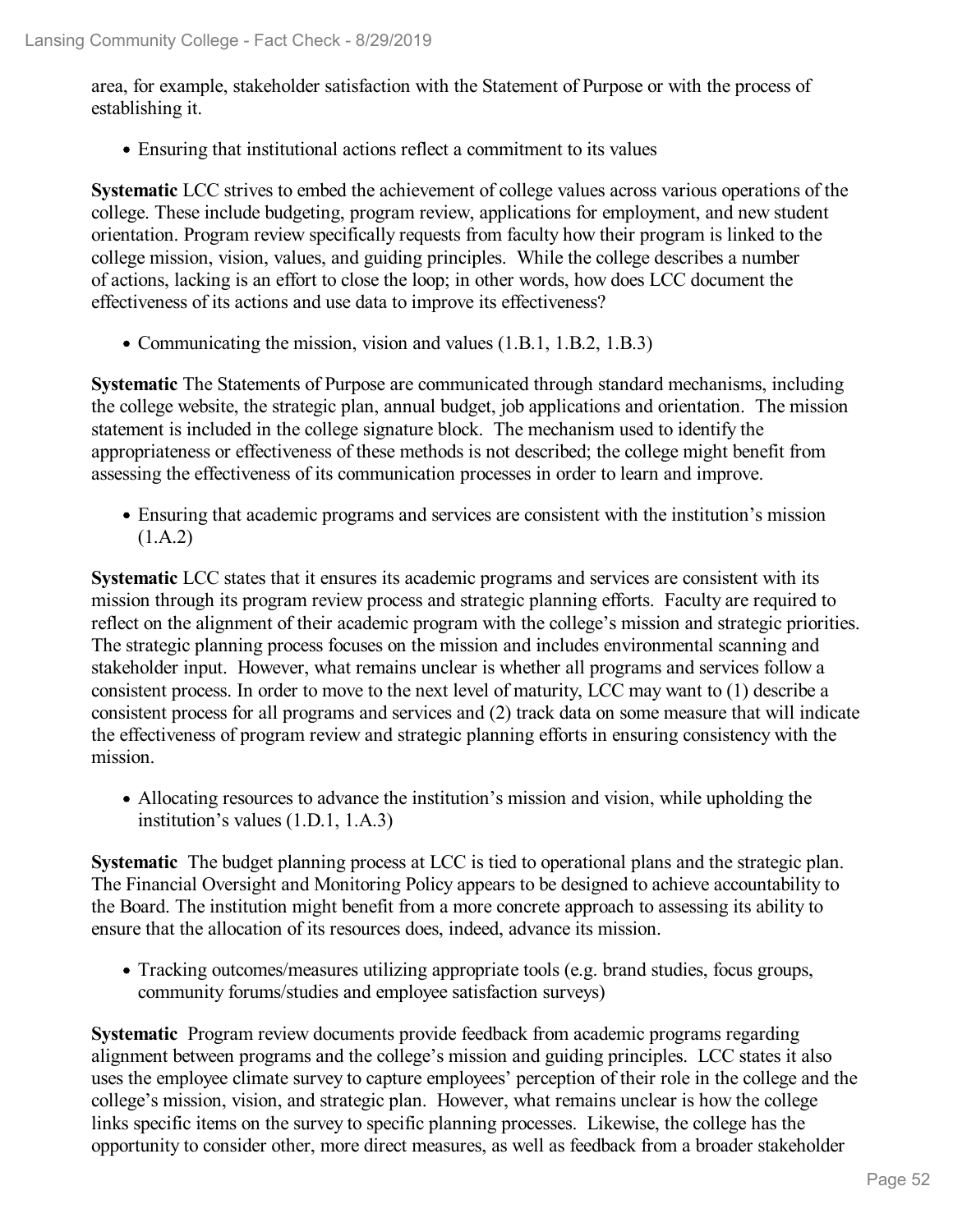group (e.g., students, community, K-12, etc.).

**4R1** What are the results for developing, communicating and reviewing the institution's mission, vision and values? The results presented should be for the processes identified in 4P1. All data presented should include the population studied, response rate and sample size. All results should also include a brief explanation of how often the data is collected, who is involved in collecting the data and how the results are shared. These results might include:

• Summary results of measures (include tables and figures when possible)

**Systematic** Results from the 2017 employee climate survey indicate 71% of the respondents agree they have a good understanding of the college's mission, vision, and strategic plan. Results for the Strategic Construct which captures employees' perceptions of their role in the organization and its mission, vision and strategic plan suggest that the majority of respondents feel that the college is known for the quality of work it provides, that it communicates effectively with the public, and that it develops services to match the needs of those it serves. The 2018/2019 Program Review Results rubric displays the average score for each program completing the review, but it does not provide evidence of how the program demonstrates support for the college's mission and vision and helps to advance the goals outlined in the strategic plan.

Comparison of results with internal targets and external benchmarks

**Reacting** The portfolio does not provide evidence that LCC has established internal targets for comparisons. The 2017 employee climate survey results provide benchmarks, but it is unclear if the college utilizes those data for planning or improvement efforts.

• Interpretation of results and insights gained

**Reacting** While LCC indicates it is achieving its mission and the college describes improvements planned, it does not explicitly share interpretations of results and insights gained.

**4I1** Based on 4R1, what process improvements have been implemented or will be implemented in the next one to three years?

LCC is developing a comprehensive plan to communicate its Statements of Purpose to all stakeholders, including to students as part of the new student orientation. While this improvement will provide a structure for communication in the future, it is unclear how the need for such a plan was identified.

#### 4.2: STRATEGIC PLANNING

Strategic Planning focuses on how the institution achieves its mission and vision. The institution should provide evidence for Core Components 5.B. and 5.C. in this section.

**4P2** Describe the processes for communicating, planning, implementing and reviewing the institution's plans and identify who is involved in those processes. This includes, but is not limited to, descriptions of key processes for the following:

• Engaging internal and external stakeholders in strategic planning (5.C.3)

**Systematic** The Strategic Planning Steering Committee (SPSC), comprised of faculty and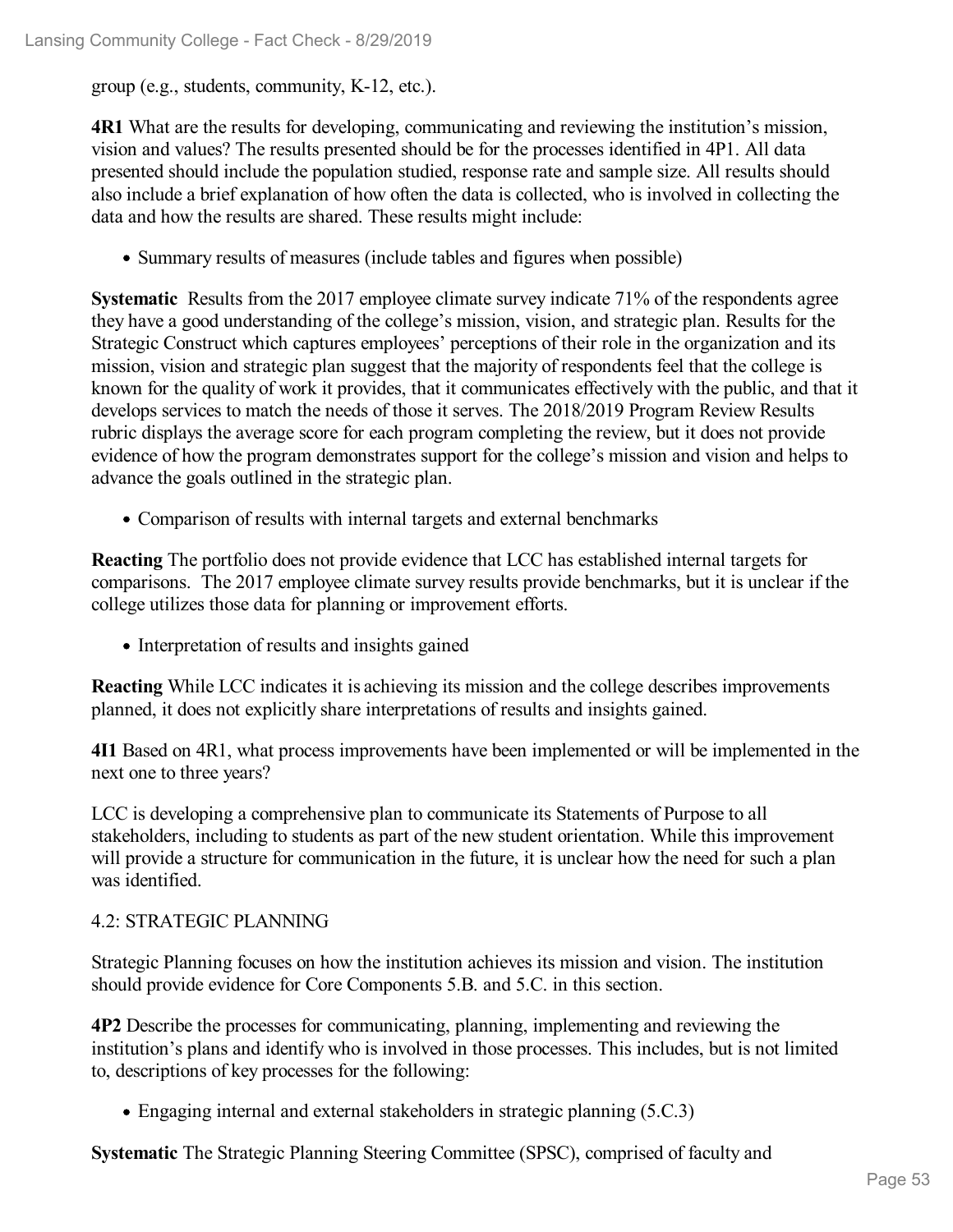administrators, is responsible for the oversight and implementation of the college's strategic plan and for facilitating the engagement of the college's stakeholders. Each February the SPSC hosts forums with the college community to enhance engagement in the strategic planning process. Engagement is also facilitated through program advisory committees, the Academic Senate, and the Coalition for College and Career Readiness, which includes representative from secondary schools and organizations from the college's region. It is unclear how the SPSC understood the needs of stakeholders or how the needs would be addressed in the strategic plan.

• Aligning operations with the institution's mission, vision and values (5.C.2)

**Systematic** LCC has a three-year strategic plan that provides high-level goals for the college and aligns operations with the mission, vision, and guiding principles. The annual plans for technology infrastructure, facilities and maintenance, capital outlay, and academic operations are developed to align with the strategic plan. The program review process, which results in an improvement plan, requires faculty to reflect on how the program supports the college mission and strategic plan. The improvement plan is updated annually and is used to inform budget decisions. While data are gathered and utilized in various ways, LCC does not appear to have in place a mechanism to evaluate regularly and consistently the effectiveness of its efforts in this area.

Aligning efforts across departments, divisions and colleges for optimum effectiveness and efficiency (5.B.3)

**Systematic** LCC uses a number of cross-discipline, college-wide teams to align efforts across departments and divisions and to enhance effectiveness and efficiency. Collective bargaining agreements provide a framework for participatory governance across the institution. The Academic Procedure Advisory Committee (APAC), comprised of faculty, student services personnel, and members of the Executive Leadership Team (ELT), provides oversight for the review of procedures that impact student success. What remains unclear is how LCC evaluates its approach to aligning its efforts, so that the college can determine if these approaches are having the desired impact.

Capitalizing on opportunities and institutional strengths and countering the impact of institutional weaknesses and potential threats (5.C.4, 5.C.5)

**Systematic** LCC's strategic plan is a culmination of environmental scanning and stakeholder input that identifies the strengths, weaknesses, opportunities, and threats (SWOT) of the institution.

Creating and implementing strategies and action plans that maximize current resources and meet future needs (5.C.1, 5.C.4)

**Systematic** As evidence of creating and implementing strategies and action plans to maximize current resources and meet future needs, LCC describes its downward enrollment trend and the actions it has undertaken to mitigate the impact, including the use of a budget forecasting process, monitoring of enrollments, and processes for making mid-year adjustments. The college also has an emergency reserve and contingency funds.

Tracking outcomes/measures utilizing appropriate tools (e.g. achievement of goals and/or satisfaction with process)

**Systematic** Progress on strategic planning activities is assessed annually. Focus area KPIs are monitored regularly. How well the community engages in the process is also assessed. To improve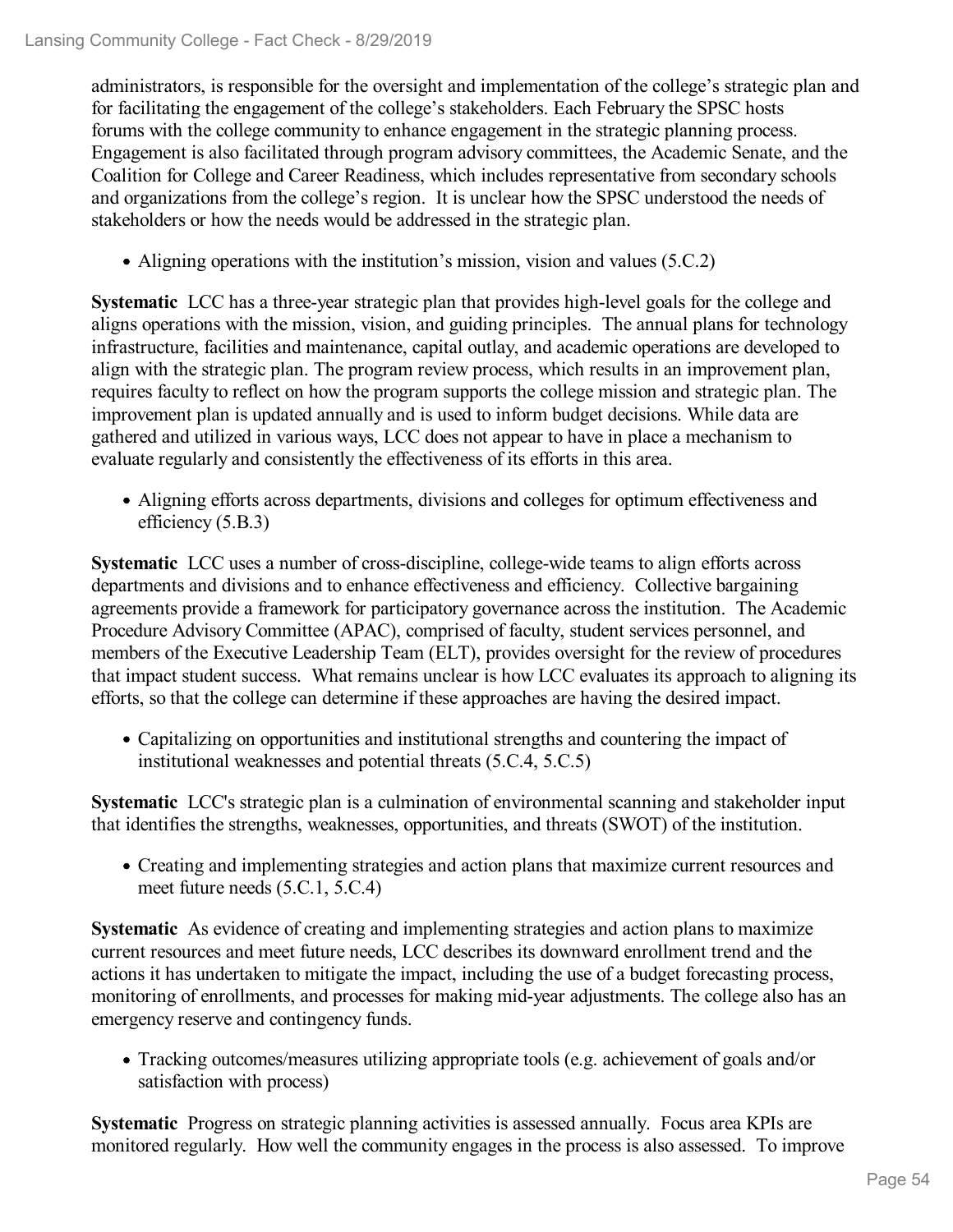its level of maturity, LCC is encouraged to document the relationships among the selected measures and the processes they are intended to shed light on.

**4R2** What are the results for communicating, planning, implementing and reviewing the institution's operational plans? The results presented should be for the processes identified in 4P2. All data presented should include the population studied, response rate and sample size. All results should also include a brief explanation of how often the data is collected, who is involved in collecting the data and how the results are shared. These results might include:

• Summary results of measures (include tables and figures when possible)

**Systematic** Results from the fall 2017 employee climate survey are used to report levels of engagement for all employee groups. LCC employees' level of engagement is 14% higher than the national average, and survey respondents indicate an overall satisfaction with the strategic direction of the college. Progress on meeting strategic goals and associated KPIs is monitored by the strategic planning committee. The college is encouraged to consider reporting results directly related to communicating, planning, implementing, and reviewing LCC's operational plans, as well as including a narrative as to how the college interpreted the results. In other words, how can LCC provide evidence to support its assertion that its strategic planning processes are effective?

Comparison of results with internal targets and external benchmarks

**Reacting** While the employee climate survey provides benchmark data, it is unclear how LCC analyzes the comparison or if LCC has established internal targets or performance goals.

• Interpretation of results and insights gained

**Reacting** Interpretation was limited to the comparison of LCC results on the employee climate survey with those of the external benchmarks. No insights gained were presented.

**4I2** Based on 4R2, what process improvements have been implemented or will be implemented in the next one to three years?

LCC has identified a number of activities to assist in the attainment of its strategic goals, and these are described in the Strategic Plan 2019 Progress Report. The report defines the goals, outcomes, and KPIs of each activity. While the college is to be commended for these efforts, it is unclear how they resulted from an analysis of the data provided. **<>**

### 4.3: LEADERSHIP

Leadership focuses on governance and leadership of the institution. The institution should provide evidence for Core Components 2.C. and 5.B. in this section.

**4P3** Describe the processes for ensuring sound and effective leadership of the institution, and identify who is involved in those processes. This includes, but is not limited to, descriptions of key processes for the following:

Establishing appropriate relationship between the institution and its governing board to support leadership and governance (2.C.4)

**Systematic** LCC is governed by an elected seven-member Board and operates according to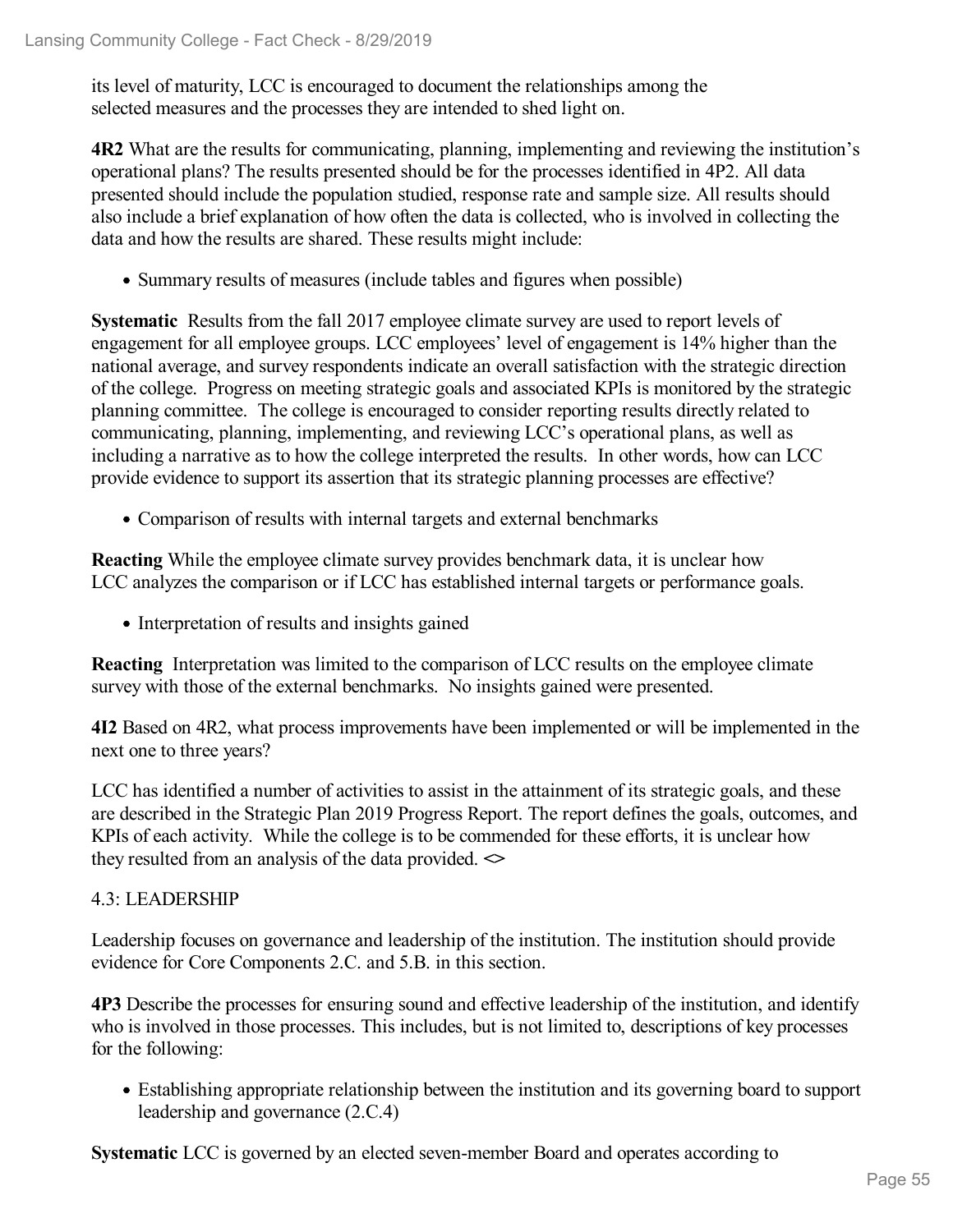Michigan's Community College ACT of 1966. The Board delegates responsibility for the daily governance of the institution to the President through its policies and bylaws.

Establishing oversight responsibilities and policies of the governing board

**Aligned** Board responsibilities are defined in the Michigan Community College Act of 1966 and in college governance policies. The Board follows the Carver Policy Governance Model, which separates purpose from other issues and requires the Board to establish strategic direction. The Board has two standing committees, the Executive Committee and the Audit Committee. Each committee has responsibilities as outlined in Board by-laws or policies.

Maintaining board oversight, while delegating management responsibilities to administrators and academic matters to faculty (2.C.4)

**Systematic** Board Policy BPR-401, Delegation to the President, delegates Board authority for staff to the president with the expectation that the president adheres to the policies outlined in the Executive Limitations section of the LCC Board of Trustees Governance Policies manual. Board policy assigns responsibility for the approval of new courses and programs, as well as program effectiveness to the Provost/Senior Vice President of Academic Affairs or his/her designee. The Curriculum Committee, a standing committee of the Academic Senate, provides leadership and support for matters related to academic courses and curricula. Membership includes representatives from student services departments and faculty, who represent at least 70% of the membership as stipulated in the Charter for the Curriculum Committee.

Ensuring open communication between and among all colleges, divisions and departments

**Systematic** The college uses a variety of methods to communicate to staff, including a new weekly employee newsletter, The Star. Digital communication includes e-mail updates, the learning management system, and myLCC. The President has a communication strategy for the Board and the staff and other stakeholders. However, there is no evidence of a coordinated effort, beyond the Climate survey, to give a comprehensive view of the effectiveness of campus communication. Since communication is an improvement target raised in this narrative and acknowledged by the college, LCC has an opportunity to assess the effectiveness of its efforts at open communication.

Collaborating across all units to ensure the maintenance of high academic standards (5.B.3)

**Systematic** LCC uses it governance structure and numerous committees to facilitate **systematic** collaboration across all units. A recent addition is the Data Governance Committee, which will likely play an important role in helping the college provide appropriate evidence of meeting HLC Criteria, Core Components, and Subcomponents. A key question for this review is,"How do you measure effectiveness of all these collaborative efforts?" Answering that question could advance the maturity level.

• Providing effective leadership to all institutional stakeholders (2.C.1, 2.C.2)

**Reacting** It is unclear, beyond a reference to governance policies, how the college provides effective leadership to all institutional stakeholders.

Developing leaders at all levels within the institution

**Systematic** LCC provides opportunities for leadership development for administrators through its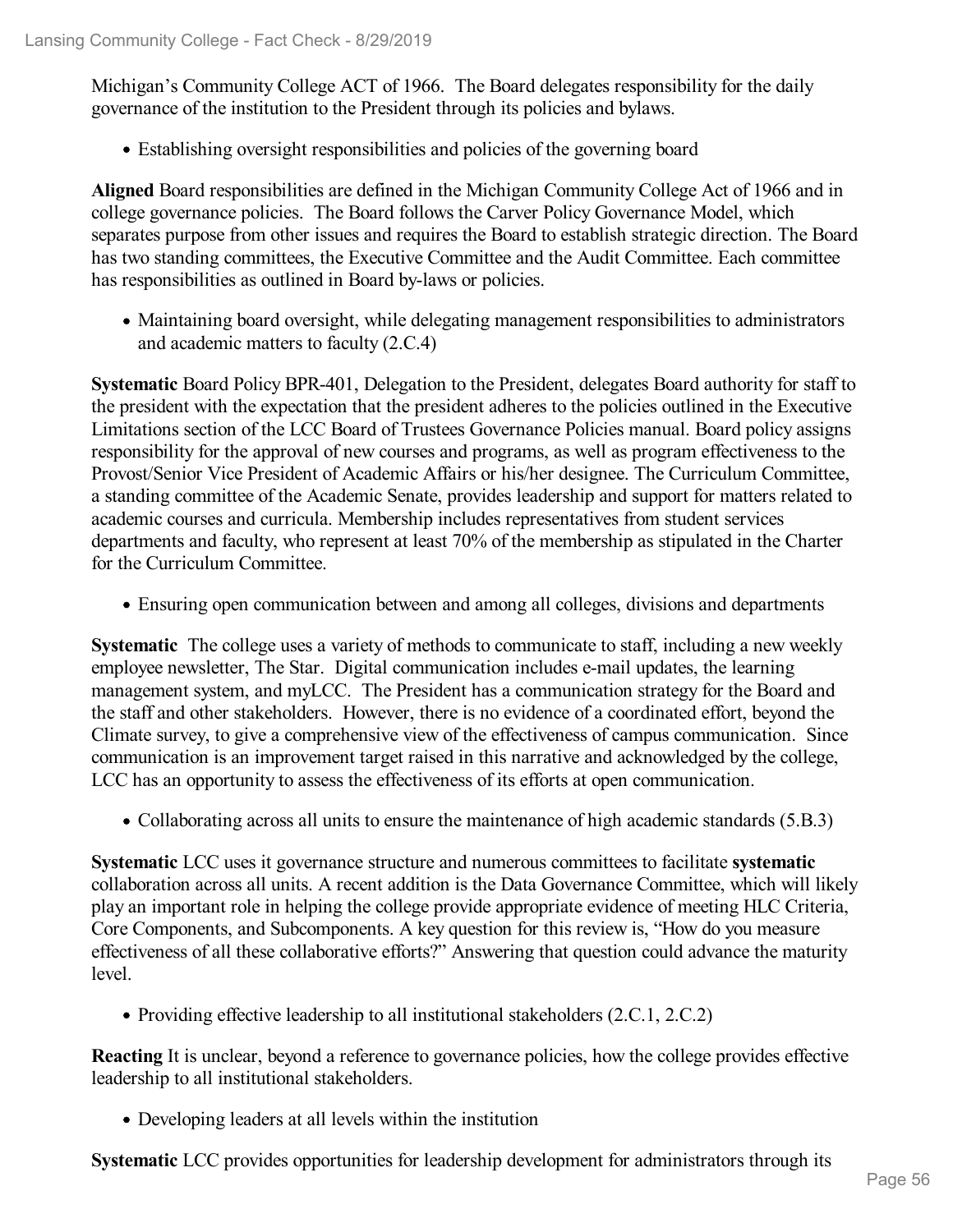professional development activities, including programs such as Starboard, Impressions, and Thrive. Faculty are required to complete an annual professional development plan that includes an assessment of their role in governance and academic leadership. Students have an opportunity to develop leadership skills through the Student Leadership Academy, a leadership development and scholarship program.

Ensuring the institution's ability to act in accordance with its mission and vision (2.C.3)

**Reacting** LCC notes that its strategic plan includes one focus area on leadership, culture, and communication and another focus area on resource management and fiscal responsibility; the college also states that the goals established in these two focus areas help the college act in accordance with its mission and vision by developing strong leadership and ensuring resources are allocated appropriately. However, evidence to support these claims is not included, making it difficult to tell from the narrative how the institution ensures its ability to act in accordance with its mission.

Tracking outcomes/measures utilizing appropriate tools

**Systematic** LCC uses multiple methods to track progress in meeting KPIs related to leadership, culture, and communication: improved ratings on employee climate surveys, stakeholder satisfaction rating from community impact surveys, number of employees trained in project management, and employee turnover rates. However, it is unclear how the number of employees trained in project management or employee turnover rates demonstrate leadership effectiveness.

**4R3** What are the results for ensuring long-term effective leadership of the institution? The results presented should be for the processes identified in 4P3. All data presented should include the population studied, response rate and sample size. All results should also include a brief explanation of how often the data is collected, who is involved in collecting the data and how the results are shared. These results might include:

• Summary results of measures (include tables and figures when possible)

**Systematic** Results from the 2017 Survey of Employee Engagement suggest employees are satisfied with the leadership of the college. LCC also cites the longevity of the president, the presence of active contracts for all college bargaining units, the number of employees completing project management training, employee turnover rates, and the number of attendees at the strategic planning forums as evidence of effective leadership. LCC notes a high turnover rate of staff, especially parttime staff. Friday Forum session attendance is noted but appears to be declining. There appears to be an opportunity to evaluate the effectiveness of some initiatives (project management institutes, planning forums) and salary/benefit packages. In addition, student survey results may provide an opportunity to assess academic quality.

Comparison of results with internal targets and external benchmarks

**Reacting** While some basic comparison has been done with the internal turnover rates and survey of employees, there does not appear to be a consistent and repeatable approach to using comparison data.

• Interpretation of results and insights gained

**Reacting** While LCC offers examples of how it has improved and/or plans to improve activities and processes related to leading and communicating, an opportunity exists for the college to link more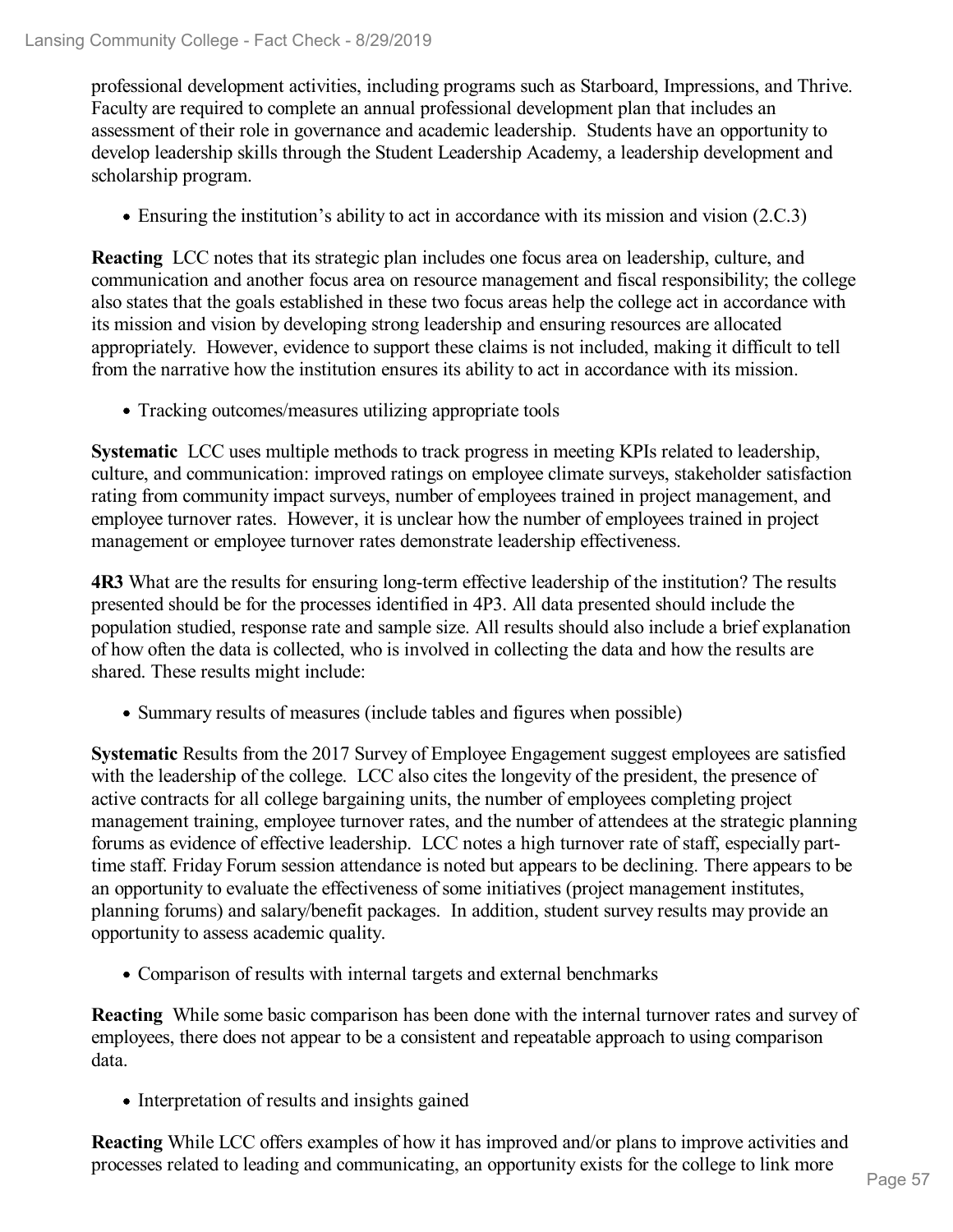clearly the decisions it makes to an analysis of data resulting from targets, measures, and benchmarks. Presenting examples of closing the loop will strengthen LCC's work on its first Assurance Argument in a new Pathway.

**4I3** Based on 4R3, what process improvements have been implemented or will be implemented in the next one to three years?

Lansing Community College has, in response to survey concerns, started the process to develop a communication plan. The Academic Senate has made some changes in order to be more responsive to stakeholders. A new project management institute was added to provide training. There is no mention of any effort to coordinate data and its review in order to make more informed decisions about change. The institution might benefit from a more direct plan for identifying benchmarks and measuring success.

#### 4.4: INTEGRITY

Integrity focuses on how the institution ensures legal and ethical behavior and fulfills its societal responsibilities. The institution should provide evidence for Core Components 2.A. and 2.B. in this section.

**4P4** Describe the processes for developing and communicating legal and ethical standards and monitoring behavior to ensure standards are met. In addition, identify who is involved in those processes. This includes, but is not limited to, descriptions of key processes for the following:

Developing and communicating standards

**Systematic** LCC's processes for developing policies begins with the Board of Trustees, which recently conducted a policy review. The college develops procedures by assigning the task to the appropriate executive leader. The Academic Procedures Advisory Committee routinely reviews all procedures and processes related to academics. While Board policies are posted on the website and Board meetings are summarized in the Star, there appear to be opportunities to ensure that communication on standards is more broadly shared.

Training employees and modeling for ethical and legal behavior across all levels of the institution

**Systematic** Training on ethical and legal standards/behavior occurs with new staff orientation and new administrators. Regular staff/faculty training is facilitated by Human Resources. LCC has an opportunity to evaluate the effectiveness of its efforts.

Operating financial, academic, personnel and auxiliary functions with integrity, including following fair and ethical policies and adhering to processes for the governing board, administration, faculty and staff (2.A.)

**Systematic** Board policy GP-307, Board Members' Code of Conduct, addresses expectations for ethical and professional conduct of members of the Board. The policy includes expectations for conflict of interest, confidentiality and the attempt to exercise individual authority over the organization. Board members in violation of the policy may be subject to sanction by the Board. Financial audits are completed annually by a third party to ensure compliance with generally accepted accounting principles and federal internal control requirements. While it is apparent that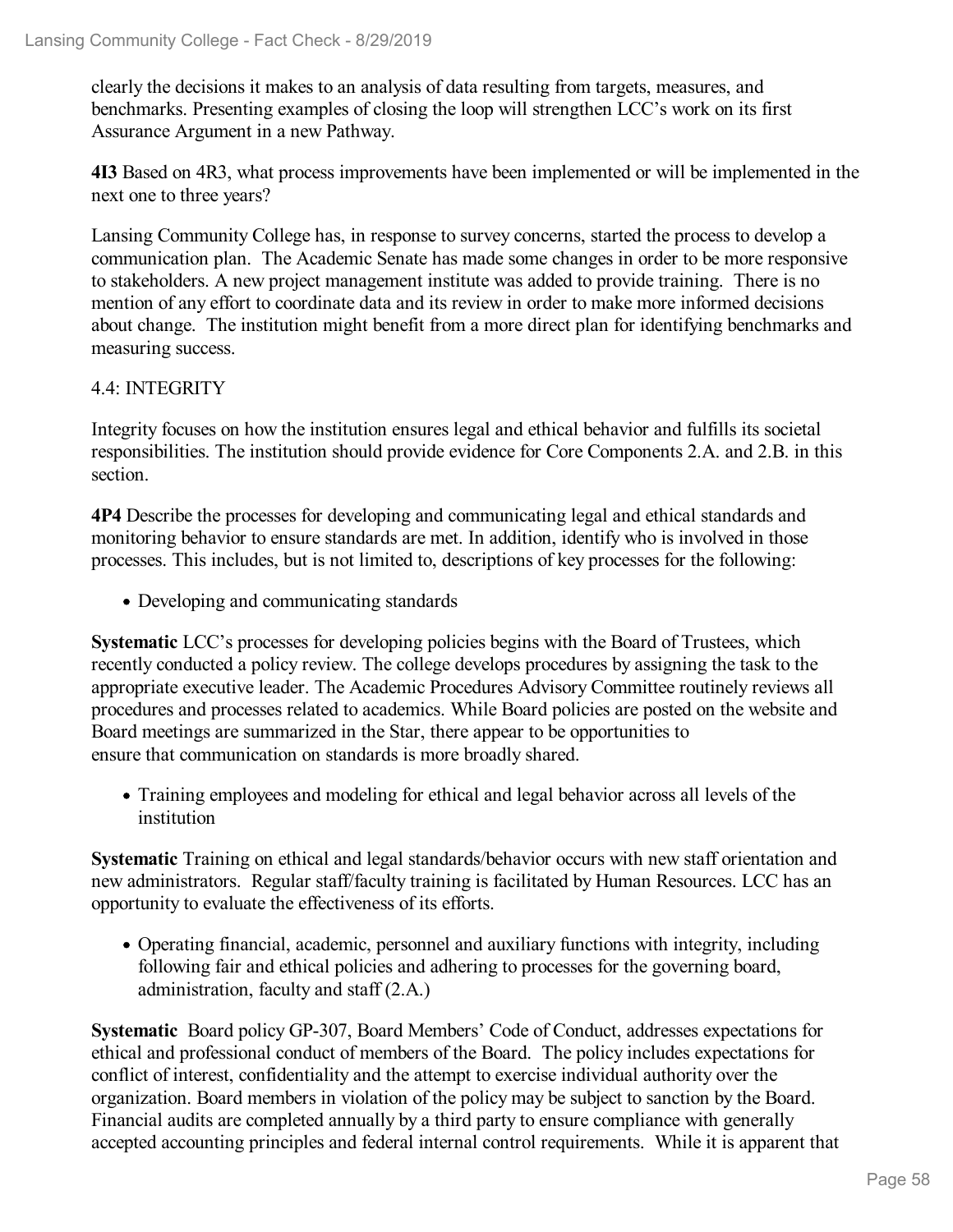LCC has policies in place, it is unclear what internal processes have been established to ensure policies are enforced. Also unclear is if the processes are assessed for their effectiveness and for the identification of areas to target for improvement; doing so may assist the college with moving to the next level of maturity.

• Making information about programs, requirements, faculty and staff, costs to students, control, and accreditation relationships readily and clearly available to all constituents (2.B.)

**Systematic** Home page links and specifics web pages offer access to current information on LCC programs, accreditation, costs, and student consumer and performance information.

**4R4** What are the results for ensuring institutional integrity? The results presented should be for the processes identified in 4P4. All data presented should include the population studied, response rate and sample size. All results should also include a brief explanation of how often the data is collected, who is involved in collecting the data and how the results are shared. These results might include:

• Summary results of measures (include tables and figures when possible)

**Systematic** As evidence, LCC presents three examples of its results in ensuring institutional integrity – the 2017 Survey of Employee Engagement and the items related to integrity; the Certificate of Achievement for Excellence in Financial Reporting for its Comprehensive Annual Financial Report; and the purchasing's department's Annual Achievement of Excellence in Procurement. Additional evidence could include numbers of employees trained, evaluation of training, IRB results, and possibly student complaint resolution data.

Comparison of results with internal targets and external benchmarks

**Reacting** No comparative information was provided.

• Interpretation of results and insights gained

**Reacting** The college does not address how they utilized gathered information to make informed decisions.

**4I4** Based on 4R4, what process improvements have been implemented or will be implemented in the next one to three years?

The college documents its processes to demonstrate that its governing board, employees, students, and the community understand its standards and expectations. It also describes planned improvements for the student and stakeholder experience and for organizational excellence over the coming years. Evidence of how the college evaluates its processes and links results to goals will help LCC continue its CQI journey as it moves onto a new Pathway.

### **CATEGORY SUMMARY**

Overall LCC appears to be at the **systematic** level for its planning and leading processes. The college has a strategic plan and systems in place to monitor attainment of its identified KPIs. The plan was developed through an inclusive process, allowing for input from both internal and external stakeholders. LCC administers the Survey of Employee Engagement at regular intervals. It is unclear if the college uses information from the survey to establish internal targets or external benchmarks for comparisons. Clearer evidence of results more directly related to processes might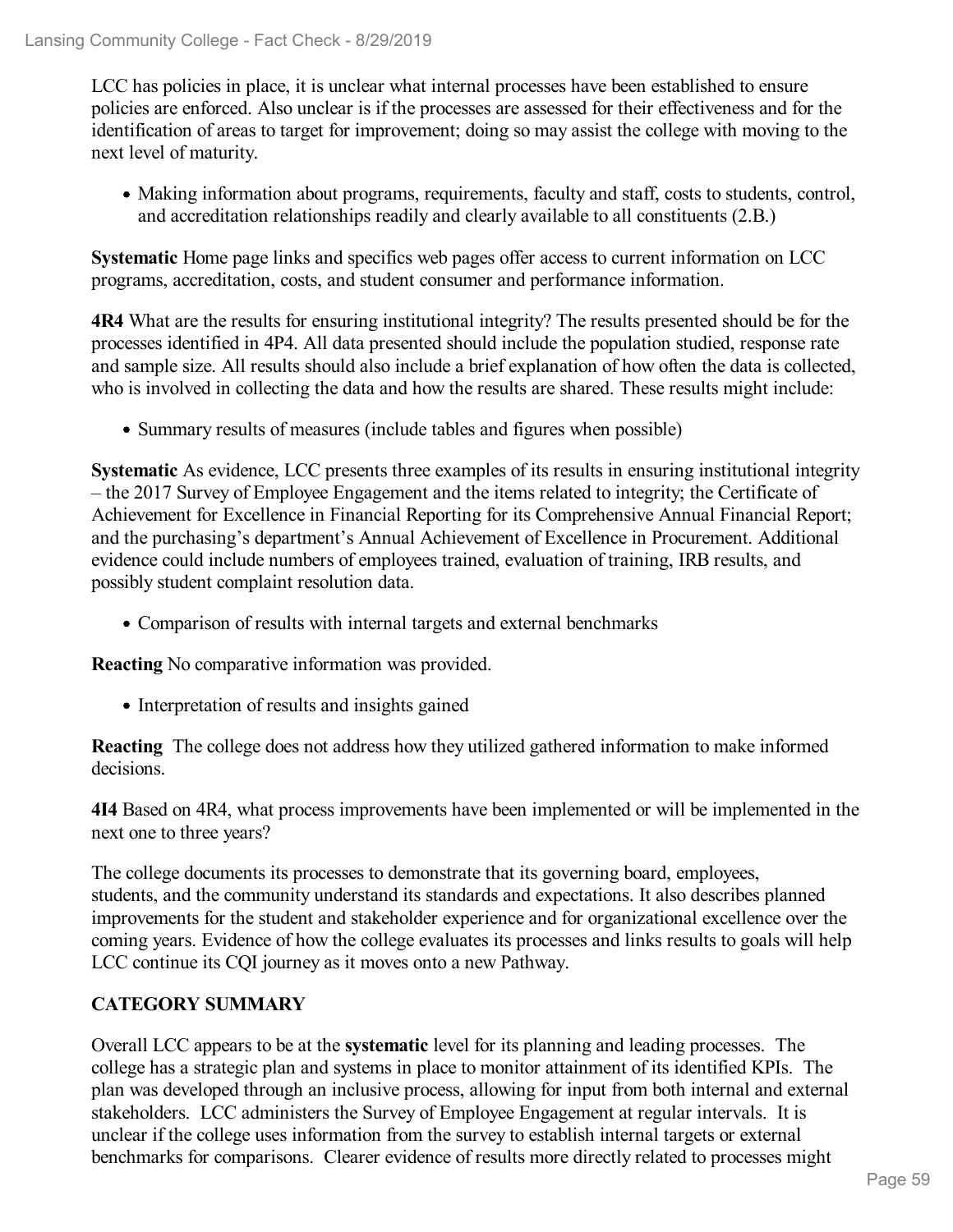help the college mature, as will the college's demonstration of its use of measures and metrics, targets and benchmarks, and comparative data to evaluate and improve its efficacy. Such an approach may allow the college to generate concrete evidence that can be used as LCC moves onto a new Pathway and develops its first Assurance Argument.

## **Interim Monitoring (if applicable)**

*No Interim Monitoring Recommended.*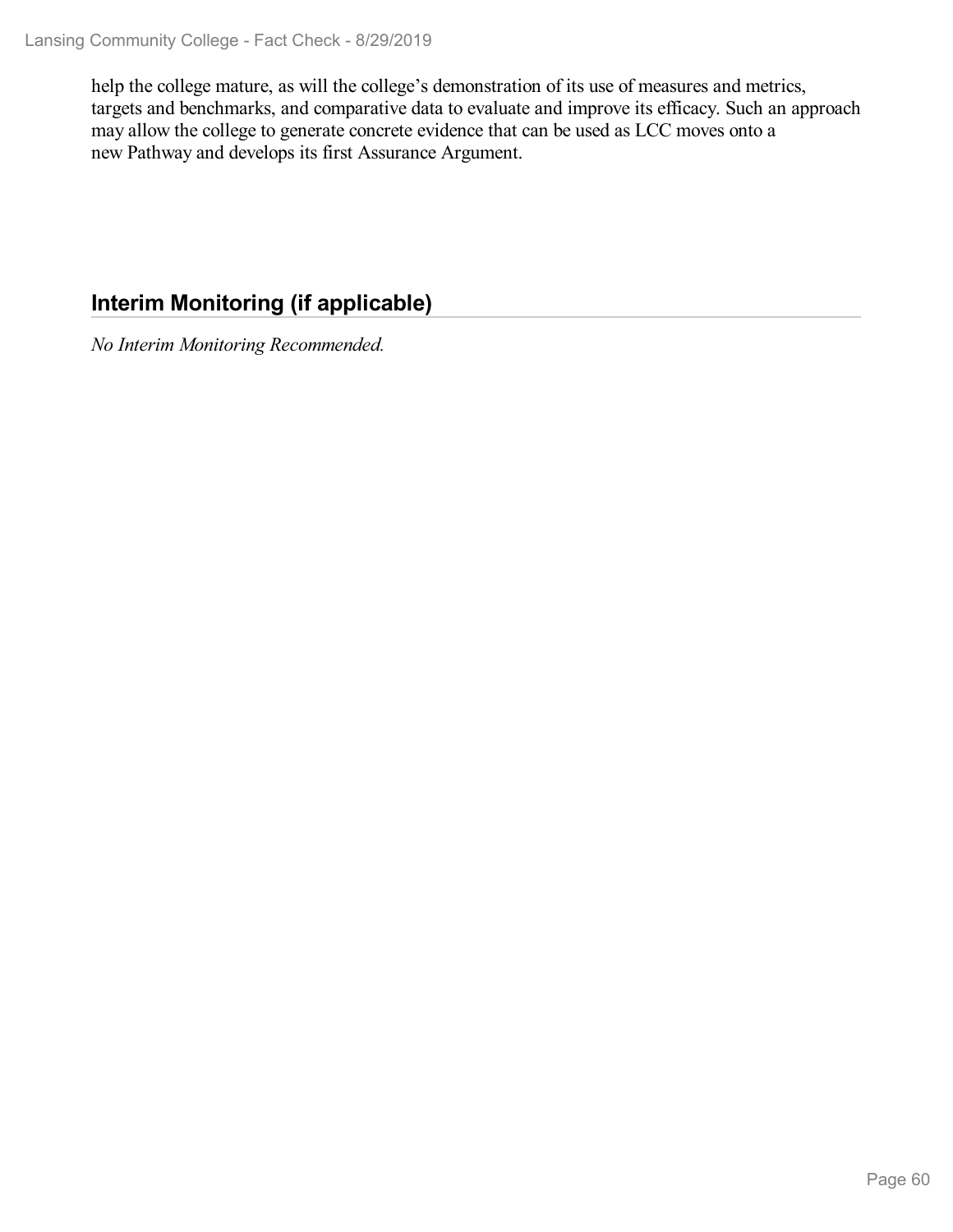# **V - Knowledge Management and Resource Stewardship**

Addresses management of the fiscal, physical, technological, and information infrastructures designed to provide an environment in which learning can thrive.

#### **Instructions for Systems Appraisal Team**

In this section, the team should provide a consensus narrative that focuses on the processes, results and improvements for Knowledge Management, Resource Management and Operational Effectiveness.

Independent Category Feedback for each AQIP Category from each team member should be synthesized into an in-depth narrative that includes an analysis of the institution's processes, results and quality improvement efforts for each category. Wording from the Stages in Systems Maturity tables for both processes and results should be incorporated into the narrative to help the institution understand how the maturity of processes and results have been rated. The narrative should also include recommendations to assist the institution in improving its processes and/or results. It is from this work that the team will develop a consensus on the Strategic Challenges analysis, noting three to five strategic issues that are crucial for the future of the institution. Please see additional directions in the Systems Appraisal [procedural](https://www.hlcommission.org/Accreditation/aqip-portfolio.html) document provided by HLC.

## **Evidence**

#### CATEGORY 5: KNOWLEDGE MANAGEMENT AND RESOURCE STEWARDSHIP

Category 5 addresses management of the fiscal, physical, technological and information infrastructures designed to provide an environment in which learning can thrive.

#### 5.1: KNOWLEDGE MANAGEMENT

Knowledge Management focuses on how data, information and performance results are used in decision-making processes at all levels and in all parts of the institution.

**5P1** Describe the processes for knowledge management, and identify who is involved in those processes. This includes, but is not limited to, descriptions of key processes for the following:

• Selecting, organizing, analyzing and sharing data and performance information to support planning, process improvement and decision making

**Systematic** LCC uses data and performance information provided through its participation in VFA, IPEDS, the Guided Pathways Student Success Scorecard and Carl D. Perkins grant funding requirements. Data are available to end-users through the Center for Data Science (CDS). The college also uses qualitative data collected through the Community College Survey of Student Engagement (CCSSE) and the Noel Levitz Student Satisfaction Inventory (SSI) to track student engagement and satisfaction. Results from CCSSE and SSI are shared with the Provost's cabinet, the Student Affairs and Academic Affairs Leadership Team, and the Center for Teaching Excellence. Performance metrics, including fiscal data, are monitored monthly and reported to the Board of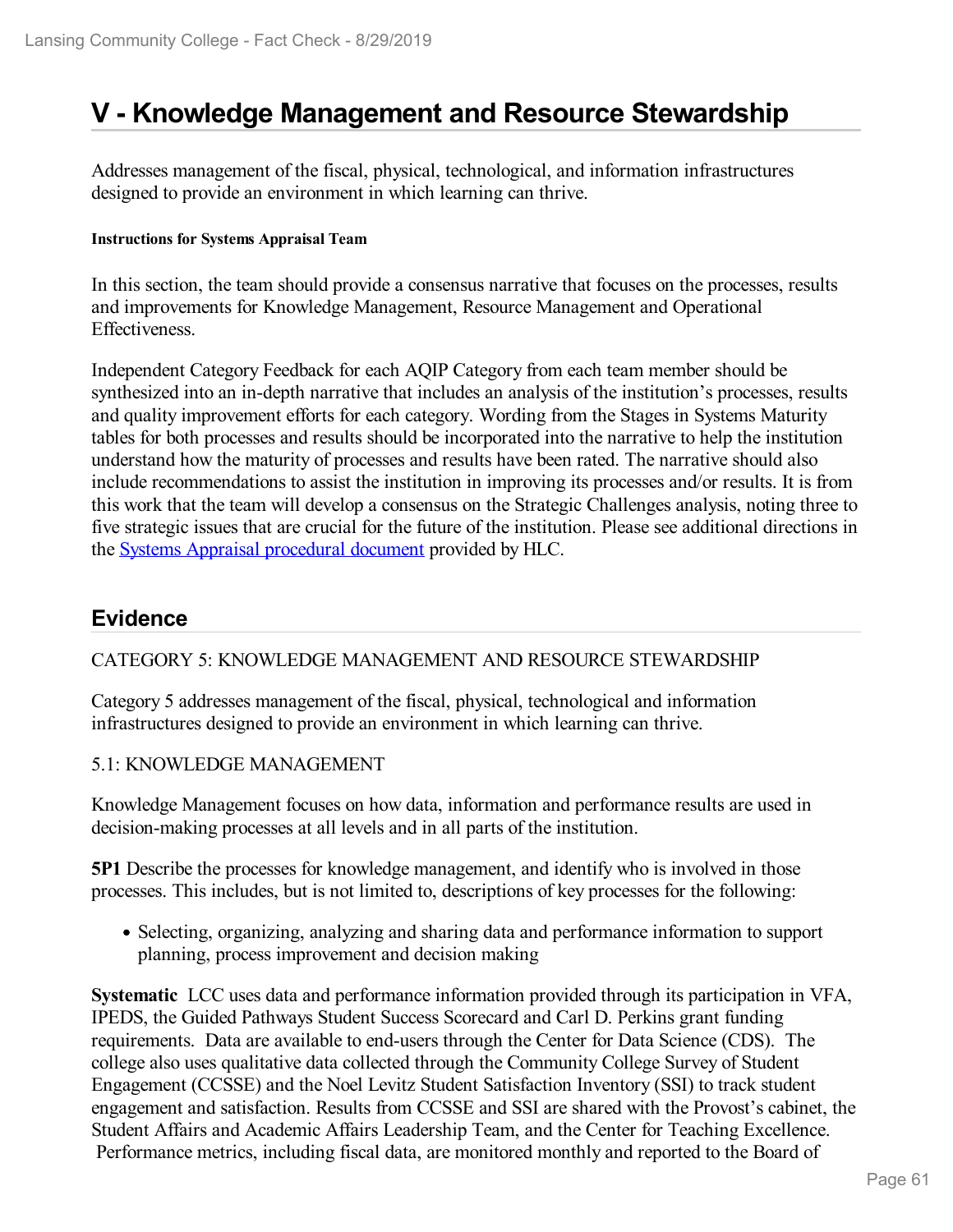Trustees. To mature, LCC is encouraged to track and report data on measures it believes will indicate the impact of data usage on campus efforts.

Determining data, information and performance results that units and departments need to plan and manage effectively.

**Systematic** The college provides evidence of the ways these processes identify the data, information, and performance results needed for planning. Departments and operational units work directly with the Center for Data Sciences to identify their information and data needs based on input from stakeholders, as well as accreditation requirements and/or experiences. Data are available through the Banner student information system, Degree Works, and the learning management system (D2L). While the use of data to shape decisions in several key processes demonstrates a systematic approach, what remains unclear is how the college understands and provides evidence that its approach for determining data/information needs is effective.

Making data, information and performance results readily and reliably available to the units and departments that depend upon this information for operational effectiveness, planning and improvements

**Systematic** The Data Governance Committee and the Center for Data Science are the key mechanisms deployed by LCC to share data with the college community and leaders to facilitate planning for improvement and to foster institutional effectiveness. The Data Governance Committee provides holistic policy, process and documentation. The Center for Data Science (CDS) provides relevant data for operational and planning decisions. Ongoing or scheduled data requests processed through CDS are verified for reliability. Commonly requested data elements are available to faculty and staff through the college website. Program faculty have access to program performance metrics upon request. To mature, the college might consider tracking results on some measure(s) it believes will indicate its effectiveness in this area (for example, number of complaints regarding data availability, average response time, stakeholder satisfaction, etc.).

Ensuring the timeliness, accuracy, reliability and security of the institution's knowledge management system(s) and related processes

**Systematic** LCC ensures the timeliness, accuracy, reliability and security of its knowledge management through Board policy and by compliance with Sarbanes-Oxley internal control requirements. LCC's Board defined methodologies for state and federal reports and approved a policy on information security and a procedure for review of data prior to distribution by the Director of Institutional Research and the Executive Director of the CDS. LCC might mature beyond systematic by reporting data on more measures that indicate its effectiveness in this area, such as the number of complaints regarding data, stakeholder satisfaction with the knowledge management system, and the ability of the knowledge management system to enable other areas to achieve progress on strategic goals.

Tracking outcomes/measures utilizing appropriate tools (including software platforms and/or contracted services)

**Systematic** LCC's processes for tracking outcomes and measures are coordinated and multilayered to ensure system security. LCC uses the Center for Internet Security's Critical Security Controls framework as the metric to evaluate the maturity level of its IT practices. Information Technology Services (ITS) reports monthly the number of potential threats to security and progress on projects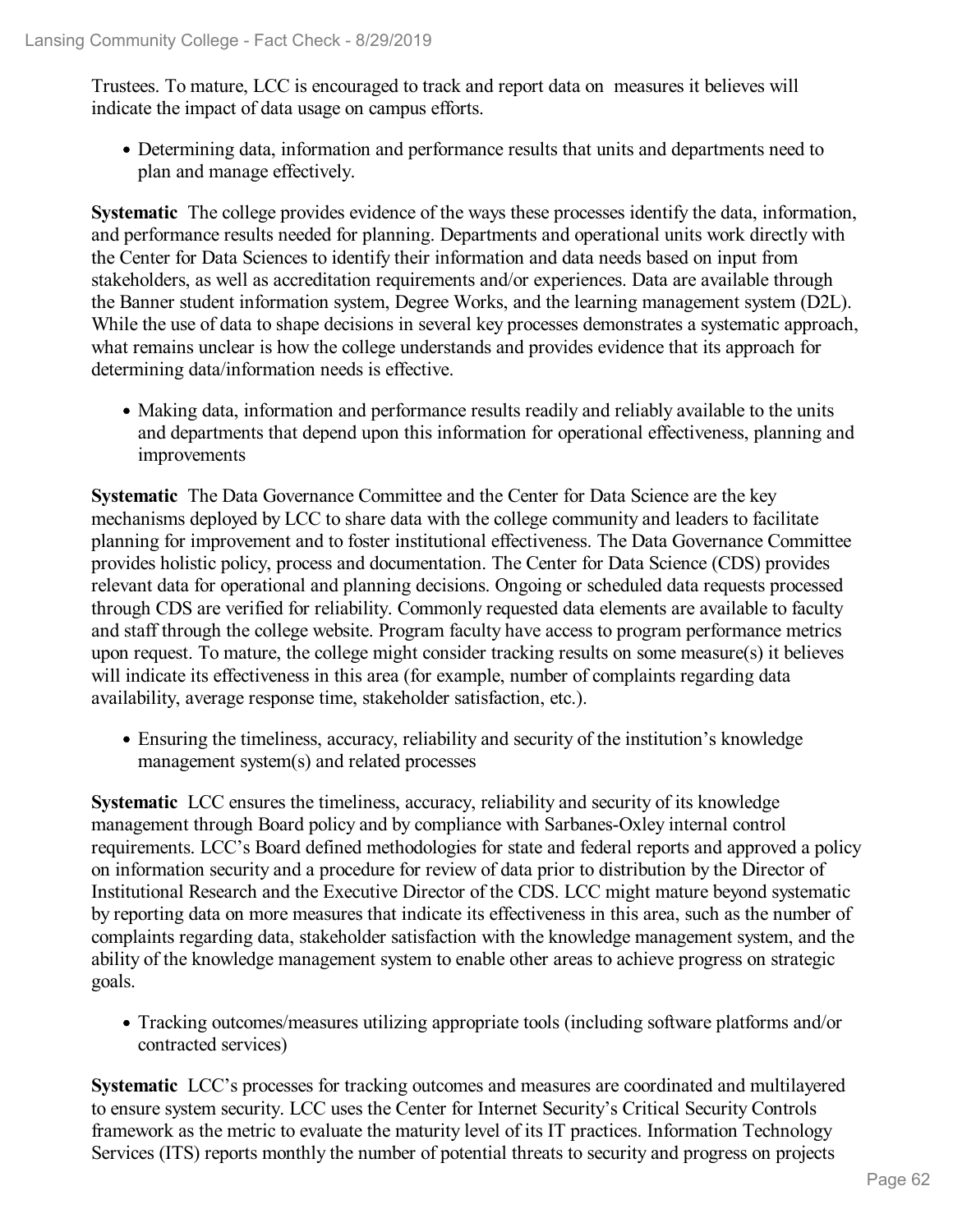and activities. Information from these reports is used to help increase employee awareness of the importance of data security. The college also utilizes a ticketing system through its help desk for submitting service and project requests and tracking trends. The narrative appears to focus primarily on system security versus tracking outcomes.

**5R1** What are the results for determining how data, information and performance results are used in decision-making processes at all levels and in all parts of the institution? The results presented should be for the processes identified in 5P1. All data presented should include the population studied, response rate and sample size. All results should also include a brief explanation of how often the data is collected, who is involved in collecting the data and how the results are shared. These results might include:

• Summary results of measures (include tables and figures when possible)

**Reacting** LCC describes a single dimension – system security and control – and missed the opportunity to share results related to the use of data, information, and performance results in decision-making across the institution. Details of the Baker Tilley evaluation were not presented in the narrative. The college could improve its maturity by discussing and providing additional evidence. While these results may be useful, they are both one-time sources of information. LCC is encouraged to report results on measures that it tracks on an ongoing basis. Such results will allow the college to report on the direct impact of its use of data, as well as on how its use of data has changed over time.

• Comparison of results with internal targets and external benchmarks

**Reacting** The Baker Tilley report indicated that the college is operating at a maturity level consistent with similar higher education institutions; however, it is unclear if the college has established internal targets, external benchmarks or comparisons from other data-related processes.

• Interpretation of results and insights gained

**Reacting** While the findings of both external reviews indicate that LCC is in compliance with Sarbanes-Oxley requirements and is adequately addressing threats to systems and data, the institution might benefit from clearly articulating how results are utilized to make informed decisions.

**5I1** Based on 5R1, what process improvements have been implemented or will be implemented in the next one to three years?

LCC has made improvements to its knowledge management system and processes, including the establishment of a Data Governance Committee and external assessments. The college's Data Governance Committee and its Center for Data Science provide structure and support for gathering and deploying information to departments, divisions, and units. The Baker Tilley report recommended that the college focus on five of the controls considered most important, and LCC has developed a plan to identify tasks for each of the controls. The improvements planned as a result of the Baker Tilley report constitute an example of how the college used data to shape its improvement efforts. IT systems and security appear to be a strength. Improvements have been made to the monthly trend report for Help Desk tickets to ensure that each project status is reported properly and that projects are categorized appropriately. The college closed the loop by leveraging a review of data on the processes of the Help Desk in order to make changes that positively impacted results.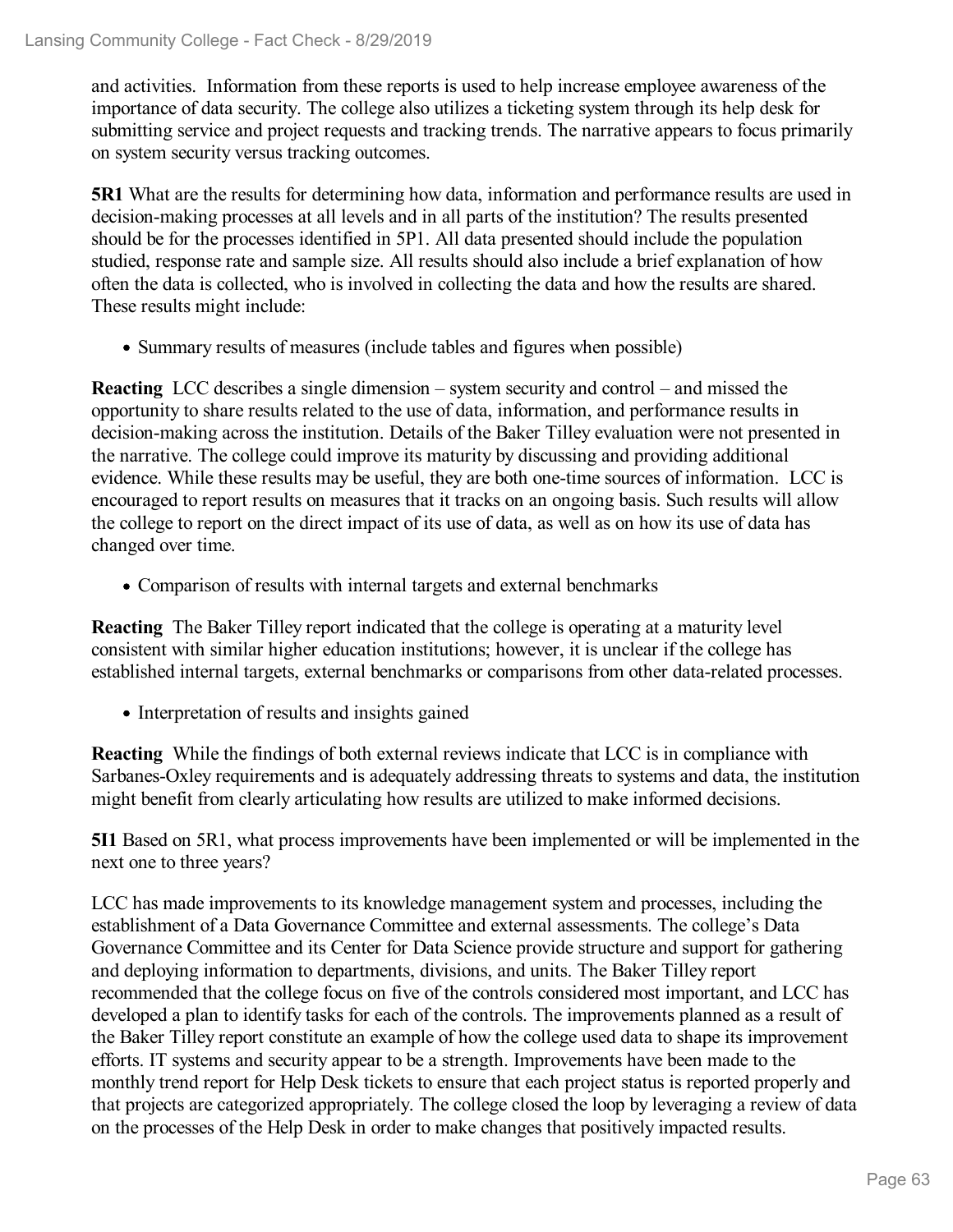#### 5.2: RESOURCE MANAGEMENT

Resource Management focuses on how the resource base of an institution supports and improves its educational programs and operations. The institution should provide evidence for Core Component 5.A. in this section.

**5P2** Describe the processes for managing resources, and identify who is involved in those processes. This includes, but is not limited to, descriptions of key processes for the following:

Maintaining fiscal, physical and technological infrastructures sufficient to support operations  $(5.A.1)$ 

**Aligned** LCC processes for maintaining fiscal, physical and technological infrastructures sufficient to support operations are aligned with its Board policies and strategic plan. The college has five-year facility plans that are updated annually and are aligned with the strategic goals. An annual facility condition assessment is also completed. The ITS five-year master plan guides the technology environment. Both plans take into consideration such things as the college's strategic goals, current academic programming and anticipated changes in enrollment, staffing, and budget capacity. The college employs an annual budget process that uses the strategic plan to guide all budget decisions. LCC's budgeting process has been recognized as a best practice. The Executive Leadership Team (ELT) is responsible for ensuring all program, department, division and location needs are represented in the budget that is submitted to the college's Budget Committee. The final budget is approved by the Board of Trustees at a public meeting. The college maintains a 1% contingency reserve and emergency fund to support continuity.

• Setting goals aligned with the institutional mission, resources, opportunities and emerging needs (5.A.3)

**Systematic** LCC describes a systematic, mission-driven goal-setting process based on its strategic and operational plans. All planning processes include a needs assessment and opportunities for stakeholder input. Institutional goals are established within the strategic plan, and operational goals must align with them. The environmental scan and stakeholder feedback help to inform the goalsetting process. The technology plan, however, shows an itemized list of replacements and upgrades, but there is no explanation as to how or why these expenditures are planned or what goals are being addressed. Likewise, the Academic Plan lists activities for various departments/operational units, but there is no explanation provided. The lack of detail provided in the narrative makes it difficult to determine if goals are being set in a consistent manner across the institution and how the college tracks its effectiveness.

Allocating and assigning resources to achieve organizational goals, while ensuring that educational purposes are not adversely affected (5.A.2)

**Systematic** Key LCC areas are reflected in the budget, including operational plans by departments/division and strategic efforts in IT, facilities, and student and academic affairs. The budget is developed collaboratively with stakeholders and overseen by the Executive Leadership Team. The final budget is approved by the Board of Trustees. The budget Reallocation Request form requires the requestor to identify how the request will impact the mission, as well as to identify if it involves the termination of a course, program, or curriculum. The form also asks for an explanation of the impact on student success and learning. The college notes these processes provide objectivity to ensure student and educational goals are not adversely affected. The college might mature by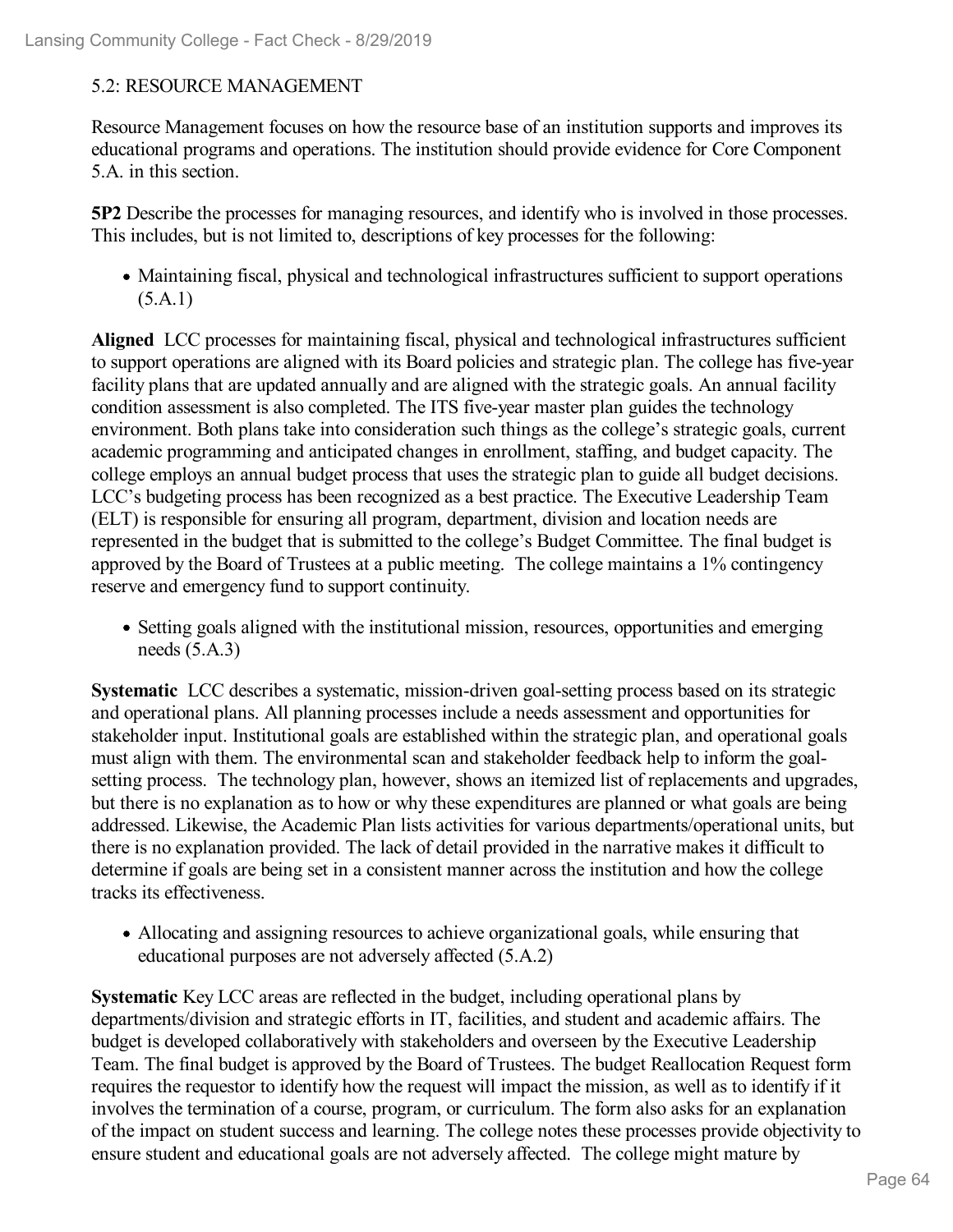reporting evidence that indicates its effectiveness of resource allocation.

Tracking outcomes/measures utilizing appropriate tools

**Reacting** LCC reports that it tracks data on several measures to evaluate its effectiveness at resource management but does not indicate the process utilized to do so. They also cite indirect measures utilized to assess satisfaction. The college is encouraged to report the results on each of these measures in its results section. The absence of such results keeps the college at the reacting level.

**5R2** What are the results for resource management? The results presented should be for the processes identified in 5P2. All data presented should include the population studied, response rate and sample size. All results should also include a brief explanation of how often the data is collected, who is involved in collecting the data and how the results are shared. These results might include:

Summary results of measures (include tables and figures when possible)

**Systematic** LCC uses the climate survey to measure employee satisfaction with the college's technology infrastructure and overall workspace. LCC has received recognition for its budget development process. Some examples of utilizing data to make improvements are provided; including addressing student dissatisfaction with parking and closing the North Campus after reviewing budget and planning data. To mature, the college might include the results for the other measures it tracks for resource management, such as progress on operational plans and project completion. Additionally, the college has the opportunity to track how effectively its resource management impacts its ability to make progress on strategic priorities.

Comparison of results with internal targets and external benchmarks

**Systematic** LCC compares its performance on the Ruffalo Noel Levitz Student Satisfaction Inventory survey with the national benchmarks provided in the report, though it is unclear what internal targets have been established. Likewise, the employee survey provides comparison data, but the narrative does not provide evidence that LCC is using those data to establish internal targets to monitor its progress in meeting institutional goals. Minimal comparative data were provided for employee satisfaction with technology. The institution has an important opportunity to document how it utilizes comparison data, targets and benchmarks to make decisions.

• Interpretation results and insights gained

**Systematic** LCC used the results of the Ruffalo Noel Levitz Student Satisfaction Inventory survey to identify the need to address parking concerns at one of its campuses. Findings from a study conducted by an external consulting group validated the student concerns. As a result, course scheduling changes were made to alleviate congestion at certain points of the day. A year after the change was implemented, a review of parking lot usage suggested the issue had been addressed with positive results. In January 2018, a campus was closed based upon trend data, market and fiscal analysis, and other data.

**5I2** Based on 5R2, what process improvements have been implemented or will be implemented in the next one to three years?

LCC enhanced its budgeting process by changing the sequence in which it approves projected tuition rates and its budget. The Board now approves projected tuition rates prior to its budget adoption, thereby solidifying this revenue source. This approach allows the college to communicate tuition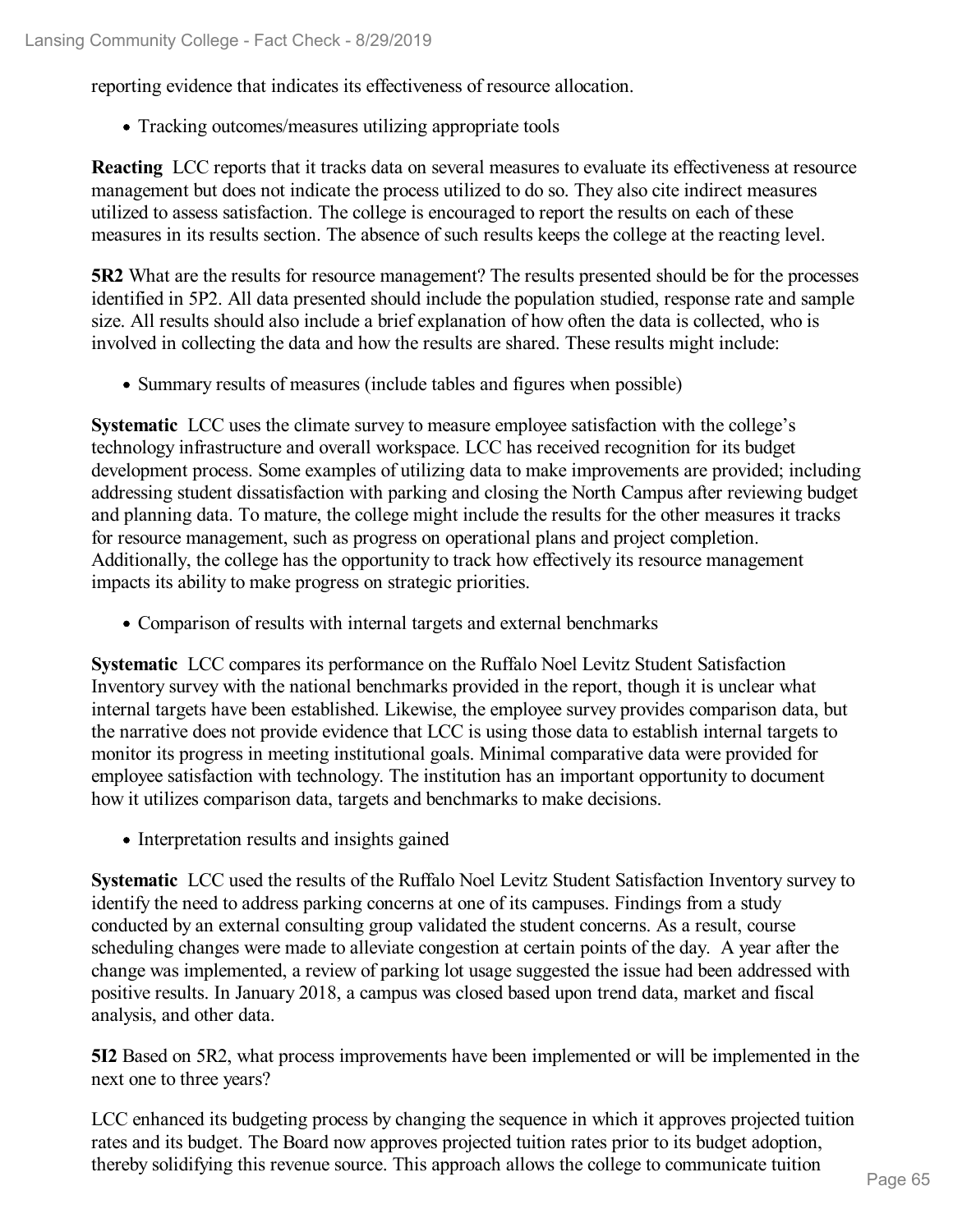costs to students in a timely manner and facilitates the processing of financial aid for those students utilizing Title IV funding. The college also changed its practices for resource allocation to allow funds to be reallocated across divisions to provide funding for unanticipated needs.

#### 5.3: OPERATIONAL EFFECTIVENESS

Operational Effectiveness focuses on how an institution ensures effective management of its operations in the present and plans for continuity of operations into the future. The institution should provide evidence for Core Component 5.A. in this section.

**5P3** Describe the processes for operational effectiveness, and identify who is involved in those processes. This includes, but is not limited to, descriptions of key processes for the following:

• Building budgets to accomplish institutional goals

**Systematic** LCC operational plans inform the process, and the ELT is responsible for ensuring program, department, division and location needs are represented. As documented in 5P2 a and c, the college has a strong budget development process that is focused on strategic goals. The narrative throughout LCC's portfolio notes budgeting linkages with the strategic plan and mission. While LCC has throughout the portfolio described an involved budgeting process, what keeps this process from being fully aligned is lack of information on how the college tracks the impact of the budget on institutional goals. What metrics does the college track in order to gauge the effectiveness of its approach to budgeting in terms of its ability to accomplish institutional goals?

• Monitoring financial position and adjusting budgets (5.A.5)

**Systematic** LCC's processes for monitoring its financial position are multi-layered and include high-level oversight by its Board of Trustees and operational oversight by its leadership team and budget managers. As required by board policy, budget reports are provided monthly to the Board of Trustees. Quarterly reports are provided to the ELT, and the Financial Planning, Analysis and Review (FPAR) monitors budget fluctuations daily and works with the appropriate ELT member to address variances. Triggers (5% or greater increase in expenses or 2% or more decline in revenues) have been established that lead to additional monitoring. The college's new reallocation process is used to redistribute unused funds from one division to another to support the prioritization of unanticipated strategic projects. The institution might benefit from a documented process to consider long-term environmental and institutional projections that will impact the budget.

Maintaining a technological infrastructure that is reliable, secure and user-friendly

**Systematic** LCC presents evidence of having systematic processes for its technological infrastructure, including a five-year plan and ITS master plan, as well as a process for reviewing project requests. The college Project Management Review Team reviews and approves project requests submitted to ITS to ensure alignment with strategic priorities and allocation of financial and human resources. The Information Security policy and associated procedures ensure the availability, integrity and confidentiality of the college's information assets. Security is a priority for the institution, and best practices have been utilized to assess and make improvements. The Center for Data Science provides expertise and support to those utilizing data.

Maintaining a physical infrastructure that is reliable, secure and user-friendly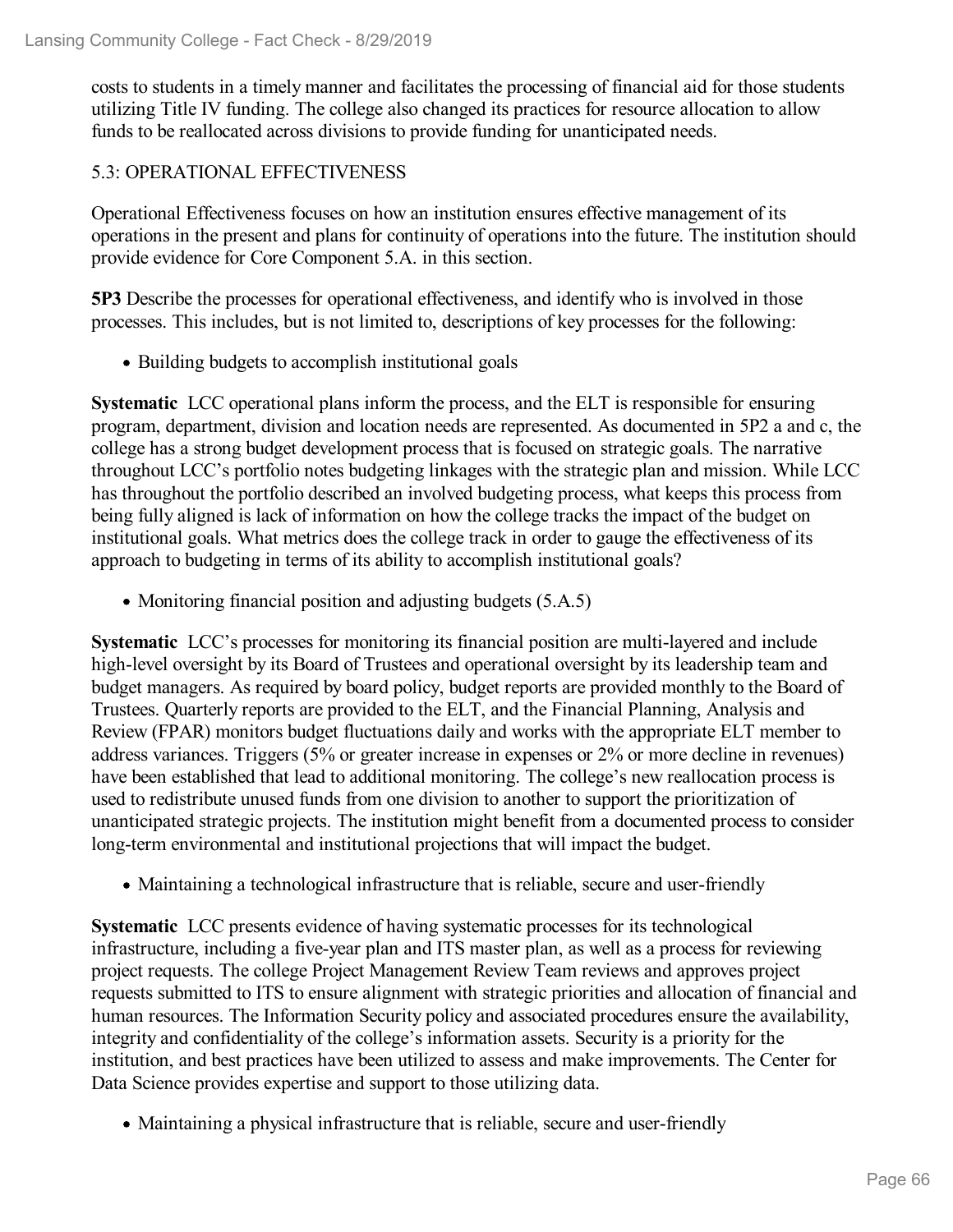**Systematic** LCC's processes for maintaining its physical infrastructure are systematic and guided by the mission and strategic plan with oversight from the Board of Trustees. The college's five-year capital outlay plan, which is updated each year, includes an annual assessment of the physical infrastructure. A yearly facilities' condition assessment gauges the overall state of the infrastructure and develops a schedule for prioritized maintenance. Large projects are included in long-term planning efforts and require an environmental assessment, including a cost estimate. Capital improvement plans are submitted to the state of Michigan for consideration in its capital outlay budget allocations. The college presents evidence of using stakeholder feedback in its planning and decision-making and notes that students were a key voice in a recent parking improvement.

• Managing risks to ensure operational stability, including emergency preparedness

**Systematic** By establishing specific positions to address regulatory expectations and identify risks and by creating an emergency preparedness plan that is related to the strategic plan, LCC has begun to systematize its approach to managing risk. Assurance of risk management is also supported by strategic planning efforts and the resource allocation process. Risk for the technology infrastructure is mitigated through cyber-security procedures, back-up processes and disaster recovery plans. While the college appears to have plans and resources in place to manage potential risks, the plan for business continuity is not described in the narrative.

• Tracking outcomes/measures utilizing appropriate tools

**Systematic** The college tracks its institutional budget and a number of related measures, including its CFI ratios, bond ratings and audit results. Additional evidence of tracking other items, such as its facilities condition indices and IT security, is presented in other sections of Category Five. To mature, the college might identify more measures that LCC believes might act as direct indicators of its ability to ensure operational effectiveness.

**5R3** What are the results for ensuring effective management of operations on an ongoing basis and for the future? The results presented should be for the processes identified in 5P3. All data presented should include the population studied, response rate and sample size. All results should also include a brief explanation of how often the data is collected, who is involved in collecting the data and how the results are shared. These results might include:

• Summary results of measures (include tables and figures when possible)

**Systematic** LCC presents evidence and results related to its finances, Title IX audit and emergency preparedness planning. LCC has maintained adequate funding levels as reflected on its CFIs, bond rating and annual audit findings. Eight members of the Emergency Preparedness Planning Team (EPPT) completed training in a FEMA class, Emergency Operation Planning for Higher Education. The college, using the services of its internal auditor, has also performed a comprehensive review of its Title IX policies, processes and controls for investigating and resolving Title IX complaints. There is an opportunity to improve communication once a Title IX complaint is filed and resolved.

Comparison of results with internal targets and external benchmarks

**Systematic** The use of the CFI permits for external comparisons. These results are **systematic**. However, the college has opportunity to provide additional comparison data.

• Interpretation of results and insights gained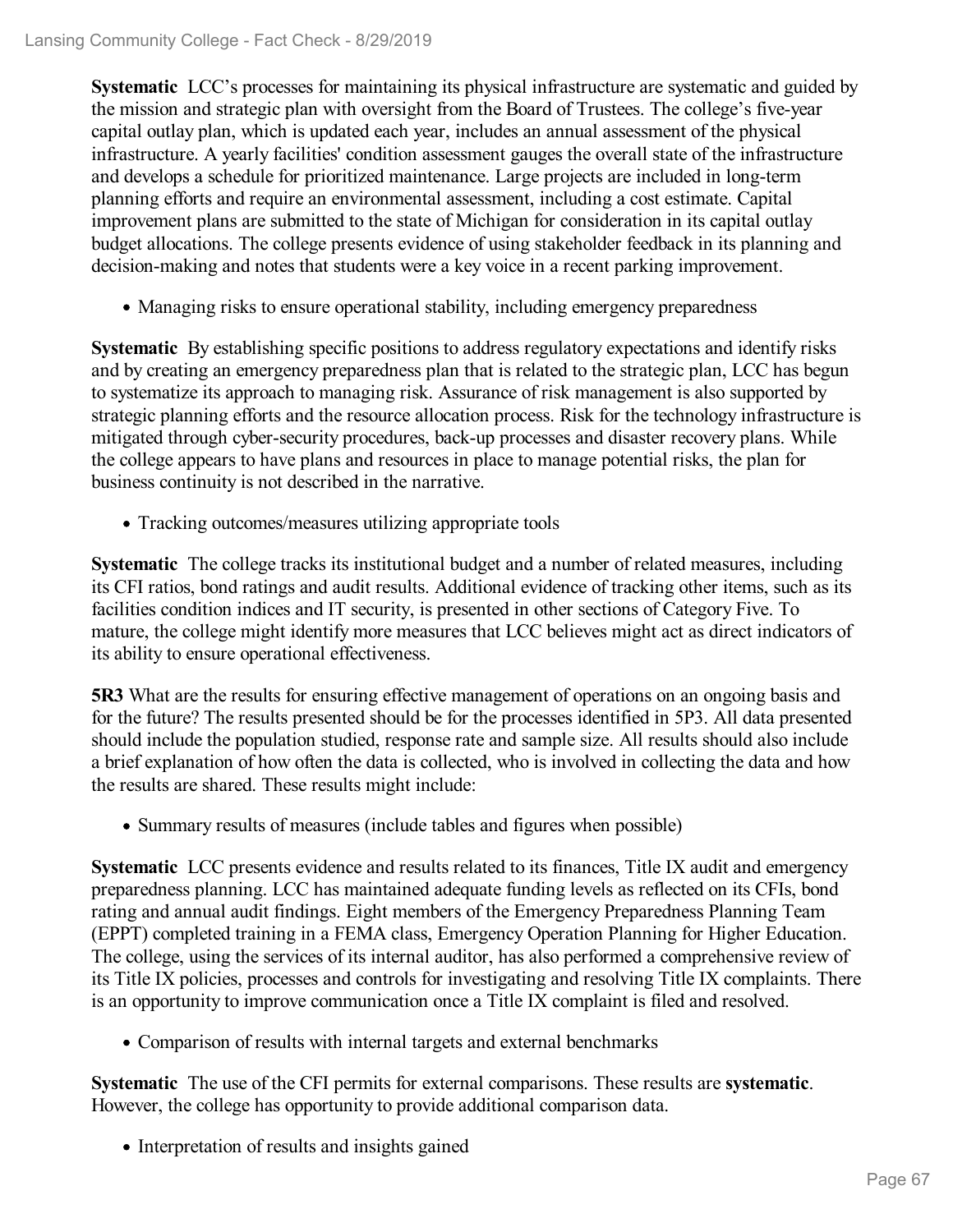**Systematic** Throughout Category Five, LCC describes its insights and actions based on results of audits, self-assessments and data monitoring. The internal auditor noted some deficiencies with the college's Title IX processes and made recommendations for improvements. The report also identified several strengths including support by leadership to establish a culture of compliance, effective system controls and employee training. As a result of the FEMA training, the Emergency Preparedness Planning Team (EPPT) has developed a comprehensive risk and vulnerability assessment tool that was used to guide an internal assessment to identify potential areas of concern for the institution.

**5I3** Based on 5R3, what process improvements have been implemented or will be implemented in the next one to three years?

The college presents evidence of its processes for managing and monitoring its operations. LCC identifies several improvements for this subcategory, including the creation of the director of compliance and the director of emergency management positions. The director of compliance is responsible for ensuring that the college meets all federal, state and local regulatory requirements, including the Clery and Violence Against Women acts. The director of emergency management position was created to enhance the college's ability to maintain operational stability and to provide leadership for the Emergency Preparedness Planning Team. Since the positions noted above involve relatively new hires, the college has an opportunity to assess the effectiveness of their efforts against established measures and outcomes for improvement. As a result of negative findings from the U.S. Department of Education regarding the college's compliance with Title IV requirements, LCC has formed a Financial Aid Workgroup to ensure the college is meeting established requirements. The group meets monthly to monitor compliance. With the exception of improvements noted for the Title IX internal audit recommendations, it is unclear how LCC identified the need for these improvements.

### **CATEGORY SUMMARY**

LCC appears to be primarily **systematic** in its processes for knowledge management and resource stewardship. The recent emphasis on data-usage, as well as the implementation of clear processes, has helped LCC mature. The college provides evidence of linking planning, budgeting and oversight and ensuring that resource allocations and decisions are mission-driven and guided by Board policy. The college engages in strategic planning and has several operational plans in place to guide its work. Long-range planning provides a framework for resource allocation to meet both current and future needs, and the college monitors the majority of these plans on an annual basis. The budget planning process is aligned with the college's strategic plan and provides a comprehensive mechanism for budget development, monitoring and adjustment. Technology planning includes recognized assessments for security and data integrity and a technology plan that supports the college's budgeting and strategic planning efforts. Physical resources are assessed annually, and plans and resources are in place for annual renovations and longer-term capital outlays.

LCC appears to have hired new positions and established new committees to address issues in the implementation and management of key areas of the college's operations and resource allocation. LCC has an opportunity to assess the effectiveness of these positions and committees by closing the loop: define goals and outcomes; establish measures; put in place data collection tools; and review results. The positions/committees provide the college with an opportunity to align operations and planning and to fuel continuous improvement. The college has a number of strategies in place for assessing organizational effectiveness; however, developing a consistent and repeatable approach to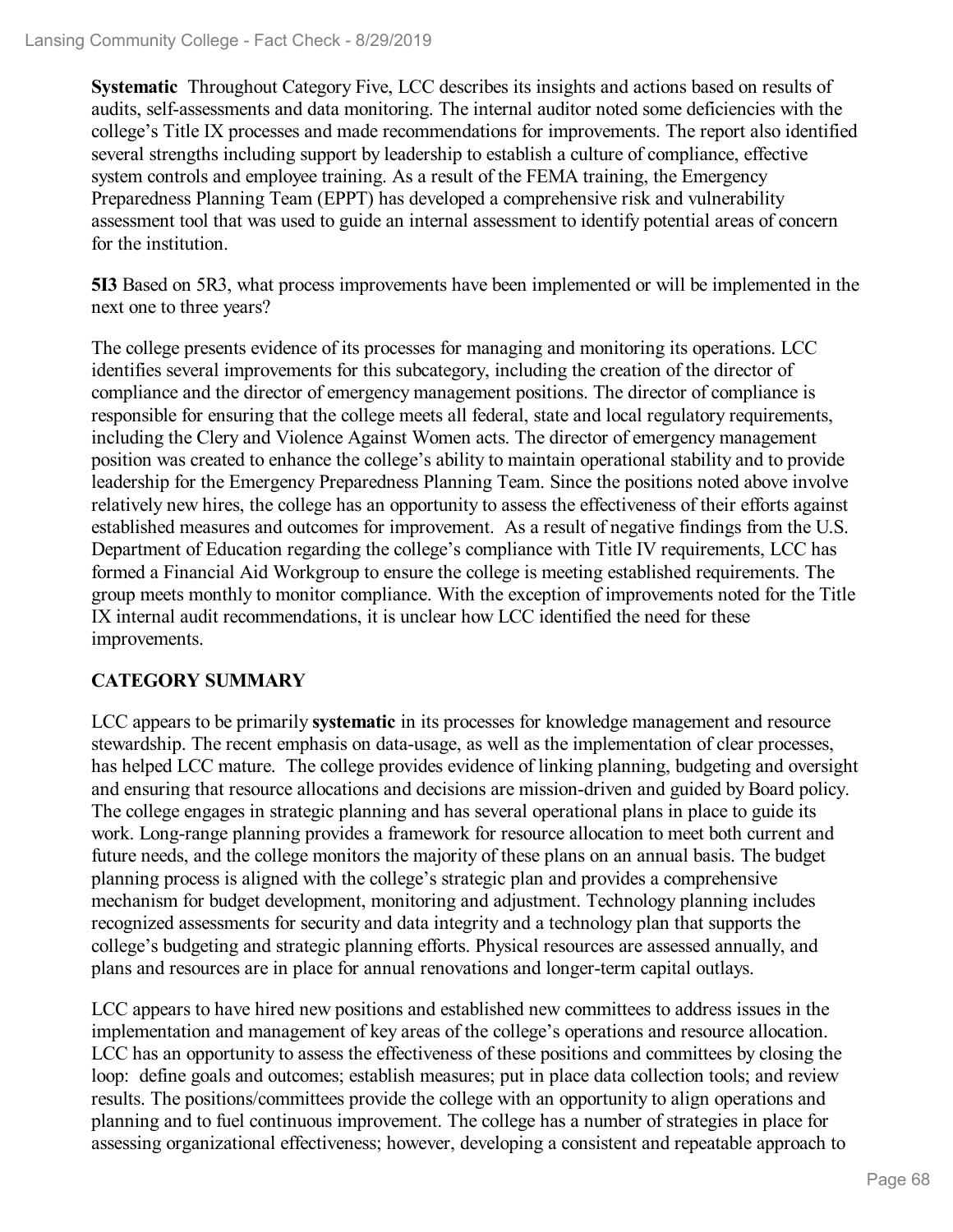assessing all aspects of the institution will help to move the college to a higher level of maturity. It also has an opportunity to provide greater detail to describe the linkage between results and the improvements recently made for this category.

## **Interim Monitoring (if applicable)**

*No Interim Monitoring Recommended.*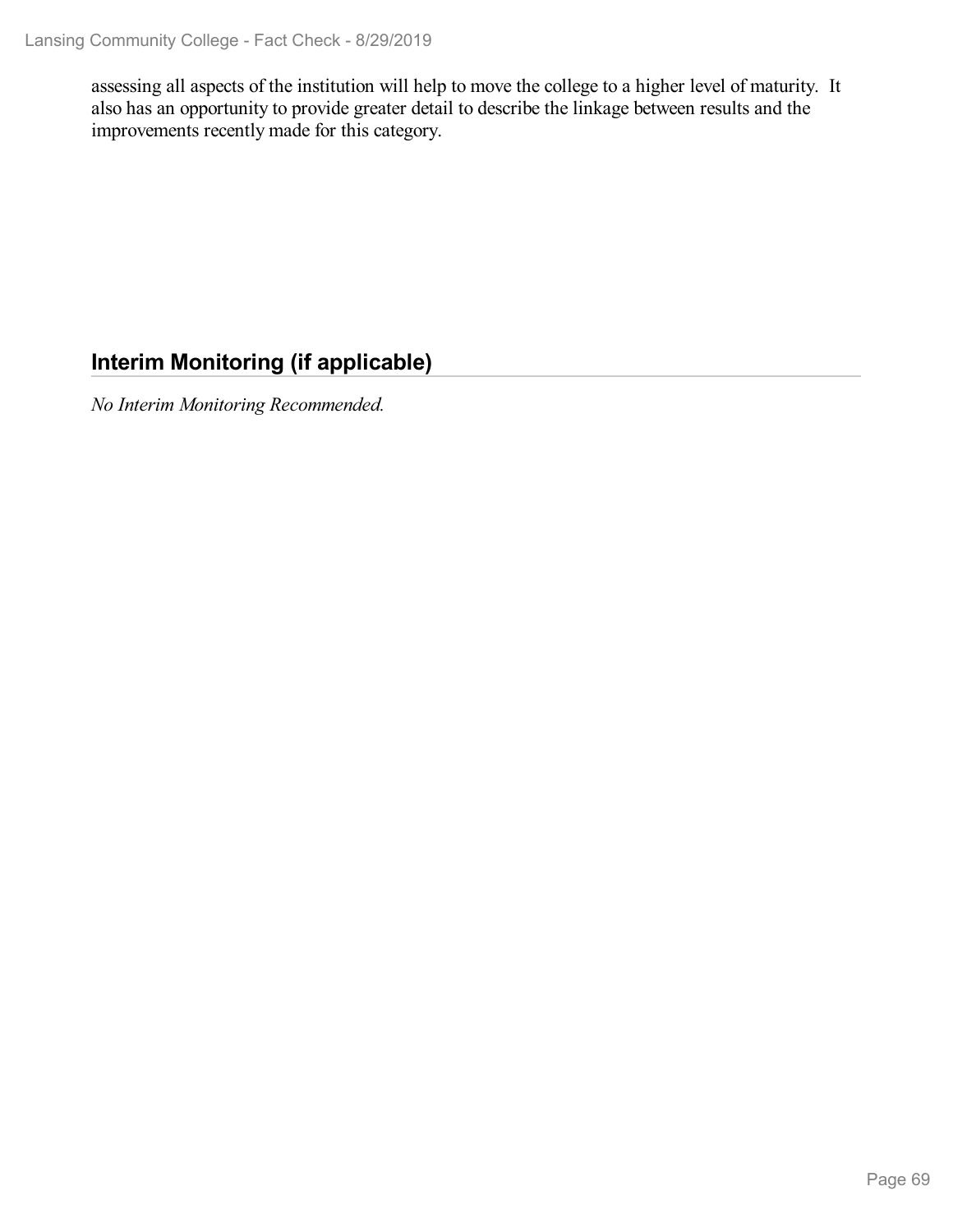# **VI - Quality Overview**

Focuses on the Continuous Quality Improvement culture and infrastructure of the institution. This category gives the institution a chance to reflect on all its quality improvement initiatives, how they are integrated, and how they contribute to improvement of the institution.

#### **Instructions for Systems Appraisal Team**

In this section, the team should provide a consensus narrative that focuses on the processes, results and improvements for Quality Improvement Initiatives and Culture of Quality.

Independent Category Feedback for each AQIP Category from each team member should be synthesized into an in-depth narrative that includes an analysis of the institution's processes, results and quality improvement efforts for each category. Wording from the Stages in Systems Maturity tables for both processes and results should be incorporated into the narrative to help the institution understand how the maturity of processes and results have been rated. The narrative should also include recommendations to assist the institution in improving its processes and/or results. It is from this work that the team will develop a consensus on the Strategic Challenges analysis, noting three to five strategic issues that are crucial for the future of the institution. Please see additional directions in the Systems Appraisal [procedural](https://www.hlcommission.org/Accreditation/aqip-portfolio.html) document provided by HLC.

## **Evidence**

### CATEGORY 6: QUALITY OVERVIEW

Category 6 focuses on the Continuous Quality Improvement culture and infrastructure of the institution. This category gives the institution a chance to reflect on all its quality improvement initiatives, how they are integrated and how they contribute to improvement of the institution.

#### 6.1: QUALITY IMPROVEMENT INITIATIVES

Quality Improvement Initiatives focuses on the Continuous Quality Improvement (CQI) initiatives the institution is engaged in and how they work together within the institution.

**6P1** Describe the processes for determining and integrating CQI initiatives, and identify who is involved in those processes. This includes, but is not limited to, descriptions of key processes for the following:

• Selecting, deploying and evaluating quality improvement initiatives

**Systematic** The college operationalizes the effort through its strategic planning, operational planning, and program review processes. A four-step process is utilized to explore potential CQI projects: the idea, research and review, the decision, implementation. Examples have been provided throughout the portfolio of how the college has identified and engaged an initiative based on the principles of CQI. All CQI projects associated with the 2017-2020 strategic plan were evaluated and reviewed by the Strategic Planning Committee. Monthly reports are given to the Board of Trustees. While the college notes that it monitors and evaluates progress, it has an opportunity to better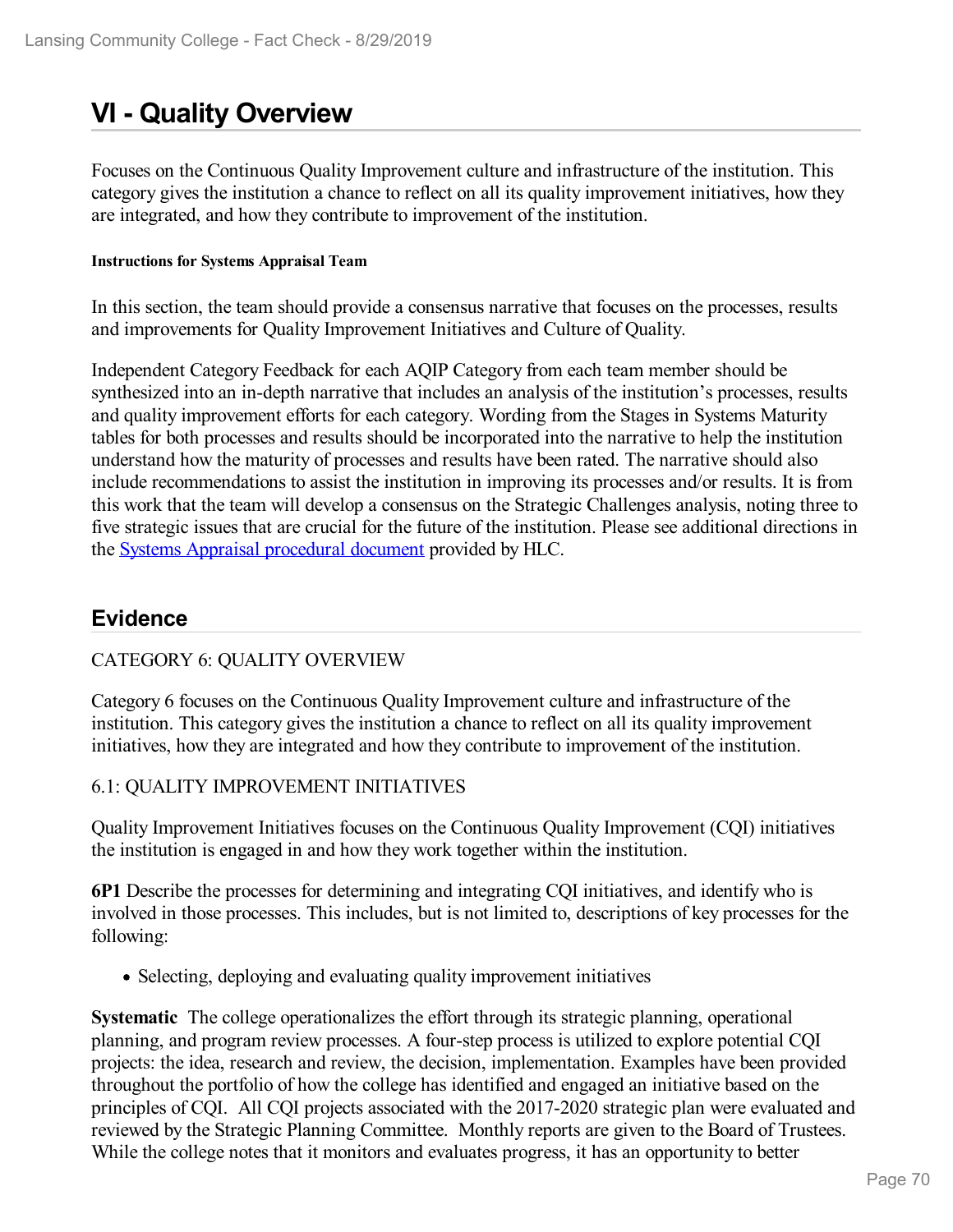describe the metrics used to provide direct evidence, assessment and analysis of effectiveness.

Aligning the Systems Portfolio, Action Projects, Comprehensive Quality Review and Strategy Forums

**Reacting** While LCC states that CQI is critical to its institutional progress, the narrative offers little evidence or examples of how the college leverages the various components of AQIP in an intentional manner to move the bar on any specific metric(s) that it tracks. The college has an opportunity to better explain how data and results inform its quality improvement actions and decisions.

**6R1** What are the results for continuous quality improvement initiatives? The results presented should be for the processes identified in 6P1. All data presented should include the population studied, response rate and sample size. All results should also include a brief explanation of how often the data is collected, who is involved in collecting the data and how the results are shared.

**Systematic** LCC has implemented 16 Action Projects, including the enhancement of the college's strategic planning process, the redesign of its developmental education program, and the implementation of the Guided Pathways model. The inclusion of the results on AQIP Action Projects, as well as the results of initiatives described throughout the portfolio (such as assessment of ELOs, program review, Guided Pathways, etc.), indicates that LCC has begun to systematize its use of summary results. To mature, the college is encouraged to report how it can leverage the results of its many CQI efforts to make informed decisions for change.

**6I1** Based on 6R1, what quality improvement initiatives have been implemented or will be implemented in the next one to three years?

Lansing Community College reports on CQI initiatives within its strategic plan through an annual report that monitors goal attainment. CQI initiatives are broadly disseminated in venues such as the Strategic Planning Steering Committee, ELT meetings, annual strategic plan update forums, and at Board of Trustees meetings and to the public in monthly monitoring reports. The results for the guided pathways outcomes are pivotal in directing college improvements in student success outcomes. LCC plans to continue using CQI principles to guide its improvement efforts. To support that goal, the college has implemented a project management institute. As stated in Category 3, several employees have already completed the training.

### 6.2: CULTURE OF QUALITY

Culture of Quality focuses on how the institution integrates continuous quality improvement into its culture. The institution should provide evidence for Core Component 5.D. in this section.

**6P2** Describe how a culture of quality is ensured within the institution. This includes, but is not limited to, descriptions of key processes for the following:

Developing an infrastructure and providing resources to support a culture of quality

**Systematic** LCC has developed an infrastructure to support a culture of quality as evidenced by adherence to the AQIP Pathway and the strategic planning process. Focus area 2a of the 2017-2020 strategic plan states, "LCC will be intentional and proactive in our planning process." The college leadership has adopted Deming's Plan-Do-Study-Act (PDSA) model as its approach for identifying and developing plans to address needs, implementing those plans, collecting data and analyzing results, and using those results to identify opportunities for improvement. The college has established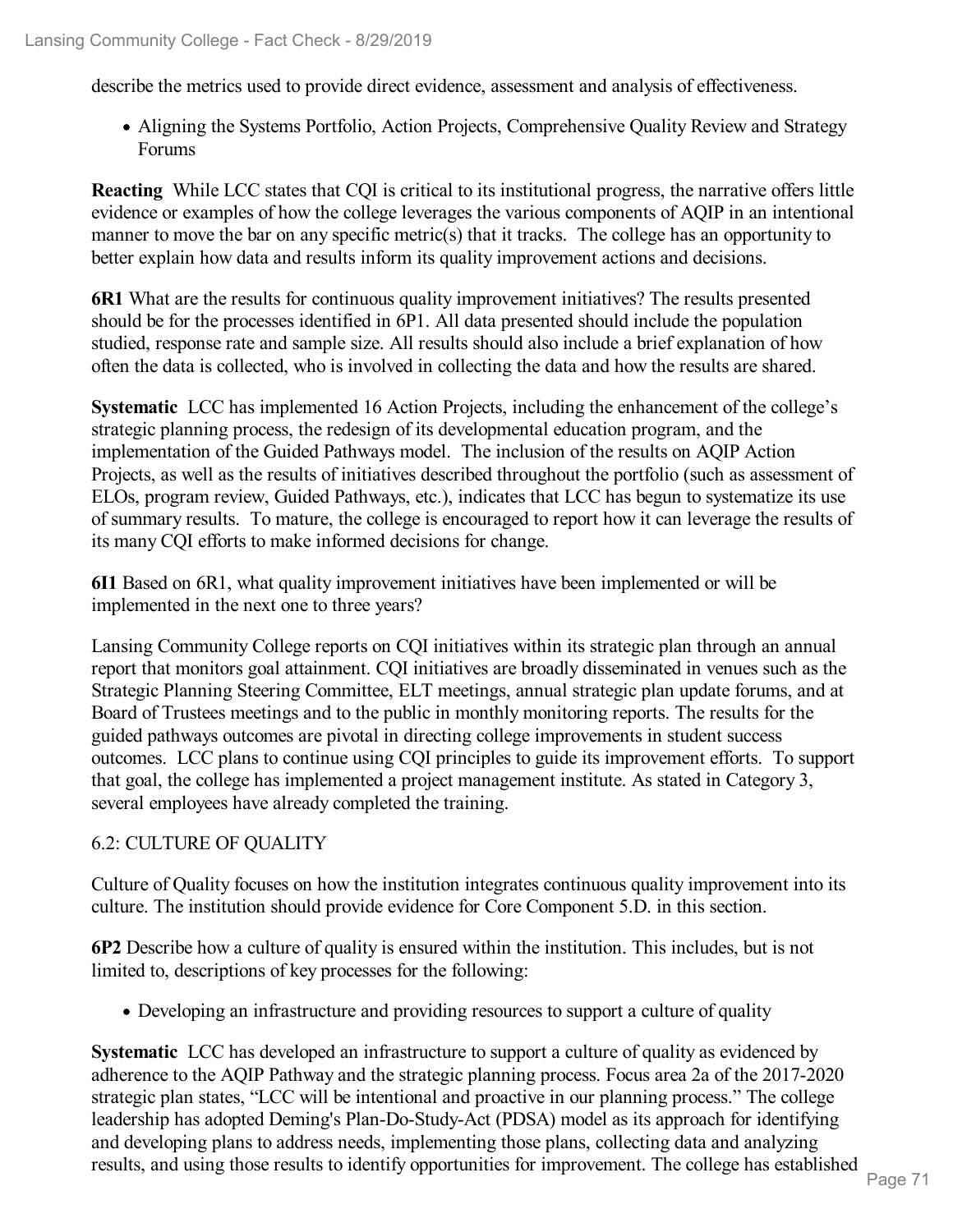a project management training institute to assist in project implementation. The lack of consistent evidence and data used in decision-making impacts the college's level of maturity.

Ensuring continuous quality improvement is making an evident and widely understood impact on institutional culture and operations (5.D.1)

**Systematic** LCC describes processes to ensure that CQI is understood and impactful on culture and operations. These processes include the types of communication used, the approach to planning, and professional development activities. The PDSA model is the college's means to provide structure to planning and to establish outcomes from which evaluation is based. Reporting trend data and other benchmarks will help the institution mature in its CQI efforts.

Ensuring the institution learns from its experiences with CQI initiatives (5.D.2)

**Reacting** LCC cites two examples for how the institution learns from its experiences with CQI initiatives. The first is the academic success coach initiative. The college used results from the initial project, which allowed students to participate in the program voluntarily, to make changes in the model. The second example cited is the college's use of Baker Tilley to conduct an internal audit of potential high-risk practices in college operations. Both examples demonstrate the college is engaging in quality improvement efforts, but they do not provide evidence that the college is learning from those experiences or consistently using strategies across the institution.

• Reviewing, reaffirming and understanding the role and vitality of the AQIP Pathway within the institution

**Systematic** As a transitioning institution, LCC may face challenges as the college moves toward another pathway. The college notes that it plans to retain the CQI perspective. It will be important as the institution moves forward to clearly define its quality journey and how it is assessed and affirmed.

**6R2** What are the results for continuous quality improvement to evidence a culture of quality? The results presented should be for the processes identified in 6P2. All data presented should include the population studied, the response rate and sample size. All results should also include a brief explanation of how often the data is collected, who is involved in collecting the data and how the results are shared.

**Reacting** While the results of the Baker Tilly audit may have been insightful and helpful, the findings of a one-time audit do not constitute evidence of a culture of continuous improvement. Consistency and repeatable processes and matrices are crucial aspects of CQI. The college has an opportunity to report, as evidence of its CQI culture, both trend data on KPIs and progress on institutional strategic goals.

**6I2** Based on 6R2, what process improvements to the quality culture have been implemented or will be implemented in the next one to three year?

The Baker Tilley assessments represented a sound strategy for evaluating current status and considering best practices. It did not, however, provide the tools for ongoing continuous improvement analysis and action. Using Deming's Plan Do Study Act (PDSA) approach provides a sound basis for strategic actions. The project management institute provided managers with comprehensive training in how to effectively utilize the PDSA model.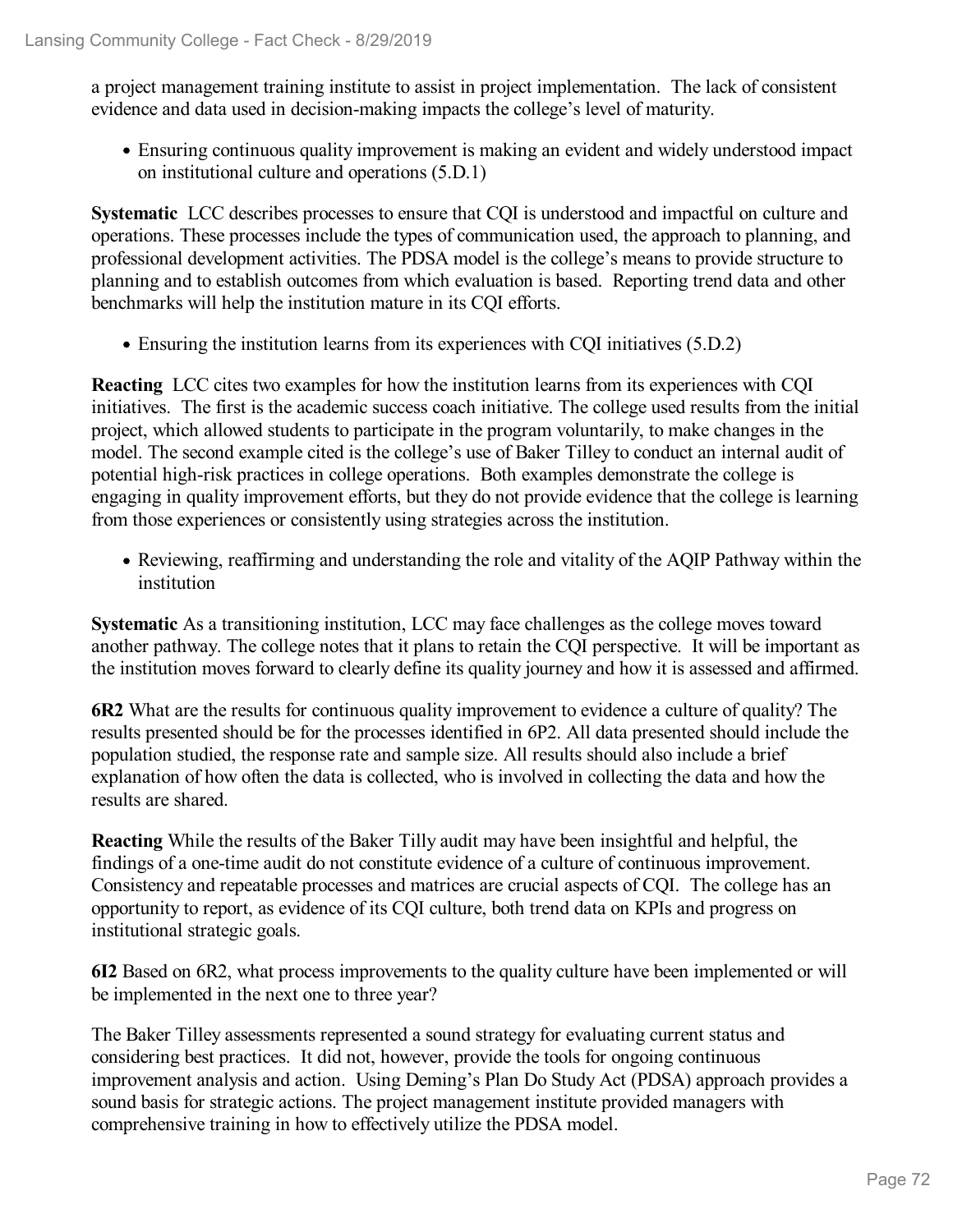#### **CATEGORY SUMMARY**

Lansing Community College is primarily **systematic** in its processes for ensuring a quality culture across the institution. LCC has demonstrated CQI strategies throughout the portfolio. The college has engaged in 16 Action Projects, and several of those have had long-term impact on operations and student success. The development of the project management institute supports the college's declared commitment to CQI principles and has the potential to contribute to its success in the future.

To mature, the college is encouraged to report how it is able to leverage the results of its many CQI efforts to move the bar at the highest institutional levels. Additionally, throughout the portfolio, the lack of a measure for a key process or the use of an analysis of data to shape decisions around improvement efforts suggest that the college has an opportunity to mature. As a transitioning AQIP college, LCC has an opportunity to use the new pathway to present evidence--in the form of benchmarked results, longitudinal and/or comparative data--and to provide results/evidence on both direct and indirect measures.

## **Interim Monitoring (if applicable)**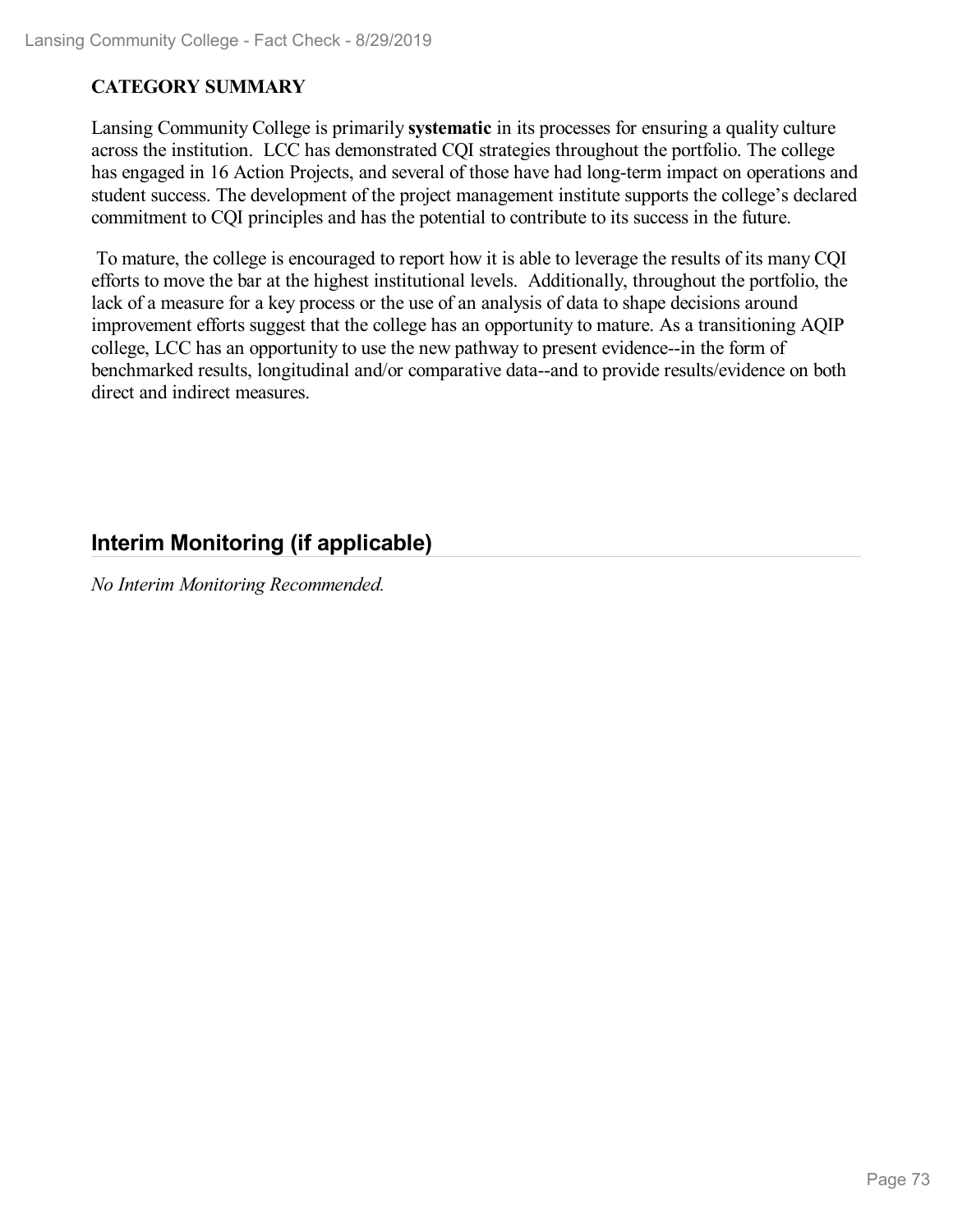# **1 -Mission**

The institution's mission is clear and articulated publicly; it guides the institution's operations.

# **1.A - Core Component 1.A**

The institution's mission is broadly understood within the institution and guides its operations.

- 1. The mission statement is developed through a process suited to the nature and culture of the institution and is adopted by the governing board.
- 2. The institution's academic programs, student support services, and enrollment profile are consistent with its stated mission.
- 3. The institution's planning and budgeting priorities align with and support the mission. (This sub-component may be addressed by reference to the response to Criterion 5.C.1.)

## **Rating**

Clear

## **Evidence**

## **1.A.1**

LCC's mission statement, vision, and guiding principles are collectively referred to as the college's Statements of Purpose, which are reviewed every three years in conjunction with the strategic planning cycle and are approved by the Board of Trustees.

The mission statement was revised in 2016 through an inclusive process with input from both internal and external stakeholders. The college hosted several community conversations to facilitate input from the community. The mission statement was reviewed by the Academic Senate in May 2016 and approved by the Board of Trustees in December 2016. In 2017, the Executive Leadership Team and Board reviewed the Statement of Purpose and determined it remained relevant with no revisions needed.

## **1.A.2**

LCC provided evidence that it ensures its academic programs and services are consistent with its mission through the program review process and strategic planning efforts. Faculty are required to reflect on the alignment of their academic program with the college's mission and strategic priorities. The strategic planning process focuses on the mission and includes environmental scanning and stakeholder input.

LCC's student demographics reflect the community it serves, as well as its mission to "ensure that all students successfully complete their educational goals."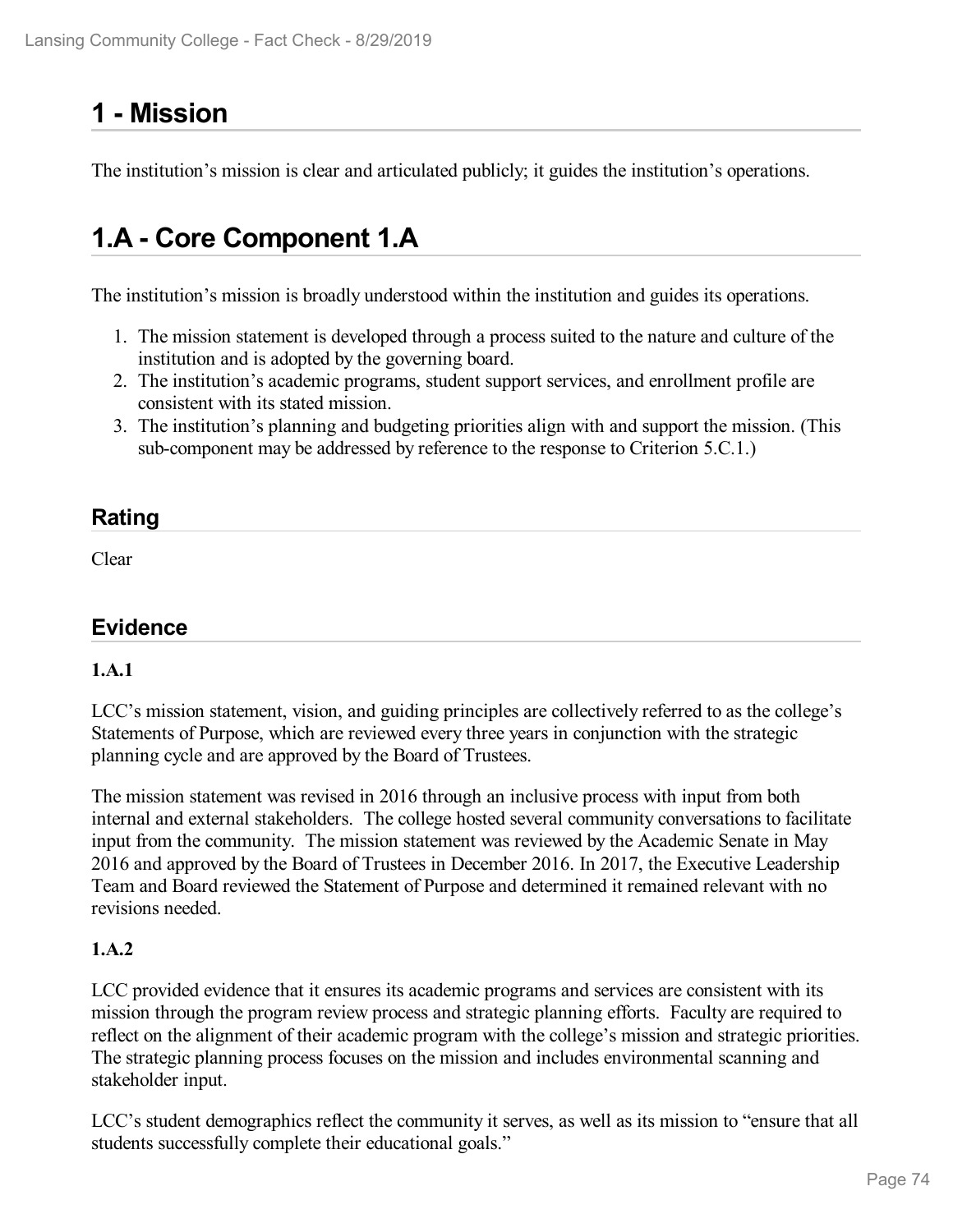### **1.A.3**

The strategic plan ensures advancement of the college mission and serves as the driving force for resource allocation. Operational planning and assessment processes align with the strategic plan and are influential in budget allocation decisions, further advancing the college mission. The LCC Mission and Strategic Plan Crosswalk shows the alignment of mission with strategic plan.

The college's budgeting process is intended to ensure that resources are allocated in alignment with the strategic plan and institutional goals (see 5.C.1). The college's FY2019 Budget Executive Summary, Detail and Financial Information provides evidence that the college is committed to allocating resources to advance its mission and vision.

## **Interim Monitoring (if applicable)**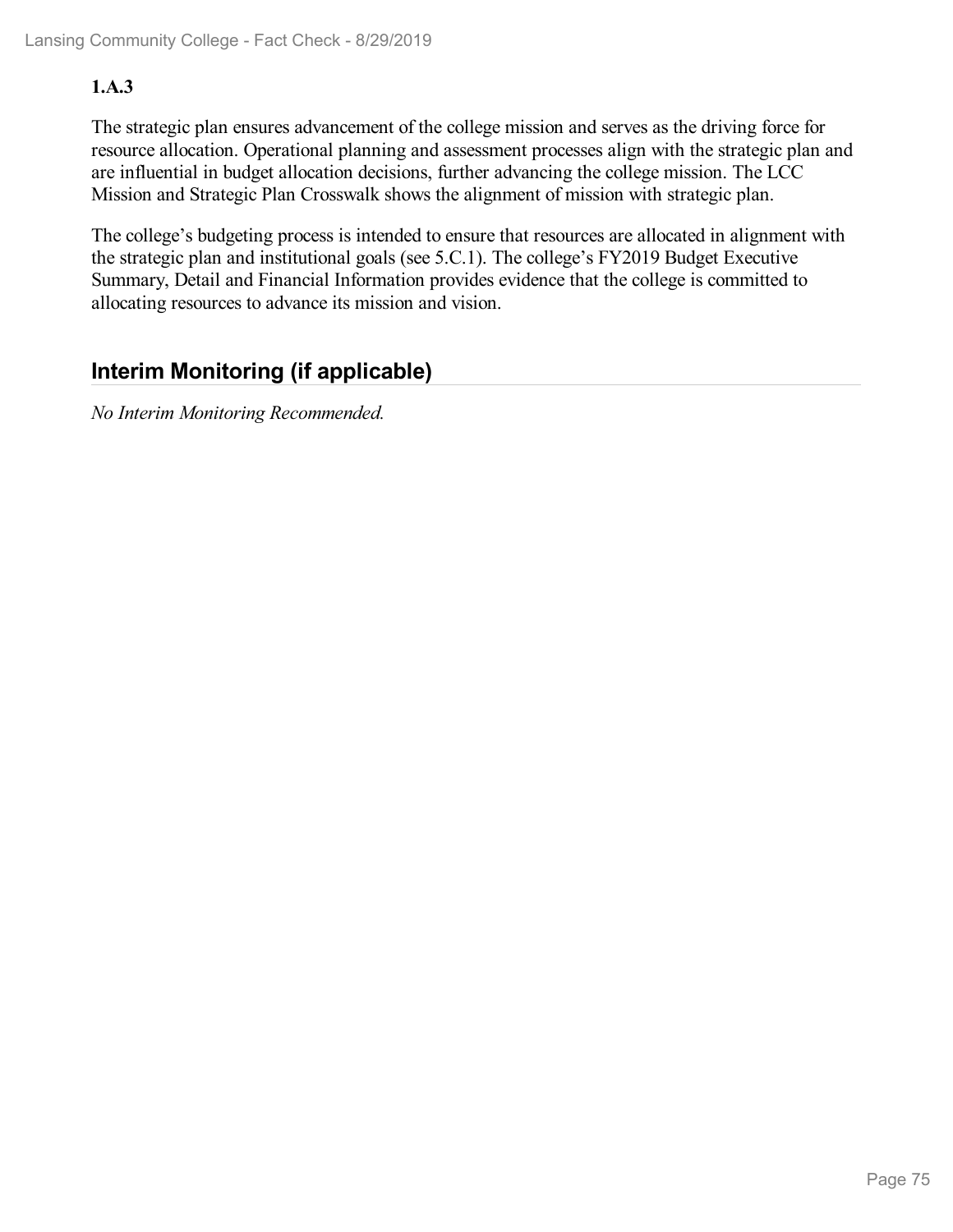# **1.B - Core Component 1.B**

The mission is articulated publicly.

- 1. The institution clearly articulates its mission through one or more public documents, such as statements of purpose, vision, values, goals, plans, or institutional priorities.
- 2. The mission document or documents are current and explain the extent of the institution's emphasis on the various aspects of its mission, such as instruction, scholarship, research, application of research, creative works, clinical service, public service, economic development, and religious or cultural purpose.
- 3. The mission document or documents identify the nature, scope, and intended constituents of the higher education programs and services the institution provides.

## **Rating**

Clear

## **Evidence**

#### **1.B.1**

The LCC Board of Trustees, President, and Executive Leadership Team communicate the Statements of Purpose through several channels:

- Prominently displaying them on the college website;
- Including them on public documents such as the annual budget and the campus outlay plan;
- Including them on the human resource web page, in performance evaluations of administrators, and on the job application;
- Communicating them through new employee orientation; and
- Including the mission on email signature blocks.

The FY 2018-2019 Annual Budget document includes a section on Strategic Planning & Budget.

The October 2018 Five Year Capital Outlay Plan includes Strategic Plan-Statements of Purpose/Mission Statement.

#### **1.B.2**

The college's mission statement, vision, and guiding principles (values) are collectively referred to as LCC's Statements of Purpose. The guiding principles articulate the college's emphasis on the various aspects of its mission: 1) to have an emphasis on careers and to maintain a technology-rich environment; 2) to be flexible, affordable, and accountable; 3) to serve the entire community in diverse ways; and 4) to prepare those it serves to thrive in a diverse world by reflecting that diversity in its student enrollment, staffing, planning and allocation of resources.

The mission statement is reviewed every three years and was reviewed by the Academic Senate in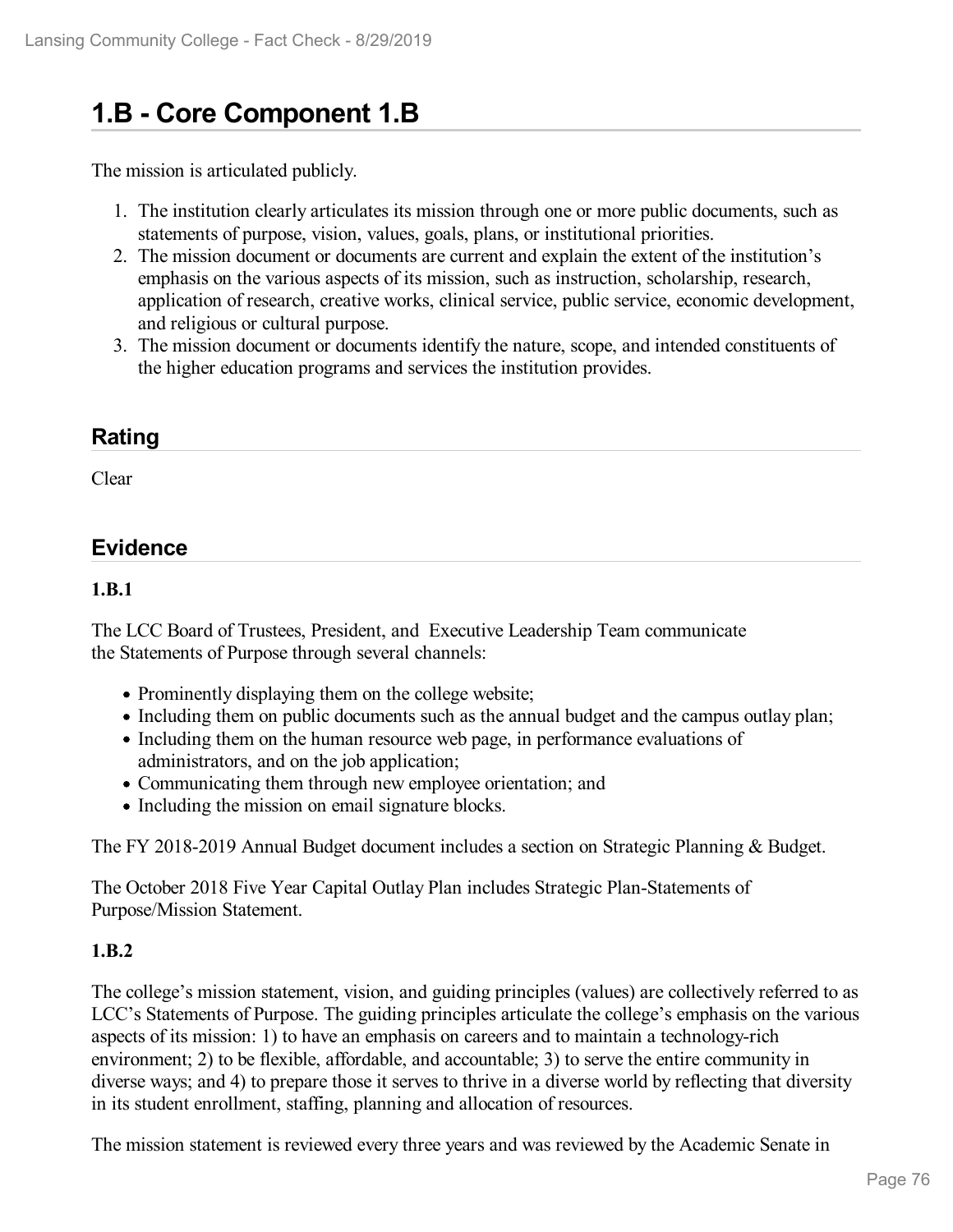May 2016 and approved by the Board of Trustees in December 2016. In 2017, the Board of Trustees and the Executive Leadership Team determined that the Statements of Purpose remain relevant and did not require revision.

#### **1.B.3**

LCC's Statements of Purpose emphasize the college's commitment to providing high-quality educational experiences for all students. LCC recognizes its role in supporting the community's diverse population and unique needs, including those of young adults, those from low-income households, and those requiring developmental academic or entry-level career skills.

## **Interim Monitoring (if applicable)**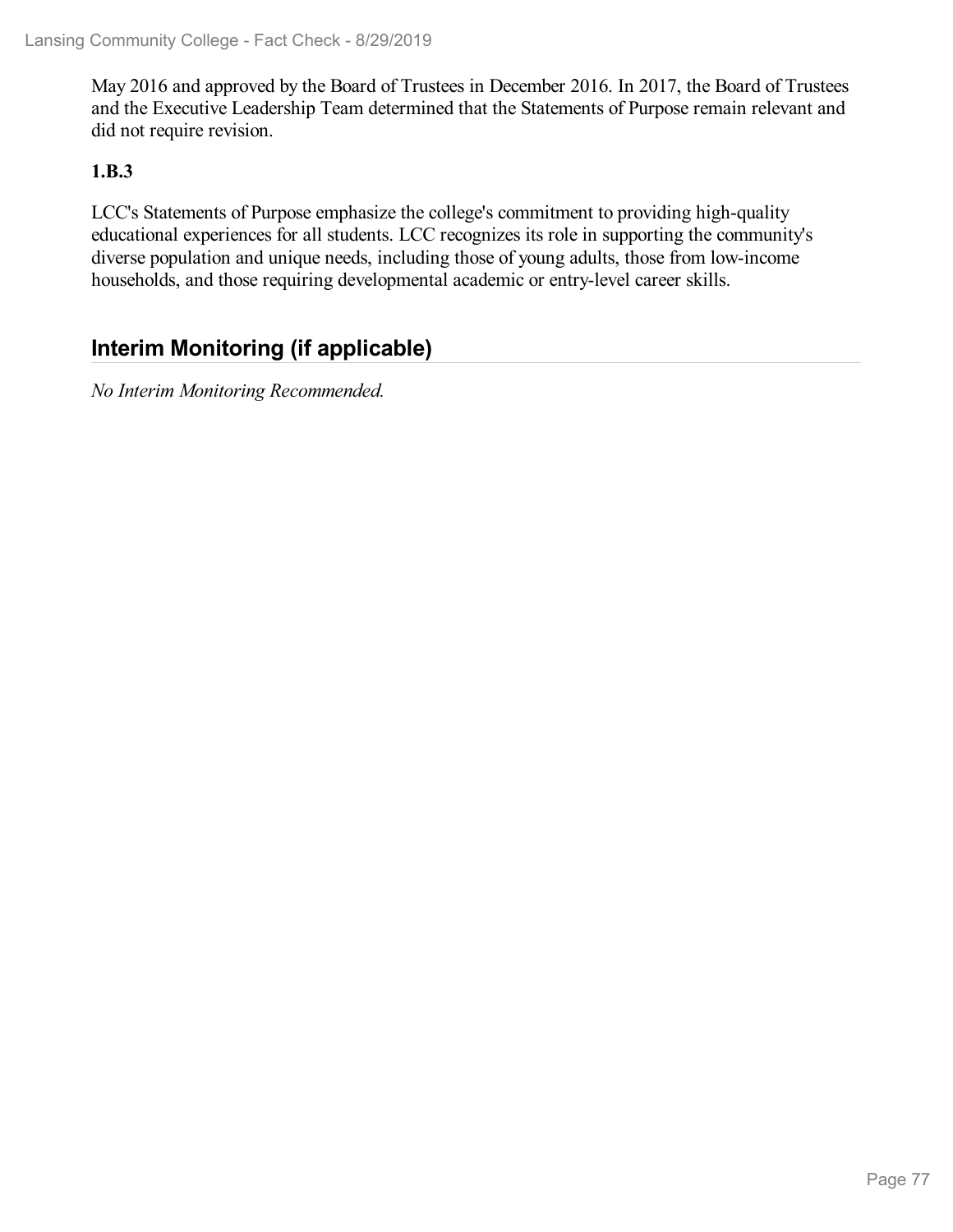# **1.C - Core Component 1.C**

The institution understands the relationship between its mission and the diversity of society.

- 1. The institution addresses its role in a multicultural society.
- 2. The institution's processes and activities reflect attention to human diversity as appropriate within its mission and for the constituencies it serves.

## **Rating**

Clear

## **Evidence**

#### **1.C.1**

LCC has two Essential Learning Outcomes (ELOs) related to a multicultural society: ELO 1 (Knowledge of Human Cultures) and ELO 3 (Personal and Social Responsibility).

LCC's Mission addresses its ability to ensure that all students develop the "skills necessary for them to enrich and support . . . their community as engaged global citizens."

LCC's Guiding Principles state the following:

- LCC, within its broader purpose of serving its entire community in diverse ways, recognizes a special responsibility to young adults, those from lower income brackets, and those requiring developmental academic or entry-level career skills.
- LCC seeks cooperative relationships with both private and public organizations, pursuing growth not as an end but only when it best serves student and community needs.
- LCC will prepare those it serves to thrive in a diverse world by reflecting that diversity in its student enrollment, staffing, planning, and allocation of resources.

LCC is an open access institution.

LCC's Center for Data Science utilizes institutional, regional, state, and national data to identify student stakeholder groups. Students represent a wide range of socio-economic statuses, races and ethnicities, ages, employment statuses, and educational attainments and the student population is reflective of the demographic make-up of the community as evidenced by the LCC Student Profile document.

LCC partners with local business, educational institutions, and social entities and uses surveys to gather information on diverse needs.

#### **1.C.2**

LCC has two Common Learning Outcomes (called essential learning outcomes (ELOs) related to a multicultural society: ELO 1 (Knowledge of Human Cultures) and ELO 3 (Personal and Social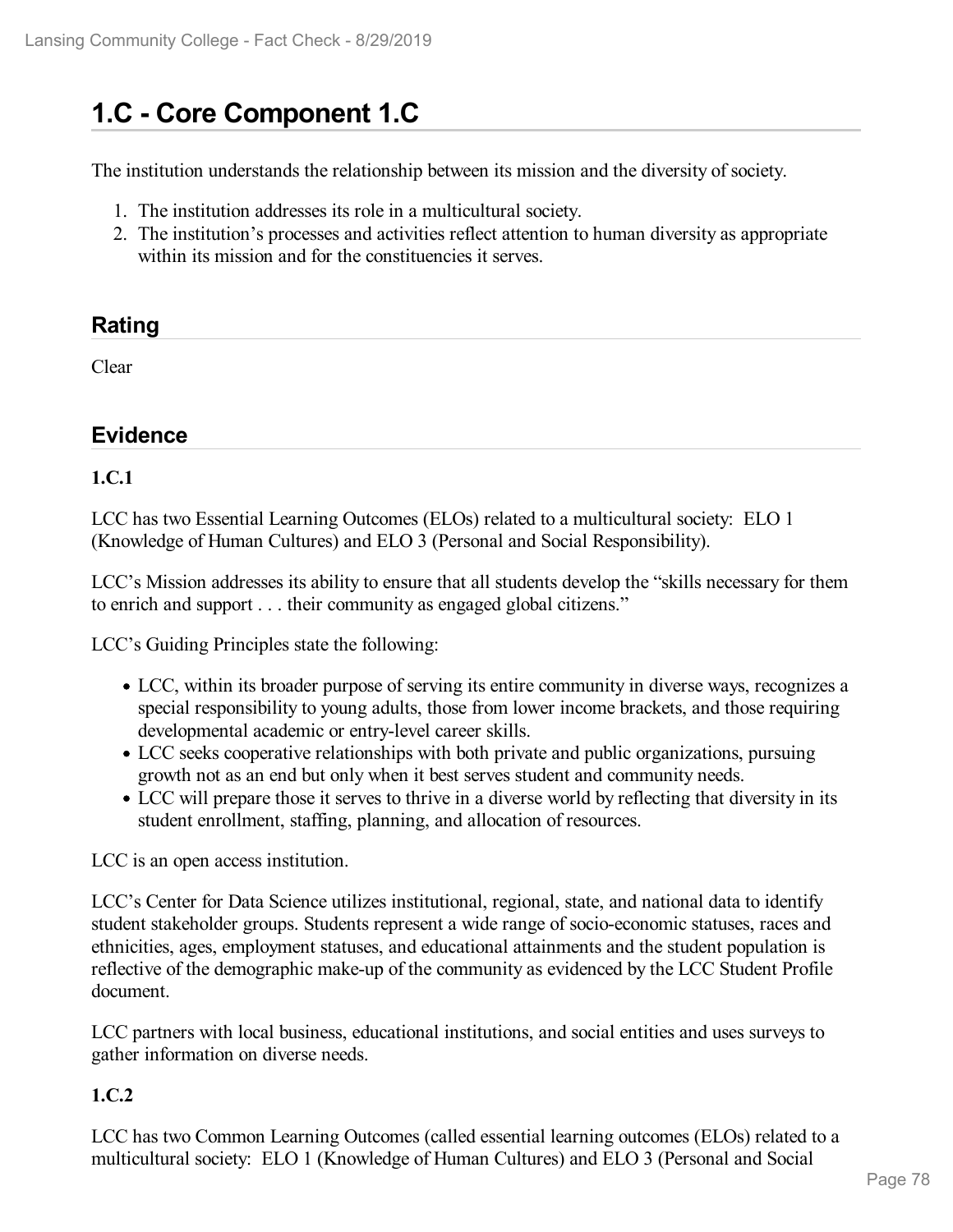Responsibility). LCC reports that 78% of its programs of study address ELO 1 and 87% ELO 3. In 2016 testing of the ELOs began, with 1,391 students being assessed on ELO 1 and 5,211 on ELO 3. Results for both ELOs were also reported for 2019.

The Statements of Purpose, along with its strategic plan, organize the college's actions in a manner that seeks to promote institutional efforts that reflect a commitment to the college's values:

- to integrate the Statements of Purpose into new faculty and employee orientations,
- to incorporate the guiding principles in job applications,
- to develop divisional and departmental mission statements that align with the LCC mission,
- to use the strategic plan as the driving force in the budget process,
- to require programs of study to align program goals with the college mission and strategic plan as part of the program review process, and
- to ensure the strategic plan aligns with the LCC Statements of Purpose.

LCC students represent a wide range of socio-economic statuses, races and ethnicities, ages, employment statuses, and educational attainments, with the student population reflective of the demographic make-up of the community.

The program review process includes an analysis of demographic data and disparate impact at the program level. Programs are asked to identify the types of students they serve. The purpose of this question is to enforce the need to evaluate students' identities, their needs, and how the college meets those needs.

LCC monitors program and service needs of the business and industries and their employees in the area.

## **Interim Monitoring (if applicable)**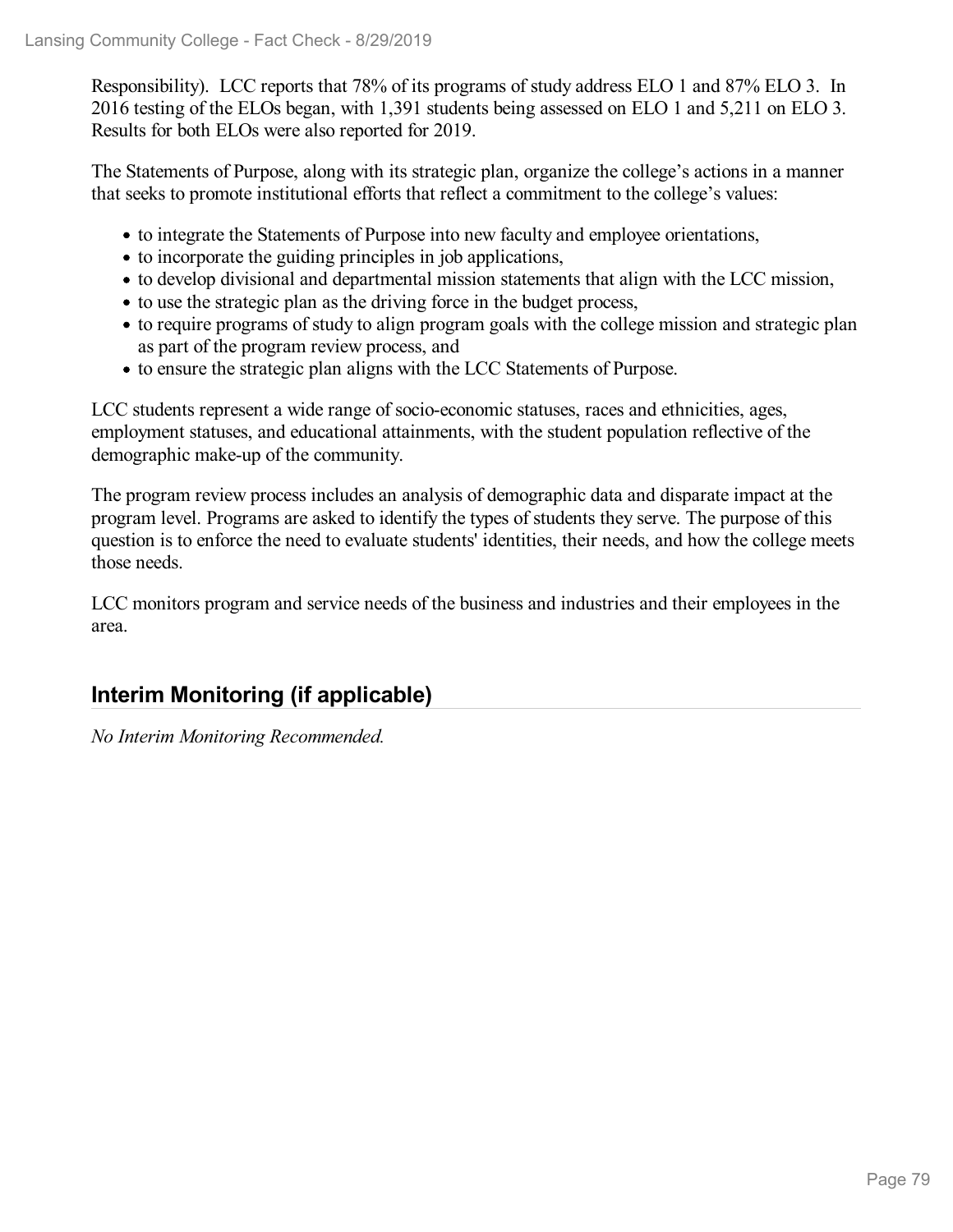# **1.D - Core Component 1.D**

The institution's mission demonstrates commitment to the public good.

- 1. Actions and decisions reflect an understanding that in its educational role the institution serves the public, not solely the institution, and thus entails a public obligation.
- 2. The institution's educational responsibilities take primacy over other purposes, such as generating financial returns for investors, contributing to a related or parent organization, or supporting external interests.
- 3. The institution engages with its identified external constituencies and communities of interest and responds to their needs as its mission and capacity allow.

# **Rating**

Clear

## **Evidence**

#### **1.D.1**

LCC's Mission addresses its ability to ensure that all students develop the "skills necessary for them to enrich and support . . . their community as engaged global citizens."

LCC's Guiding Principles state the following:

- LCC, within its broader purpose of serving its entire community in diverse ways, recognizes a special responsibility to young adults, those from lower income brackets, and those requiring developmental academic or entry-level career skills.
- LCC will prepare those it serves to thrive in a diverse world by reflecting that diversity in its student enrollment, staffing, planning, and allocation of resources.

LCC students represent a wide range of socio-economic statuses, races and ethnicities, ages, employment statuses, and educational attainments, with the student population reflective of the demographic make-up of the community.

The Board of Trustee Financial Oversight and Monitoring Policy specifically noted that the budget is overseen by the Board of Trustees "on behalf of the students and public."

#### **1.D.2**

As a member of the Michigan State higher education system, LCC does not generate financial return for investors. The college articulates its primary responsibility of providing high quality educational opportunities in documents and processes that drive the planning, decision-making and resource allocation of the college.

Evidence to support their efforts to serve external interests is reflected in Board actions.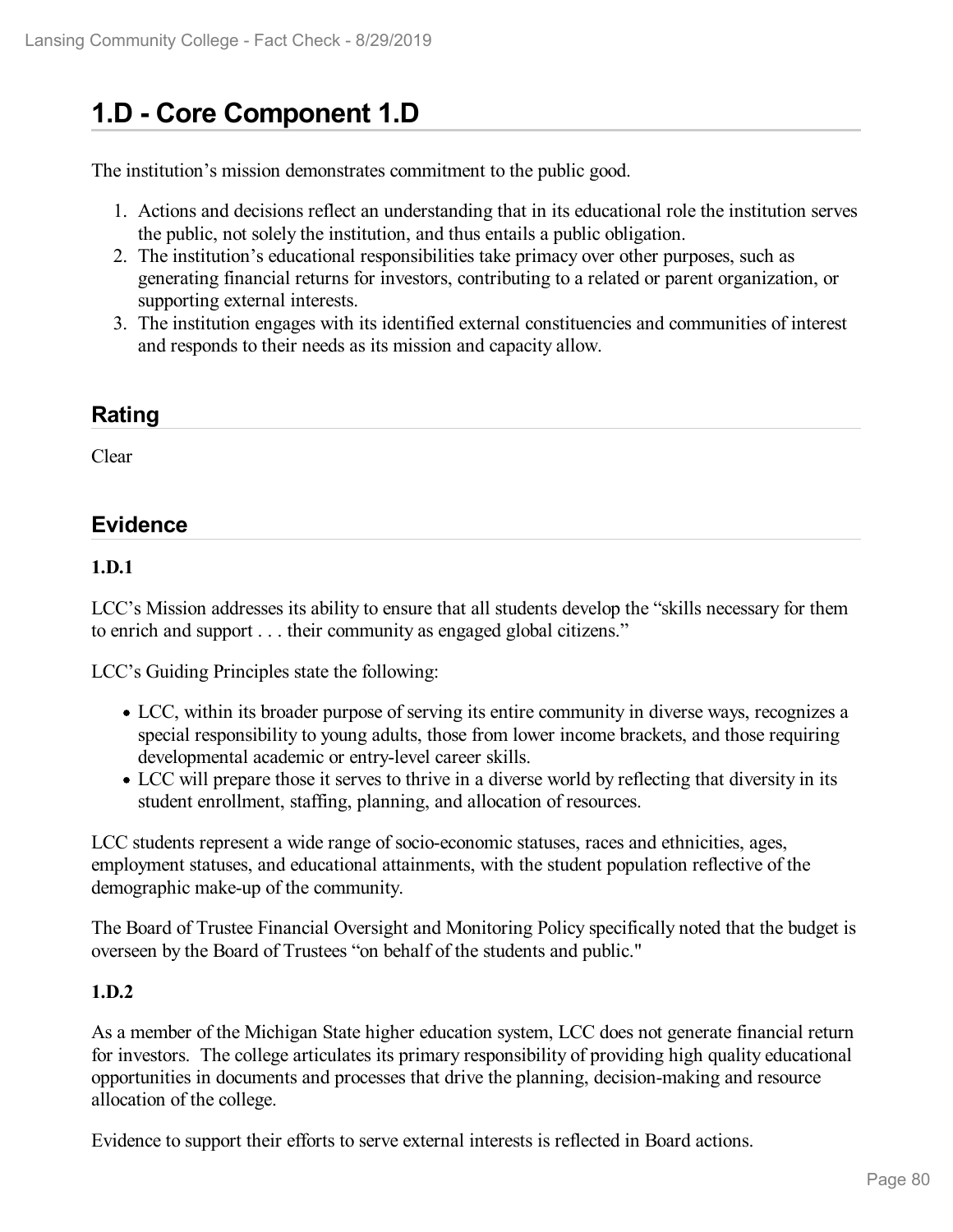The institution engages with its identified external constituencies and communities of interest and responds to their needs as its mission and capacity allow.

As noted in the Statements of Purpose, the Executive Leadership Team (ELT) and Board of Trustees reaffirm the college's role to serve its community and students and to deploy college resources into programs and services that meet identified needs.

The Resource Management document outlines how the Strategic Plan feeds into the Academic Operating Plan, Capital Outlay Plan, Facilities Assessment, and IT Infrastructure Plan. Program Review/Program Operating Plans are integrated into the Academic Operating Plan. These plans/assessments are the key drivers of the budget process.

#### **1.D.3**

LCC's Guiding Principles state that "LCC seeks cooperative relationships with both private and public organizations, pursuing growth not as an end in itself but only when it best serves student and community needs."

The portfolio states that in 2017, the Board of Trustees and ELT determined that the Statements of Purpose remain relevant and recognized and verified that the college's role is to serve its community and students.

The institution provided evidence that the 2016 review of the mission was inclusive, involving internal and external stakeholders and appropriate approval at various levels, including the Academic Senate and Board of Trustees. In December 2016 the Board of Trustees approved the mission, vision, motto per Governance Policy E-100.

The Strategic Planning Steering Committee (SPSC), comprised of faculty and administrators, is responsible for the oversight and implementation of the college's strategic plan and for facilitating the engagement of the college's internal and external stakeholders in its processes. Each February the SPSC hosts forums with the college community to enhance engagement in the strategic planning process. Engagement is also facilitated through program advisory committees, the Academic Senate, and the Coalition for College and Career Readiness, which includes representatives from secondary schools and organizations from the college's region.

Administrative staff and members of the Board of Trustees stay abreast of trends in higher education through participation and leadership roles in national organizations. Additionally, the associate vice president of external affairs & development and K-12 operations meets regularly with state and federal legislators to keep apprised of changes that may have an impact on the college

## **Interim Monitoring (if applicable)**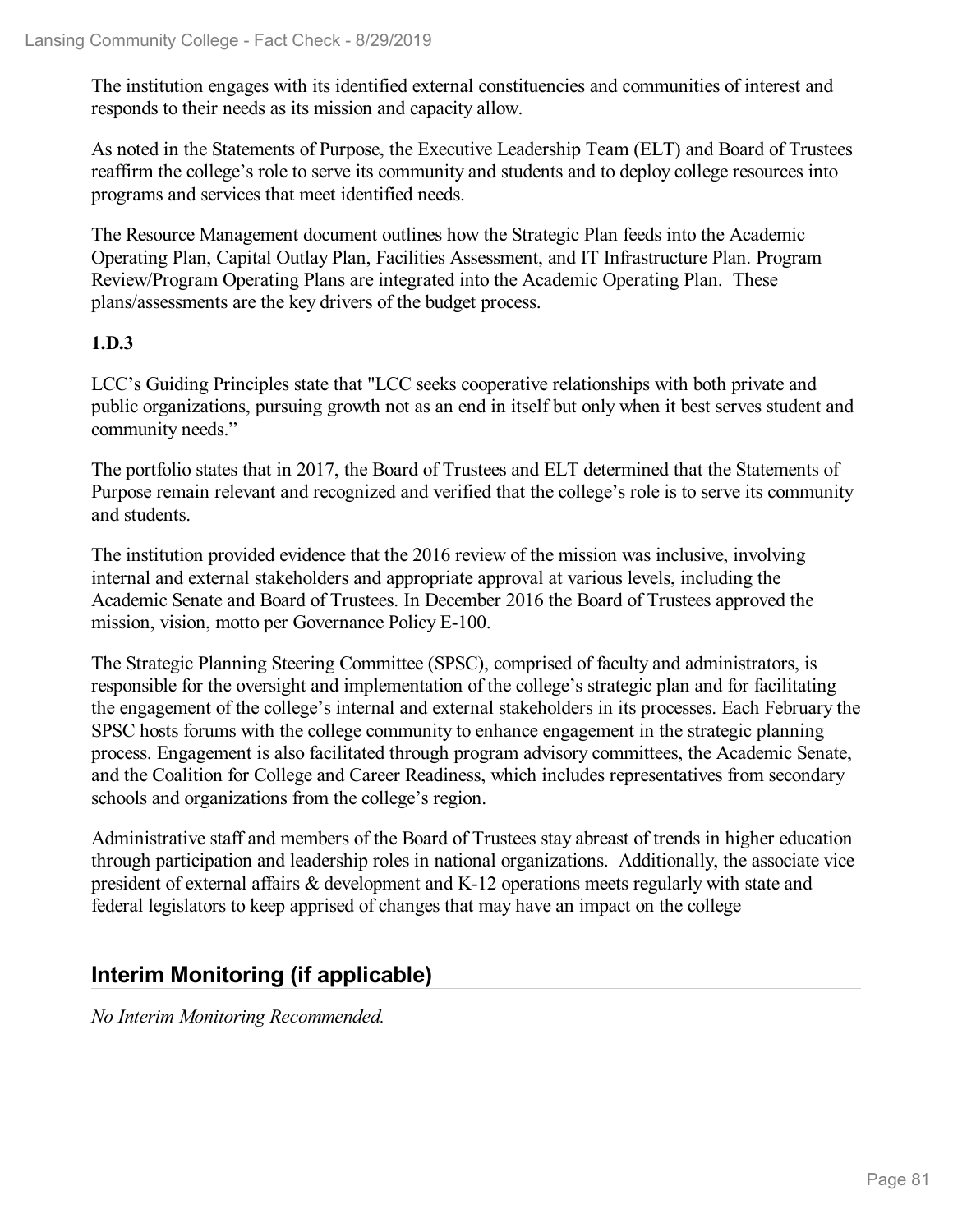## **2 -Integrity: Ethical and Responsible Conduct**

The institution acts with integrity; its conduct is ethical and responsible.

## **2.A - Core Component 2.A**

The institution operates with integrity in its financial, academic, personnel, and auxiliary functions; it establishes and follows policies and processes for fair and ethical behavior on the part of its governing board, administration, faculty, and staff.

### **Rating**

Clear

## **Evidence**

Board policy GP-307, Board Members' Code of Conduct, addresses expectations for ethical and professional conduct by members of the Board. The policy includes expectations for conflict of interest, confidentiality and the attempt to exercise individual authority over the organization. The treasurer of the Board of Trustees, with the Finance and Audit committees, monitors and safeguards the financial condition of the college in partnership with the chief financial officer, who is responsible for implementing financial oversight and monitoring policy.

LCC has established policies covering a wide range of legal and ethical responsibilities, with administrative personnel assigned responsibility for overseeing the procedures implemented to ensure compliance.

New employees participate in an orientation that includes an introduction to college policy, and all allegations of policy violation are investigated and addressed in accordance with HR procedures.

The college's finances are audited annually by a third party to ensure compliance with generally accepted accounting principles and federal Sarbanes-Oxley internal control requirements. Internal controls are process standards that help to mitigate substantial errors or fraudulent activity impacting financial statements.

## **Interim Monitoring (if applicable)**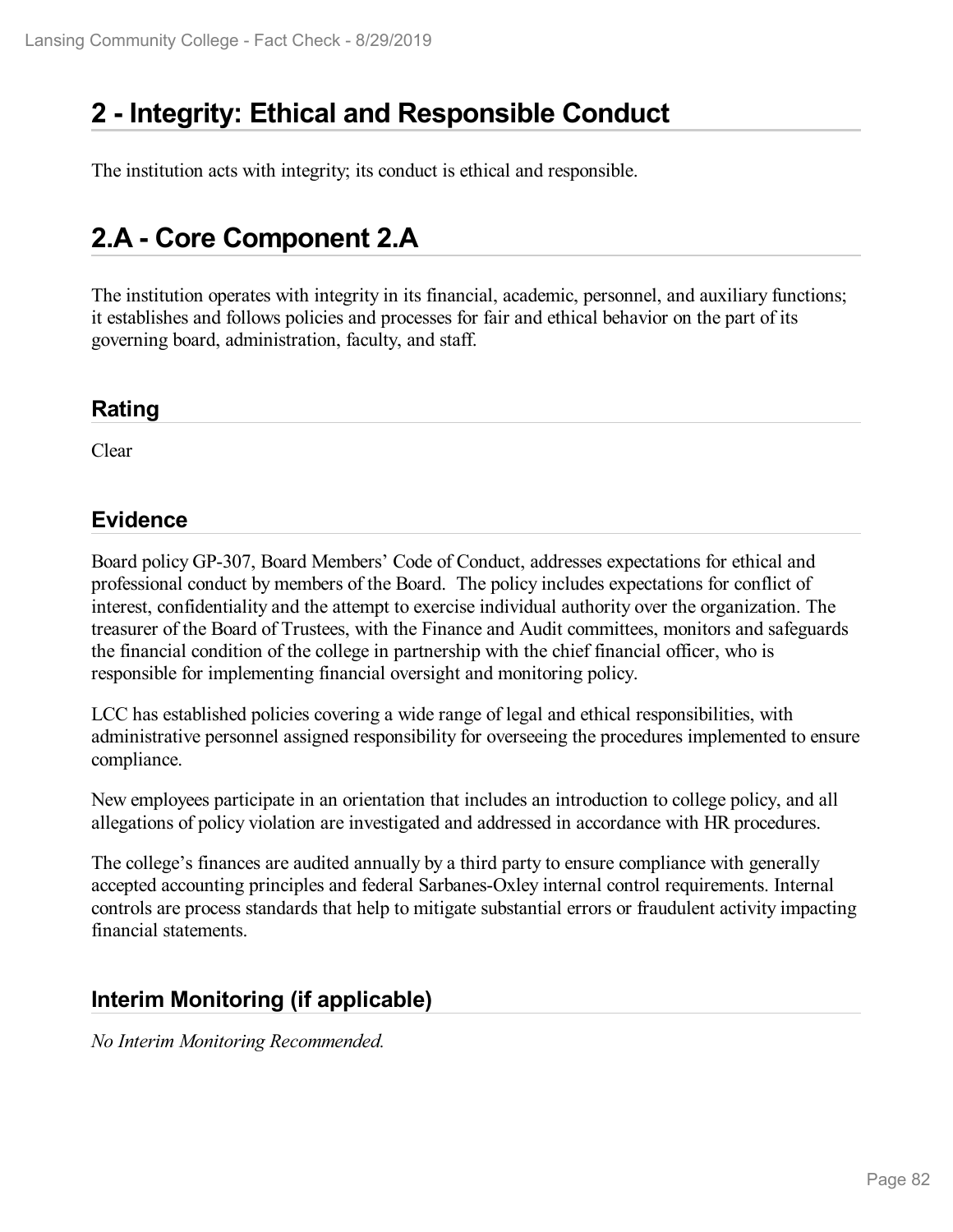# **2.B - Core Component 2.B**

The institution presents itself clearly and completely to its students and to the public with regard to its programs, requirements, faculty and staff, costs to students, control, and accreditation relationships.

## **Rating**

Clear

## **Evidence**

LCC communicates information about its programs, requirements, costs, control and accreditation relationships, and faculty and staff via its catalog and website. The Consumer Information page discloses general information, financial aid and financial literacy specifics, catalog and textbook links, retention and graduation rates, athletics participation and diversity, safety/security information, and Title IX resources. Accreditation information is displayed on a separate webpage. Program information, degree pathways, and cost information are also available. Cost information includes a tuition cost estimator, as well as a net price calculator.

To facilitate communication with students and the public, the college has adapted its website to work with mobile devices. The homepage menus take visitors to information regarding academics, admissions, campus life, and community engagement.

Board of Trustee Policies are listed on the LCC website. In 2018 the board reconstituted a policy review committee to conduct a major review of policy. Academic policies are reviewed by the Academic Procedures Advisory Committee.

## **Interim Monitoring (if applicable)**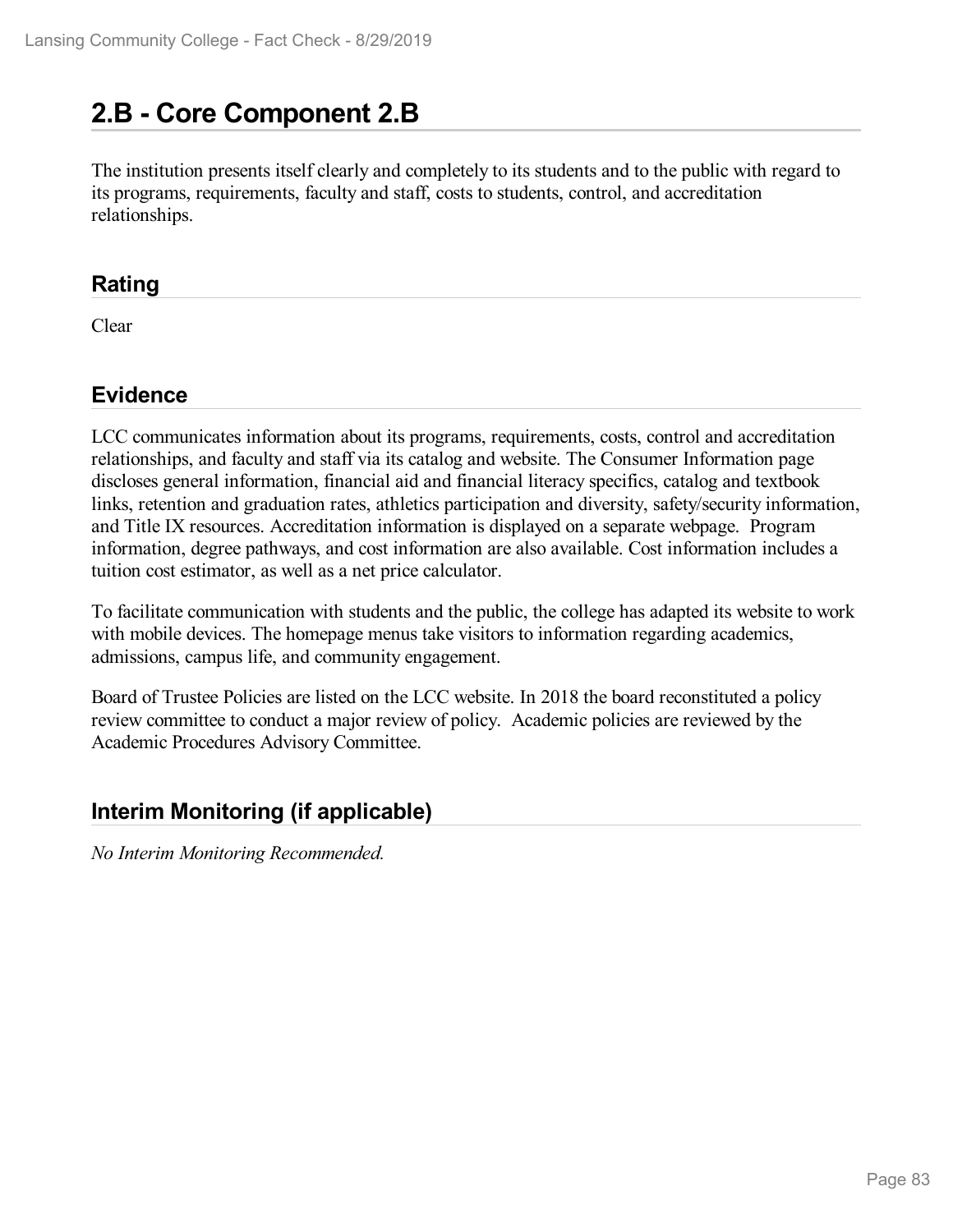# **2.C - Core Component 2.C**

The governing board of the institution is sufficiently autonomous to make decisions in the best interest of the institution and to assure its integrity.

- 1. The governing board's deliberations reflect priorities to preserve and enhance the institution.
- 2. The governing board reviews and considers the reasonable and relevant interests of the institution's internal and external constituencies during its decision-making deliberations.
- 3. The governing board preserves its independence from undue influence on the part of donors, elected officials, ownership interests or other external parties when such influence would not be in the best interest of the institution.
- 4. The governing board delegates day-to-day management of the institution to the administration and expects the faculty to oversee academic matters.

## **Rating**

Clear

## **Evidence**

#### **2.C.1**

LCC is governed by a seven-member nonpartisan Board of Trustees elected at large by voters of the college's tax district.

The board operates according to published bylaws that are aligned to Michigan's Community College Act of 1966, which outlines the board's required composition and role.

In accordance with its governance policies, the board focuses on outward vision and strategic leadership. Although the Board of Trustees works collaboratively in many processes, trustees understand their autonomous role in preserving and enhancing the college mission.

Board policy GP-306 outlines the annual board planning calendar, which demonstrates that the board's deliberations reflect priorities to preserve and enhance the institution. Included in the plan is the requirement to review progress on a college strategic plan; a review of two-year projections for enrollment, revenue, expenditures; a budget preview; and a facilities master plan review.

Board bylaws dictate that the establishment of policy, the appointment of the president and vice presidents, the setting of tuition and fees, the oversight of fiscal matters, and the defining of strategic goals are the auspices of the board.

#### **2.C.2**

The Board of Trustees follows the Carver Governance Model, which separates institutional purpose from all other issues. The agendas and minutes reflect this standard.

The president communicates with the board through monthly update reports and through an annual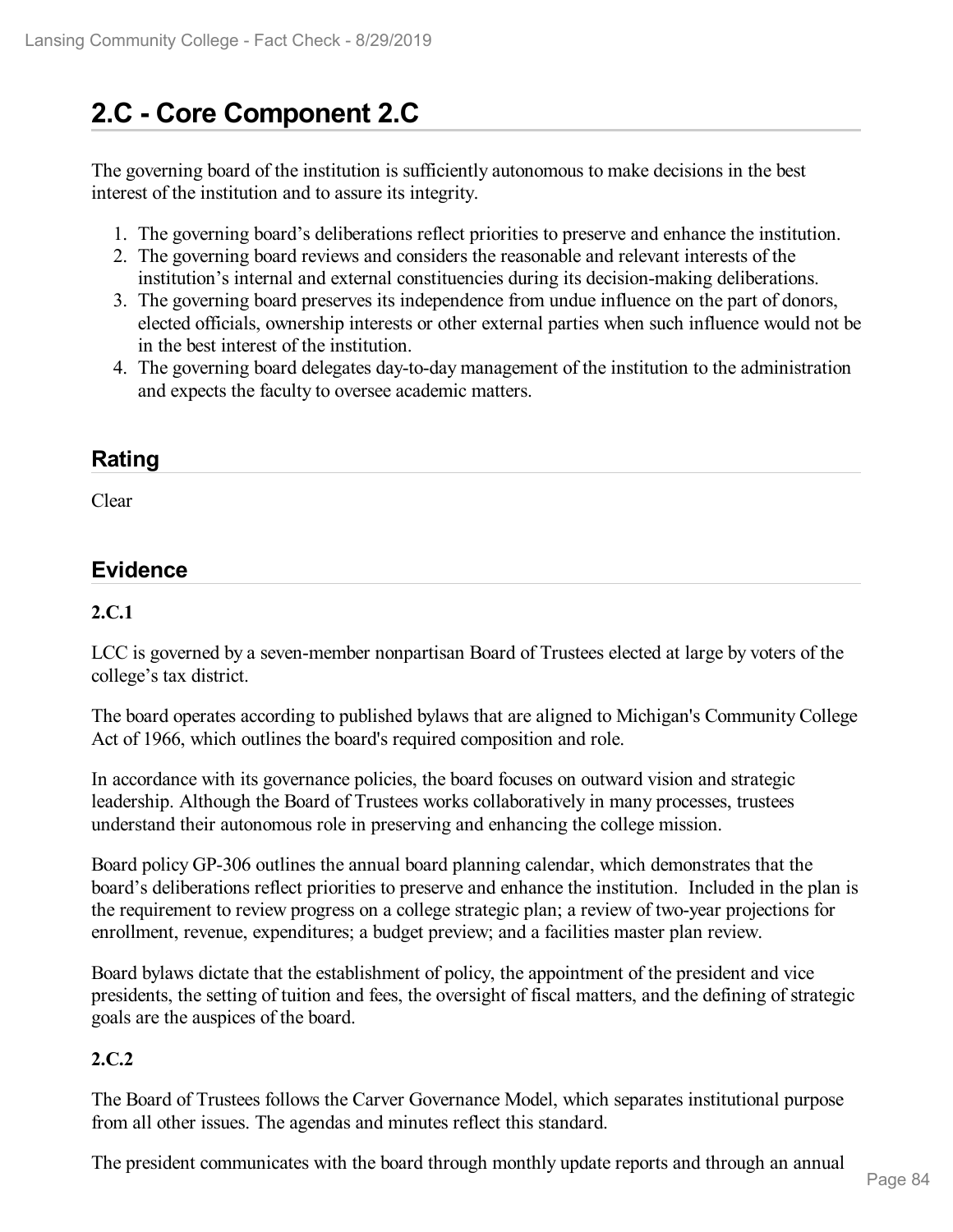report and accomplishments summary. Board meetings are conducted in accordance with the open meetings act, and opportunities for public comment are available at each monthly meeting. As part of the strategic planning process, ten community forums to solicit input from community members, political leaders, business and industry leaders, and secondary schools were held, and a public website was created to inform discussions and to serve as a platform for virtual collaboration. Information from these sources was used in the development of the plan.

### **2.C.3**

Board policy GP-307, Board Members' Code of Conduct, addresses expectations for ethical and professional conduct of members of the Board. The policy includes expectations for conflict of interest, confidentiality and the attempt to exercise individual authority over the organization. Board members in violation of the policy may be subject to sanction by the Board.

Members of LCC's Board of Trustees receive orientation and ongoing trainings on the board's role in preserving its autonomy and independence from undue influence.

LCC has processes in place to develop its mission, vision, values, and strategic plans in a manner inclusive of internal and external stakeholders. The nature of these processes and the focus on performance measures and strategic goals enable the college to act in accordance with its shared vision and mission. These actions occur at all levels, including the Board of Trustees, which has policies (E-100) in place to ensure that decisions are evidence-based, include input from all appropriate constituencies, are in the best interest of the college, and are free from undue influence.

### **2.C.4**

Board Policy BPR-401, Delegation to the President, delegates authority to the president except for policies outlined in the Executive Limitations section of the LCC Board of Trustees Governance Policies manual. According to Board President Relationship 400, the board expects the president to serve as chief executive officer for the college and manage the general administration and operation of LCC. Board decisions focus on policy development and fiscal oversight, while operational issues are delegated to the president.

The board conducts a formal evaluation of the president annually. The president's performance is synonymous with monitoring organizational performance against board polices on ends and executive limitations.

Board policy assigns responsibility for the approval of new courses and programs, as well as program effectiveness, to the Provost/Senior Vice President of Academic Affairs or his/her designee. The Curriculum Committee, a standing committee of the Academic Senate, provides leadership and support for matters related to academic courses and curricula. Membership includes representatives from student services departments and faculty. Faculty represent at least 70% of the membership as stipulated in the Charter for the Curriculum Committee.

## **Interim Monitoring (if applicable)**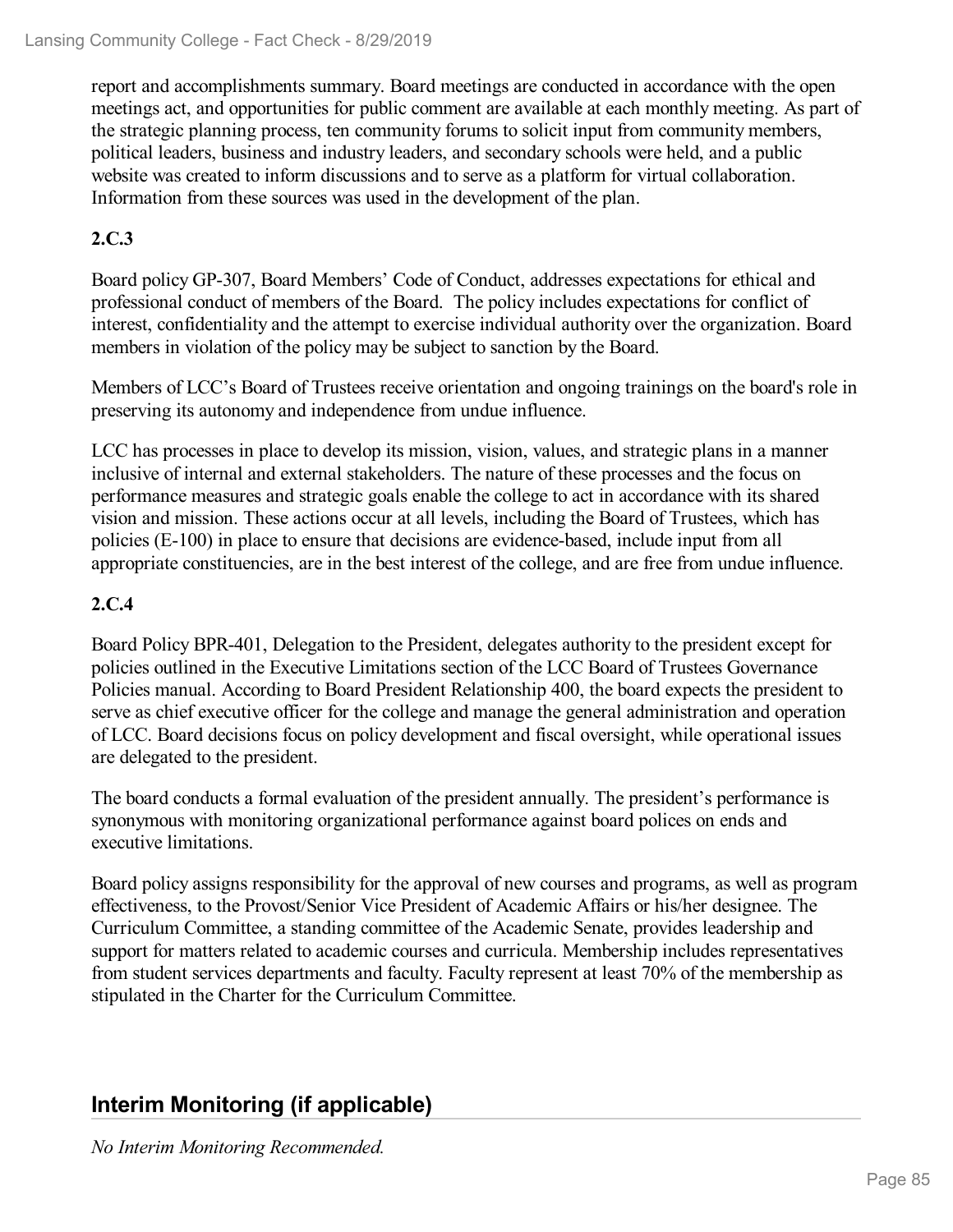# **2.D - Core Component 2.D**

The institution is committed to freedom of expression and the pursuit of truth in teaching and learning.

## **Rating**

Clear

## **Evidence**

The faculty contract has a statement on academic freedom that is compatible with that of the AAUP. The website and student handbook include information on freedom of expression for students.

LCC expresses its commitment to freedom of expression through the open meetings of the Board of Trustees and Academic Senate, meetings which include the opportunity for public comments.

## **Interim Monitoring (if applicable)**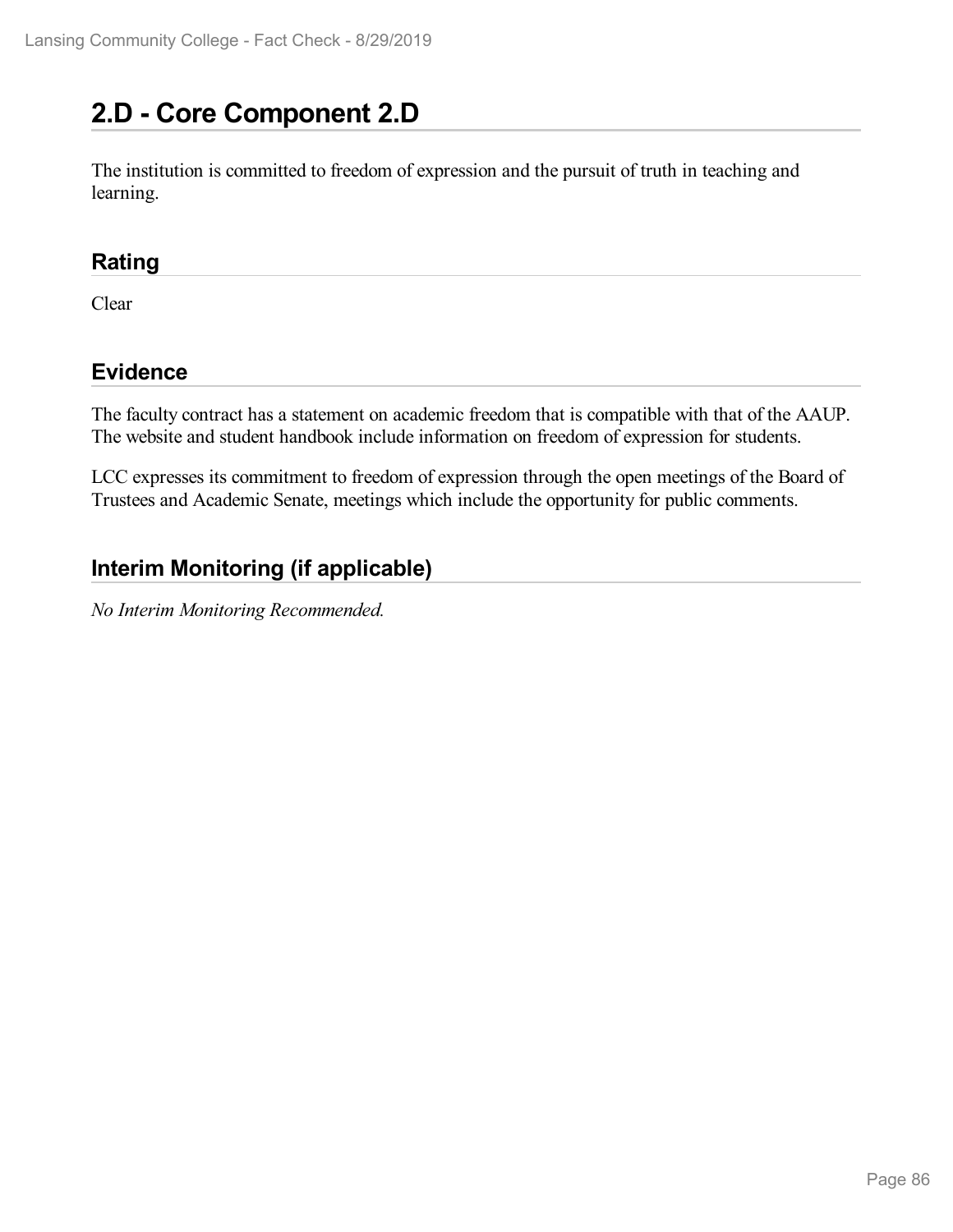# **2.E - Core Component 2.E**

The institution's policies and procedures call for responsible acquisition, discovery and application of knowledge by its faculty, students and staff.

- 1. The institution provides effective oversight and support services to ensure the integrity of research and scholarly practice conducted by its faculty, staff, and students.
- 2. Students are offered guidance in the ethical use of information resources.
- 3. The institution has and enforces policies on academic honesty and integrity.

## **Rating**

Clear

## **Evidence**

#### **2.E.1**

LCC's Library website offers students guidance on conducting academic research, avoiding plagiarism, and citing materials in accordance with professional guidelines. The Library also provides support for faculty in their research and scholarship pursuits.

Professional Activities Plans call for faculty to engage in peer review and/or faculty mentoring. In order to facilitate peer mentoring and evaluation, HR offers a course on the performance review process.

LCC established a formal Institutional Review Board to protect human research subjects. The IRB was developed in accordance with the National Research Act, Public Law 93-348, and consists of a diverse group of members, including at least one with expertise in science, one with expertise in nonscientific areas, and one community member not otherwise affiliated with the college.

Additional training is available to faculty through the Center for Teaching Excellence and includes courses on "Transforming Teaching Through Learning" and "Teaching Online Certification." IRB training is available for any member of the college through the Collaborative Institutional Training Initiative.

#### **2.E.2**

LCC's Library website offers students guidance on conducting academic research, avoiding plagiarism, and citing materials in accordance with professional guidelines.

Each academic area has an assigned librarian, who is available for classroom visits to teach students about ethical research practices and utilizing library services.

#### **2.E.3**

The Student Code of Conduct prohibits acts of academic dishonesty. Under Conduct – Rules and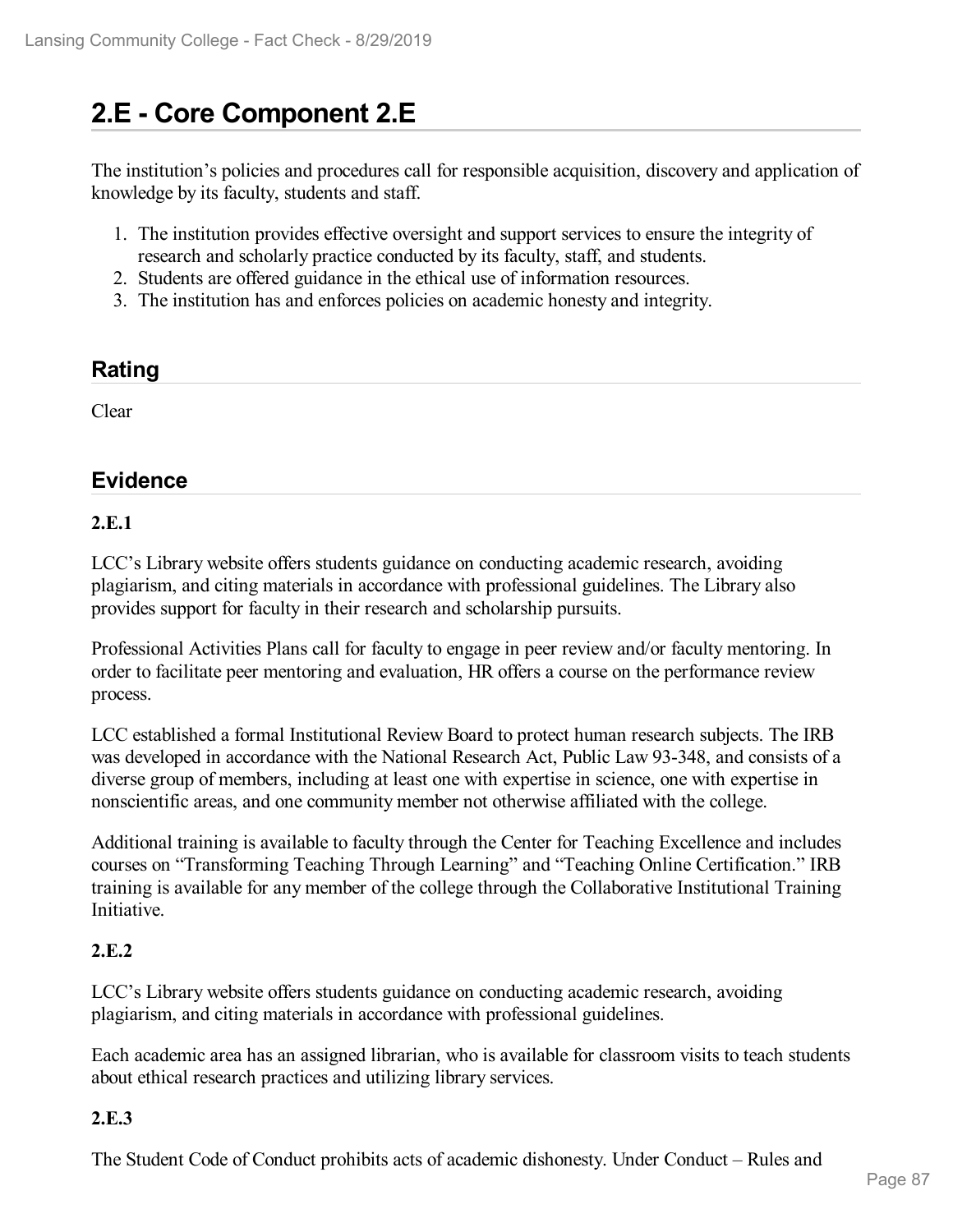Regulations, it states "any student found to have committed or to have attempted to commit the following misconduct is subject to the disciplinary sanctions outlined in Article IV." All course syllabi include a reference and a link to the Student Code of Conduct and General Rules and Guidelines.

LCC has an Ethics and Standards of Conduct policy which applies to all employees, including faculty. This policy takes a positive approach in that it begins with a list of "ideal behaviors (positive role model)." In addition, a supplement specifically proscribes certain behaviors.

The faculty contract calls for periodic performance evaluations, including addressing "adherence to professional standards and codes of ethics ... (and) relationships with peers and students." In addition, the Professional Activities Plan calls for faculty to engage in peer review and/or faculty mentoring. In order to facilitate peer mentoring and evaluation, HR offers a course on the performance review process.

## **Interim Monitoring (if applicable)**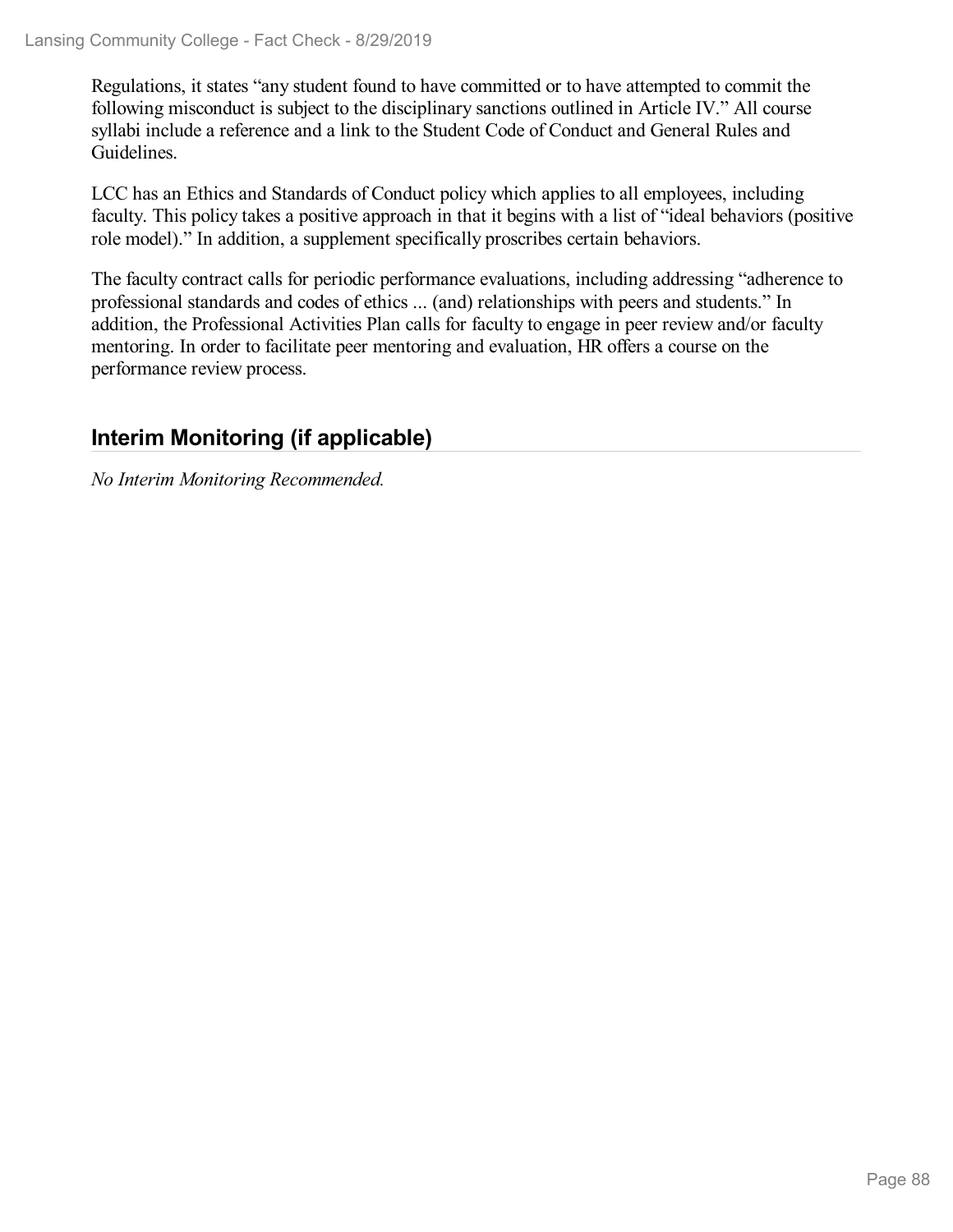## **3 -Teaching and Learning: Quality, Resources, and Support**

The institution provides high quality education, wherever and however its offerings are delivered.

## **3.A - Core Component 3.A**

The institution's degree programs are appropriate to higher education.

- 1. Courses and programs are current and require levels of performance by students appropriate to the degree or certificate awarded.
- 2. The institution articulates and differentiates learning goals for undergraduate, graduate, post baccalaureate, post-graduate, and certificate programs.
- 3. The institution's program quality and learning goals are consistent across all modes of delivery and all locations (on the main campus, at additional locations, by distance delivery, as dual credit, through contractual or consortial arrangements, or any other modality).

## **Rating**

Clear

## **Evidence**

#### **3.A.1**

LCC's courses and programs go through regular review and are appropriate for the associate and certificate levels. The college evaluates and ensures program rigor through the Curriculum Committee and program review processes. The Curriculum Committee uses documented processes and forms to ensure recommendations for new courses or programs, and/or changes to courses or programs follow due diligence. Before new orchanged curriculum proposals are received by the Curriculum Committee, they undergo a vetting process to ensure they align with program and college goals, support stakeholder needs, and are appropriate for the community college level and for all modes of potential delivery.

Program rigor is reinforced through transfer partnerships with four-year institutions, as well as business and industry partnerships, and through third-party accreditation standards.

Curricula are stacked by level of achievement, by level of learning progression throughout a curriculum, and by level of award. The level of achievement dictates which program-level learning outcomes must be achieved to earn an award. Associate degree awards must incorporate all programlevel outcomes. Certificates include achievement of some of the program-level outcomes.

#### **3.A.2**

LCC has designed an integrated assessment system with eight guiding principles. The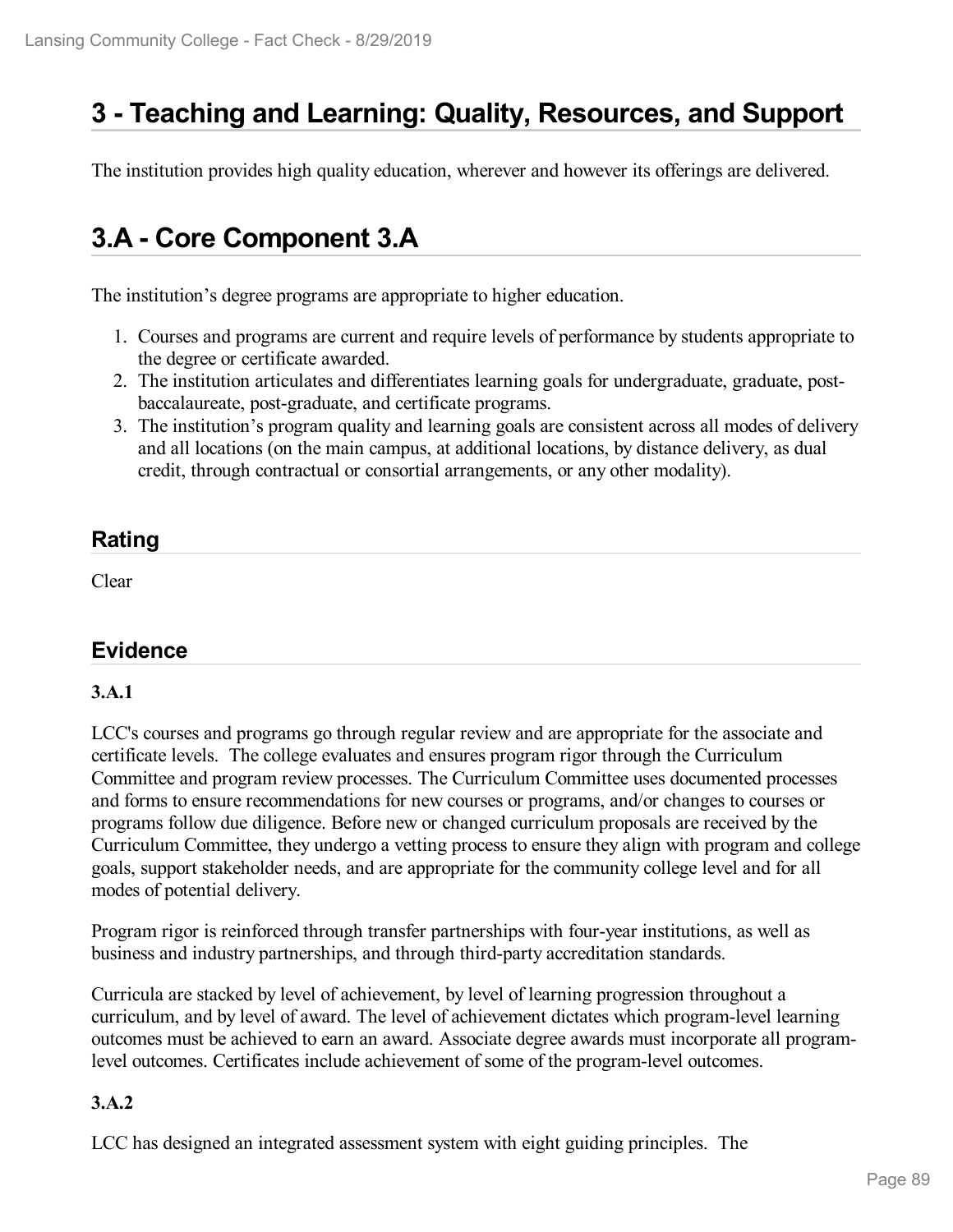comprehensive assessment plan for program-level and institutional-level student learning provides insight into the level of learning each graduate attains, regardless of program of study.

Curricula are stacked by level of achievement, by level of learning progression throughout a course of study, and by level of award. The level of achievement dictates which program-level learning outcomes must be achieved. Associate degree awards must incorporate all program-level outcomes. Certificates include achievement of some of the program-level outcomes.

#### **3.A.3**

LCC evaluates and ensures program rigor for all modalities, consortia, dual-credit, and locations through the Curriculum Committee and program review processes. The Curriculum Committee uses documented processes and forms to ensure recommendations for new courses or programs, and/or changes to courses or programs follow proper due diligence. See 3.A.1.

LCC has begun to systematize its approach to evaluating and ensuring program rigor across modalities and locations by requiring all instructors to follow a standardized course syllabus, to teach to approved learning outcomes, and to participate in program assessments and providing, as part of program review, disaggregated data that allow faculty to analyze student success across sections and modalities.

## **Interim Monitoring (if applicable)**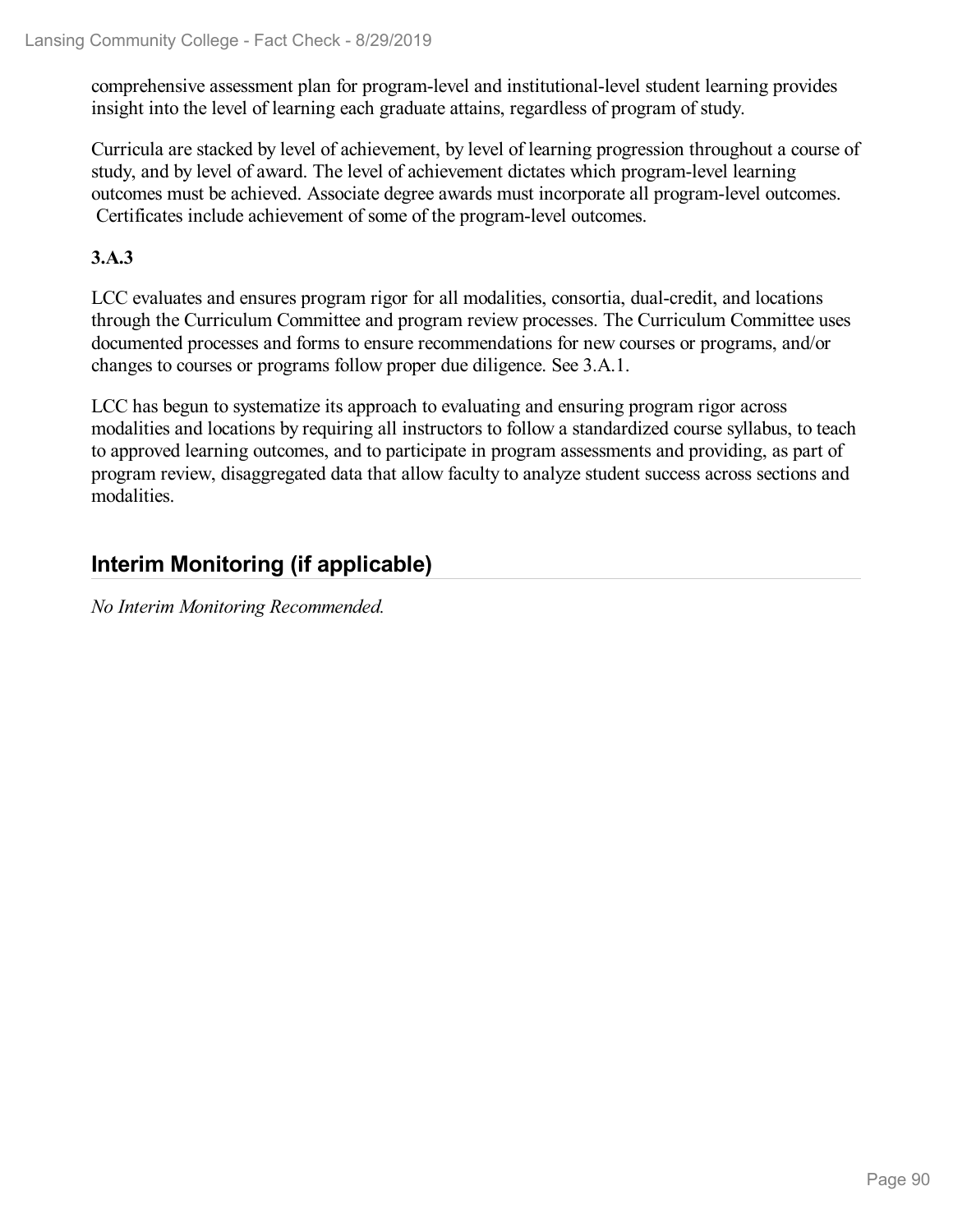# **3.B - Core Component 3.B**

The institution demonstrates that the exercise of intellectual inquiry and the acquisition, application, and integration of broad learning and skills are integral to its educational programs.

- 1. The general education program is appropriate to the mission, educational offerings, and degree levels of the institution.
- 2. The institution articulates the purposes, content, and intended learning outcomes of its undergraduate general education requirements. The program of general education is grounded in a philosophy or framework developed by the institution or adopted from an established framework. It imparts broad knowledge and intellectual concepts to students and develops skills and attitudes that the institution believes every college-educated person should possess.
- 3. Every degree program offered by the institution engages students in collecting, analyzing, and communicating information; in mastering modes of inquiry or creative work; and in developing skills adaptable to changing environments.
- 4. The education offered by the institution recognizes the human and cultural diversity of the world in which students live and work.
- 5. The faculty and students contribute to scholarship, creative work, and the discovery of knowledge to the extent appropriate to their programs and the institution's mission.

## **Rating**

Clear

## **Evidence**

## **3.B.1**

All associate degree seeking students at LCC are required to complete a general education curriculum as part of degree requirements. Students pursuing applied degrees follow the college's general education core curriculum, which includes courses in communication, global perspectives and diversity, mathematics, science, and writing. Transfer degree students must complete the Michigan Transfer Agreement general education curriculum, which consists of a minimum of 30 credit hours in English composition, a second composition or communications course, humanities and fine arts, mathematics, natural sciences, and social sciences.

Both curricula align with LCC's essential learning outcomes (ELOs). The breadth of knowledge and intellectual concepts included in the general education curricula support LCC's mission of helping students, "…developing life skills necessary for them to enrich and support themselves, their families, and their community as engaged global citizens." The college assesses the ELOs at the program, course, and institutional level.

#### **3.B.2**

LCC adopted the American Association of Colleges & Universities' essential learning outcomes in October 2014. The ELOs are integrated into every program of study and LCC's general education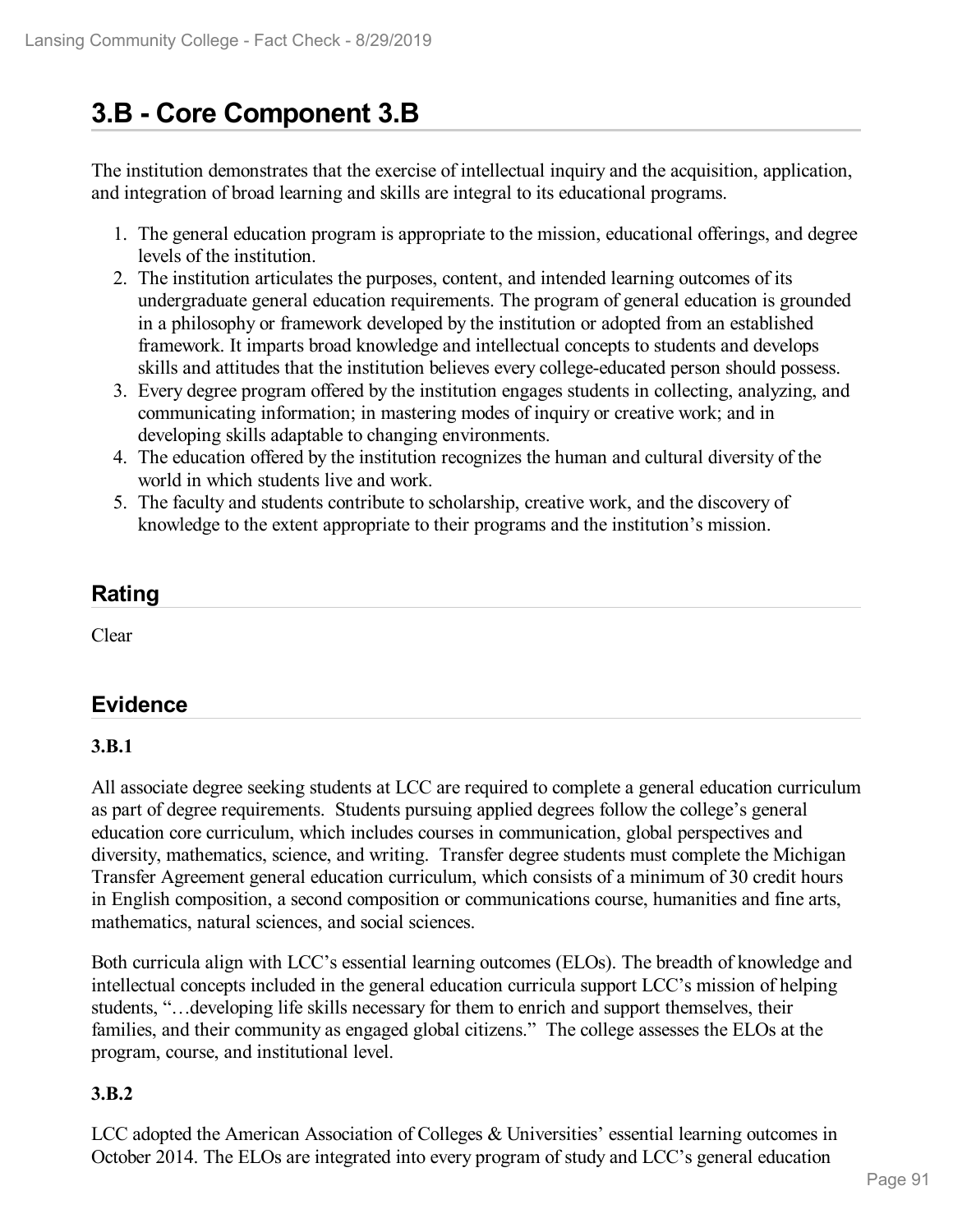program. Alignment to ELOs is reviewed every four years by program faculty through program review or general education assessment. The college reviews relevancy of the ELOs every four years, with the next review taking place in 2019-2020. LCC's ELOs include 1) knowledge of human cultures and the physical and natural world, 2) intellectual and practical skills, 3) personal and social responsibility, and 4) integrative and applied learning.

General education assessment is completed on a regular rotation and overseen by the Center for Data Science. The annual assessment report includes an analysis of the learning outcomes. Departments use data to develop action plans for continuous improvement. General education programs are required to select and submit one ELO each cycle and to map alignment between outcome levels. Methodology applies to every section of a course regardless of modality. All faculty are required to report the method of assessment to ensure alignment.

### **3.B.3**

As evidenced by its use of ELOs in its program curriculum maps as well as its program review process, LCC ensures each degree program engages students in mastering its essential learning outcomes. Every program has mapped which courses address each learning outcome, and students in every major or certificate are provided the opportunity to address each outcome. Levels of competency are defined for each course. The Committee for Assessing Student Learning is responsible for reviewing and insuring full coverage of the ELOs in each program.

Every associate degree has required general education coursework aligned with the Michigan Transfer Agreement or internal industry expectation (LCC core).

LCC's ELO of Intellectual and Practical Skills includes the competencies of 1) inquiry and analysis, 2) critical and creative thinking, 3) written and oral communication, () quantitative literacy, 5) information literacy, and (6) teamwork and problem-solving. ELOs are integrated into every program of study to ensure all students, regardless of major, have the opportunity to attain competency.

Beginning in the fall 2015 semester, LCC reviewed student learning outcome statements for every program of study, in all divisions. Using a standardized template, each program of study aligned all levels of student learning outcomes for associate-level awards. All completed templates were collected and reviewed by the Committee for Assessing Student Learning (CASL). A student learning outcomes rubric was developed and used to calibrate CASL member reviews. The education offered by the institution recognizes the human and cultural diversity of the world in which students live and work.

#### **3.B.4**

Throughout the portfolio, LCC speaks to diversity and inclusion and provides evidence incorporating these values in its curriculum, primarily through its essential learning outcomes. LCC offers learning opportunities reflective of the human and cultural diversity of the community through its essential learning outcomes that include knowledge of human cultures, civic knowledge and engagement, and intercultural knowledge and competence. These outcomes are incorporated throughout the curriculum, and all students are expected to attain proficiency in each of the outcomes as they progress through their academic programs. Every associate degree program requires general education curriculum that aligns with the ELOs and includes studies in global perspectives, social sciences, and humanities. Inclusion of and alignment to the ELOs is reviewed every year, with program faculty ensuring all associate degree programs align to all ELOs and are current to the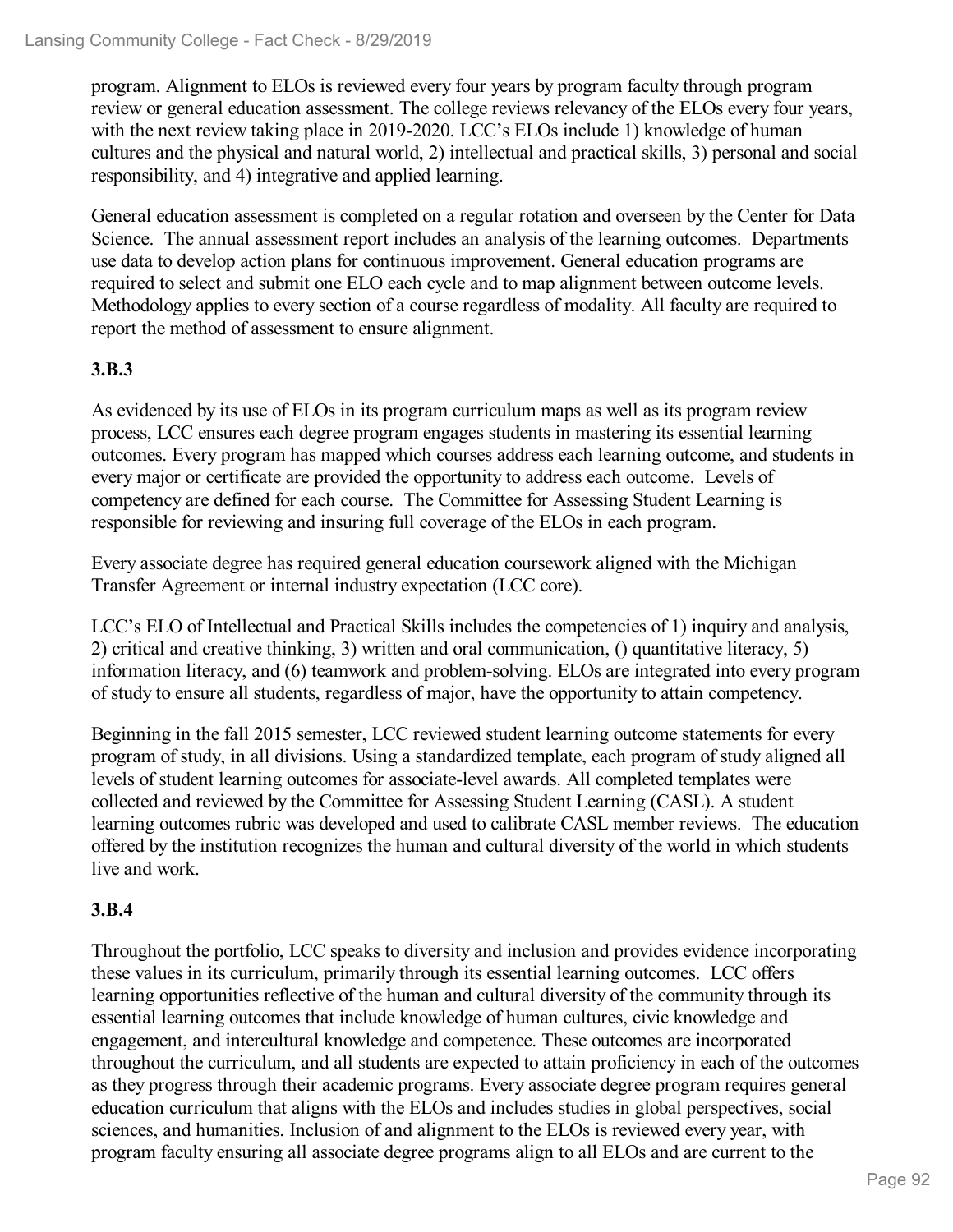#### discipline.

The relevance and viability of the outcomes are reviewed every four years in alignment with the program review and general education assessment cycles. This review is conducted by faculty with input from discipline-specific community members, such as advisory boards and transfer partners.

#### **3.B.5**

LCC's use of essential learning outcomes and the evaluation of how well students are doing at the three levels of competency provides some evidence of students contributing to scholarship, creative work, and the discovery of knowledge. Additional evidence is provided in the institution's discussion of the Institutional Review Board and the number of research projects reviewed.

## **Interim Monitoring (if applicable)**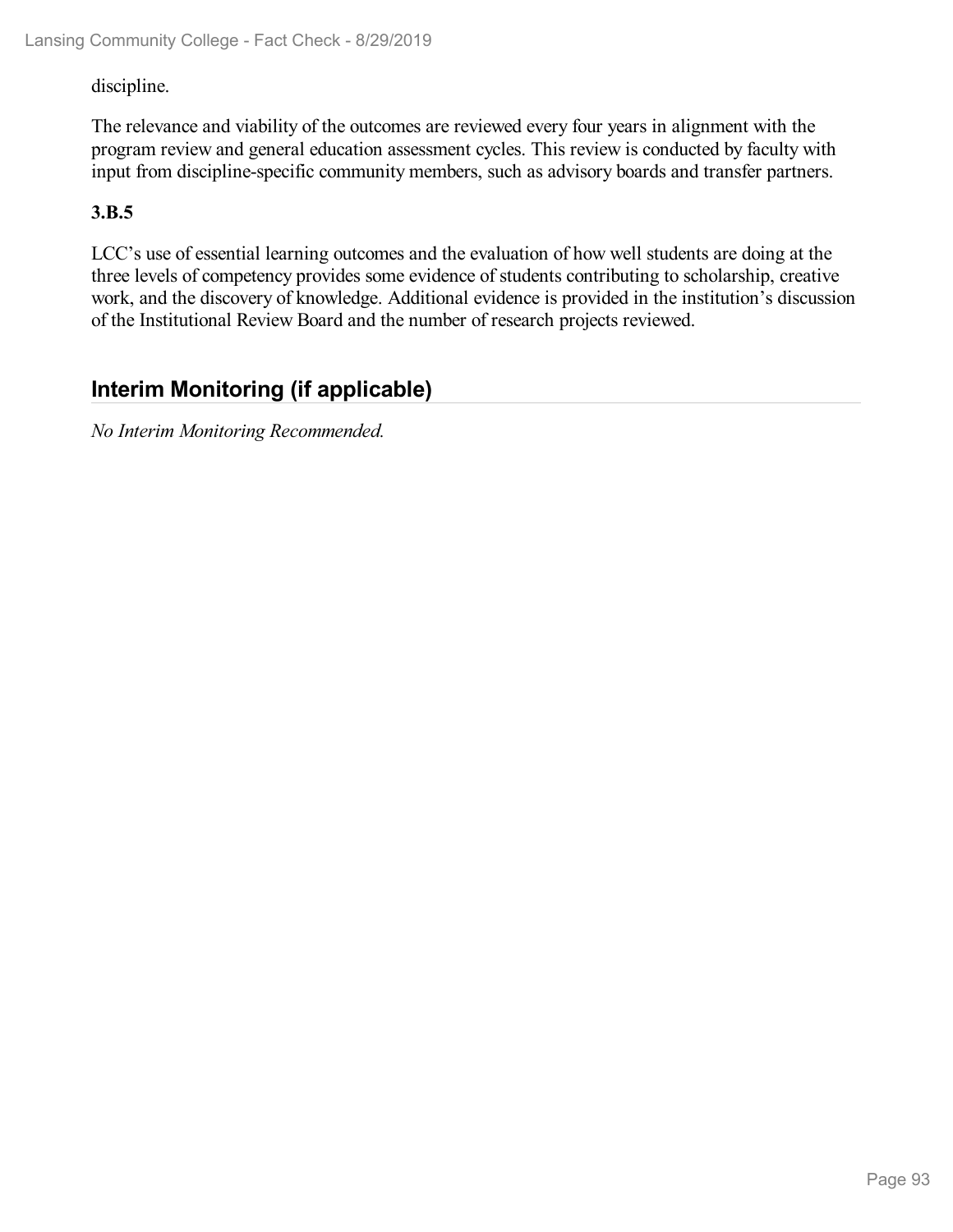# **3.C - Core Component 3.C**

The institution has the faculty and staff needed for effective, high-quality programs and student services.

- 1. The institution has sufficient numbers and continuity of faculty members to carry out both the classroom and the non-classroom roles of faculty, including oversight of the curriculum and expectations for student performance; establishment of academic credentials for instructional staff; involvement in assessment of student learning.
- 2. All instructors are appropriately qualified, including those in dual credit, contractual, and consortial programs.
- 3. Instructors are evaluated regularly in accordance with established institutional policies and procedures.
- 4. The institution has processes and resources for assuring that instructors are current in their disciplines and adept in their teaching roles; it supports their professional development.
- 5. Instructors are accessible for student inquiry.
- 6. Staff members providing student support services, such as tutoring, financial aid advising, academic advising, and co-curricular activities, are appropriately qualified, trained, and supported in their professional development.

## **Rating**

Clear

## **Evidence**

## **3.C.1**

Lansing Community College states that it ensures that it has sufficient number of faculty to perform classroom and non-classroom activities via its master academic plan and via the clear expectations concerning the performance of non-classroom duties spelled out in the collective bargaining agreements and professional development activity plans. The college notes that it has 180 full-time faculty and 1,018 adjunct faculty. Community Education and Workforce Development adjunct faculty sign non-teaching or project agreements.

To identify appropriately qualified faculty, LCC Technical Careers and the Health and Human Services divisions also utilize professional networks and organization contacts, and Technical Careers organizes job fairs to locate and attract an adequate number of specialized faculty.

LCC's IPEDS student-to-faculty ratio has been consistent at 12:1 to 13:1 in the last three years. It is lower than three Michigan community colleges in the comparison group.

Full-time faculty non-classroom duties are accounted for in their professional activities plans (PAP), which are meant to align with program operating plans and must account for the equivalent of 32 full workdays of non-teaching assignments each academic year.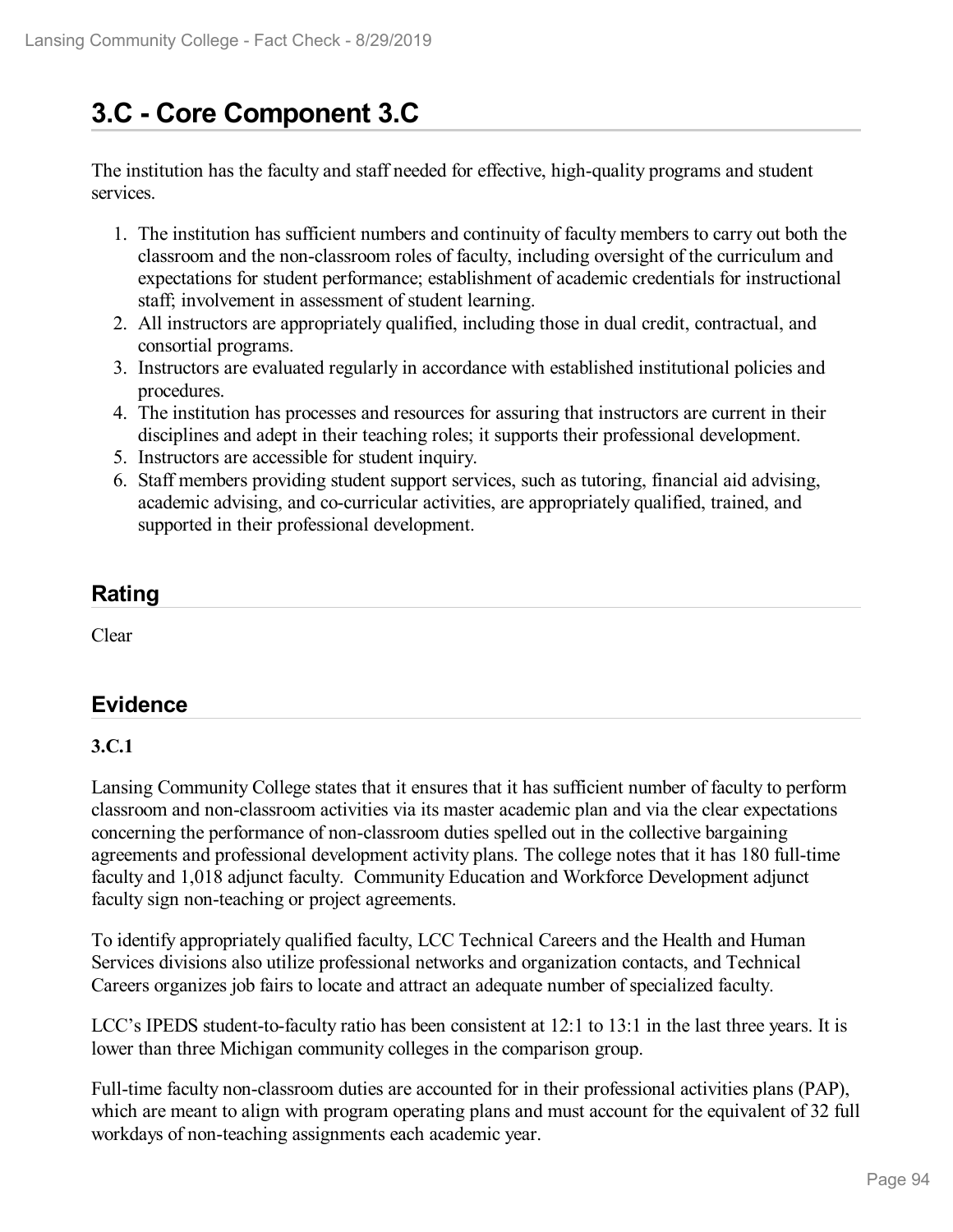## **3.C.2**

The college presents evidence of having processes for evaluating credentials for all faculty, including dual enrollment and other modalities that align with HLC expectations. LCC's policy includes provisions for determining tested experience in lieu of academic credentials.

Within the Standard Operating Procedures, instructor qualifications are defined at the course and college level. The assistant dean for Academic Affairs is responsible to ensure each applicant meets the required faculty minimum qualifications.

LCC's Faculty Minimum Qualification Recommendation Form documents the degree and credential requirements of faculty as well as tested experience requirements. As part of the curriculum development process, faculty complete a form to identify minimum qualifications to teach all new courses. The form also documents who reviewed qualifications.

The LCC HR department utilizes a standardized hiring process (Lansing Community College – FT  $\&$ PT (non‐Adjunct) Hiring Process) for full-and part-time employees, a process that outlines qualifications in the job description to ensure employees are appropriately qualified.

To assure LCC hires qualified staff, the search committee members develop screening criteria, interview questions, and other assessment tools as needed. Job advertisements include required credentials.

LCC monitors certificate and licensure expiration dates to ensure those who require current credentials to teach submit valid copies to the college. The Health & Human Services Division maintains a record of professional licensure for all faculty teaching in accredited programs.

The Center for Teaching Excellence (CTE) conducts a specialized orientation for all new faculty. The Faculty Guide to Resources and Services outlines Center for Teaching Excellence teaching and learning resources and services. LCC uses the Cornerstone Talent Management System (TMS) to assign online courses to all newly hired faculty.

## **3.C.4**

Article XIV of the contract defines faculty performance review and professional development activities and plans, performance of professional responsibilities, adherence to professional standards and codes of ethics, relationships with peers and students, and other work-related criteria.

Performance reviews are based on assessments by an administrator and a peer, as well as student/client feedback and a self-assessment with curriculum vitae. Review frequency is defined by job title, probationary status, part- or full-time status, and rank. The review is summarized in a comprehensive report.

Before adopting any new performance review instrument(s) or form(s) applicable to bargaining unit members, college representatives negotiate with Association representatives concerning the design, content, implementation and administration of any approaches. Copies of new performance review instrument(s) or form(s) are made available prior to the review period in which they are used.

The program review process and faculty performance evaluations also address the quality of instruction. IDEA Course Evaluations are reviewed every semester to measure instructional effectiveness.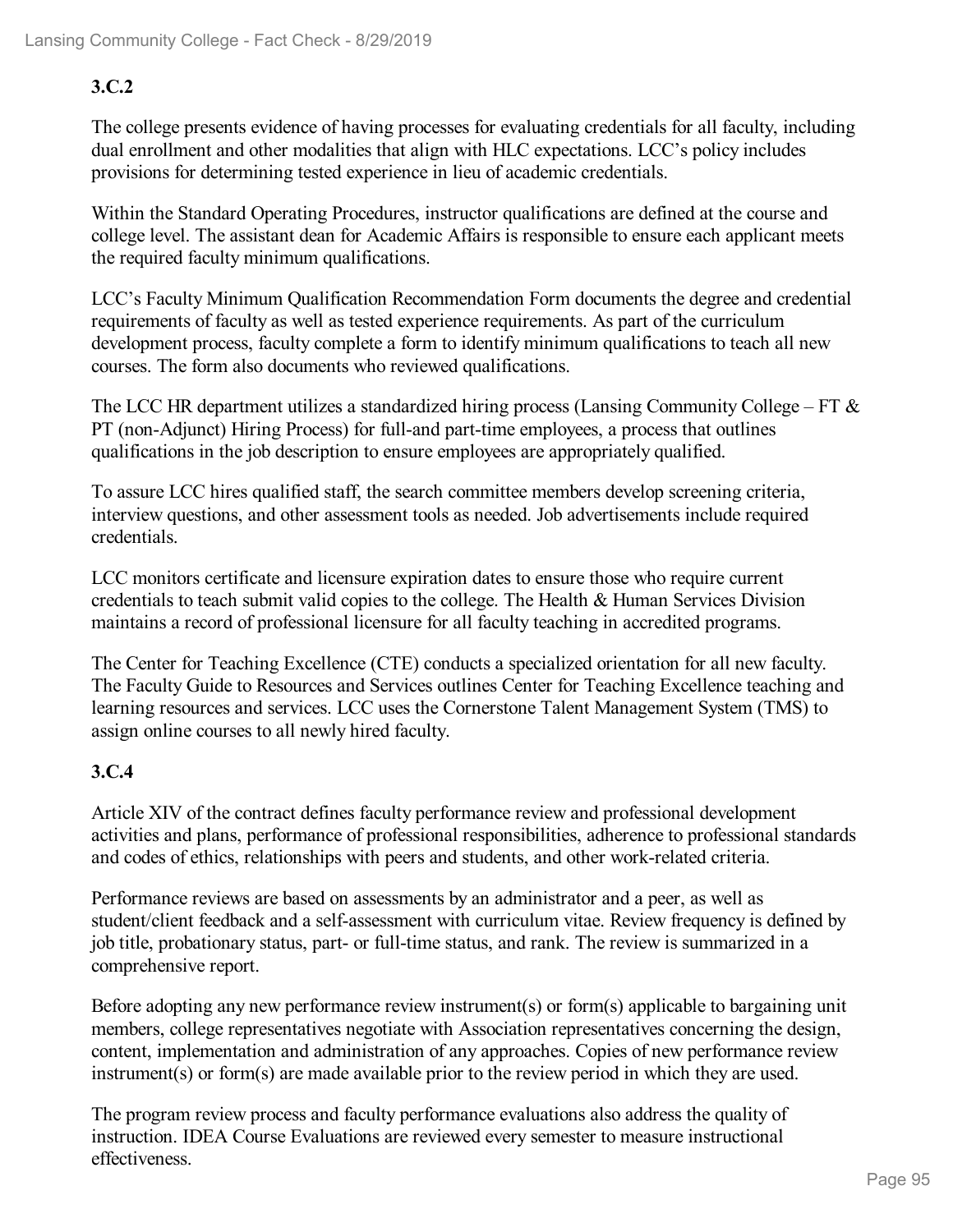Faculty professional development is an important component of ongoing faculty evaluation processes. Annually, faculty establish their development plan, which is the basis for their yearly evaluation, along with results from the IDEA survey completed by students.

### **3.C.5**

The LCC faculty contract includes a faculty office hours policy for full-time faculty, outlining requirements for face-to-face and online classes. The narrative states associate deans regularly check for office hour compliance. As further evidence the college notes the requirement for communicating availability in course syllabi.

The institution does not provide direct evidence of how it ensures part-time faculty are accessible.

#### **3.C.6**

The college's standard hiring procedures include a review of the job description to ensure position qualifications are identified. As an example, the job description for the Access Consultant included educational requirements, core competencies, and experiential requirements.

As a part of their role, managers are responsible for on-boarding, mentoring, team-building, and coordinating professional development for staff members. As additional evidence, LCC provided a summary of professional development expenditures by division for FY17 and FY18.

During monthly one-on-one meetings with academic success coaches, employees complete an updated form that includes the question, "How can leadership support you?"

All newly hired administrators, support staff, and students attend a formal, mandatory orientation. HR orientation is held on the first workday of every work week. General topics include payroll; benefits; college mission, vision, and guiding principles; and college policies and procedures, including employee support systems such as LCC Emergency Alerts and the Employee Assistance Program.

LCC uses the Cornerstone Talent Management System (TMS) to assign online courses to all newly hired faculty and staff. Starboard is LCC's new administrator two-day orientation, and all newly hired or newly promoted administrators must attend.

LCC determines Learning Commons tutoring and student learning assistant staffing based on an analysis of the previous years' performance.

To ensure support staff at extension centers are adequately trained, the site coordinators and center staff are trained by the Downtown Campus Student Affairs departments in admissions, testing procedures, waiver requests, registration, record requests and the Banner student system to supplement the staff resources provided by the Downtown Campus. The determination of sufficient numbers of support staff at extension center is based primarily on whether student needs are being met, with internal surveys serving as a validation tool.

The college invests \$200,000 annually into college-wide professional development, in addition to departmental and divisional funding to ensure staff are qualified and trained. The college offers evidence of a wide variety of professional development opportunities for student support staff. Evidence was provided that a procedure exists for distribution of the college-wide dollars. It requires the applicant to tie the experience to the college's strategic plan.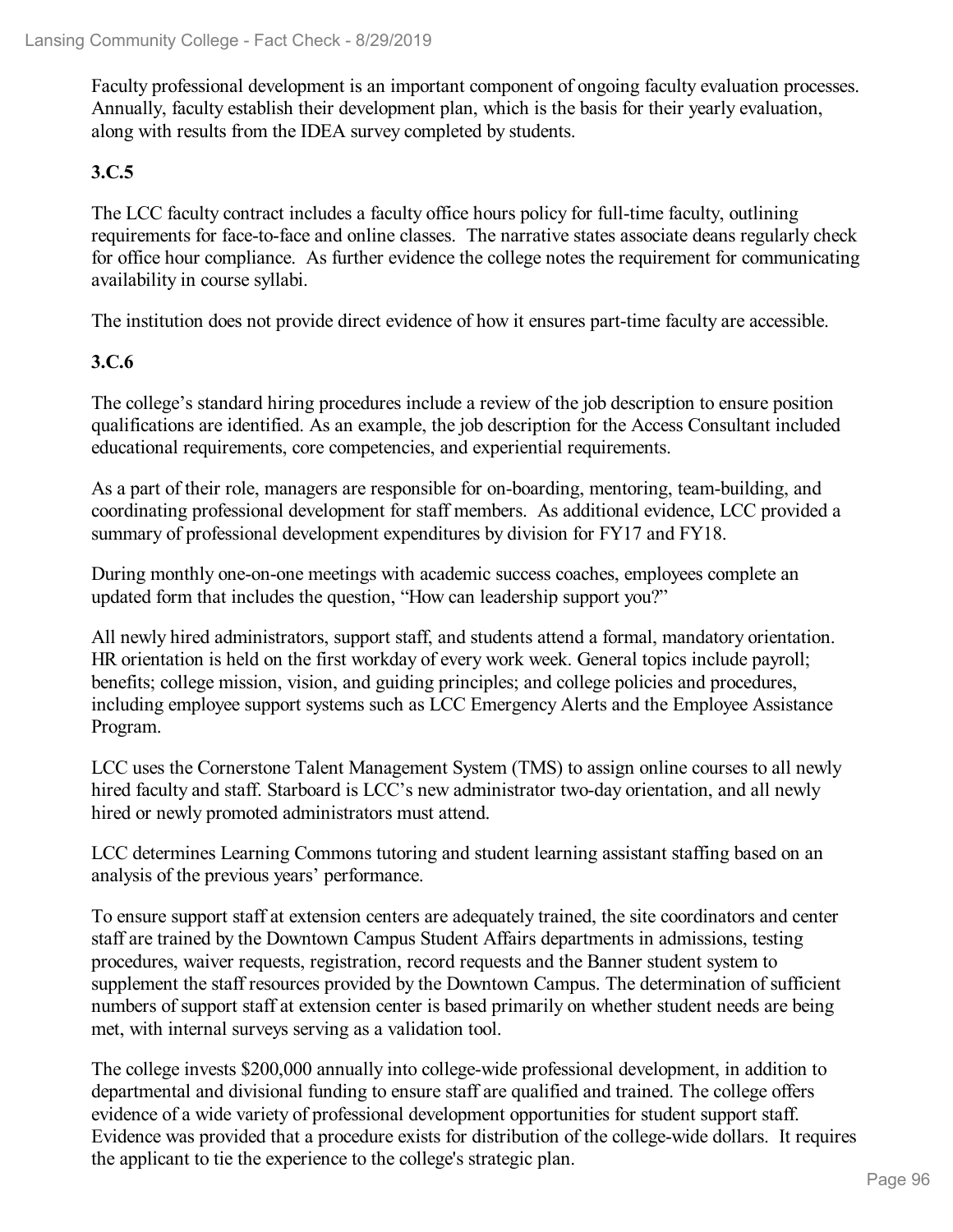The CTE offers support and professional development for all LCC faculty, support staff, and administrators via face-to-face workshops and courses:

- Ongoing support with a library of books and recorded workshops/webinars, one-to-one faculty consultations, and drop-in technical assistance.
- Four Professional Activity Days for full-time faculty, with part-time faculty being compensated for attendance if assigned.
- A 12-week course called "Transforming Learning Through Teaching," providing faculty an opportunity to connect across disciplines and apply newly learned techniques with the support of colleagues.

Online and technological support for faculty and support staff is provided by the college's eLearning department, including workshops on using the D2L course management system.

In addition to training opportunities offered to all employees, Student Affairs employees participate in regular in-service trainings, attend conferences specific to their areas of student support. Staff train and mentor student staff, and guiding documents are provided.

The 2017 Survey of Employee Engagement shows strong employee satisfaction with employee development opportunities. The college also provided attendance findings for professional development activities from 2017-18.

## **Interim Monitoring (if applicable)**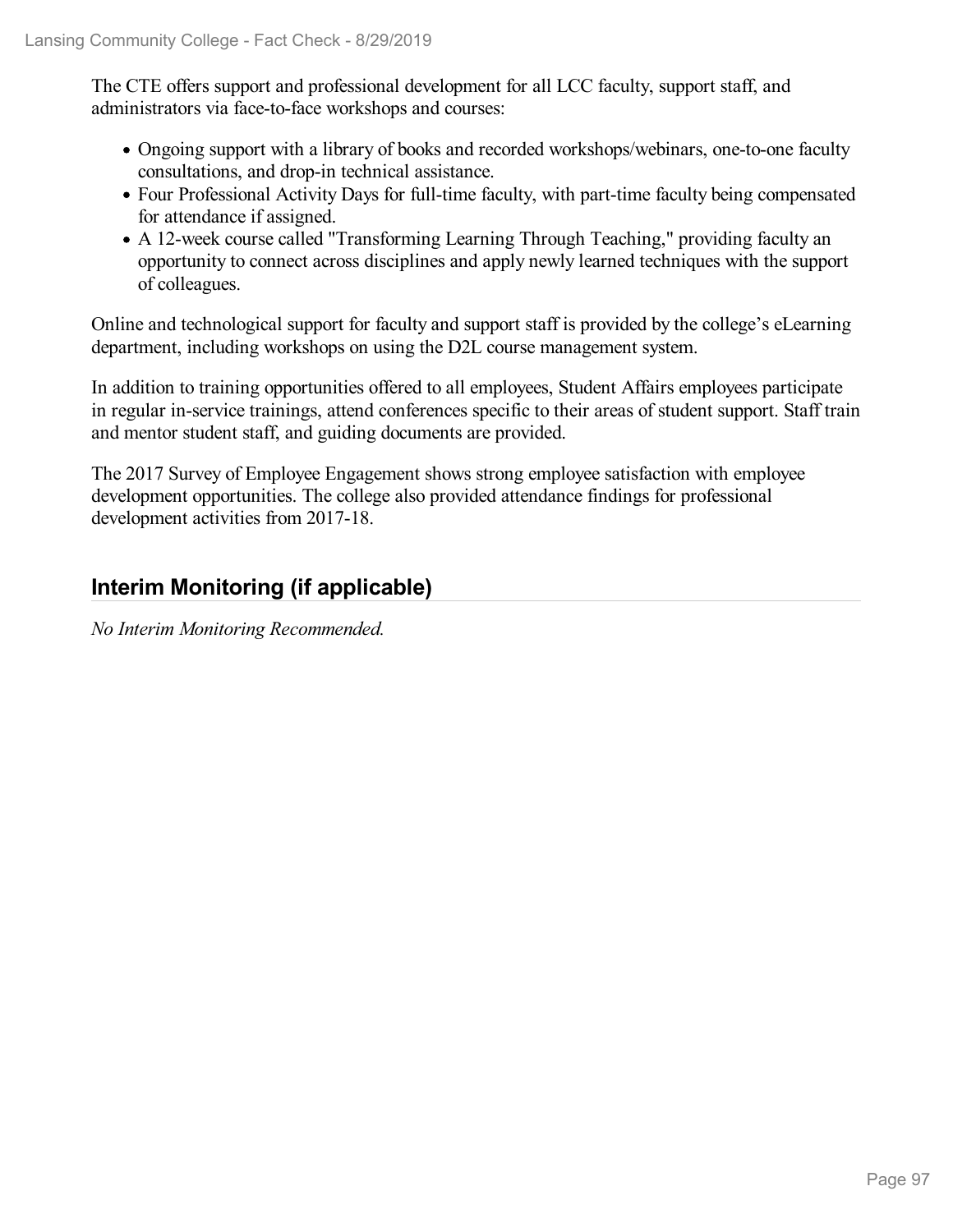# **3.D - Core Component 3.D**

The institution provides support for student learning and effective teaching.

- 1. The institution provides student support services suited to the needs of its student populations.
- 2. The institution provides for learning support and preparatory instruction to address the academic needs of its students. It has a process for directing entering students to courses and programs for which the students are adequately prepared.
- 3. The institution provides academic advising suited to its programs and the needs of its students.
- 4. The institution provides to students and instructors the infrastructure and resources necessary to support effective teaching and learning (technological infrastructure, scientific laboratories, libraries, performance spaces, clinical practice sites, museum collections, as appropriate to the institution's offerings).
- 5. The institution provides to students guidance in the effective use of research and information resources.

## **Rating**

Clear

## **Evidence**

#### **3.D.1**

LCC provided evidence that it has student services that support the needs of individuals and groups:

- Recent LCC improvements have led to processes for identifying and supporting underprepared and at-risk students.
- LCC students receive support starting at the recruitment stage (where they are assigned an engagement coordinator), through campus visits (where students meet with an advisor), and to orientation (where they are assigned an academic success coach (ASC)).
- The use of multiple measures and predictive analytics allows LCC to identify individual student support needs and to place individual students into the college's three-tier classification system.
- The academic success coaches have students complete a self-assessment of barriers (through a standardized questionnaire) to initially identify student needs. Students utilizing academic success coaching and advising sessions complete exit surveys. The Student Leadership Academy also seeks input from peers on ways to improve the student experience.
- LCC uses additional methods to identify student support service needs, including Help Desk tickets and eLearning data; interactions between students, faculty, and advisory committees; the Community College Survey of Student Engagement (CCSSE); and faculty responses to the Survey of Employee Engagement.
- The Placement Level Start Up Guide lists the multiple measures LLC has adopted for course placement

The Center for Student Support, StarZone, includes student support services for returning adults,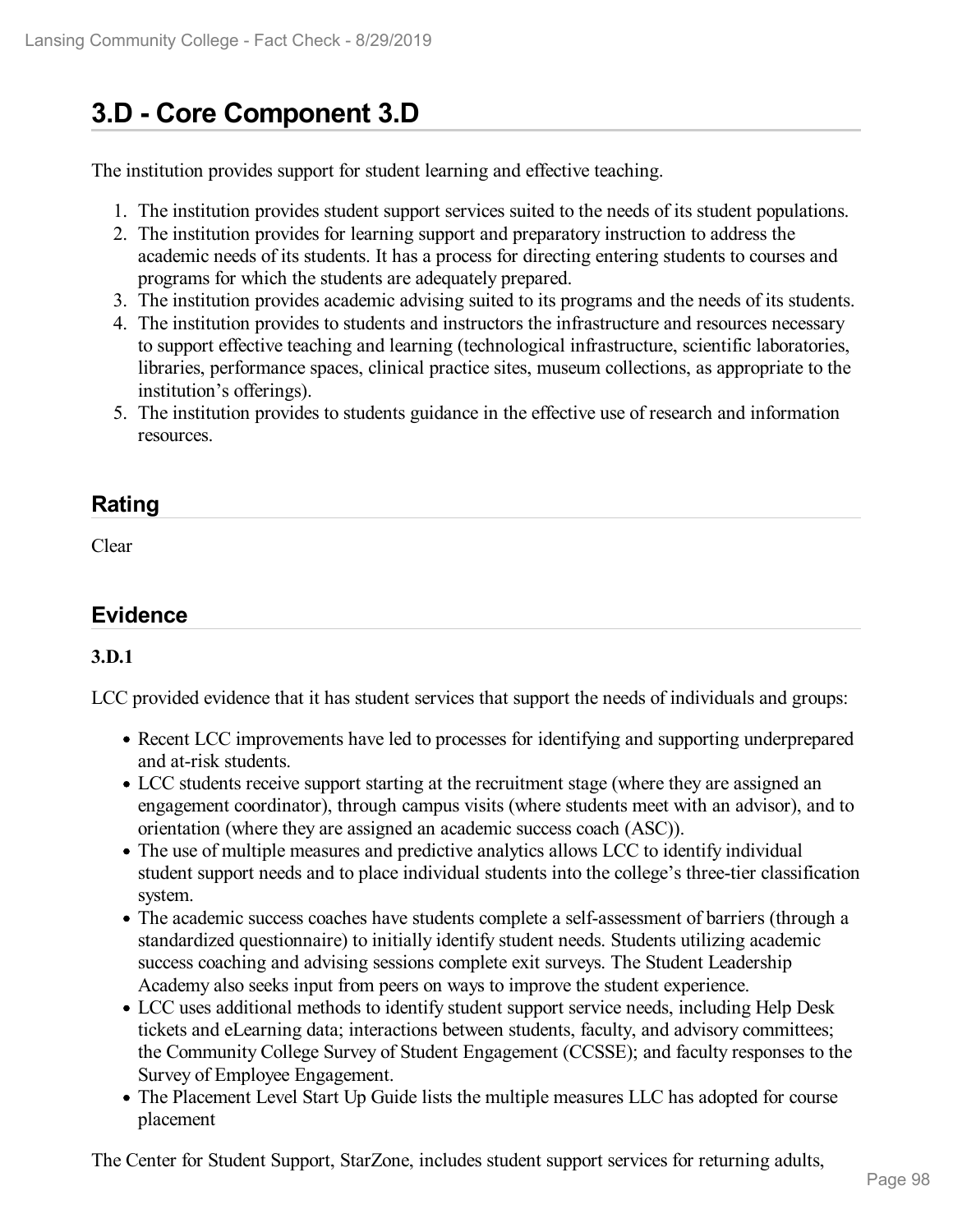first-generation students, students with disabilities, international students, students needing emergency assistance, veterans, minorities, and students needing academic support. Extension centers also provide student services.

The college completed a food pantry needs assessment showing students struggled with food insecurity. The college opened a food pantry, and cafeteria gift cards are available for students needing additional assistance.

The LCC Foundation provides funding for small one-time emergency needs to assist students with financial challenges that might prevent them from completing their educational goals.

LCC is nearing completion of an initiative to ensure all college processes, materials, and courses are accessible. All buildings and classrooms are ADA compliant, and students requiring accommodations are encouraged to work with the Center for Student Access for services.

### **3.D.2**

LCC has implemented the AACC Guided Pathways model to organize its academic programs.

Through the use of multiple measures and a tiered student classification system the college has improved how it helps students into the correct courses and pathways as early as possible.

LCC also offers academic support through the Learning Commons, including traditional tutoring and supplemental instruction. The library offers students research and technology support, textbooks and course reserves. Early Alerts often prompt referrals to the Learning Commons or Library.

To promote student success, the college offers student development courses on topics such as time management, setting and achieving career goals, and stress management. These are credit courses offered on weekends, evenings, and online.

The college used data to identify a need to improve developmental education, especially college-level math. Some students are enrolled in co-requisite developmental education courses, while others are enrolled in a new Social Science Skills Lab. The Mathematics Program offers pre-college courses for students who need to build math skills, and the Integrated English Program provides instruction in English for non-native speakers and for those students needing development in reading and writing. Co-requisite developmental courses are also available.

Prerequisites and course requirements are crafted based upon industry feedback and other key factors.

#### **3.D.3**

The Student Engagement and Embedded Academic Support teams provide key leadership in developing and deploying support and advising at every stage of the process. The use of Academic Success Coaches and tiered levels of support allow the college to deploy resources appropriately.

LCC organizes its academic programs around the Guided Pathways model. Students select a pathway based upon personal interest or through interactions with an engagement coordinator or advisor. Advisors are organized around career communities and students have access to advisors early in the intake process. Academic advisors guide students in the development of an academic plan based on their chosen pathway. Students also have access to advisors through the Center for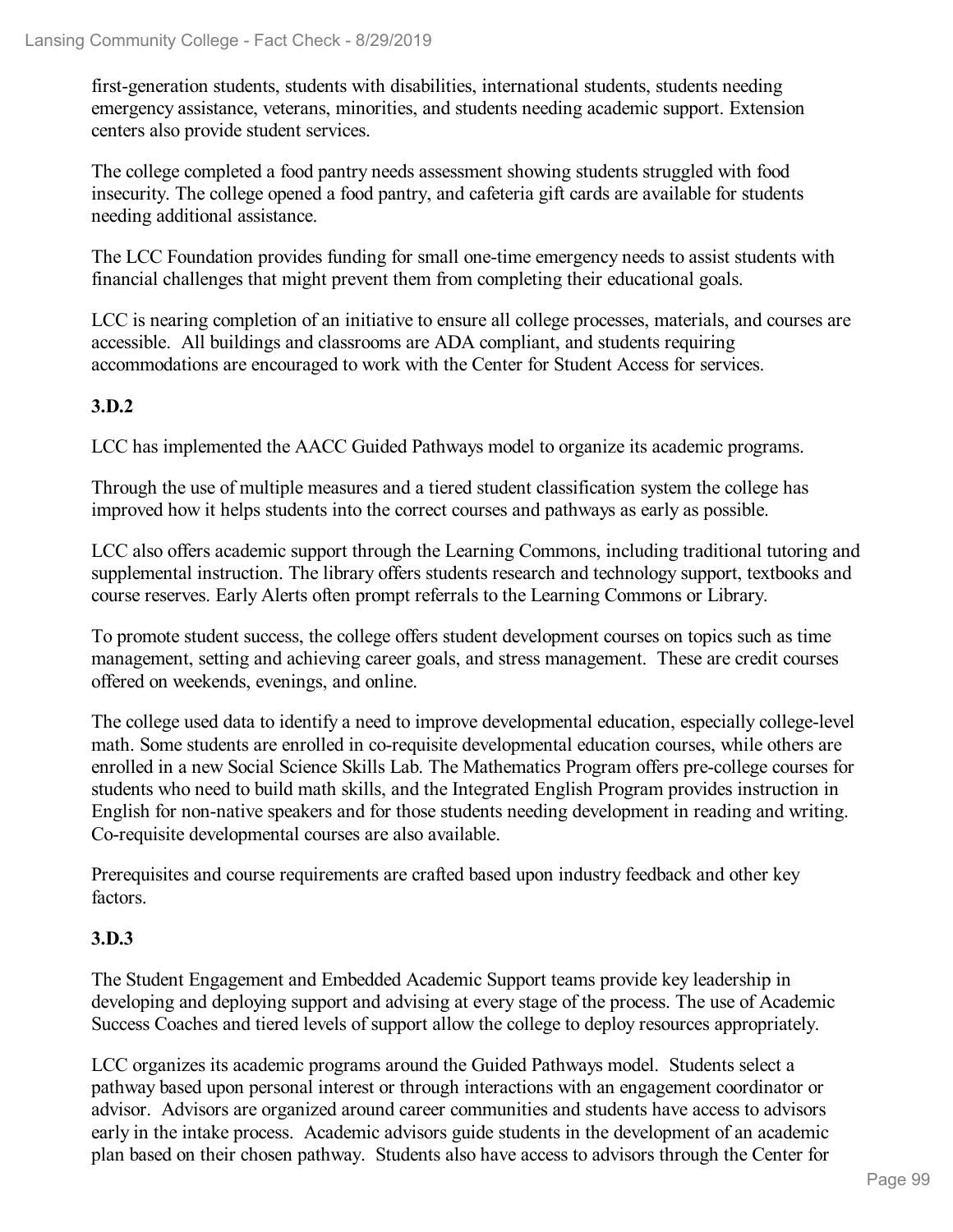#### Academic & Career Pathways

Academic advisors have monthly meetings with their academic partners regarding program updates and changes. Full-time advisors serve as career community liaisons, fostering relationships with academic departments and sharing updates with the advising team members. Some faculty also serves as academic advisors. LCC has 10 full-time equivalent advisors with a headcount of approximately 13,000 students. The ratio of students to advisors exceeds 1300 to 1. This ratio could present a challenge to LCC in providing the depth of support needed for each student.

#### **3.D.4**

LCC resources include Library and Learning Commons spaces, tutoring, science, computer, and technical laboratories, as well as simulation labs, clinical and practicum sites, and online services. The LCC Help Desk and 5 Star Service Center provide technology assistance to students, faculty, and staff. Information on all resources is provided on the website and through orientation programs.

The appropriateness of these resources is evaluated as part of program review process, and, if additional resources are needed, requests are made during the annual budget cycle.

#### **3.D.5**

LCC assistance to students in appropriately researching and using information includes the statement on academic freedom, the student code of conduct, course syllabi, the college and library websites, and information literacy sessions for student in writing classes.

The Library provides support for faculty and students through a number of training workshops and activities each year. Academic programs have assigned library liaisons. Librarians also interact with writing faculty to assess information literacy in LCC's principle writing course.

## **Interim Monitoring (if applicable)**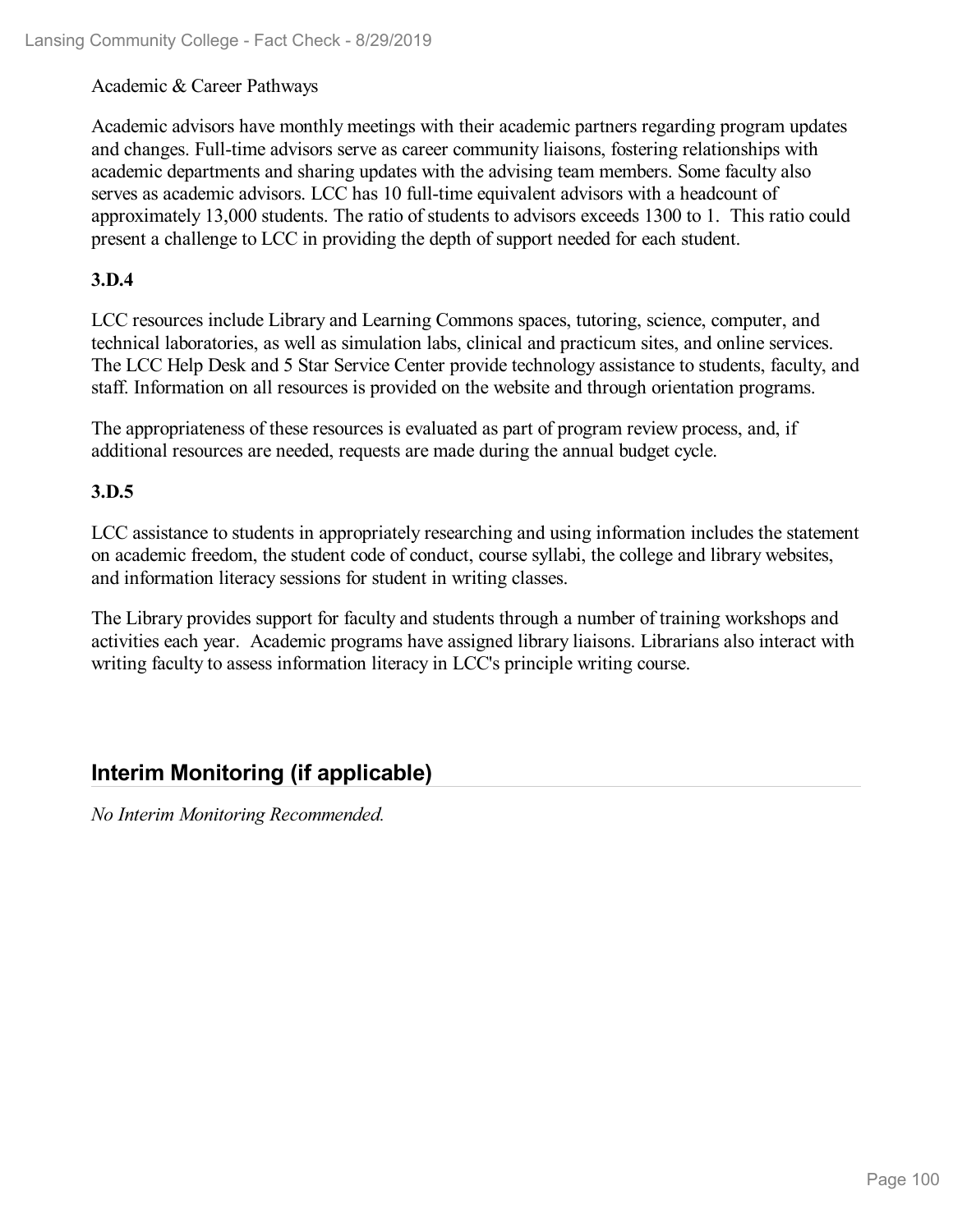# **3.E - Core Component 3.E**

The institution fulfills the claims it makes for an enriched educational environment.

- 1. Co-curricular programs are suited to the institution's mission and contribute to the educational experience of its students.
- 2. The institution demonstrates any claims it makes about contributions to its students' educational experience by virtue of aspects of its mission, such as research, community engagement, service learning, religious or spiritual purpose, and economic development.

## **Rating**

Clear

## **Evidence**

#### **3.E.1**

LCC defines its co-curricular programs as "activities and events that enhance and complement the education experience at LCC, relates [sic] to the essential learning outcomes, and connects [sic] student to the college and community."

Students have multiple opportunities to participate in co-curricular activities including clubs associated with professions such as the American Marketing Association, Information Technology Student Alliance (ITSA), and Student Nursing Association. Special interest groups are also available such as the Global Student Club, Japanese Club, Phi Theta Kappa, Soccer Club, Student Leaders Coalition, and the World Cinema Club.

The Office of Student Life sponsors on-campus events and serves as a resource for students seeking volunteer opportunities in the community. All student clubs are required to register with the Office of Student Life.

#### **3.E.2**

Academic programs have program learning goals that are aligned with the college's ELOs, the college mission, discipline-specific standards, and expectations appropriate for both transfer and nontransfer students. These learning outcomes are assessed and reported upon in the annual assessment plan. As part of program review, faculty and administrators consider the purpose of the program, how it supports student and stakeholder needs, and how the program aligns with the college mission and strategic plan.

Appropriate co-curricular activities are aligned with program level student learning outcomes whenever possible, and the college is in the process of incorporating co-curricular learning into the college-wide assessment system. A co-curricular leadership team comprised of the president of the Academic Senate, the chair of the Committee for Assessing Student Learning, the Assistant Dean of Academic Affairs, and the director of assessment, is responsible for the coordination and planning of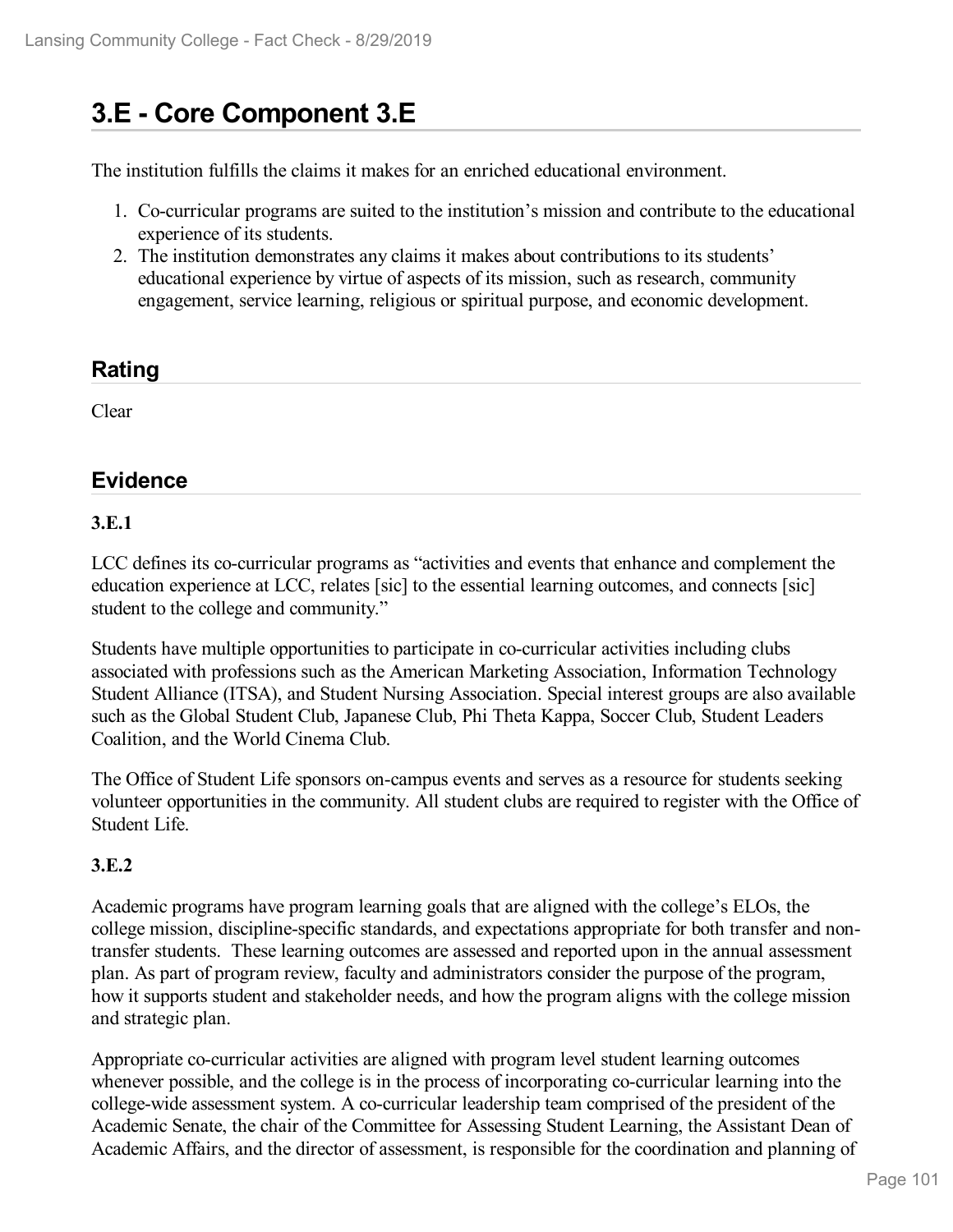the process.

## **Interim Monitoring (if applicable)**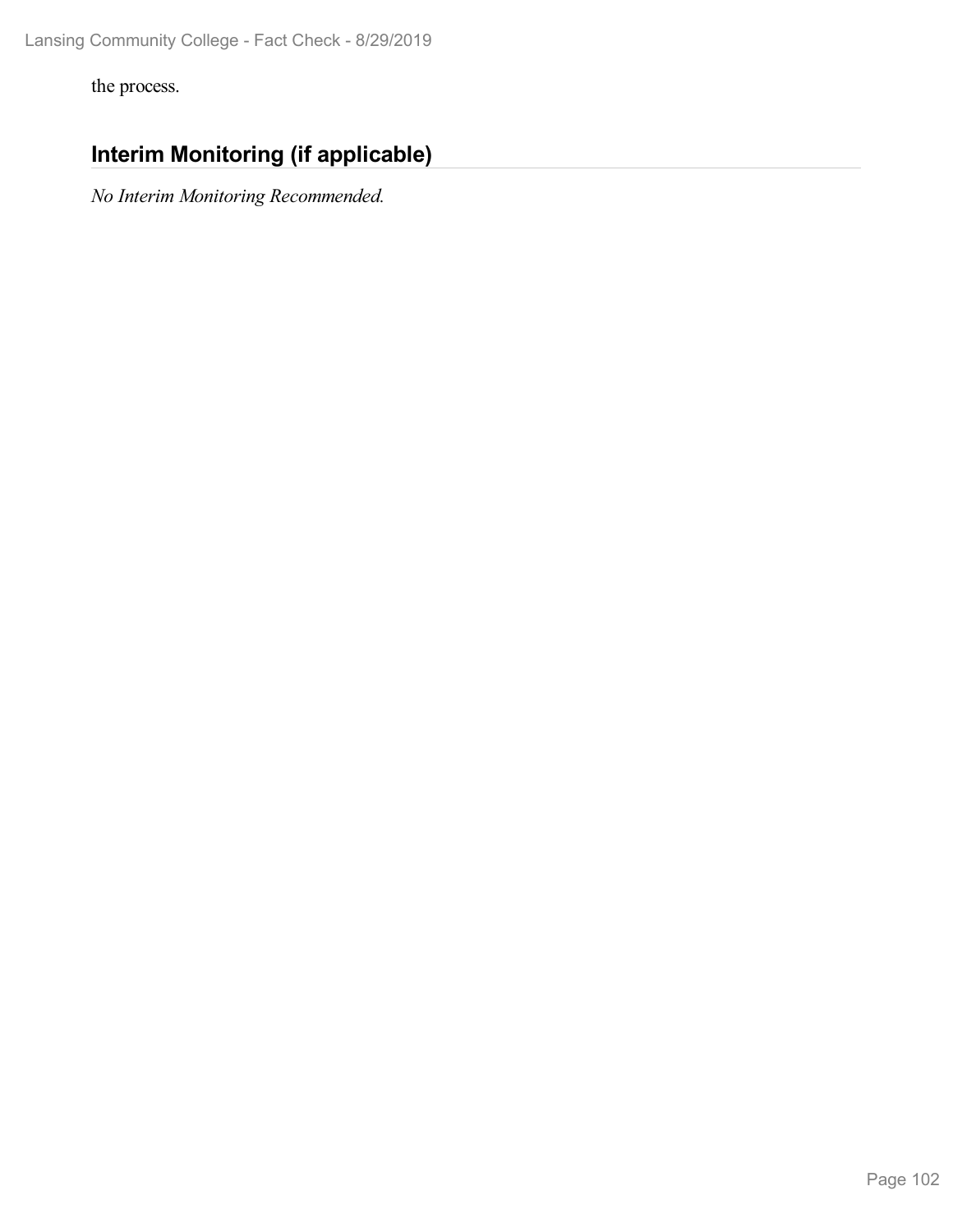## **4 -Teaching and Learning: Evaluation and Improvement**

The institution demonstrates responsibility for the quality of its educational programs, learning environments, and support services, and it evaluates their effectiveness for student learning through processes designed to promote continuous improvement.

# **4.A - Core Component 4.A**

The institution demonstrates responsibility for the quality of its educational programs.

- 1. The institution maintains a practice of regular program reviews.
- 2. The institution evaluates all the credit that it transcripts, including what it awards for experiential learning or other forms of prior learning, or relies on the evaluation of responsible third parties.
- 3. The institution has policies that assure the quality of the credit it accepts in transfer.
- 4. The institution maintains and exercises authority over the prerequisites for courses, rigor of courses, expectations for student learning, access to learning resources, and faculty qualifications for all its programs, including dual credit programs. It assures that its dual credit courses or programs for high school students are equivalent in learning outcomes and levels of achievement to its higher education curriculum.
- 5. The institution maintains specialized accreditation for its programs as appropriate to its educational purposes.
- 6. The institution evaluates the success of its graduates. The institution assures that the degree or certificate programs it represents as preparation for advanced study or employment accomplish these purposes. For all programs, the institution looks to indicators it deems appropriate to its mission, such as employment rates, admission rates to advanced degree programs, and participation rates in fellowships, internships, and special programs (e.g., Peace Corps and Americorps).

## **Rating**

Clear

## **Evidence**

#### **4.A.1**

Each program of study is required to complete a comprehensive program review every four years. The program review cycle aligns with program accreditation and the Carl D. Perkins Program Review of Occupational Effectiveness (PROE) process. A program review questionnaire was designed to assist faculty with thoughtful assessment of their program.

LCC utilizes a comprehensive program health evaluation process that includes an analysis of program enrollment, transfer, and completion trends along with regional employment needs and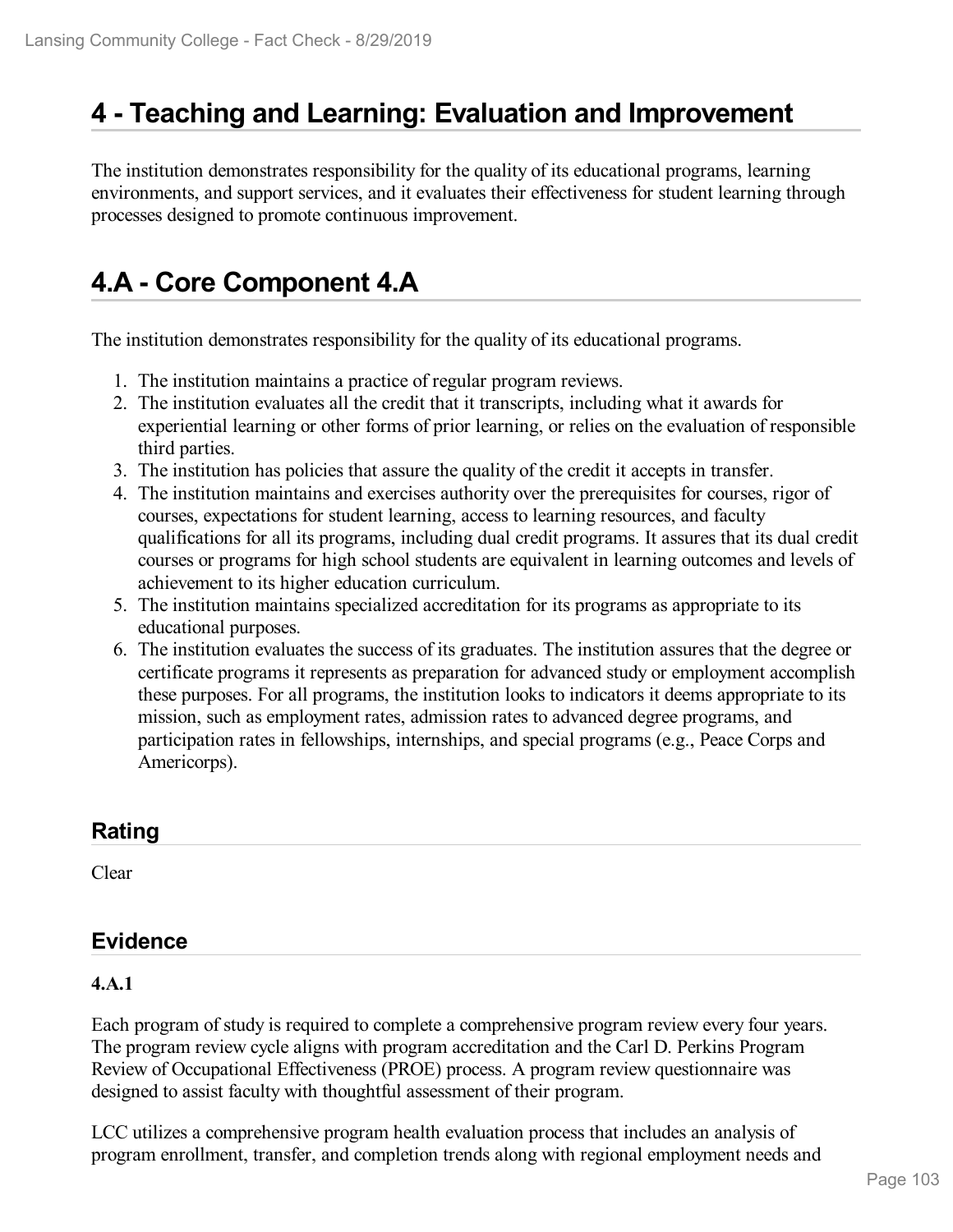labor projections. The process is intended to guide leadership through a comprehensive, data-driven analysis of program viability before a program goes through the program review process. The analysis results in one of three possible outcomes: 1) the program is healthy and will proceed with the program review process; 2) some concerns are identified, and an alternative quality improvement action plan will be pursued instead of program review; or 3) the program will be discontinued.

### **4.A.2**

The college transfers credit from other regionally accredited institutions of higher education. When appropriate, the college allows students to demonstrate they can meet course learning outcomes and/or gain credit by examination. Evaluation decisions are guided by college policy.

The college uses multiple tools and measure to evaluate transfer credit, including military equivalences, credit by exam, professional licensure, national normed examination performance, international coursework, and experiential learning. These assessments are guided by Board Policy 3.009, Credit for Previously Acquired Knowledge and Learning Experience.

#### **4.A.3**

The college allows for the transfer and acceptance of credit from other regionally accredited institutions of higher education. When appropriate, the college allows students to demonstrate they can meet course learning outcomes and/or gain credit by examination.

LCC has several policies and standard operating procedures (SOP) that provide documented processes for the acceptance and evaluation of transfer credits from other institutions; credit for military courses and/or training; credit by examination; credit for experiential learning; credits earned at foreign institutions; credit for professional licensures and/or certifications; and credit for nationally normed examinations.

#### **4.A.4**

LCC provided evidence of its approach to evaluating and ensuring program rigor across modalities and locations by 1) requiring all instructors to follow astandardized course syllabus, to teach to approved learning outcomes, and to participate in program assessments and 2) providing, as part of program review, disaggregated data that allow faculty to analyze student success across sections and modalities.

LCC is a lead partner in the Coalition for College and Career Readiness (C3R), which brings together stakeholders from the local community, local secondary institutions, and LCC to address the growing number of students who are not college-ready when they graduate high school. Through C3R, LCC has been able to launch projects to address areas of concern and to increase communication of requirements at the high school level.

Faculty assess a course or program's prerequisite requirements through analysis of the reading, writing, math, and content knowledge necessary to succeed. Course pre-requisites, co-requisites, and minimum skill levels are reviewed and approved by the college's Curriculum Committee. Course prerequisites, co-requisites, or skill levels must be met before a student is permitted to enroll in those courses.

#### **4.A.5**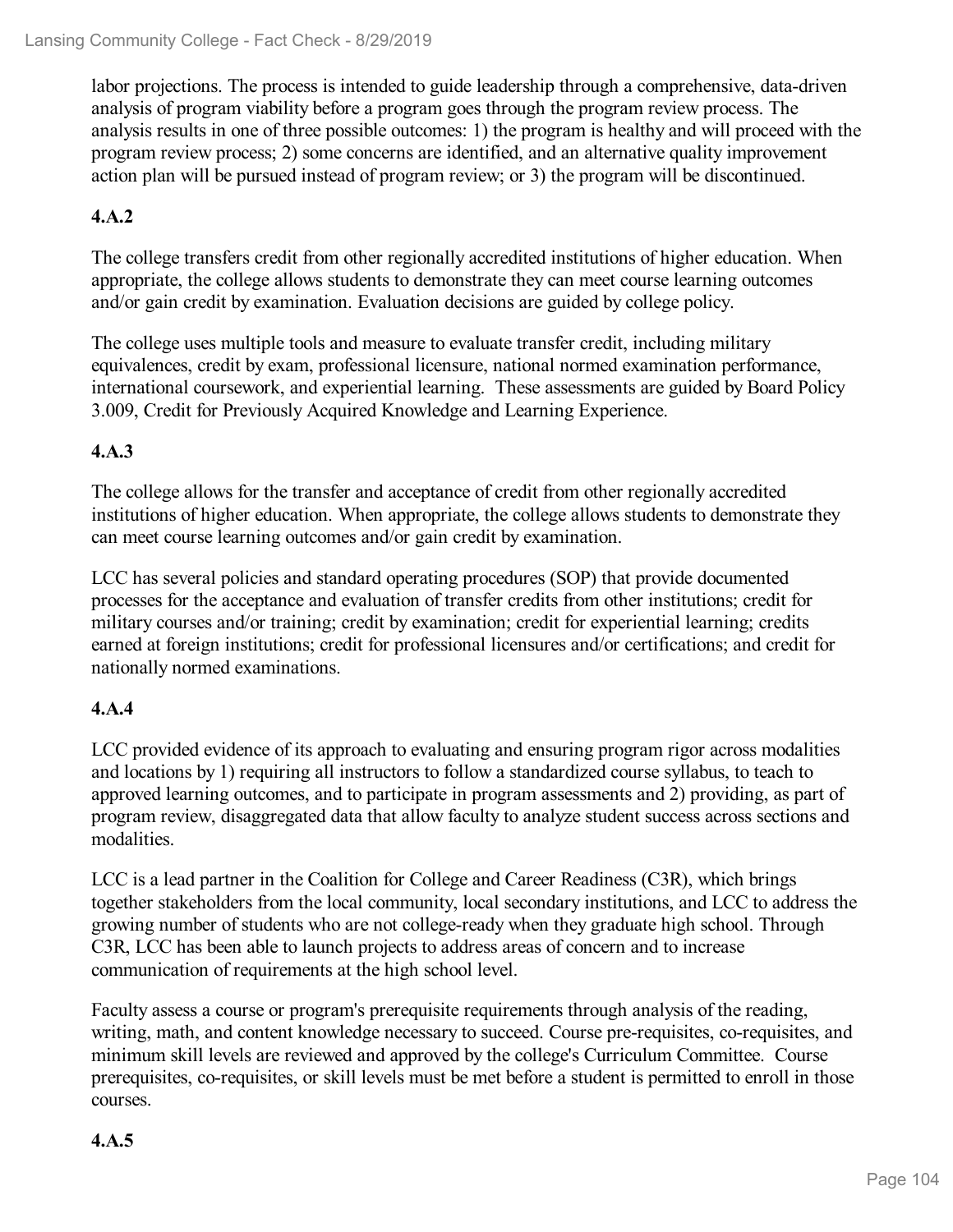LCC faculty evaluate the availability and necessity of program-level accreditation. The determination to pursue specialized accreditation includes an assessment of how well the accreditation will support student success in the workforce, how well it will support student transfer success, the demands of the industry, the needs of the local community, input from program advisory boards, and national trends.

Evidence of the institution's commitment to specialized accreditation can be found in the comprehensive list of accreditations maintained. The college lists program accreditation, approval, certification, licensure or regulatory agencies along with the statement of accreditation standing on its website. Currently the Radiologic Technology program is on probation.

#### **4.A.6**

LCC offers transfer-oriented and career-focused associate degrees and certificates. The college participates in the Michigan Transfer Agreement, which serves to articulate general education learning competency requirements for transfer within the state of Michigan.

Course equivalency evaluations and the articulation agreement process align LCC course and program learning expectations with those of four-year partner institutions.

Success rates and pass rates of third-party licensure offer insights into student competency levels. These rates are monitored annually.

The college provided results on multiple measures that indicate the success of its graduates: employer survey results; program review data; IPEDS reports; and credentialing pass rates for those programs with external credentialing agencies.

## **Interim Monitoring (if applicable)**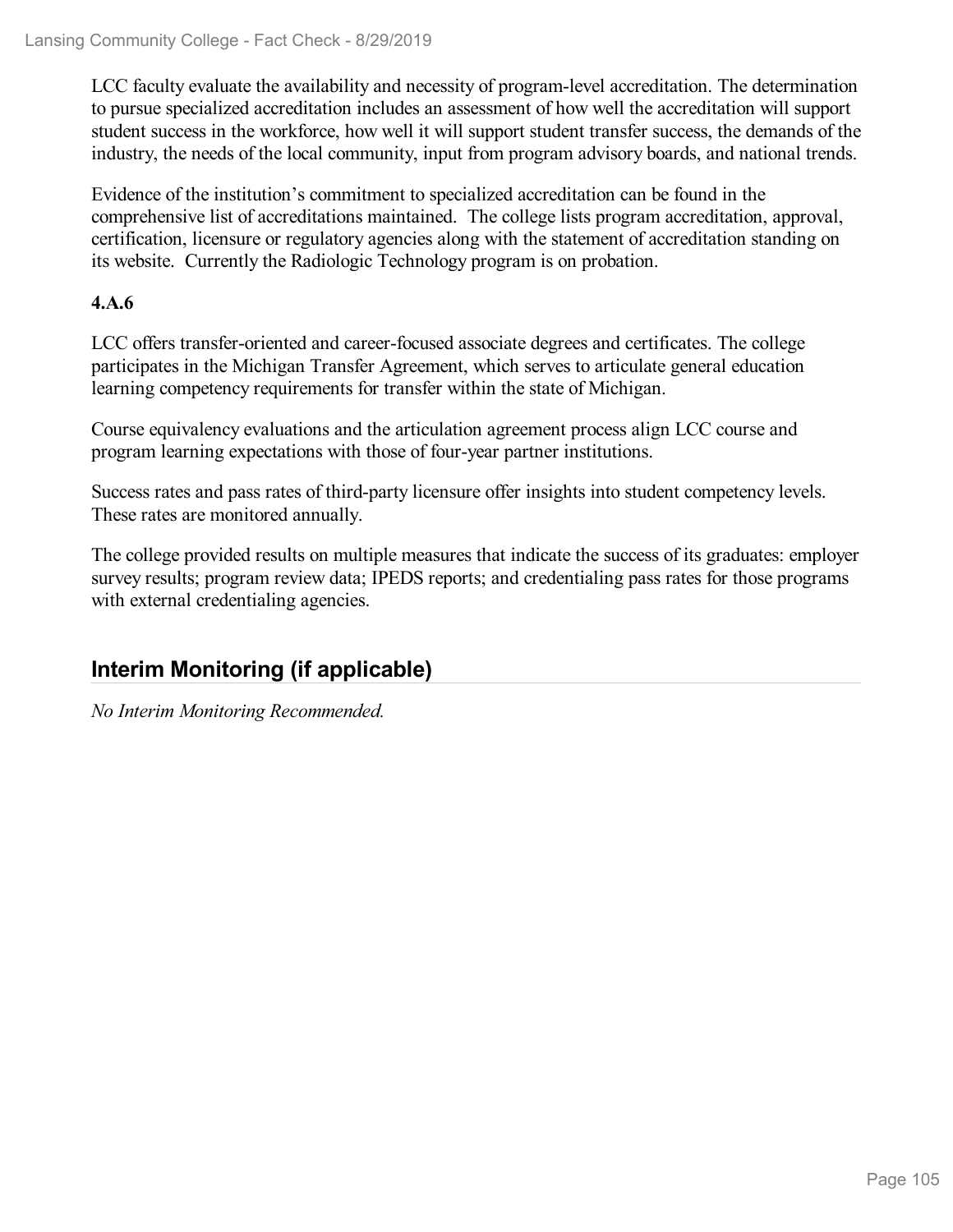# **4.B - Core Component 4.B**

The institution demonstrates a commitment to educational achievement and improvement through ongoing assessment of student learning.

- 1. The institution has clearly stated goals for student learning and effective processes for assessment of student learning and achievement of learning goals.
- 2. The institution assesses achievement of the learning outcomes that it claims for its curricular and co-curricular programs.
- 3. The institution uses the information gained from assessment to improve student learning.
- 4. The institution's processes and methodologies to assess student learning reflect good practice, including the substantial participation of faculty and other instructional staff members.

## **Rating**

Clear

## **Evidence**

#### **4.B.1**

LCC adopted the essential learning outcomes of the American Association of Colleges & Universities (AAC&U) as a means of ensuring that its common learning goals are appropriate for two-year college students. LCC requires every program of study and general education course to align to the ELOs. The Lansing Community College Assessment Plan 2018-2021 provides guidance and structure for the college's assessment of student learning outcomes. The college assesses learning outcomes across three levels: in the classroom (course-level), in the program curriculum (programlevel) and across the college (institutional-level). Course-level outcomes link to program-level outcomes, which link to institutional-level (Essential Learning Outcomes) outcomes. Assessment plans are developed every three years. The Committee for Assessing Student Learning (CASL) provides leadership and support for the college's curricular and co-curricular assessment activities.

LCC has defined outcomes for each program and required curriculum maps to designate which ELO is addressed, as well as the appropriate level of achievement. These outcomes are assessed as a part of the student learning assessment, which is done annually. The institution's assessment plan was recently implemented at the college, and examples included the Social Sciences and Humanities Departments.

Capstone projects are deployed for some programs to provide a more comprehensive approach to assessment.

Assessment data are collected regularly, and program review and annual program plans are used to assess and improve student learning achievement.

#### **4.B.2**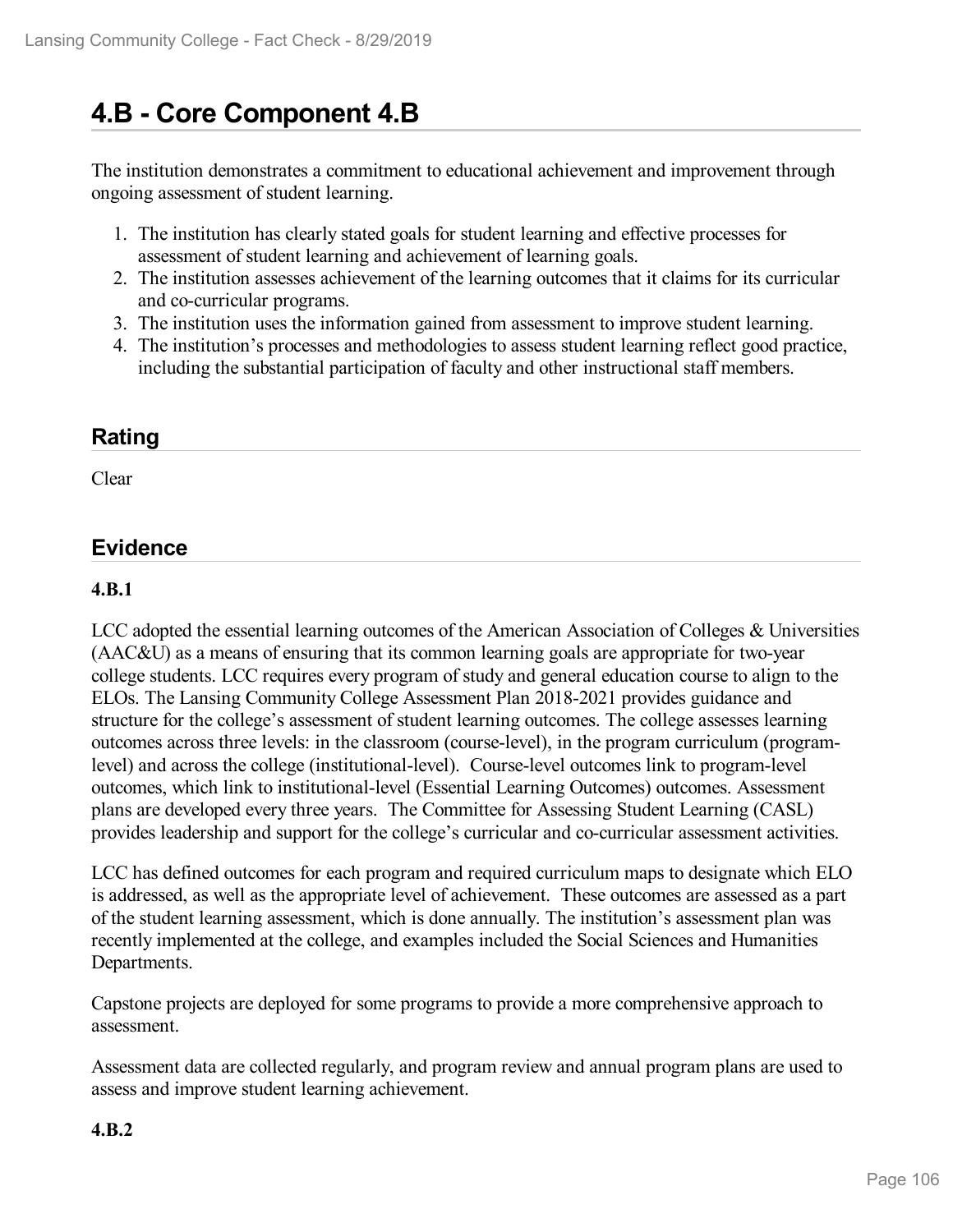LCC has a college-wide general education assessment plan to assess all four ELOs and their respective subcategories. The plan was fully implemented in the 2018-2019 academic year, beginning with all courses in the Social Science and Humanities department. Results are recorded in the college's learning management system to facilitate analysis. Courses use a common syllabus, standard faculty qualifications, and a common assessment method.

All programs have identified program-level learning outcomes aligned with the college's ELOs, and goals are documented on curriculum maps. The Curriculum Committee and CASL conduct regular reviews of the alignment of program-level outcomes and provide feedback to faculty. The director of assessment tracks assessment results and presents this information in the college's Annual Assessment Report.

Each program is required to complete a comprehensive program review every four years, and assessment results are included in this review. Assessment results are used to inform annual program operating plans, and a Program of Study Learning Outcomes template is used to identify and report program-level learning outcomes, assessment methods for each outcome, two-year mastery levels for each course and the alignment between program-level outcomes and ELOs.

LCC has a shared definition of co-curricular learning, the criteria for co-curricular program inclusion, and identification of the co-curricular areas to be scheduled for regular review. The college has developed a staged process for incorporating co-curricular learning into the college-wide assessment process. Co-curricular assessment metrics include demonstrating alignment to the ELOs, alignment between the method and learning outcomes, and a plan for ongoing assessment. A Cocurricular leadership committee is responsible for developing the template and oversight for cocurricular activities. When possible, co-curricular activities are aligned to specific program learning outcomes.

An online survey is distributed to students in the spring to assess perceptions on learning outcome progress.

#### **4.B.3**

Under the guidance of the new director and newly charged assessment committee, the college built upon the previous assessment framework to create a plan for institutional assessment of student learning at all levels within the college, including general education and co-curricular. Over the past five years, the college has improved the quality of assessment by scaling practices institutionally, refining the tools used, establishing targets, collecting and analyzing data, and adjusting where necessary:

- Interdisciplinary faculty were brought together according to the ELO being assessed. Faculty will create common assessments by outcome, but through various perspectives (e.g. a historian's perspective, a sociologist's perspective, etc.). This collaboration will be fully implemented in fall 2019.
- Annual assessment plans are required to track and monitor the quality and completeness of assessment practices.
- The program review questionnaire explicitly addresses the expectation of assessment planning.
- An assessment follow-up calendar has been implemented to monitor assessment plan progress, which will be done by the director of assessment.

The annual assessment results report includes an assessment scorecard that shows results by the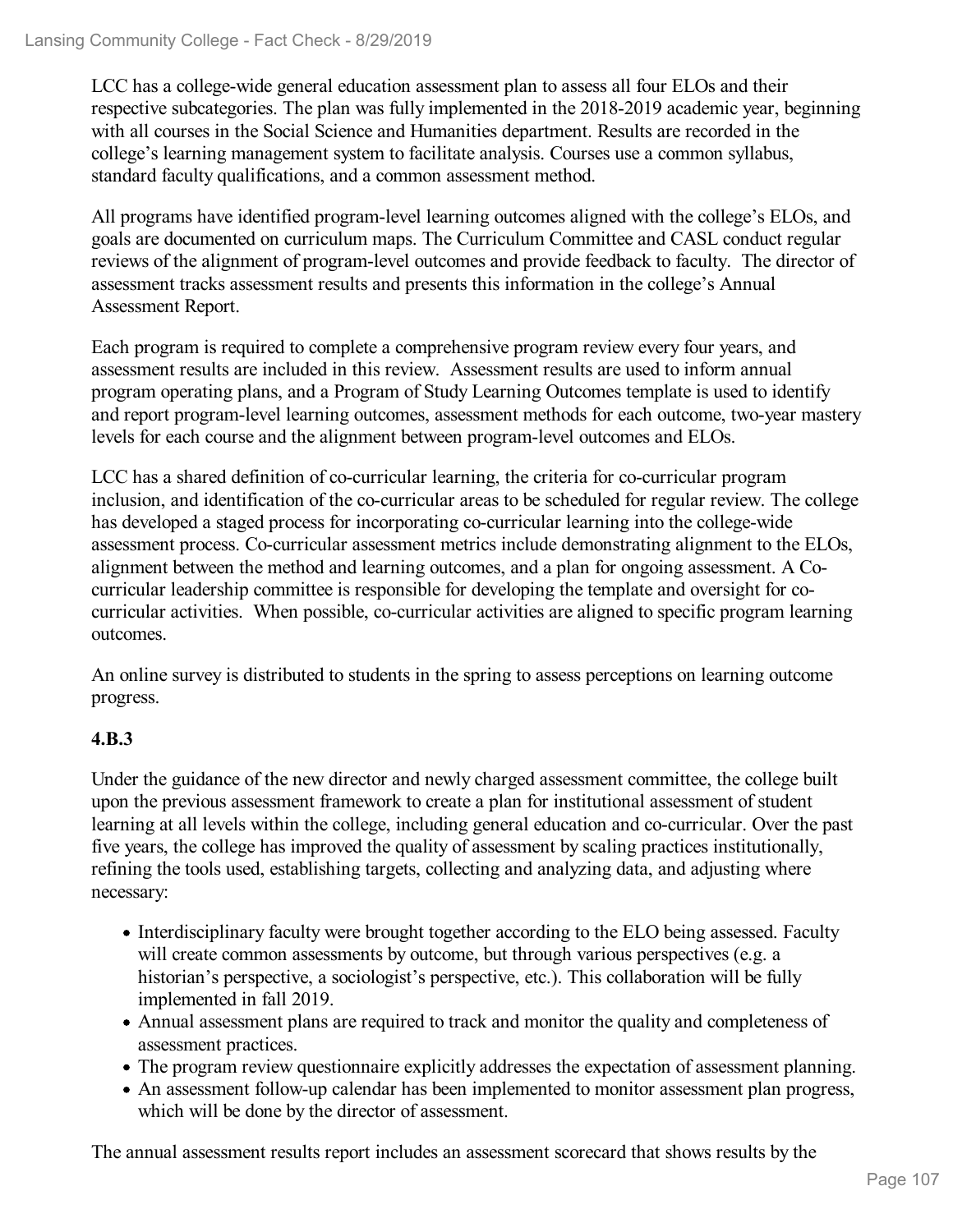percentage that met the targets that have been established in accordance to benchmarks of AAC&U member institutions.

Using data from the program review process, each program of study is required to develop an annual improvement plan that outlines a strategy for program and student learning improvements. Results of the review are also used to inform the program's/department's operating plan, which is required to be submitted each fall to the program's respective associate dean.

#### **4.B.4**

LCC adopted the AAC&U four essential learning outcomes as its ELOs. Faculty determine the most appropriate methods of assessment for their discipline. Once identified, the method is vetted by the director of assessment and/or the CASL using the following criteria: must be aligned to the outcome according to Bloom's taxonomy; must provide direct evidence; and must be comprehensive (e.g. administered toward the end of a course for general education or curriculum for program review).

The college formed an AQIP action project to design the assessment systems for course, program, and institution-level assessment and processes as documented in the LCC assessment plan 2015-2018 and later updated for 2018-2021. All faculty are required to report the method of assessment to ensure alignment. Also included are references to appropriate tools and templates, curriculum mapping, and a glossary of assessment-related definitions and terminology. The assessment plan demonstrates LCC is following a best practices approach to the assessment of student learning.

Examples of the comprehensive assessment plan were recently implemented in the Social Sciences and Humanities Departments.

Data collection for assessment includes a questionnaire that gathers data on the outcome being measured, the assessment method, and method of administration. Assessment data are collected regular and program review and annual program plans are used to assess and improve student learning achievement.

The development of learning outcomes is faculty-driven and shared across disciplines.

## **Interim Monitoring (if applicable)**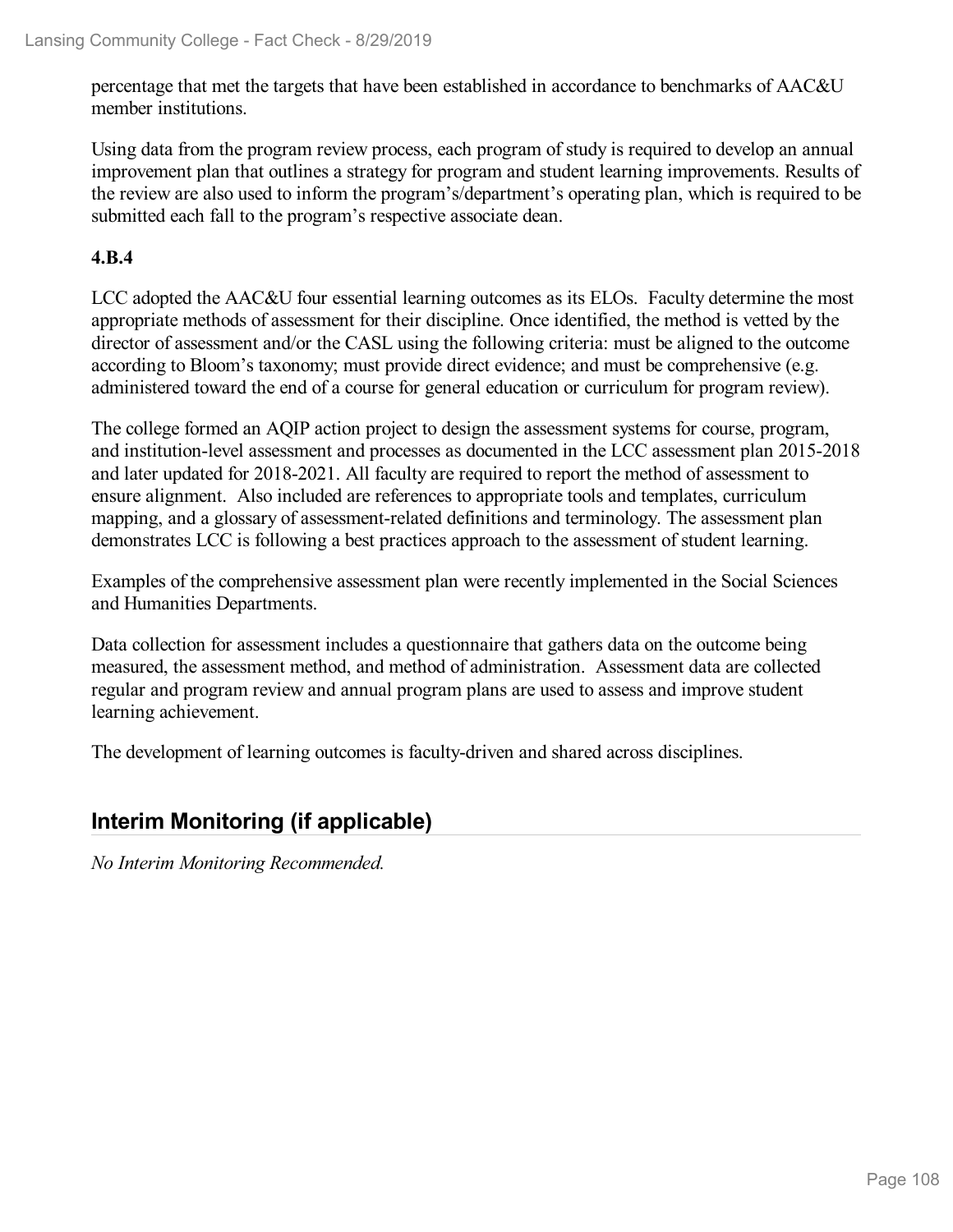# **4.C - Core Component 4.C**

The institution demonstrates a commitment to educational improvement through ongoing attention to retention, persistence, and completion rates in its degree and certificate programs.

- 1. The institution has defined goals for student retention, persistence, and completion that are ambitious but attainable and appropriate to its mission, student populations, and educational offerings.
- 2. The institution collects and analyzes information on student retention, persistence, and completion of its programs.
- 3. The institution uses information on student retention, persistence, and completion of programs to make improvements as warranted by the data.
- 4. The institution's processes and methodologies for collecting and analyzing information on student retention, persistence, and completion of programs reflect good practice. (Institutions are not required to use IPEDS definitions in their determination of persistence or completion rates. Institutions are encouraged to choose measures that are suitable to their student populations, but institutions are accountable for the validity of their measures.)

## **Rating**

Clear

## **Evidence**

### **4.C.1**

LCC has defined goals for student retention, persistence, and completion in its Strategic Plan (informed by the Board of Trustee's student success goals), Enrollment Management and Retention Plans, as well as the targets delineated by the Embedded Academic Support team and individual programs.

The Board of Trustees sets institutional goals in the form of end statements that are reviewed and updated annually.

The Embedded Academic Support team reviews key success measures that are predictive of completion each year, comparing LCC's progress to other AACC institutions; this team also discusses current and planned activities and sets targets for credit momentum and college-level English and math completion in the first year.

Focus area one of the college's strategic plan, Engaged Learning and Student Success, identifies strategies for improving student retention, persistence, and completion, including Guided Pathways and Embedded Academic Support.

The 2018-2021 enrollment management and retention plan outlines the institution's goals to address enrollment declines, demographic trends, and the Board of Trustees' resolution to increase the number of students completing college-level math and English in their first year. Other objectives to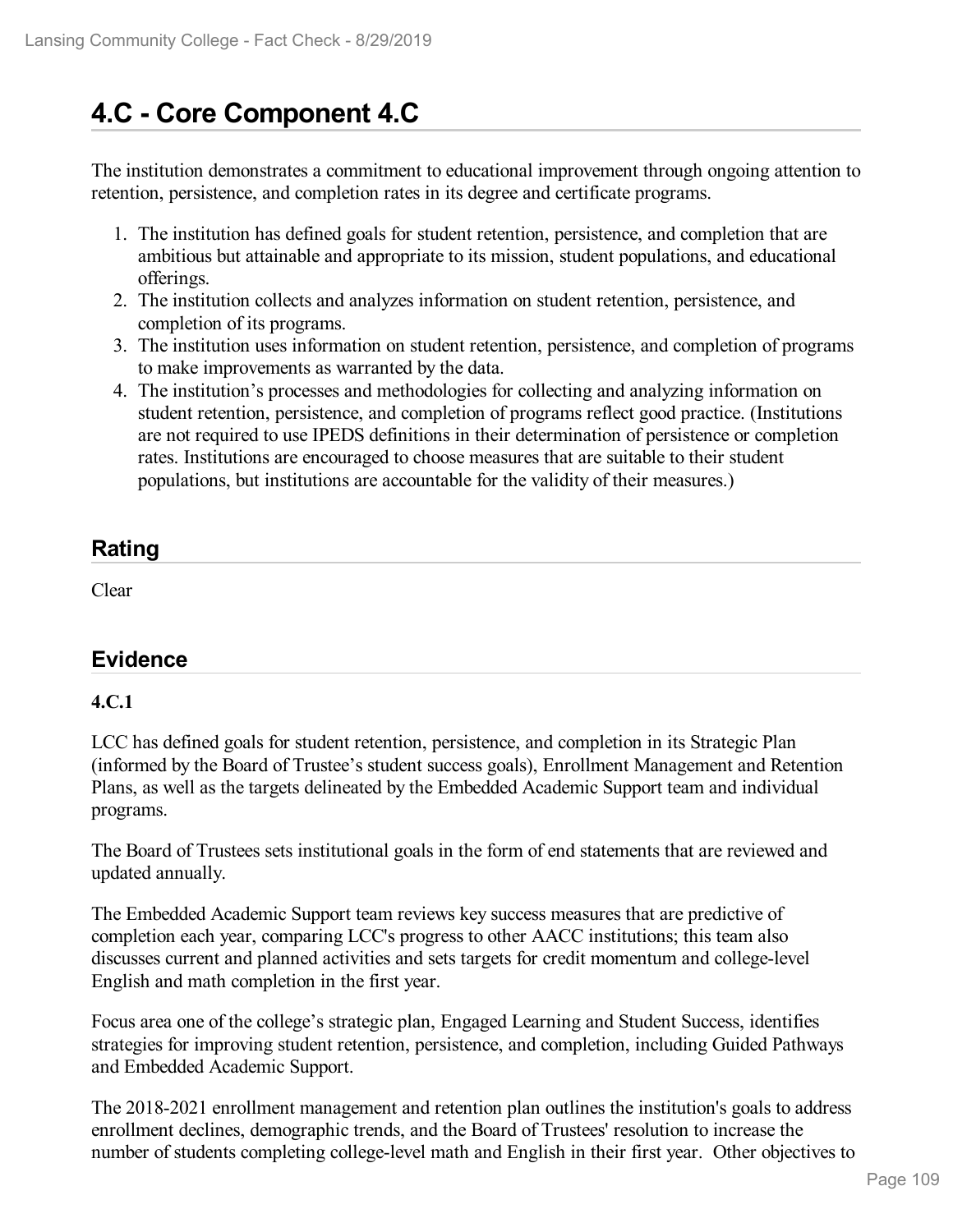implement multiple measures for incoming student placement, increase credit momentum, and improve the college's intake and support system are also included in the plan.

### **4.C.2**

LCC collects and analyzes data on student retention, persistence, and completion for various internal and external reports, including the Integrated Postsecondary Education Data System (IPEDS), Voluntary Framework of Accountability (VFA), and the American Association of Community College's (AACC) Guided Pathways Scorecard. Key student success measures from the AACC Guided Pathways metrics are provided to the Board of Trustees and are the primary metrics used by institutional leadership to track student success. The AACC Guided Pathways Project key performance indicators (KPIs) results are shared with LCC leadership, Board of Trustees, and Academic Senate.

Student enrollment, retention, persistence, and completion data are a primary component of the four year program review process. Program review data collection includes five-year trend data on persistence, retention, and completion. Program faculty and academic leadership review these data which is disaggregated by demographics.

LCC monitors persistence and completion data for occupational programs and completion data for non-traditional gender enrollment in specific programs.

Baseline metrics were established by averaging scores from AACC Guided Pathways institutions, and the most improved college seven-year trends set a minimum threshold for each measure. High scores were used as a benchmark to establish an appropriate end-goal for LCC.

Metrics on persistence, retention and completion are reviewed on a regular basis by Perkins-eligible program faculty and administrators.

### **4.C.3**

LCC provides evidence of making improvements based on its retention, persistence, and completion data. A key documented improvement is the move to AACC Guided Pathways and the resulting Embedded Academic Support initiative. The college provides historic and current data and discusses how these improvements have begun to have an impact.

The college utilized an external evaluator, who provided a road map to advance the college's retention, persistence, and completion work.

The college notes three examples of how program review data on retention, persistence, and completion informed improvements and actions in individual programs. The programs of human services, fire science and music were the pilot programs to incorporate consideration of these data.

LCC has used retention and completion trend data to facilitate the improvements of hiring academic success coaches and creating an early alert system.

### **4.C.4**

Some of LCC's processes are linked to specific goals in order to improve the college's overall retention and completion rates. In addition to IPEDS data, the college also uses the Voluntary Framework of Accountability (VFA) and AACC's Guided Pathways Scorecard, as well as Perkins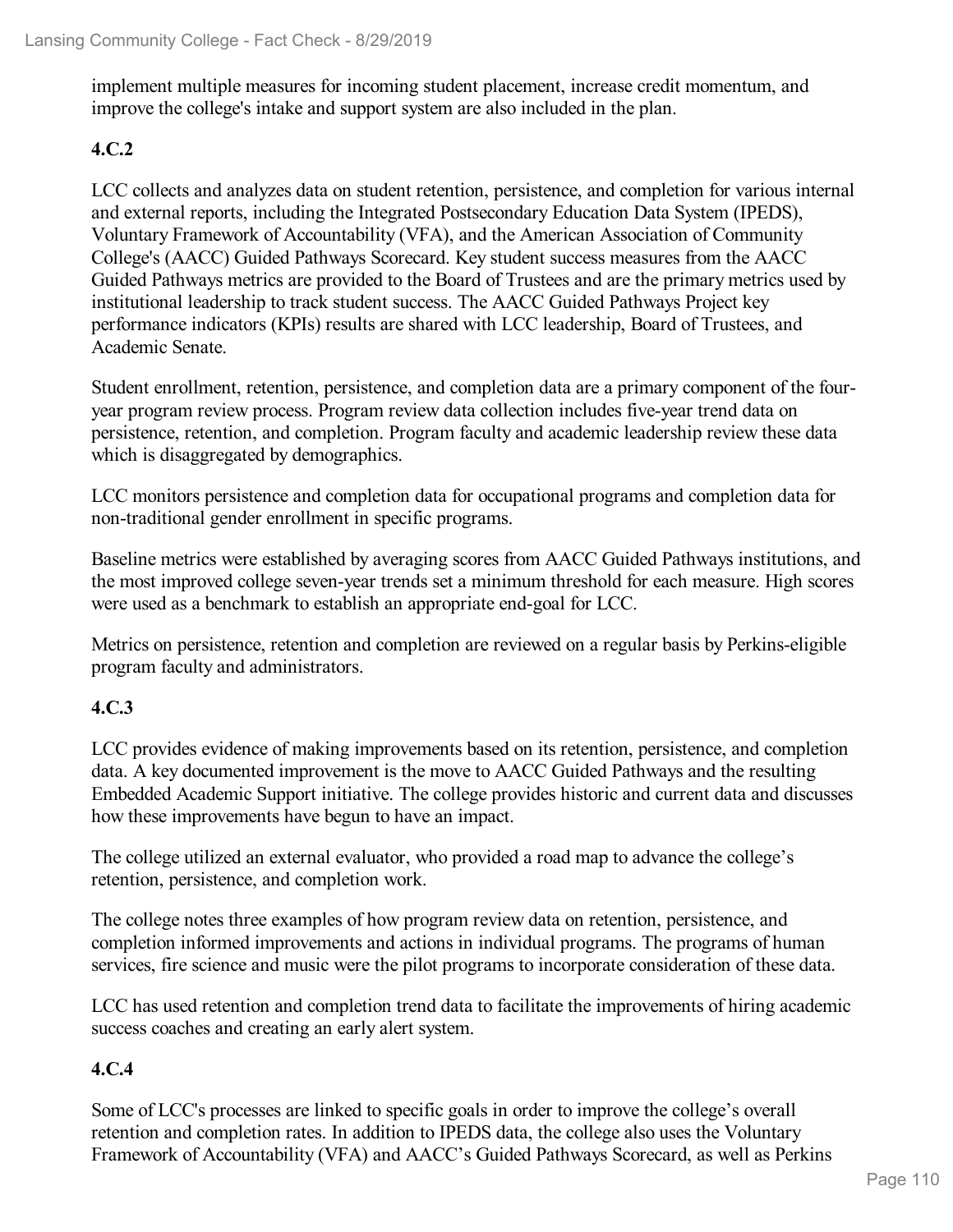Core Performance Indicators for its occupational programs.

LCC also utilizes internal measures appropriate to the college. It monitors persistence and completion data for occupational programs and completion data for non-traditional gender students. The board's plan outlines recruitment strategies and retention specific goals to improve the college's overall retention and completion rates. The Embedded Academic Support team reviews key success measures that are predictive of completion each year, comparing LCC's progress to other AACC institutions, and discusses current and planned activities while setting targets for credit momentum, college-level English and math completion in the first year.

The LCC director of institutional research regularly attends regional and national IPEDS workshops and conferences to clarify the intent of various data requirements. Representatives from all Michigan community colleges meet quarterly to discuss federal and state data collection and reporting requirements. Members of the LCC Center for Data Science participate in the Michigan Association of Institutional Research (MI-AIR) and the national AIR annual events, where data reporting and management best practices are shared

## **Interim Monitoring (if applicable)**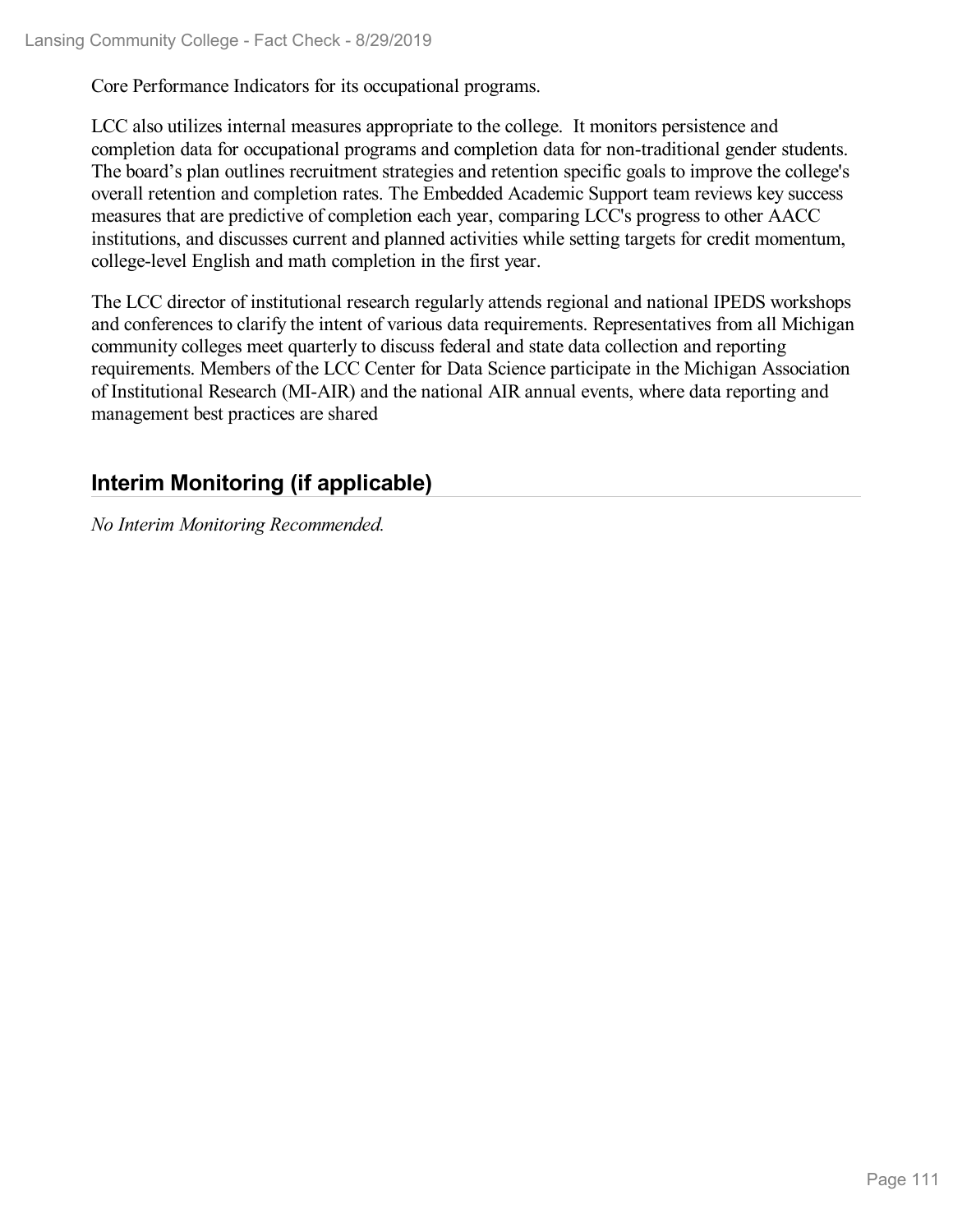# **5 -Resources, Planning, and Institutional Effectiveness**

The institution's resources, structures, and processes are sufficient to fulfill its mission, improve the quality of its educational offerings, and respond to future challenges and opportunities. The institution plans for the future.

# **5.A - Core Component 5.A**

The institution's resource base supports its current educational programs and its plans for maintaining and strengthening their quality in the future.

- 1. The institution has the fiscal and human resources and physical and technological infrastructure sufficient to support its operations wherever and however programs are delivered.
- 2. The institution's resource allocation process ensures that its educational purposes are not adversely affected by elective resource allocations to other areas or disbursement of revenue to a superordinate entity.
- 3. The goals incorporated into mission statements or elaborations of mission statements are realistic in light of the institution's organization, resources, and opportunities.
- 4. The institution's staff in all areas are appropriately qualified and trained.
- 5. The institution has a well-developed process in place for budgeting and for monitoring expense.

### **Rating**

Clear

### **Evidence**

### **5.A.1**

LCC's fiscal oversight is governed by the Board of Trustees' financial oversight and monitoring policy, which delineates required monthly financial reporting elements to assure financial stability. Quarterly reports are provided to the ELT, and the Financial Planning, Analysis and Review (FPAR) committee monitors budget fluctuations daily and works with the appropriate ELT member to address variances.

The Government Finance Officers Association presented LCC with the Award for Best Practices in Community College Budgeting for incorporating the strategic plan as the guiding principle for all budget prioritization decisions.

The college maintains a contingency reserve equal to 1% of total revenue.

The Information Technology Services (ITS) and facilities areas are organized through five-year plans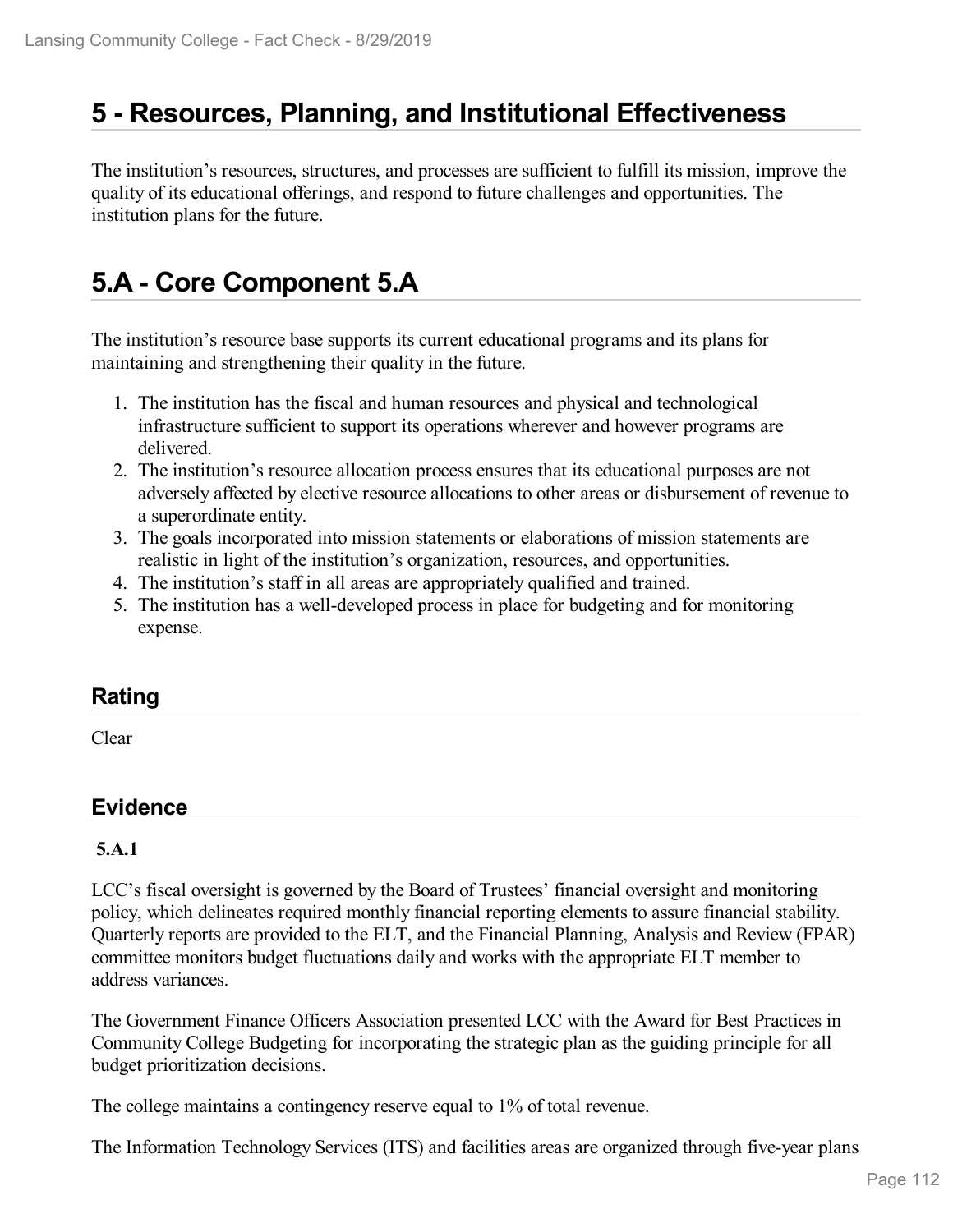that are updated annually. A Project Management Review Team approves requests submitted to ITS to prioritize projects.

An annual facilities condition assessment is completed to review overall condition of the infrastructure.

LCC failed to provide evidence as to the sufficiency of staff needed to provide services to students, faculty, and other auxiliary areas. While the college notes some stakeholder satisfaction with staff numbers, what remains unclear is what the staffing levels across non-academic departments are and how the sufficiency of staffing levels is determined.

The Vacancy Management Review Team reviewers request from divisions to either establish new positions or back fill vacant positions to assure adequate staffing.

### **5.A.2**

LCC's Budget allocation process aligns with the strategic plan to ensure educational purposes are the primary focus. The budget planning and monitoring process are overseen by the Executive Leadership Team. Budget requests must align with the strategic goals. A Budget Committee advances budget recommendations to the Board of Trustees. At each stage of the budget allocation process budget items are evaluated in relation to college mission and strategic goals. In the portfolio the college notes these processes ensure that student and educational goals are not adversely affected.

LCC directs all its revenue to the goals of the institution. No finances are dedicated to third party entities.

### **5.A.3**

LCC provided evidence of a mission-driven, goal-setting process based on the strategic and operational plans. Planning processes include a needs assessment and opportunities for stakeholder input. Institutional goals are established within the strategic plan, and operational goals must align with them. An environmental scan and stakeholder feedback help to inform the goal-setting process.

Planning processes use a similar format and structure and are linked to the overarching goals of the Strategic Plan, as well as the college budget. This approach includes operational plans by departments/division, and strategic efforts in IT, facilities, and academic affairs. The narrative throughout the portfolio notes planning and budgeting linkages with the strategic plan and mission of the college.

The capital outlay plan is comprehensive and incorporates the status of multiple operational units. The technology plan shows an itemized list of replacements and upgrades. The Academic Plan lists activities for departments and operational units.

The institution's capacity to improve is limited somewhat by the lack of evidence that 1) data gathered are generated from processes that include the appropriate selection of metrics and benchmarks (including, whenever possible, internal targets or eternally comparable benchmarks), 2) that such data are appropriately and regularly analyzed and interpreted, and 3) that any actions taken to improve future results are directly linked to that analysis. While this closing of the loop appears to be happening occasionally, evidence of its systematic use is not readily apparent.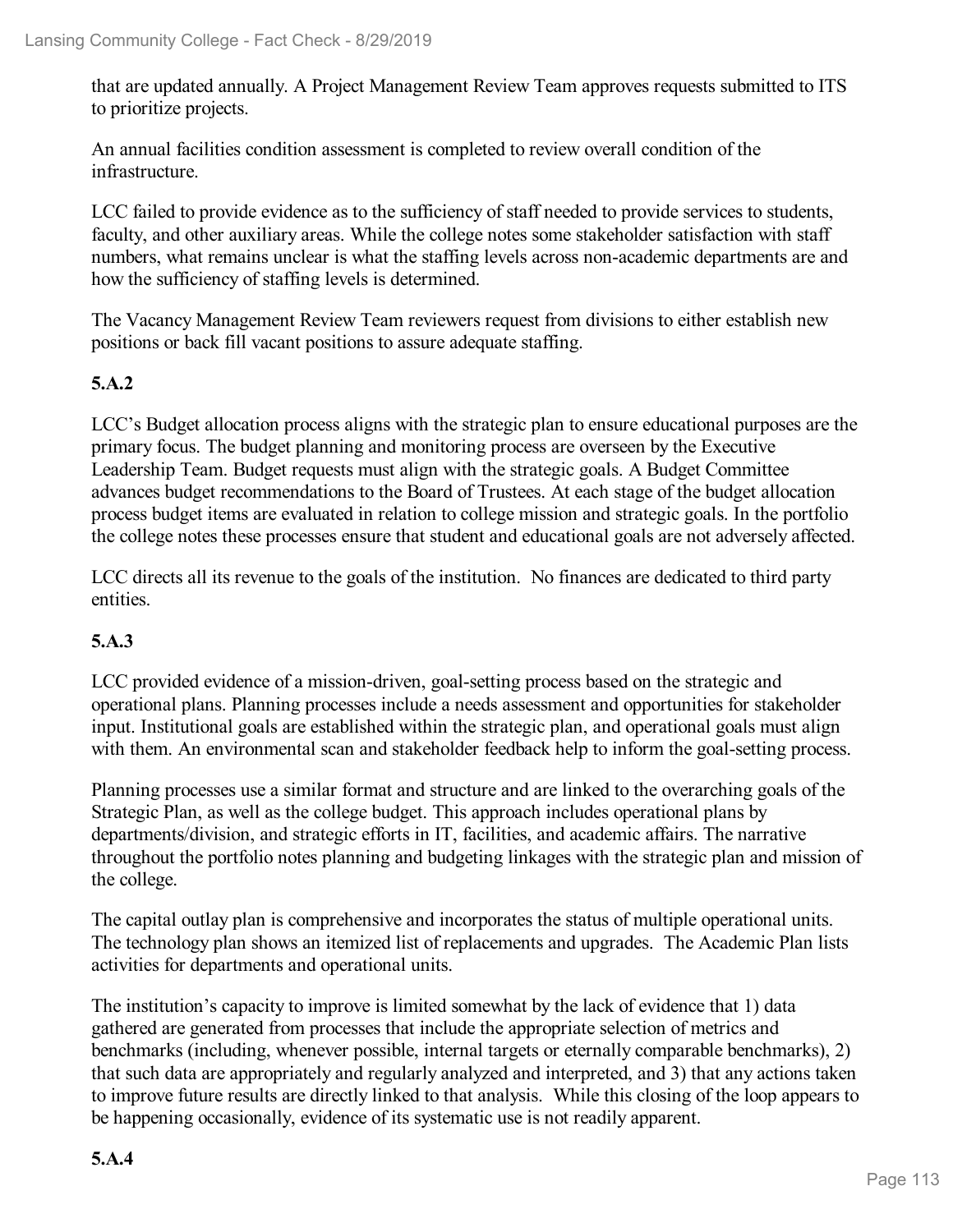LCC provides evidence of aligned processes for recruiting, hiring, and orienting faculty and staff. Its use of performance evaluation and professional development processes demonstrate its commitment to ongoing faculty and staff quality. LCC failed to provide evidence as to the sufficiency of staff needed to provide services to students, faculty, and other auxiliary areas. While noting some satisfaction, it was not clear what the staffing levels were across non-academic departments and how a sufficiency of staffing levels is determined.

The annual program operating plans address potential growth (including staffing) within a program or the need for new specialties in a program area. The Academic Master Plan addresses instructional need planning, including staffing.

The college invests \$200,000 annually into college-wide professional development in addition to departmental and divisional funding to ensure staff are qualified and trained.

If college-wide professional development funds are desired, an ELT member must request a review by their vice president. This requires ELT members to outline a plan for the professional development request, including estimated cost, who will utilize the opportunity, and how the activity aligns with the strategic plan. Once approved, the budget review team prioritizes requests based on current college initiatives and the strategic plan.

The budget review team reserves 10% of the college-wide professional development fund for unanticipated professional development opportunities. Divisions have an opportunity to request use of these reserve funds through their vice president.

The CTE offers support and professional development for all LCC faculty, support staff, and administrators via face-to-face workshops and courses. The CTE provides ongoing support with its library of books and recorded workshops/webinars, one-to-one faculty consultations, and drop-in technical assistance.

HR conducts three programs supporting professional development for administrators: new administrator orientation, Impressions, and Thrive. Impressions is a new management academy developed offering administrators a chance to explore key challenges faced by many supervisors, such as staff performance issues, managing team time off requests, FMLA, ADA accommodations, and communication strategies. Thrive is LCC's leadership academy designed to support administrators preparing for the future at LCC.

The college maintains active membership in many third-party organizations and service firms that offer professional development for members.

In addition to training opportunities offered to all employees, Student Affairs employees participate in regular in-service trainings, attend conferences specific to their areas of student support such as Trends Conference, AHEAD, and veteran's affairs conferences. Academic advisors are afforded opportunities to maintain awareness of high impact practices through MIACADA and NACADA.

Staff train and mentor student employees and provide documents to support training.

## **5.A.5**

LCC's budgeting process has been recognized as a best practice by the Government Finance Officer Association in June 2018. The college employs an annual budget process that uses the strategic plan to guide budget decisions. The budget is developed collaboratively with appropriate stakeholders and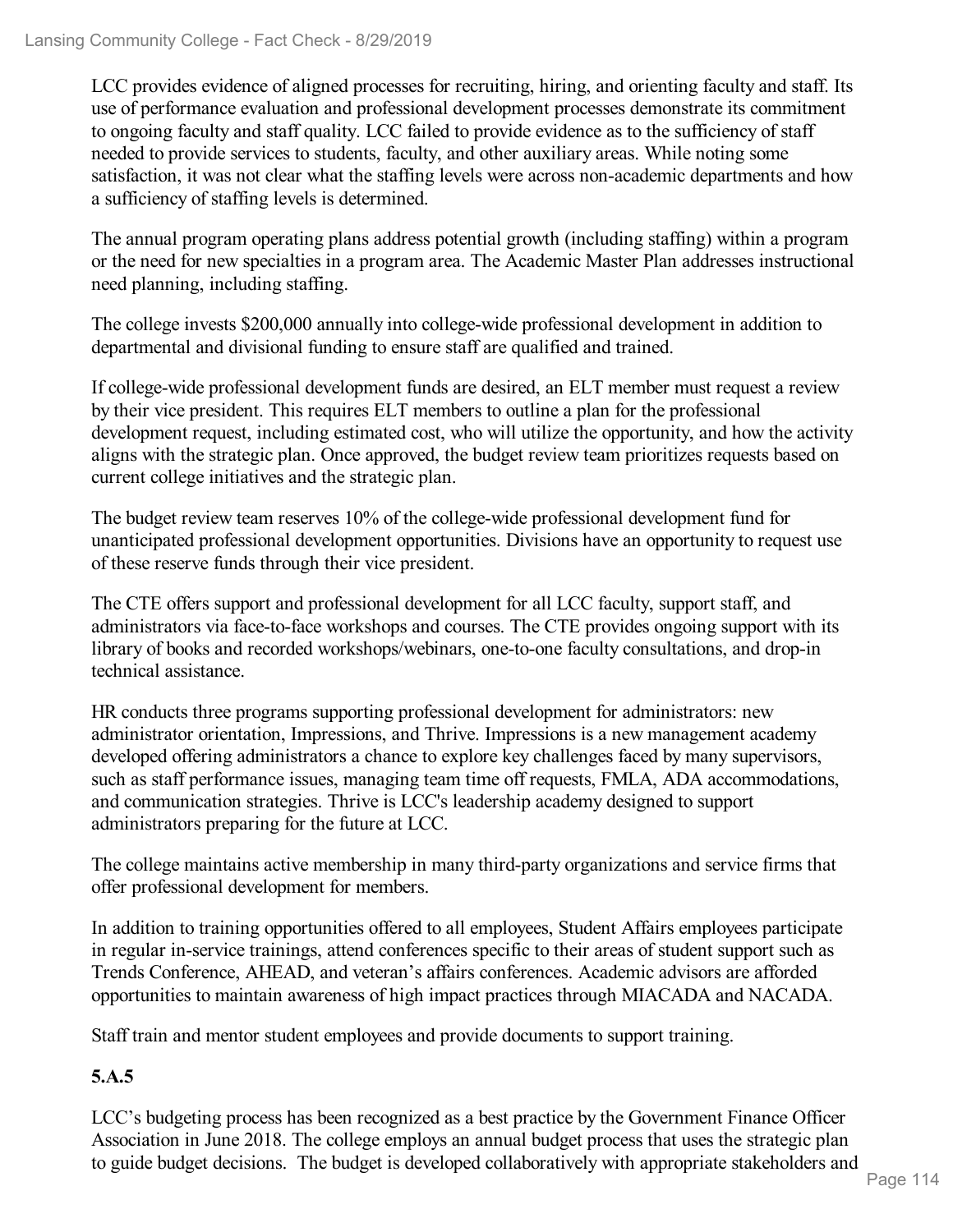overseen by the Executive Leadership Team. The Budget Committee reviews and submits the draft budget. The final budget is approved by the Board of Trustees.

LCC's fiscal oversight is governed by the Board of Trustees' financial oversight and monitoring policy, which delineates required monthly financial reporting elements to assure financial stability. Quarterly reports are provided to the ELT, and the Financial Planning, Analysis and Review (FPAR) committee monitors budget fluctuations daily and works with the appropriate ELT member to address variances.

The College maintains a 1% contingency reserve and emergency fund to support continuity.

The budget Reallocation Request form requires the requestor to identify how the request will impact the mission, as well as identify if it involves the termination of a course, program, or curriculum. The form also asks for an explanation of the impact on student success and learning.

## **Interim Monitoring (if applicable)**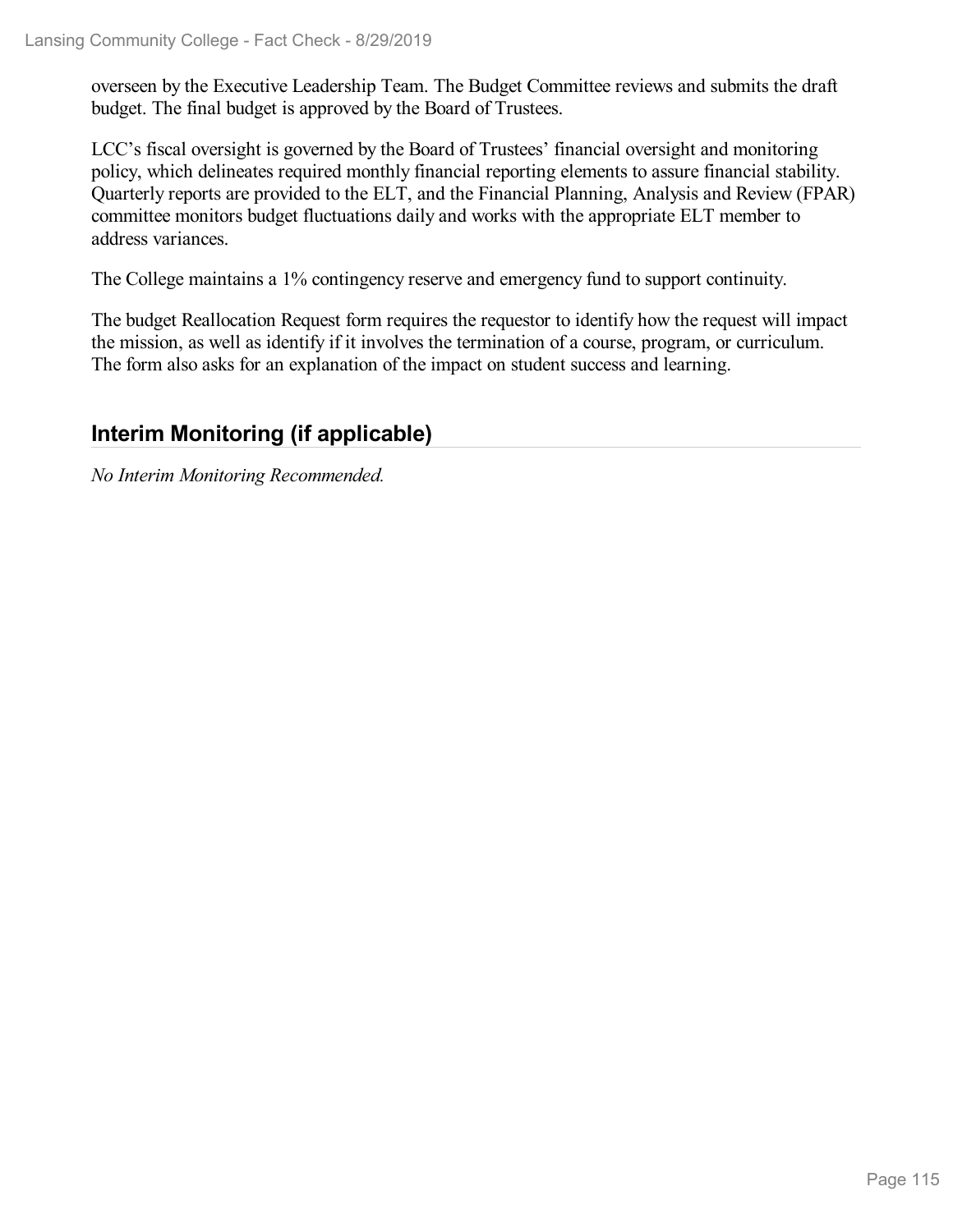# **5.B - Core Component 5.B**

The institution's governance and administrative structures promote effective leadership and support collaborative processes that enable the institution to fulfill its mission.

- 1. The governing board is knowledgeable about the institution; it provides oversight of the institution's financial and academic policies and practices and meets its legal and fiduciary responsibilities.
- 2. The institution has and employs policies and procedures to engage its internal constituencies including its governing board, administration, faculty, staff, and students—in the institution's governance.
- 3. Administration, faculty, staff, and students are involved in setting academic requirements, policy, and processes through effective structures for contribution and collaborative effort.

### **Rating**

Clear

### **Evidence**

### **5.B.1**

LCC's seven-member elected Board of Trustees operates according to its bylaws, which are aligned to Michigan's Community College Act of 1966. The board has established policies and required monthly monitoring reports to ensure it is meeting its legal and fiduciary responsibility.

The institution sited its financial oversight and monitoring policy, the purpose of which is to exercise due diligence over college financial activities through planning and reporting based upon criteria established by the board, as well as other legal requirements and restrictions. An external auditor performs an annual audit of the financial records of the college and renders an opinion to the board regarding financial records conformance with applicable financial recording and reporting standards.

The Board of Trustees follows the Carver Governance Policy Model, which focuses the board on "end statements" and policies to guide the president and other college leaders in operational matters.

Newly elected trustees go through orientation in accordance with Section 1.1.7 of the bylaws. The orientation includes institutional information such as overviews of the union and collective bargaining landscape, academic programming, Academic Senate, student activities and groups, Student Affairs, workforce development, and board expectations. New trustees are also asked to participate in the Association of Community College Trustees' new trustee orientation.

### **5.B.2**

The Carver Policy Governance Model is employed by LCC to define the roles of the Board and those of key college administrators. This approach is codified in Governing Policy – 304 Board Committee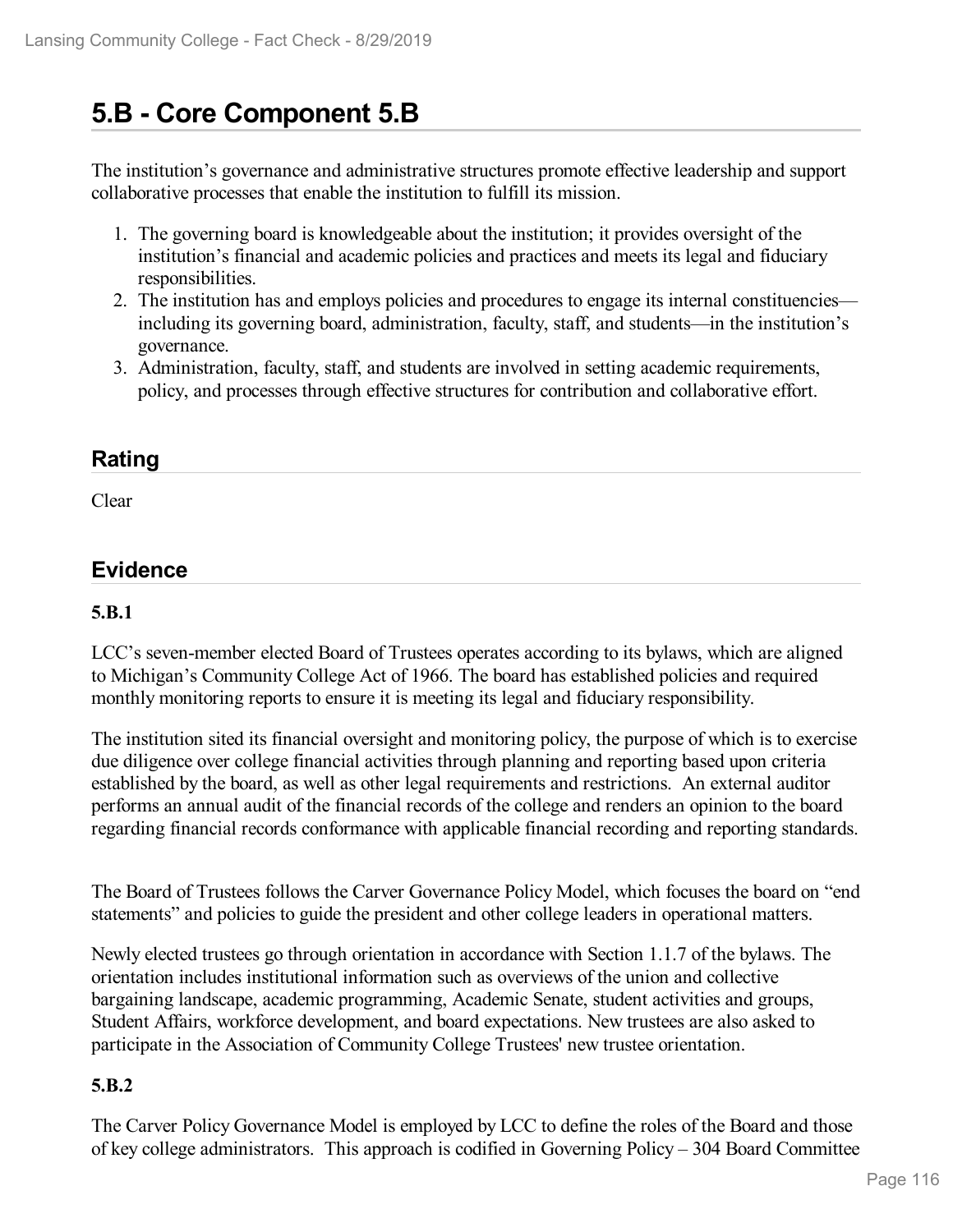#### Principles.

The president shares responsibility for carrying out board policy with the Executive Leadership Team (ELT). LCC has several cross-discipline committees to facilitate engagement of its internal constituents in the college's governance. One documented example is the Academic Procedure Advisory Committee (APAC), which is comprised of faculty, student services representatives, and administrators. This committee is co-chaired by a representative from Academic Affairs and the President of the Academic Senate. The purpose of the committee is to review procedures that impact student success, including those that cover the full scope of accreditation and regulatory requirements of the college.

#### **5.B.3**

Various leadership teams at LCC are involved in setting goals, policy, and process through a collaborative structure of regularly scheduled meetings. The teams include Executive Leadership Team (ELT), Student and Academic Affairs Leadership Team (SAALT) and Academic Procedure Advisory Committee (APAC). Cross-function collaboration and cooperation are achieved through these key groups, and include the Cabinet, Academic Senate, Student and Academic Affairs Leadership Team, and the Data Governance Committee.

The college notes that it facilitates participatory governance through a variety of facets of its collective bargaining agreements.

Board policy assigns responsibility for the approval of new courses and programs, as well as program effectiveness, to the Provost/Senior Vice President of Academic Affairs or his/her designee. The Curriculum Committee, a standing committee of the Academic Senate, provides leadership and support for matters related to academic courses and curricula. Membership includes representatives from student services departments and faculty. Faculty represent at least 70% of the membership as stipulated in the Charter for the Curriculum Committee.

The Provost's leadership team includes the provost, academic deans, executive director of the Center for Data Science, the dean of workforce development, and both the associate vice president and assistant dean of Academic Affairs. This group meets twice a month to discuss academic matters. Once each month, Academic Senate leadership is invited to the discussion. The Provost's Cabinet is specifically charged with providing academic leadership and creating an environment that ensures the strategic development and delivery of quality learning experiences to a diverse college community.

The Strategic Plan Steering Committee oversees the implementation of the strategic plan and works with the Executive Leadership Team (ELT) to prioritize strategic initiatives.

The Data Governance Committee supports effective management of the college's data resources through development of holistic policy, process, and documentation. This committee provides a venue for identifying and addressing issues with data collection, storage, retrieval, and use. This is a cross-institutional committee.

## **Interim Monitoring (if applicable)**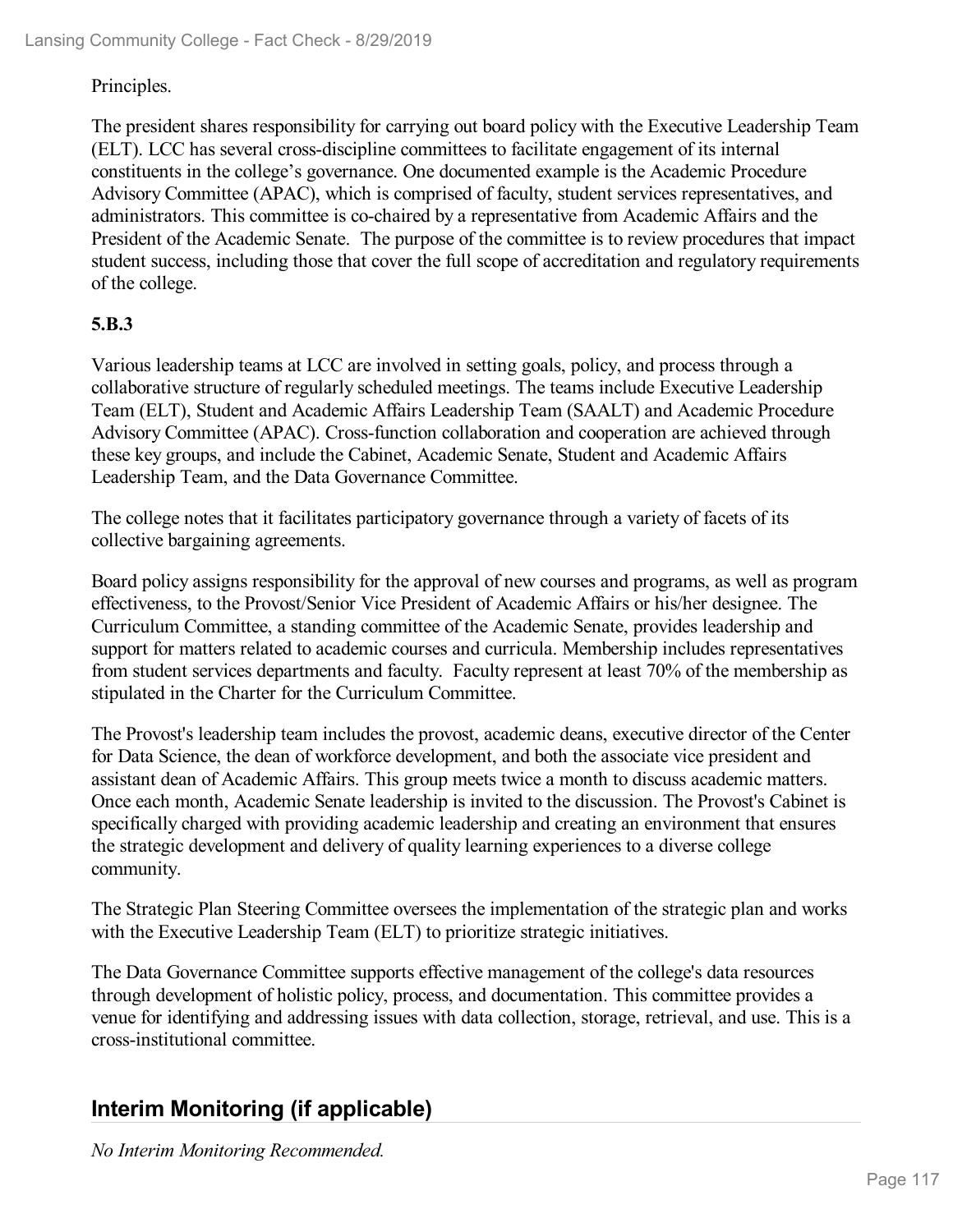# **5.C - Core Component 5.C**

The institution engages in systematic and integrated planning.

- 1. The institution allocates its resources in alignment with its mission and priorities.
- 2. The institution links its processes for assessment of student learning, evaluation of operations, planning, and budgeting.
- 3. The planning process encompasses the institution as a whole and considers the perspectives of internal and external constituent groups.
- 4. The institution plans on the basis of a sound understanding of its current capacity. Institutional plans anticipate the possible impact of fluctuations in the institution's sources of revenue, such as enrollment, the economy, and state support.
- 5. Institutional planning anticipates emerging factors, such as technology, demographic shifts, and globalization.

### **Rating**

Clear

## **Evidence**

### **5.C.1**

The LCC strategic plan is intended to promote advancement of the college mission and serve as the driving force for resource allocation decisions. The Resource Management flowchart provides evidence of the role the mission and strategic goals play in overall planning. Planning processes for capital outlay, information technology, and academic operations mirror the strategic planning process, which includes needs assessment and opportunities for stakeholder input. All requests for budget approvals outline how the request will support advancement of the strategic plan.

LCC notes that its leadership uses multiple strategies to ensure the college maximizes its resources to meet current and future needs and that the college's strategic planning process, human resource needs, student learning assessment, and operational planning processes are the driving forces for resource allocation decisions.

The institution's capacity to improve is limited somewhat by the lack of evidence that 1) data gathered are generated from processes that include the appropriate selection of metrics and benchmarks (including, whenever possible, internal targets or eternally comparable benchmarks), 2) that such data are appropriately and regularly analyzed and interpreted, and 3) that any actions taken to improve future results are directly linked to that analysis. While this closing of the loop appears to be happening occasionally, evidence of its systematic use is not readily apparent.

### **5.C.2**

The college's three-year strategic plan provides high-level goals for the institution and guides other planning efforts. The five areas of focus established in the plan by the Board of Trustees provide the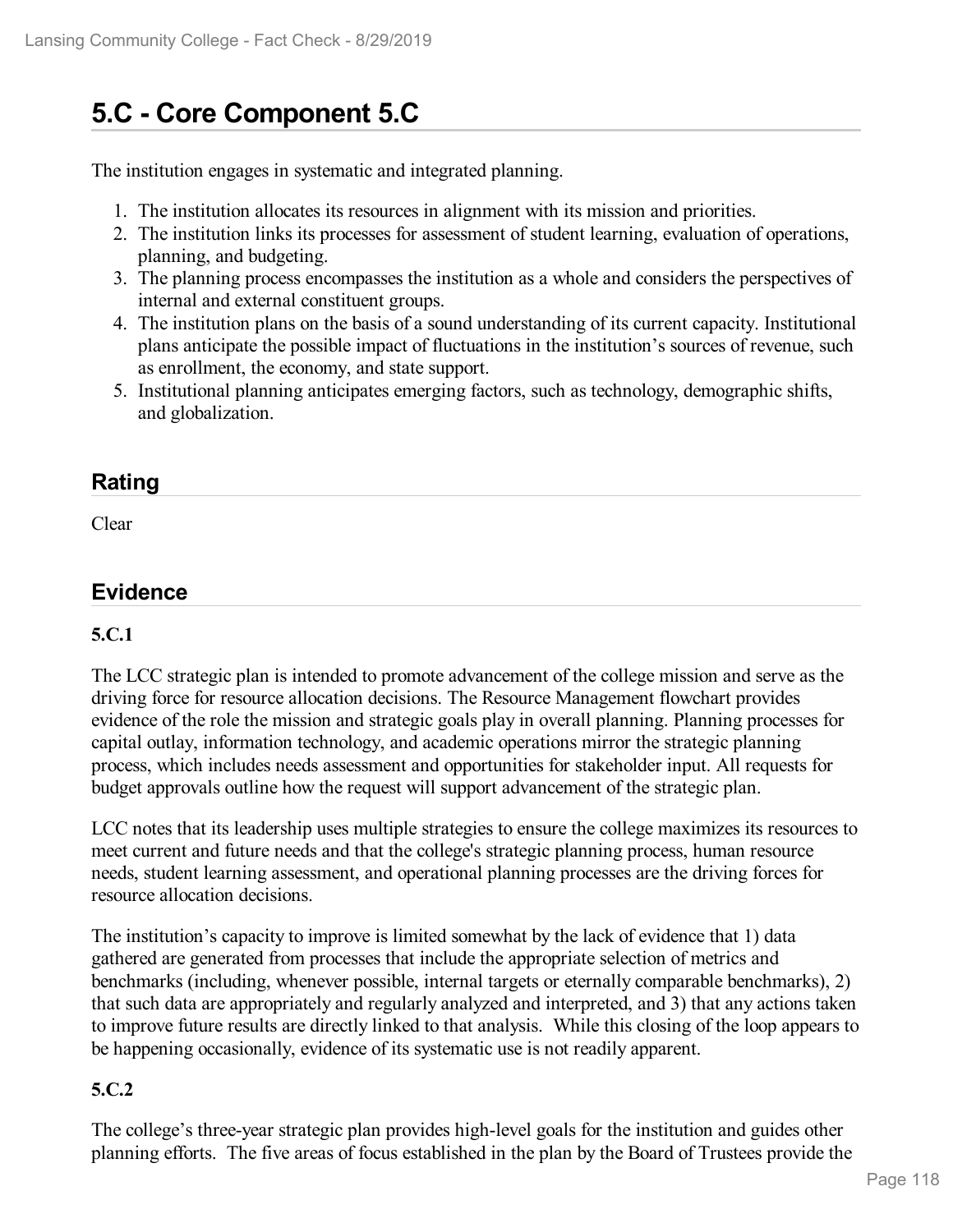framework for the development of the plans for information technology, facilities and maintenance, capital outlay, and academic operational planning. In addition, each academic program isrequired to conduct a comprehensive program review and develop annual improvement and program/department operating plans.

The assessment of non-academic operations is the province of the ELT. LCC engages in consultative processes through the cross-divisional teams, such as Academic Senate, Student Affairs and Academic Affairs Leadership Team, Curriculum Committee, Financial Aid Workgroup, and Academic Procedures Advisory Committee. Committee recommendations are intended to keep the issue of college-wide assessment of operations in the forefront of planning.

### **5.C.3**

The Strategic Planning Steering Committee (SPSC), comprised of faculty and administrators, is responsible for the oversight and implementation of the college's strategic plan and for facilitating the engagement of the college's stakeholders in its processes.

To inform the development of the 2013-2016 strategic plan, the SPSC completed an environmental scan and offered multiple opportunities for stakeholder input:

- Four full-day forums with college faculty, staff, administrators, and students
- Several small group discussions with mid-level management
- Bi-weekly meetings with the Executive Leadership Team
- Several facilitated focus group discussions with faculty
- 10 community forums to solicit input from community members, political leaders, business and industry leaders, and secondary schools.
- Program advisory committee input
- Input from the Coalition for College and Career Readiness
- A public website dedicated to presenting research to inform discussions and to serve as a platform for virtual collaboration.

These processes also provided information to inform the development of the 2017-2020 strategic plan which was adopted in November 2017

The SPSC coordinates with the Executive Leadership Team (ELT) to develop action plans to meet strategic goals. Execution of the strategic plan is done by the Cabinet (ELT).

The college webpage is a tool used to share college planning with external stakeholders. The college looks to the Board members involvement and connections in the community to gather feedback on the direction of the college.

### **5.C.4**

LCC conducted an environmental scan and a SWOT (Strengths, Weaknesses, Opportunities, and Threats) analysis to inform its planning processes. Through participation and leadership roles in national organizations such as American Association of Community Colleges (AACC), Association of Community College Trustees (ACCT), and the Michigan Community College Association (MCCA), administrative staff and members of the Board of Trustees stay abreast of trends in higher education and the regulatory landscape that may impact the college.

In order to counter any unforeseen resource needs, the college maintains a contingency reserve equal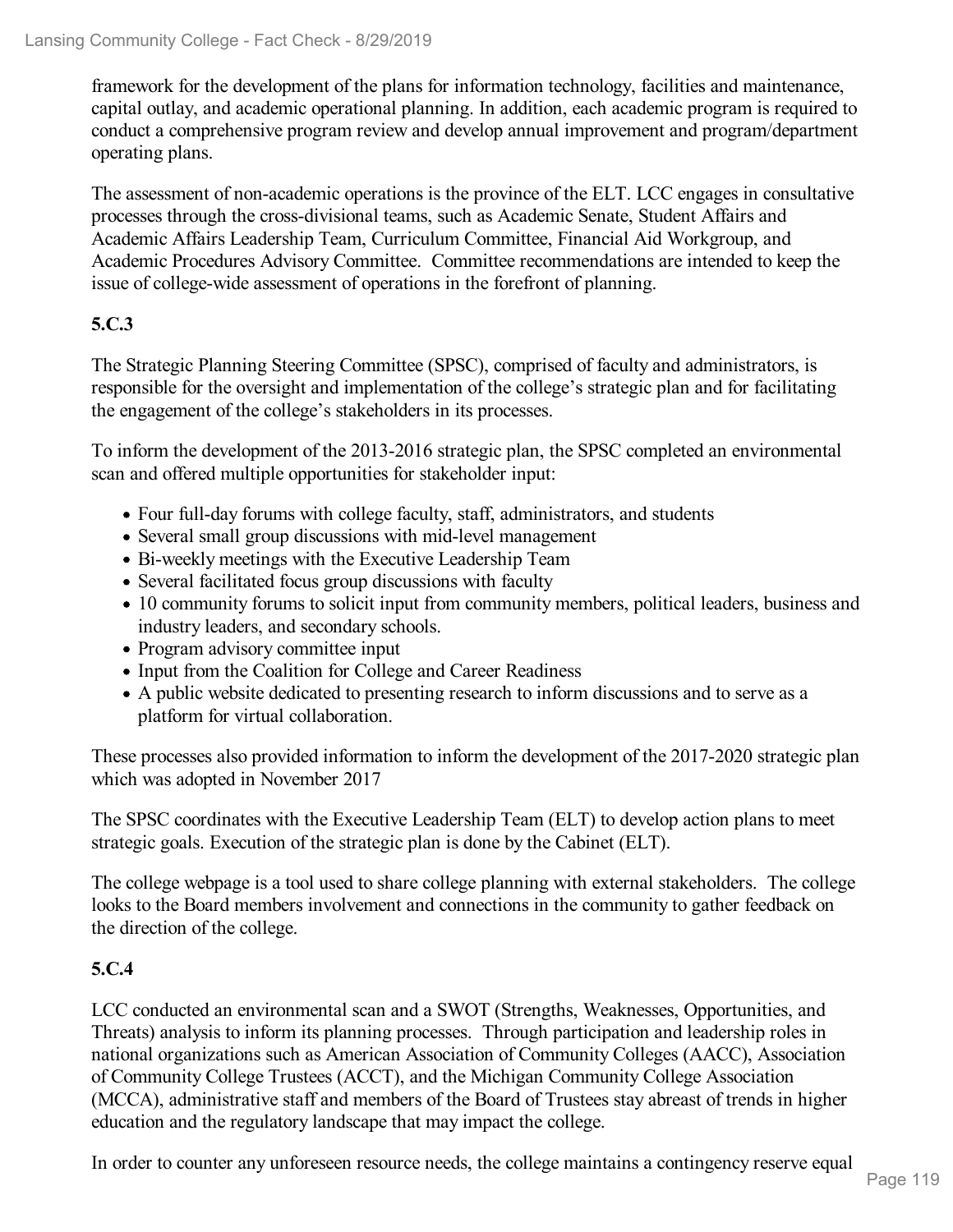to 1% of total revenue and maintains a fund balance for emergencies, which is approximately 50% of the current allocation for the plant fund.

The chief financial officer maintains a two-year budget forecast based on projected enrollment declines. The forecast is closely monitored by both the Board of Trustees and Executive Leadership Team (ELT). Additionally, the ELT monitors enrollment on a daily basis, allowing the team to make mid-stream adjustments to address any unanticipated drops in enrollment and revenue.

Projected enrollment patterns are used to develop a two-year budget forecast.

### **5.C.5**

LCC has a three-year strategic plan which provides high-level goals for the college and aligns operations with the mission, vision, and guiding principles. The annual plans for technology infrastructure, facilities and maintenance, capital outlay, and academic operations are developed to align with the strategic plan. The program review process, which results in an improvement plan, requires faculty to reflect on how the program supports the college mission and strategic plan. The improvement plan is updated annually and is used to inform budget decisions.

LCC has engaged a number of nationally recognized consultants to help college leadership understand current needs and trends in higher education. These efforts have led to strategic goals and budget priorities, such as a board resolution to redesign the college's developmental education and ensuing efforts to implement an embedded academic support model.

The college and the board stay abreast of dynamic changes related to enrollment, the economy, and state issues through their involvement in ACCT and MCCA workshops and institutes.

## **Interim Monitoring (if applicable)**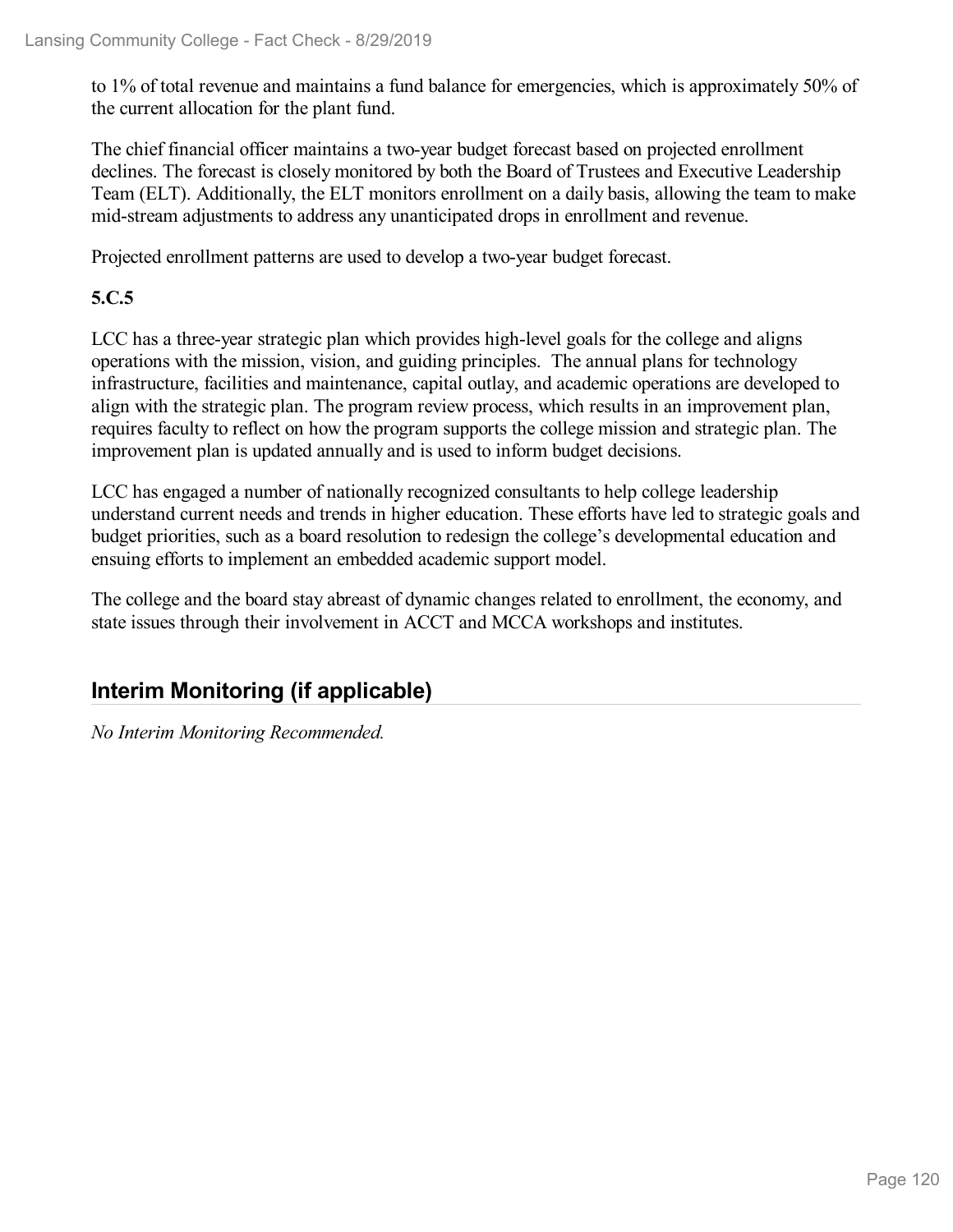# **5.D - Core Component 5.D**

The institution works systematically to improve its performance.

- 1. The institution develops and documents evidence of performance in its operations.
- 2. The institution learns from its operational experience and applies that learning to improve its institutional effectiveness, capabilities, and sustainability, overall and in its component parts.

### **Rating**

Clear

### **Evidence**

### **5.D.1**

LCC develops and documents evidence of performance through its strategic and operational planning processes. Monthly monitoring reports are provided to the Board of Trustees at public meetings, and the Strategic Planning Steering Committee updates the Executive Leadership Team quarterly. The college continuously assesses operational effectiveness through the assessment of student learning processes, budget monitoring and budget development process, and both academic and non-academic program review.

### **5.D.2**

LCC has integrated CQI principles into its operational processes. The college contracted with Baker Tilly to conduct an internal audit, which resulted in the development of several improvement initiatives in key operational areas: the college's cybersecurity and information policy, human resources, Title IX, and institutional data reporting and integrity (data governance).

Through the Plan-Do-Study-Act (PDSA) cycle, LCC learns from its operational experience and applies that learning to improve institutional effectiveness. The document "Examples of Quality Initiatives" lists LCC's major quality initiatives, including multiple measures (documented in the Placement Level Guides), Guided Pathways (documented in Action Project), embedded academic support (documented in Action Project), centralization of tutoring, and new deadline for enrollment.

The Center for Data Science created a central repository for student learning data, created and maintained a data dictionary, reviewed employee roles and data permissions, and created a centralized reporting template.

The academic success coach system constitutes an example of a CQI initiative in which the college piloted a project, checked the data and adjusted processes.

As part of LCC's academic program review process, faculty collect and analyze data on program health and student learning; they then receive feedback on these efforts.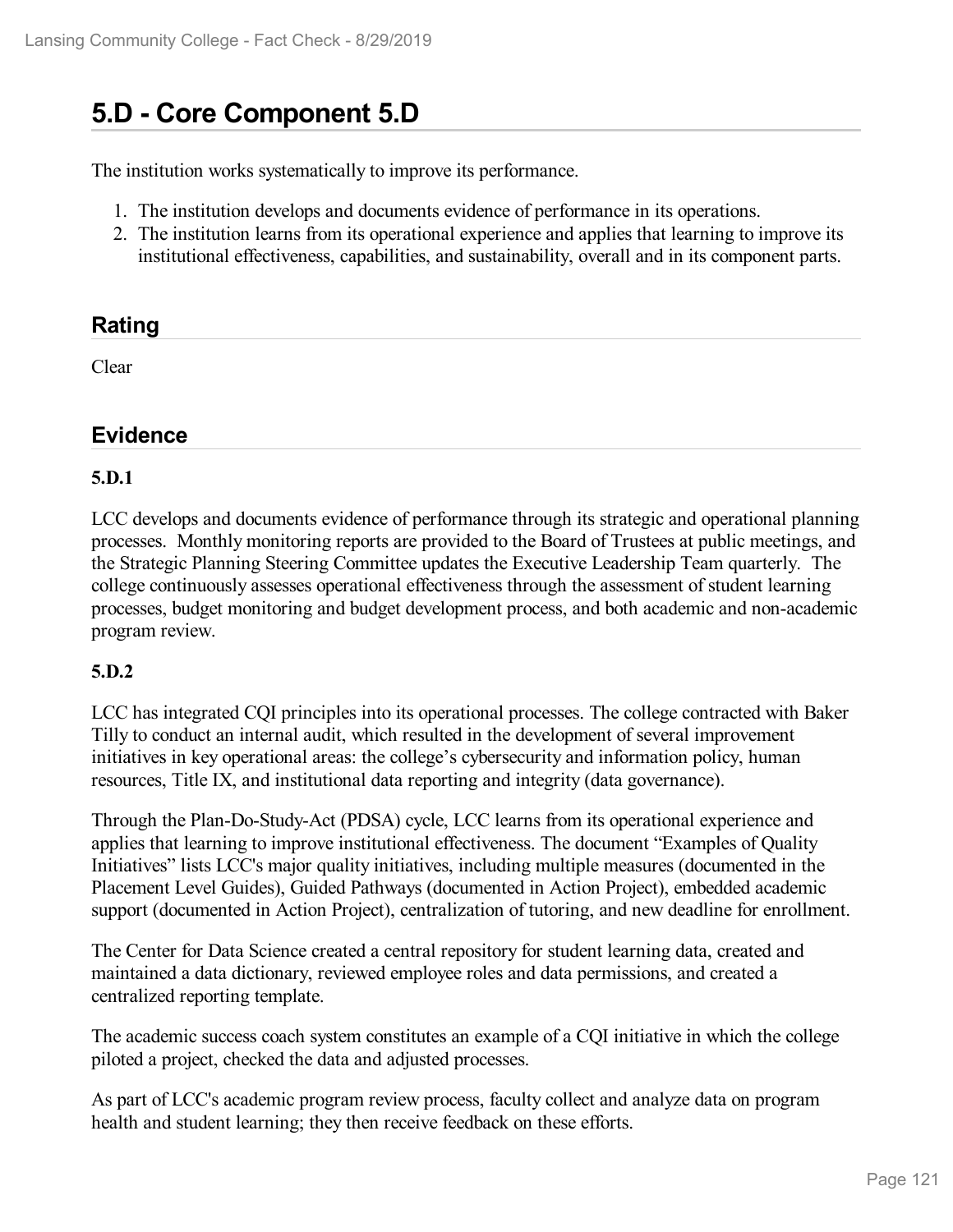## **Interim Monitoring (if applicable)**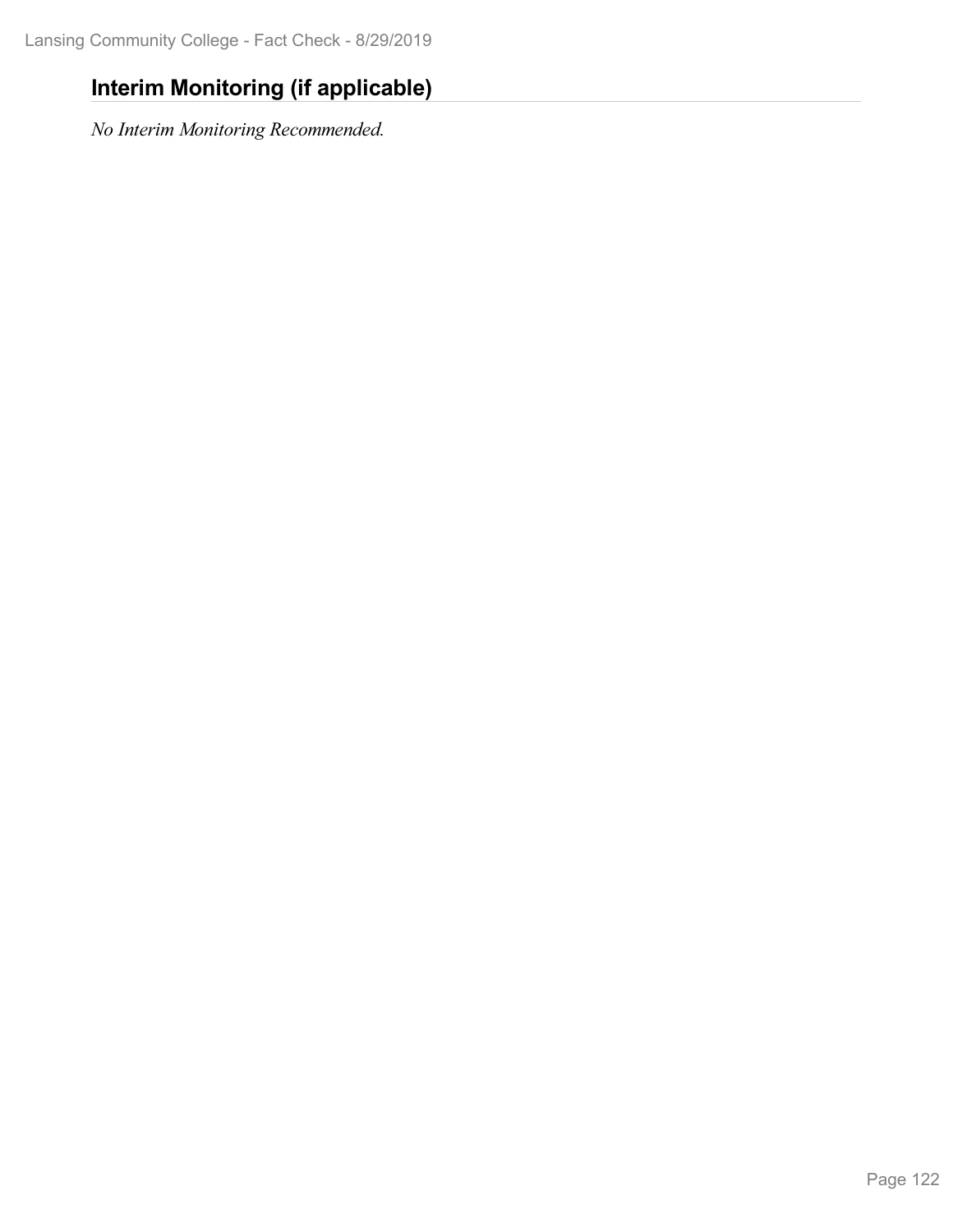# **Review Dashboard**

| <b>Number</b>  | <b>Title</b>                                           | Rating |
|----------------|--------------------------------------------------------|--------|
| 1              | <b>Reflective Overview</b>                             |        |
| 2              | <b>Strategic Challenges Analysis</b>                   |        |
| 3              | <b>Accreditation Evidence Screening Summary</b>        |        |
| 4              | Quality of Systems Portfolio                           |        |
| 5              | <b>AQIP Category Feedback</b>                          |        |
|                | <b>Helping Students Learn</b>                          |        |
| Ш              | Meeting Student and Other Key Stakeholder Needs        |        |
| Ш              | <b>Valuing Employees</b>                               |        |
| IV             | Planning and Leading                                   |        |
| V              | Knowledge Management and Resource Stewardship          |        |
| VI             | <b>Quality Overview</b>                                |        |
| $\mathbf 1$    | Mission                                                |        |
| 1.A            | Core Component 1.A                                     | Clear  |
| 1.B            | Core Component 1.B                                     | Clear  |
| 1.C            | Core Component 1.C                                     | Clear  |
| 1.D            | Core Component 1.D                                     | Clear  |
| $\overline{2}$ | Integrity: Ethical and Responsible Conduct             |        |
| 2.A            | Core Component 2.A                                     | Clear  |
| 2.B            | Core Component 2.B                                     | Clear  |
| 2.C            | Core Component 2.C                                     | Clear  |
| 2.D            | Core Component 2.D                                     | Clear  |
| 2.E            | Core Component 2.E                                     | Clear  |
| 3              | Teaching and Learning: Quality, Resources, and Support |        |
| 3.A            | Core Component 3.A                                     | Clear  |
| 3.B            | Core Component 3.B                                     | Clear  |
| 3.C            | Core Component 3.C                                     | Clear  |
| 3.D            | Core Component 3.D                                     | Clear  |
| 3.E            | Core Component 3.E                                     | Clear  |
| 4              | Teaching and Learning: Evaluation and Improvement      |        |
| 4.A            | Core Component 4.A                                     | Clear  |
| 4.B            | Core Component 4.B                                     | Clear  |
| 4.C            | Core Component 4.C                                     | Clear  |
| 5              | Resources, Planning, and Institutional Effectiveness   |        |
| 5.A            | Core Component 5.A                                     | Clear  |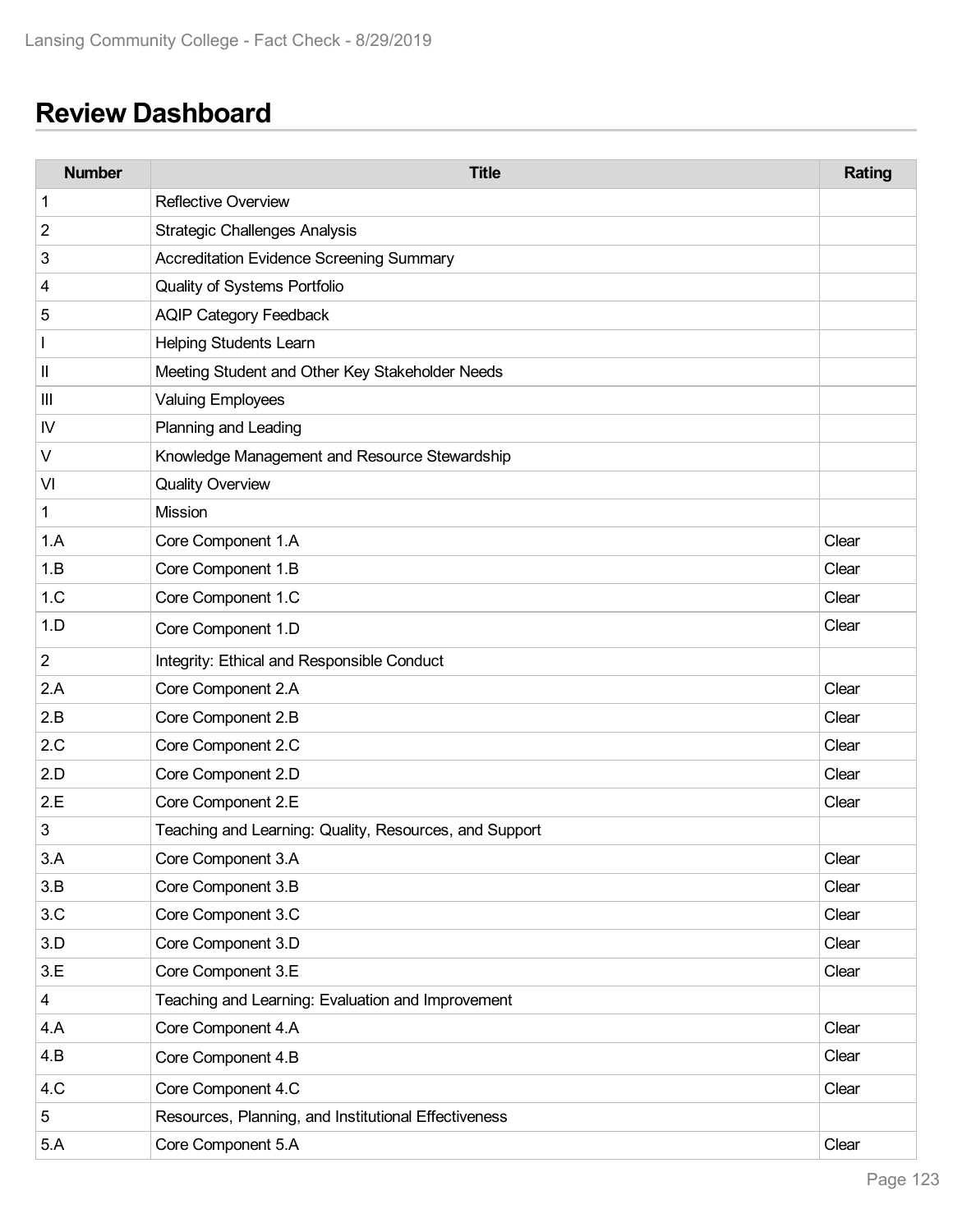| 5.B | Core Component 5.B | Clear |
|-----|--------------------|-------|
| 5.C | Core Component 5.C | Clear |
| 5.5 | Core Component 5.D | Clear |